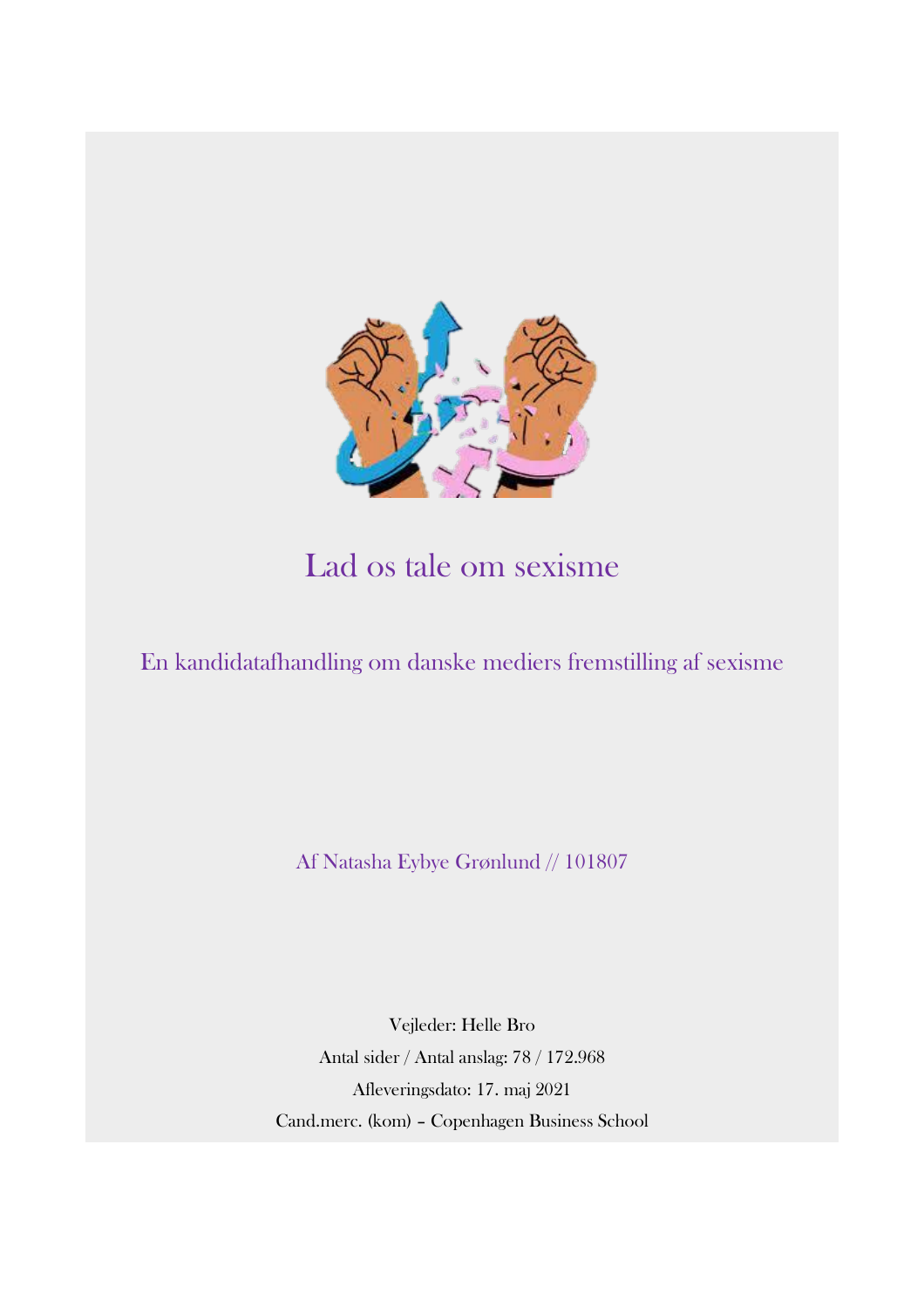# <span id="page-1-0"></span>Abstract

Purpose – While studies, research and rapports have shown that Denmark has been falling behind in terms of gender equality, it has been a long-standing assumption that both genders are equal in Denmark, which may in return play a key role in the lack in progress. However, at Zulu Comedy Galla 2020 Sofie Linde arguably challenged this view with her speech. Since the term 'sexism' has occupied Danish news media. Based on the assumption that the agenda of the media in large becomes the agenda of the public, the purpose of this paper is to explore how selected news media have portrayed the issue of sexism in order to find important and possible differences in discursive tendencies.

Methodology – This paper employs Fairclough critical discourse analysis to a total of nine media articles from DR, Politiken and Zetland published in the period of late August 2020 to end of January 2021. The method allows for a thorough and text-oriented analysis, but also allows for other theories and perspectives to be employed as well.

Theory – Aiding the critical discourse analysis – which is the primary theory and method of this paper – are agenda-setting theory, framing theory, a historical perspective on Danish news media, and knowledge on sexism and gender bias in Denmark. Combined, the theories allow for an understanding of the role of the news media in selecting and framing issues as well as an understanding of the elements that surround the discourse presented.

Findings – The paper finds that the selected media articles in large portray sexism as an issue needing to be solved, but it remains unclear how sexism is to be understood exactly. Despite the complexity of the issue, the media points to specific actions and responsibilities, while in large ignoring their own role. In addition, the paper finds that the news media assign men and women different roles in the discourse around sexism, portraying them against each other, rather than shedding light on the importance of perceived gender roles and gender bias. This paper argues that the latter two are important aspects in understanding sexism. Finally, the paper finds that while the news media generally follow the ideal of objectivity, presenting their statements as 'truths', the younger player, Zetland, employs subjective modality and lower affinity, moving away from this line of thinking.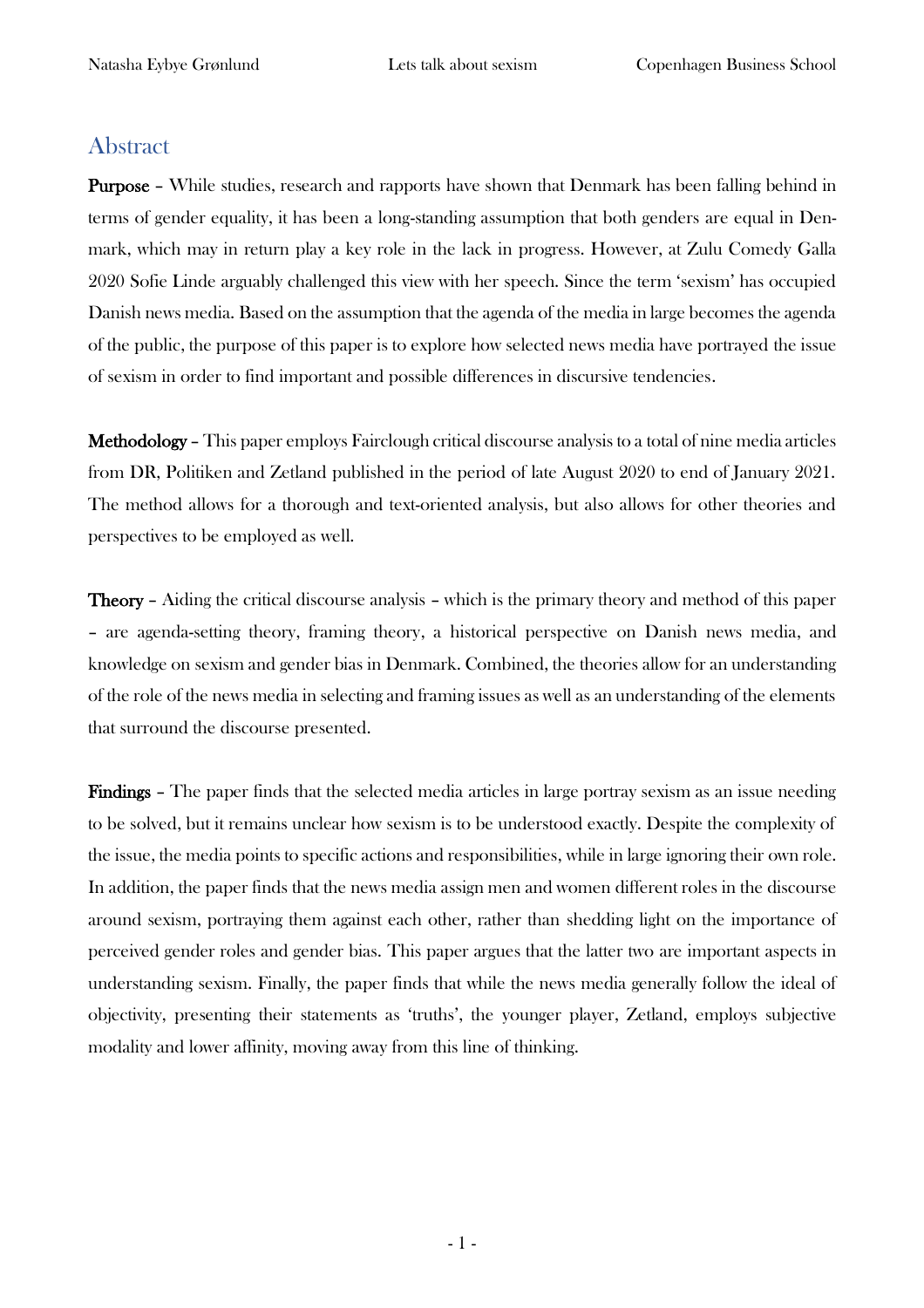# Indholdsfortegnelse

| 4.3. BELYSNING AF DEN SOCIALE PRAKSIS I EN DANSK KONTEKST: NYHEDSMEDIER OG SEXISME  28 - |  |
|------------------------------------------------------------------------------------------|--|
|                                                                                          |  |
|                                                                                          |  |
|                                                                                          |  |
|                                                                                          |  |
|                                                                                          |  |
|                                                                                          |  |
|                                                                                          |  |
|                                                                                          |  |
|                                                                                          |  |
|                                                                                          |  |
|                                                                                          |  |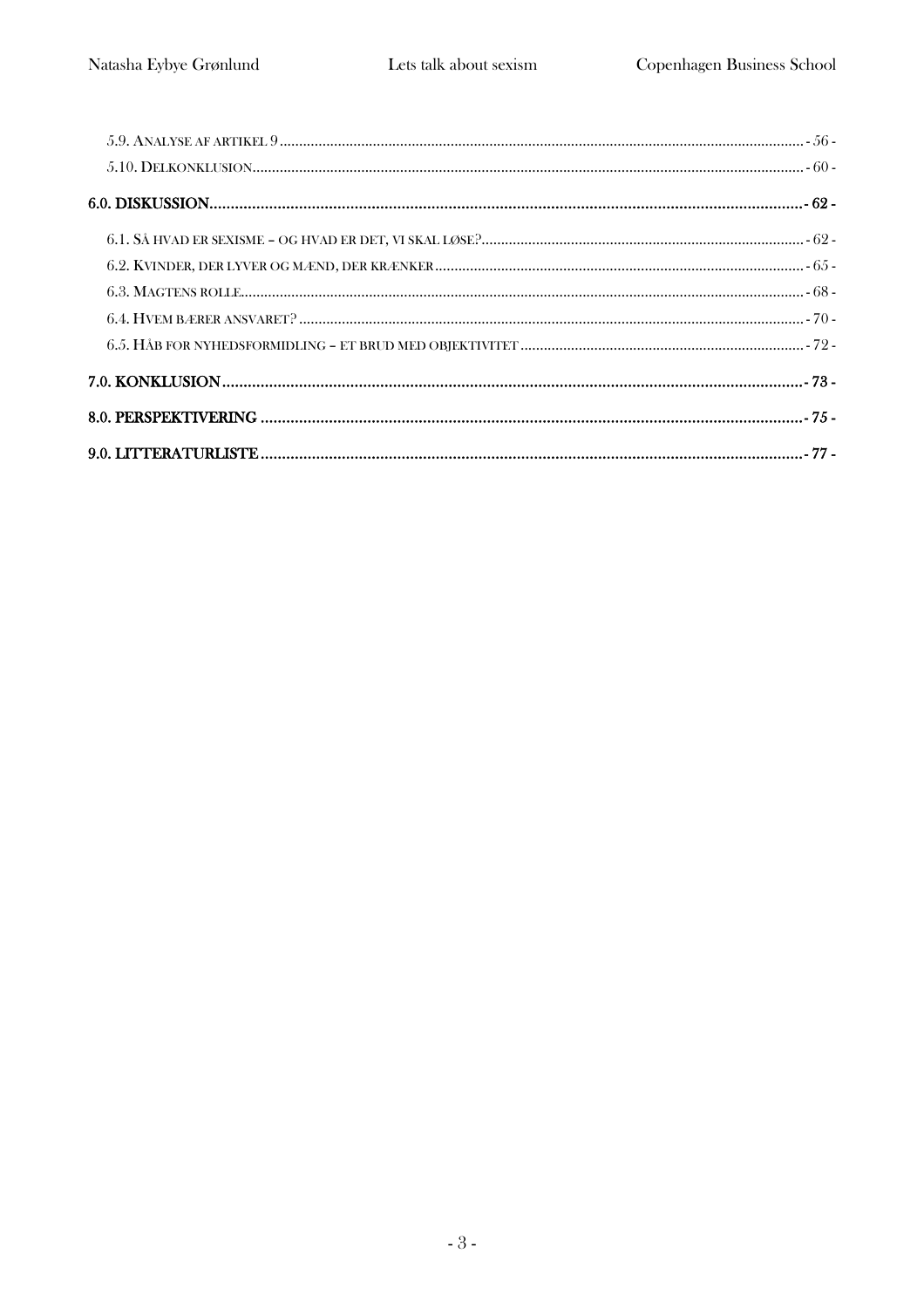# <span id="page-4-0"></span>1.0. Indledning

Historisk set har Danmark længe været på forkant, når det gælder ligestilling (Muhr, 2019). Danmark var bl.a. et af de første lande i verden, hvor kvinderne fik stemmeret, og på det punkt fik kvinder og mænd derfor de samme rettigheder. I ligestillingsrapporterne fra World Economic Forum (2015) havde Danmark op indtil 2015 da også forbedret sin position til en 5. plads og lå sammen med de resterende nordiske lande, men i 2015 faldt Danmark til en 14. plads, og siden da har Danmark næsten ikke rykket sig (se bl.a. World Economic Forum, 2020). Vores nordiske naboer Island, Norge, Finland og Sverige, placerer sig fortsat i top fire, mens Danmark overhales af en række lande (World Economic Forum, 2020).

Den stillestående udvikling i ligestillingskampen i Danmark skyldes unægtelig en længere række af årsager, men jeg finder især ét relevant, samfundsmæssigt element: En antagelse om at vores samfund allerede er lige, og en forestilling om at kønsbias ikke har betydning – mænd og kvinder har samme muligheder og privileger, og de vurderes lige (Muhr, 2019). Der er altså en herskende idé om, at ligestilling ikke er et problem i Danmark. Så selvom tal og statistikker peger på det modsatte, er der næppe mange, der råber op om behov for forandring, hvis vi alle går og bilder os selv ind, at stillingen allerede står lige? Og der er vel endnu færre, som vil lytte eller anerkende sådan et råb?

Dette var f.eks. tilfældet, da ligestillingsdebatten omhandlede de såkaldte *kvindekvoter* for at skabe mere lige fordeling af mænd og kvinder på ledelsesgangene. Her fandt Juntermanns, Riis og Larsen (2019) på baggrund af en indholdsanalyse af 111 danske nyhedsartikler, at medierne generelt argumenterede imod kvoter. Argumentationen blev til dels begrundet med, at biologien spiller en rolle for udvælgelsen til lederstillinger (kvinder 'skal' jo føde børn), dels fordi man i udvælgelsen jo slet ikke vurderede efter køn, men efter talent. Med andre ord, italesatte medierne ikke den ulige fordeling af mænd og kvinder på ledelsesgange som et problem, der var behov for at løse. Dét, at medierne ikke italesætter emnet som et problem, betyder samtidigt, at befolkningen højst sandsynligt heller ikke betragter den ulige fordeling som et problem, da mediernes agenda netop har stor betydning for den offentlige agenda (se f.eks. McCombs, 2014). Medierne spiller derfor en afgørende rolle i diskursen om samfundsemner, og derfor ikke undtaget, i debatten om ligestilling.

Men til Zulu Comedy Galla 26. august 2020 skete der noget. Sofie Linde satte fødderne på scenen og bragte ligestilling på banen igen – denne gang med fokus på sexisme (Holck, 2021). Med talen satte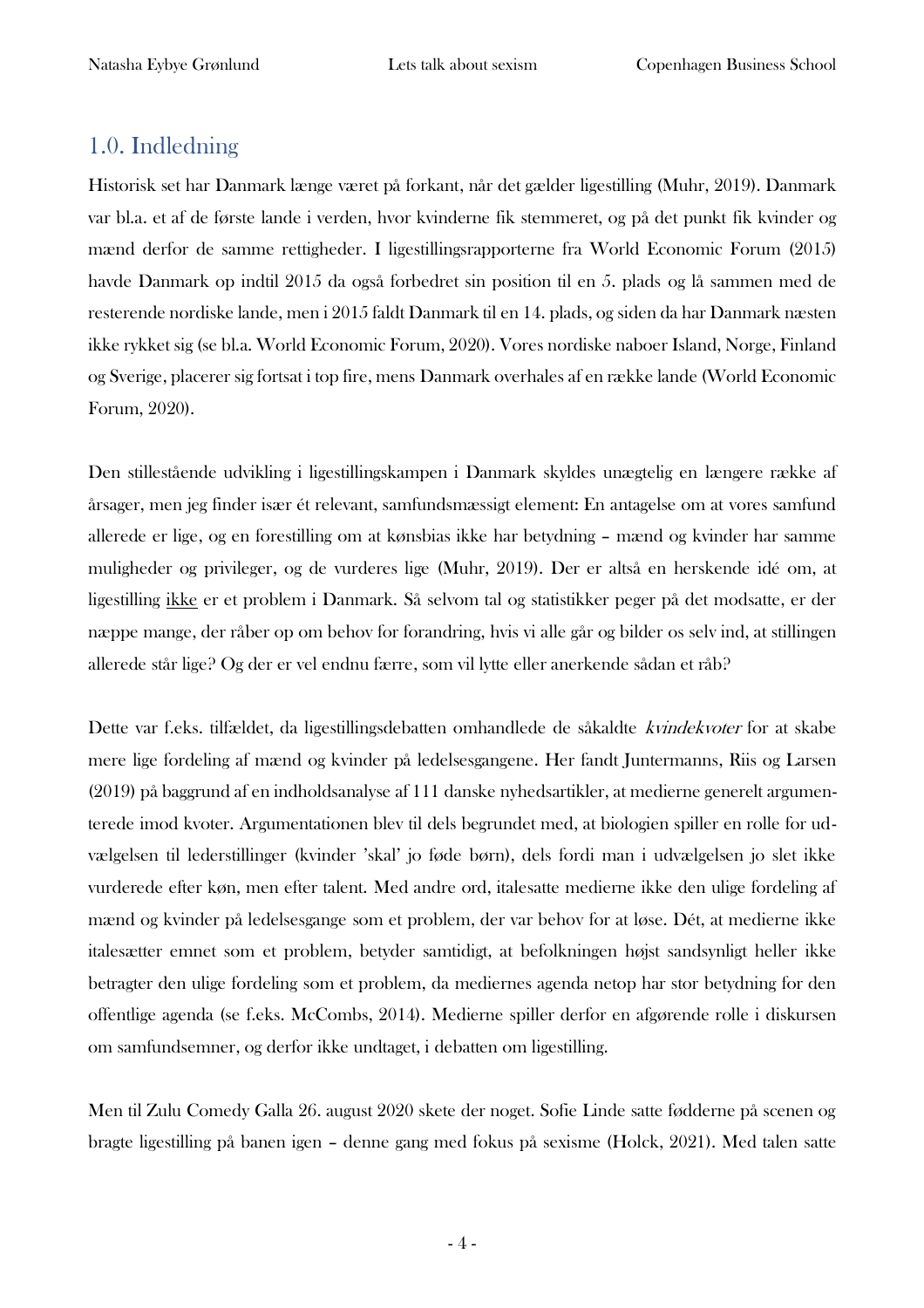hun gang i anden bølge af #MeToo i Danmark, som ellers lod til at have været et flygtigt og hurtigt overstået kapitel tilbage i 2017 (Hansen, 2020). Dette var til trods for, at første bølge af #MeToo både havde alvorlige konsekvenser, hvor magtfulde personer i især den amerikanske kunst- og kulturverden faldt på stribe, og fandt vej til andre lande, bl.a. vores naboland Sverige, som siden har haft gang i en større ligestillingsdiskussion (Hansen, 2020). Ordet 'sexisme' har efter talen fyldt det danske medielandskab, og rundt omkring i Danmark har det både været fyringer og 'tvungne' aftrædelser, og samtidigt har det sat gang i en ny debat om ligestilling (Holck, 2021). Med andre ord, er der for alvor blevet sat spørgsmålstegn ved den gængse antagelse, når det gælder ligestilling, om at 'vi er der'. Netop derfor finder jeg det relevant at undersøge, hvordan sexisme italesættes blandt danske nyhedsmedier, hvilket leder mig til nedenstående problemformulering.

# <span id="page-5-0"></span>1.1. Problemformulering

Udgangspunktet for dette speciale bygger på en antagelse om, at medierne har en væsentlig samfundsmæssig position, hvorved deres konstruktion af samfundsemner har betydning for individers forståelse og virkelighedsbilleder af selvsamme emner. Denne antagelse bygger på forskning og teori inden for området, som jeg i specialets teoretiske afsnit fortæller nærmere om. Samtidigt bygger specialet på ovenstående argumenter om, at vi fortsat ikke har ligestilling i Danmark, hvorfor jeg mener, at sexismedebatten kan spille en afgørende rolle for udviklingen inden for ligestilling.

Formålet for specialet bliver således at undersøge, hvordan diskursen omkring sexisme er konstrueret i udvalgte medier i perioden efter Sofie Lindes tale. På baggrund af sådan en analyse og begrundet i teori, ønsker jeg desuden at belyse og diskutere, hvordan de diskursive tendenser i forskellige grader kan påvirke måden, vi som samfund forstår og italesætter samfundsemnet. Alt dette belyses ved hjælp af følgende underspørgsmål:

- Hvilke diskursive tendenser findes og dominerer omkring sexisme i de udvalgte medieartikler?
- Eksisterer der forskelle blandt de diskursive tendenser og fremstillinger i de danske medier, og hvordan fremstår disse?
- Hvilken betydning kan mediediskursen og deres sprogbrug have på samfundsdiskursen og forståelsen af sexisme?

# <span id="page-5-1"></span>1.2. Specialets opbygning

Specialet består af tre dele; Kapitel 1, Kapitel 2 og Kapitel 3, som illustreret i modellen nedenfor.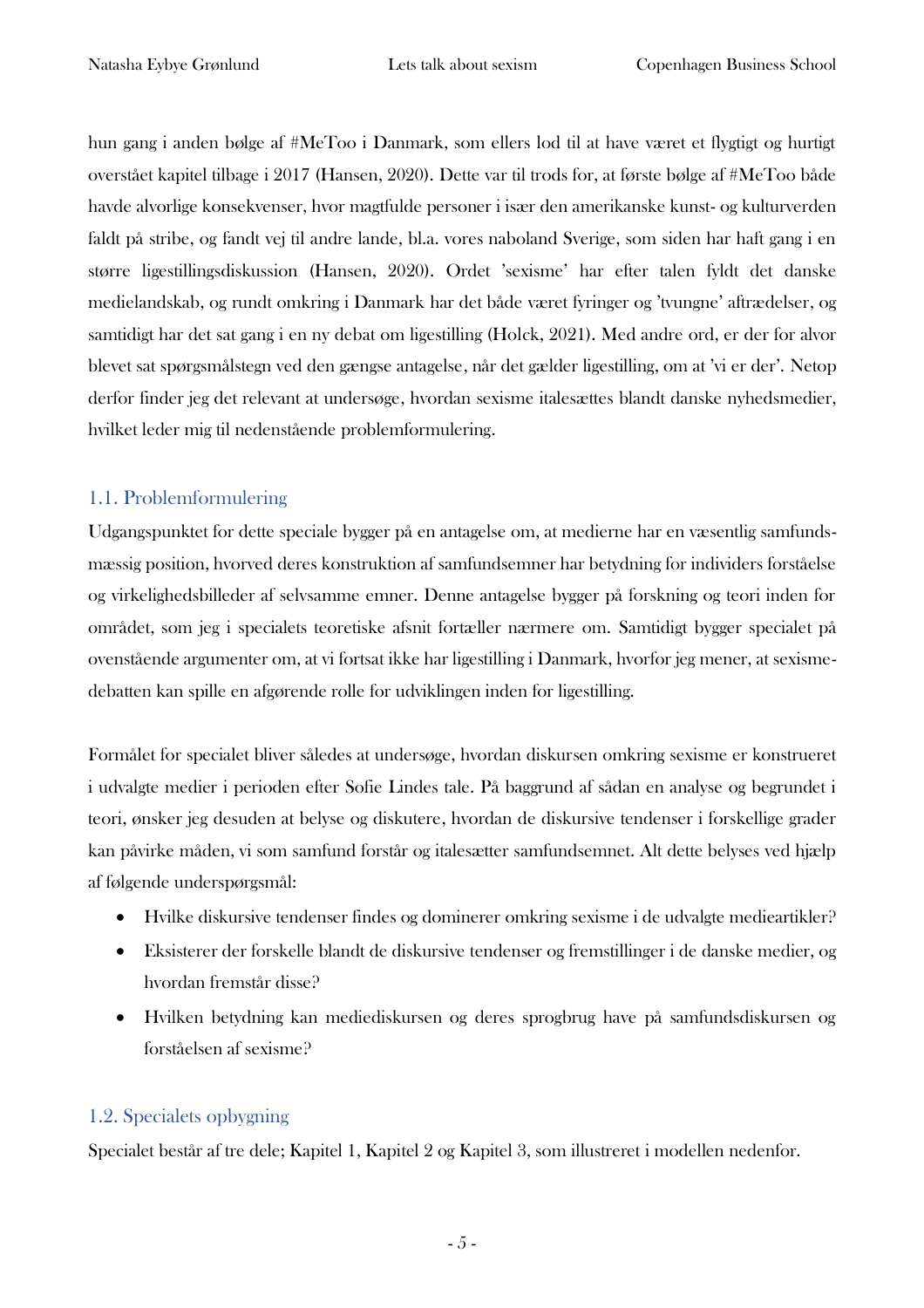

Første kapitel beskriver specialets videnskabsteoretiske positionering, valg af metode og empiri, og teoretiske ramme. Læseren præsenteres først for specialets videnskabsteoretiske paradigmer, socialkonstruktivisme og poststrukturalisme, som specialet bygger på. Derefter præsenteres læseren for valget af metode og empiri, der består af Faircloughs kritiske diskursanalyse og en begrænset mængde af i alt ni medieartikler fra tre udvalgte medier. Her reflekteres der samtidigt over metodens samt empiriens styrker og begrænsninger. Afslutningsvis i kapitlet præsenteres specialets teoretiske ramme, hvor diskursteori, -analyse, agenda-setting og framing, samt nyhedsformidling og sexisme samt kønsbias i en dansk kontekst udfoldes.

Andet kapitel består af specialets analysedel, som består af en dybdegående analyse af hver medieartikel i forhold til de to øverste dimensioner, tekst og diskursiv praksis, af Faircloughs model for kritisk diskursanalyse. Analysen af de ni artikler danner dernæst grundlaget for specialets diskussion, hvor den sidste dimension, den sociale praksis, af Faircloughs model udfoldes.

Det tredje, og sidste, kapitel består af specialets diskussion, konklusion og perspektivering. Diskussionen tager udgangspunkt i analysen og søger at udfolde og belyse den sociale praksis, som diskurserne finder sted i. Her inddrages de øvrige dele, som blev præsenteret i specialets teoriafsnit; Agenda-setting, framing samt perspektiver om nyhedsformidling, sexisme og kønsbias i en dansk kontekst. Slutteligt præsenteres specialets konklusion og perspektivering.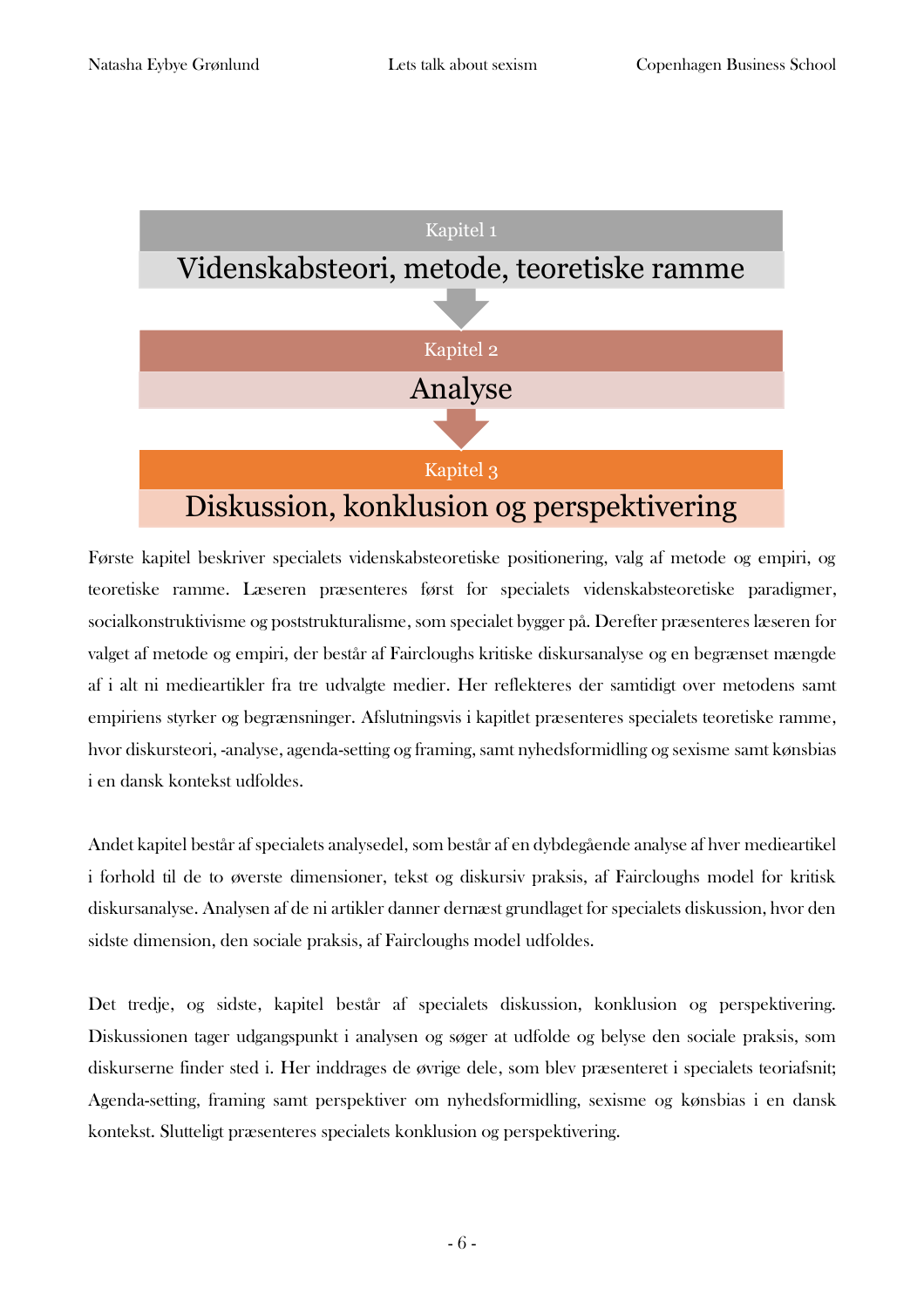# Kapitel 1

# <span id="page-7-0"></span>2.0. Videnskabsteori

# <span id="page-7-1"></span>2.1. Socialkonstruktivisme

Først og fremmest har dette speciale sit videnskabsteoretiske ståsted i det socialkonstruktivistiske paradigme, da jeg på baggrund af specialets problemstilling arbejder ud fra en antagelse om, at mediernes diskurs er i stand til at påvirke, hvordan mennesker forstår og italesætter sexisme.

Det ontologiske udgangspunkt for socialkonstruktivismen er konstruktivistisk, hvilket betyder, at fokus ikke er på fænomener i sig selv, men derimod på deres tilblivelse i konkrete kontekster (Engholm, 2014, s. 148). For den socialkonstruktivistiske epistemologi betyder det, at der ikke findes absolut eller værdifri viden, men at viden snarere skal anses som "et aftryk af konteksten" (Engholm, 2014, s. 148). Således er formålet med dette speciale ikke at finde et repræsentativt virkelighedsbillede, der skildrer en objektiv og absolut sandhed.

Socialkonstruktivismen er dog ikke entydig, og der findes flere socialkonstruktivistiske paradigmer, hvoraf Larsen (2013) med afsæt i Collins bog Konstruktivisme skitserer fire hovedtyper (, s. 122-123). I dette speciale tages der afsæt i den erkendelsesteoretiske kontruktivisme om den sociale virkelighed, hvorved "viden om den sociale virkelighed er en social konstruktion (…), der er skabt i interaktion og forhandling med andre individer" (Larsen, 2013, s. 122). Da dette speciale har fokus på medierne, er det især deres rolle i interaktionen og forhandlingen, som jeg er nysgerrig på, da jeg antager, at de har en væsentlig rolle og magt i netop denne interaktion og forhandling. Det kommer jeg nærmere ind på i specialets teoretiske afsnit.

Berger og Luckmann kan anses som frontløbere i den mere mikroorienterede del af socialkonstruktivismen, og de har særligt fokus på hverdagsvirkeligheder (Engholm, 2014 s. 152; Larsen, 2013, s. 124). Ifølge Engholm (2014) argumenter de for, at "individet fødes ind i et samfund skabt af kampe om forskellige betydninger og opfattelser af virkeligheden i historisk og socialt specifikke sammenhænge" (s. 153-154). Kampene kan beskrives som en proces, hvor der først opstår en eksternalisering af kontruktioner, der gennem vaner, rutiner og fortolkninger bliver hverdagspraksis og derved *objektiveres*, som var det rodfæstede kendsgerninger, som slutteligt *internaliseres* af de enkelte individer (Engholm, 2014, s. 153-154). Heri (re)etableres typologier og kategoriseringer, men processen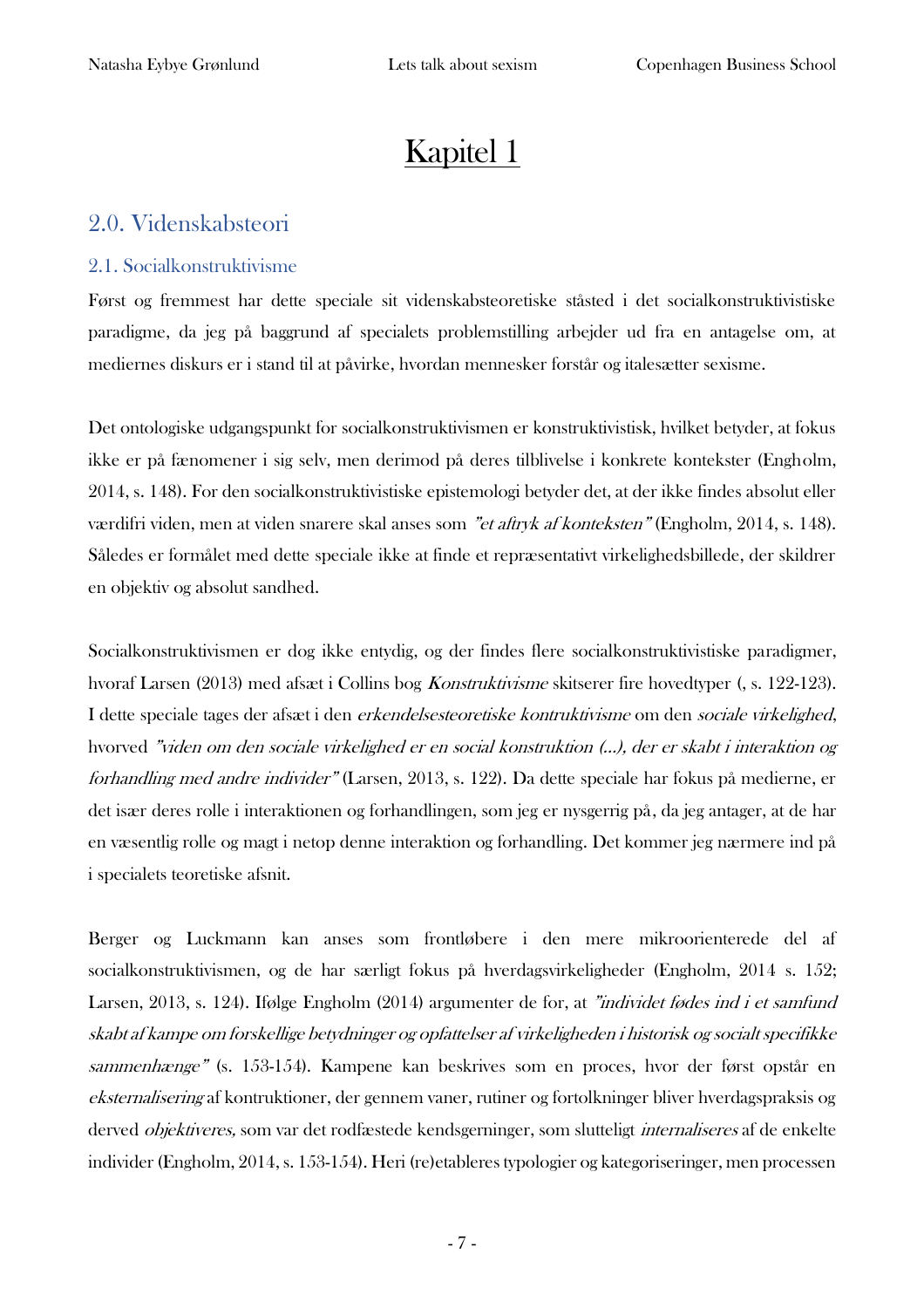skaber også rum til forandring af selvsamme typologi og kategorisering. Netop dette perspektiv er relevant i lyset af specialets hovedfokus, da typoficeringen af, hvad sexisme indebærer, ikke nødvendigvis er den samme den dag i dag, som den var for blot få år siden. Om end dette speciale ikke har til formål at undersøge, om der er sket en ændring, er det endvidere interessant at have Berger og Luckmanns proces i baghovedet.

Sproget – og dermed diskurs – spiller en afgørende rolle i konstruktiveringsprocessen og især i eksternaliseringsprocessen (Larsen, 2013, s. 126-127). Med afsæt i Berger og Luckmann taler Arbnor og Bjerke om eksternalisering, når individer (og andre aktører) gennem sprogt gør deres subjektive fortolkninger tilgængelige for andre (præsenteret af Larsen, 2013, s. 127). Det er her, at andre individer får mulighed for at reagere, hvilket skaber rum for etableringen af typificeringer og verdensbilleder. Sproget får dermed en særlig magt i eksternaliseringen, som kan påvirke de resterende elementer i konstruktiveringsprocessen (som præsenteret i Larsen, 2013, s. 128). Det er særligt sprogets magt, som jeg i dette speciale er nysgerrig på, og det er derfor diskursen, som er i centrum, hvilket leder mig til mit næste videnskabsteoretiske ståsted.

# <span id="page-8-0"></span>2.2. Poststrukturalisme

I ovenstående afsnit slås det fast, at specialet har fokus på sprogets magt i konstruktionen af viden. Det er lige nøjagtigt forbindelsen mellem sprog, magt og viden, som er i centrum for den franske filosof Michel Foucault, der ofte præsenteres som diskursanalysens grand old man (Engholm, 2014, s. 154). Foucault betragter ikke magt som værende noget negativt eller som noget, individer kan eller ikke kan være i besiddelse af (Foucault, 1982). Snarere betragter Foucault magt som en skabende kraft, der kan findes i alle sociale relationer (Foucalt, 1982). I specialets teoretiske afsnit vender jeg tilbage til Foucault og uddyber hans teori om magt ved bl.a. at inddrage hans syn på viden og subjekt, da det netop har relevans for Faircloughs syn på diskurs og derved den metode og teori, som specialet læner sig op ad. Om end Foucault ikke selv har tilsluttet sig et videnskabsteoretisk paradigme, så kan diskursanalysen ifølge Engholm (2014) betragtes som poststrukturalistisk (s. 156), og det er særligt i denne forbindelse, at poststrukturalismen er interessant.

Poststrukturalismen viderefører (den senere) strukturalismes tanker om, at tegn "ikke får deres betydning af virkeligheden, men af hinanden i et strukturelt netværk" (Jørgensen og Phillips, 1999, s. 19), men bryder med strukturalismens opfattelse af sproget som en total og uforanderlig struktur.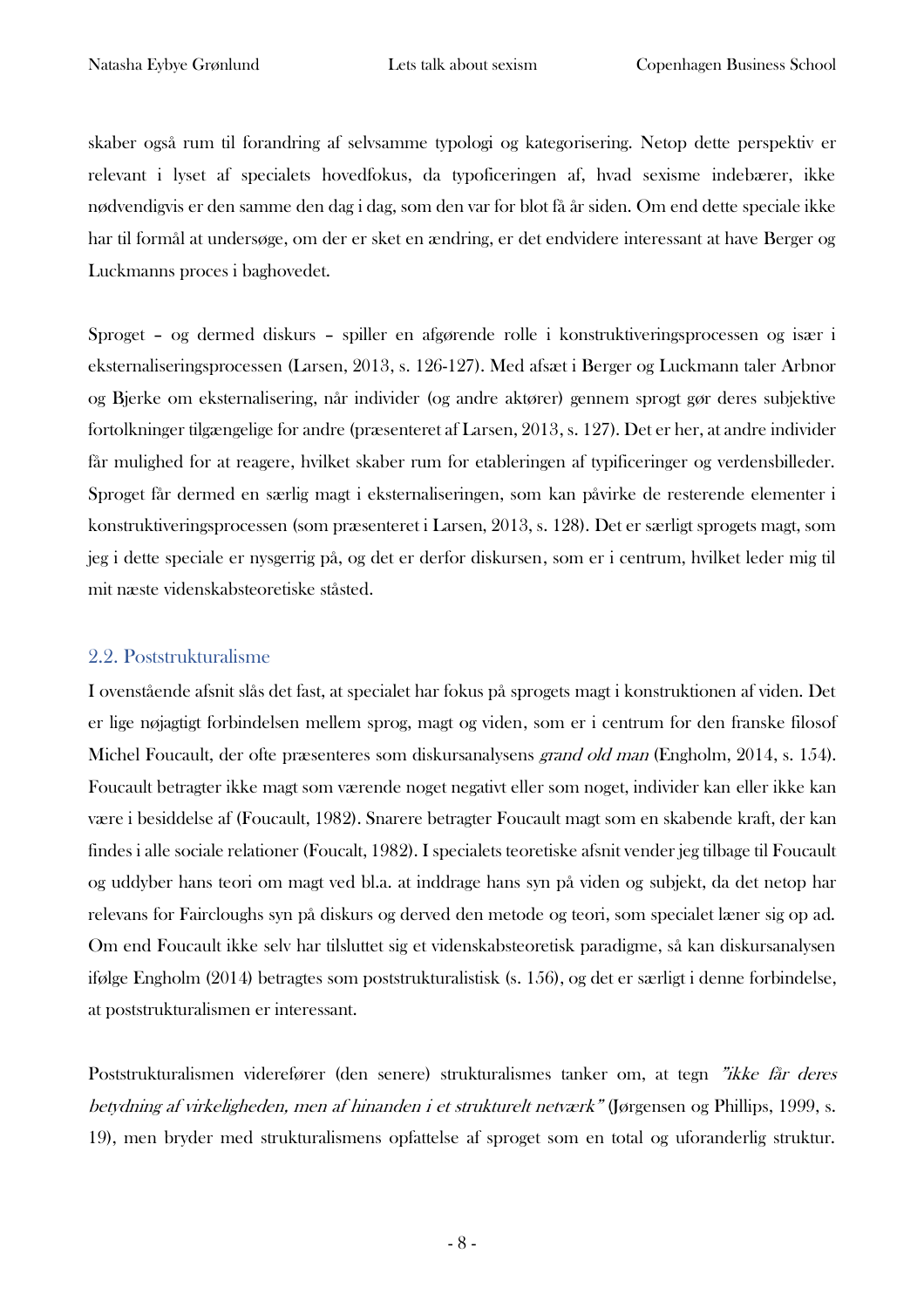Strukturer skabes, reproduceres og forandres i de konkrete anvendelser af sproget, og de findes derfor altid kun i en foreløbig og ikke nødvendigvis konsekvent, fast form (Jørgensen og Phillips, 1999, s. 20). Det er altså i anvendelsen af sproget, at meningsskabelsen finder sted. Dermed ikke sagt, at der ingen rammer findes for meningsskabelsen, men det betyder f.eks., at hvordan 'sexisme' i et sprogtilfælde tilskrives mening, kan være anderledes i et andet.

På samme vis som socialkonstruktivisme er det ikke fænomener i sig selv, som er i fokus i poststrukturalisme, og der arbejdes i stedet ud fra antagelsen om, at "tegnets [fænomenets] betydning ikke stammer fra en iboende essens, men etableres gennem den relation af forskelle og ligheder, det indgår i med andre tegn" (Engholm, 2014, s. 157). For diskursanalysen betyder det, at betydningsetableringen ikke finder sted i skjulte meninger mellem linjerne, men "på tekstens eget niveau gennem den måde, hvorpå ord, begreber og tematik står i relation til hinanden" (Engholm, 2014, s. 157). Sagt på en anden måde, er formålet med analysen ikke af fortolke og komme bag om teksten, men nærmere at belyse de forskellige forbindelser, der eksisterer mellem tekstens elementer og elementerne i sig selv. Selvom det kan lyde enkelt, kræver denne måde at analysere på at man formår at tænke sprog, subjektivitet og objektivitet på én og samme gang (Engholm, 2014, s. 158), hvorfor diskursanalysen ikke bør anses som problemfri. Dertil kommer, at der ikke blot findes én måde at foretage en diskursanalyse (Jørgensen og Phillips, 1999). Dette beskriver jeg nærmere i det metodiske og teoretiske afsnit.

# <span id="page-9-0"></span>3.0. Metode og dataindsamling

# <span id="page-9-1"></span>3.1. Kritisk diskursanalyse som samfundsvidenskabelig metode

Den primære samfundsvidenskabelige metode, som jeg anvender i dette speciale, er kritisk diskursanalyse. Som tidligere nævnt, kan diskursanalysen betegnes som poststrukturalistisk, men den har også stærke rødder til socialkonstruktivismen (Jørgensen og Phillips, 2002, s. 4) hvorfor det er en relevant metode at anvende.

Som jeg kort nævnte ovenfor, hersker der imidlertid flere forskellige tilgange til diskursanalyse, og det er derfor relevant at nævne, at specialets metode tager sit afsæt i Norman Fairclough og hans kritiske diskursanalyse, da jeg undervejs i metodeafsnittet henviser dertil, hvor det anses vigtigt. I specialets teoretiske afsnit vender jeg tilbage til valget om Fairclough, hvor jeg ligeledes vejer nogle af de forskellige tilgange op imod hinanden. Ifølge Fairclough (2008) er kritisk diskursanalyse lige så meget en teori,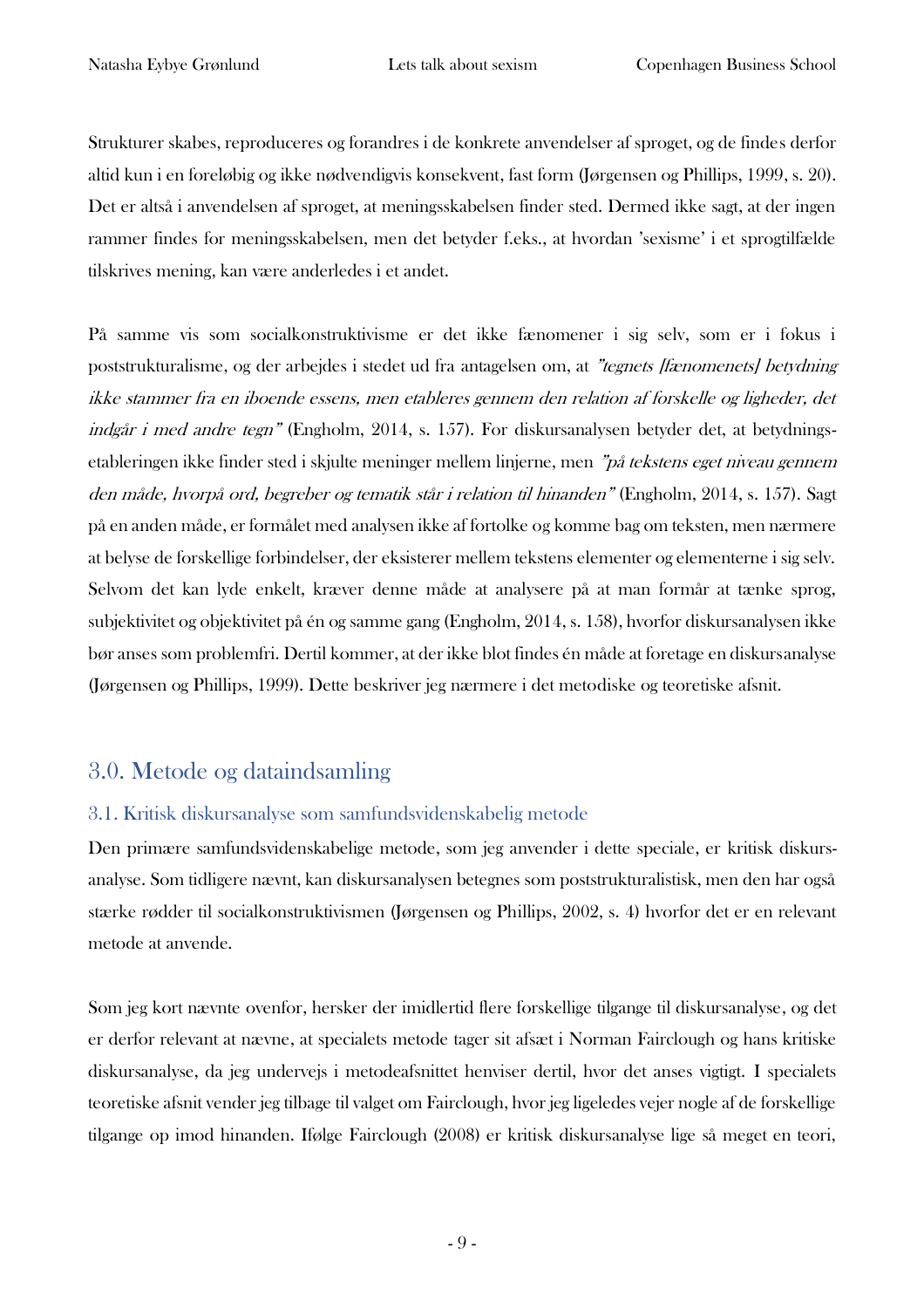som det er en metode (s. 93), hvorfor dette afsnit primært omfavner det, som er relevant for metodeafsnittet, mens teoriens præmisser udfoldes dybere i teoriafsnittet.

Diskurs kan defineres som "en bestemt måde at tale om og forstå verden (eller et udsnit af verden) på" (Jørgensen og Phillips, 1999, s. 9). Diskurs er, ifølge Fairclough (1992), både konstituerende i den forstand, at den skaber og konstruerer verdenen, men også konstitueret af verdenen, forstået på den måde, at verdenen spiller en rolle i skabelsen af diskurs. Diskursanalysen er således et middel til at afdække de diskurser, som på en og samme tid kan skabe og være skabt af den sociale verden, som vi befinder os i. For nærværende speciale er formålet med anvendelsen af den kritiske diskursanalyse således at undersøge mediernes sprogbrug for at belyse de forestillinger og diskurser, der findes om og er med til at fremstille sexisme.

# <span id="page-10-0"></span>3.2. Empiri

## <span id="page-10-1"></span>3.2.1 Refleksion over valg af empiri

I mit valg af empiri reflekterer jeg over brugen af kvalitative vs. kvantitative data samt brugen af primær vs. sekundær empiri. På baggrund af specialets problemfelt og videnskabsteoretiske ståsted finder jeg, at kvalitative data er mest interessante at inddrage i analysen, da de, modsat kvantitative data, indeholder mere komplekse og detaljerede elementer bl.a. i form af sprog og ord, som passer godt til den kritiske diskursanalyse. Derudover argumenterer Fairclough (1992) desuden for brugen af den dybdegående tekstanalyse i diskursanalysen, hvilket både er særligt oplagt til kvalitative data, men også til sekundær empiri, såsom allerede skrevne og producerede tekster. Den tekstnære analyse er dog tidskrævende og kræver et relativt stort overblik over analysens elementer samt den diskurs, man ønsker at undersøge, hvorfor mængden af tekst og tale bør være af overskuelig grad, så man netop formår at komme i dybden i analysen. Den tekstnære analyse udelukker imidlertid ikke brugen af primær empiri, såsom interviews, men man bør dog som forsker gøre sig tanker om empiriens anvendelser og begrænsninger for den kontekst, man ønsker at undersøge.

Anvendelsen af kvalitative interviews, såsom fokusgruppeinterviews eller dybdegående interviews kan have visse fordele. Interviews passer bl.a. godt til specialets videnskabsteoretiske ståsted, da jeg som forsker kan få indsigt i personers hverdagsvirkeligheder og særligt gennem fokusgruppeinterviews få mulighed for at opleve, hvordan sexisme gennem diskursen defineres og skabes. Da jeg i dette speciale har begrænset mig til at undersøge medierne og det sprogbrug, som de bruger i konkrete tilfælde, finder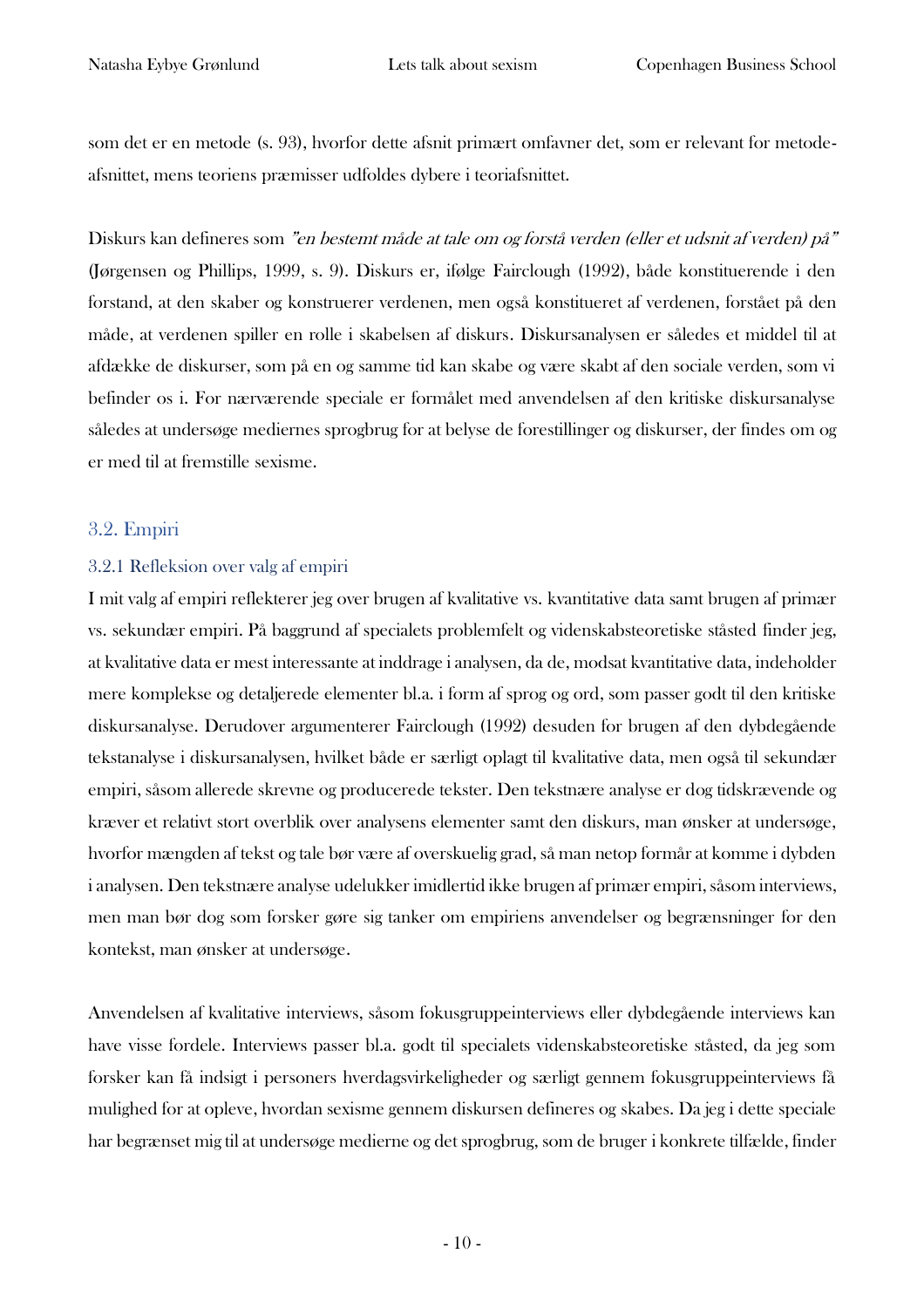jeg dog ikke, at interviews i en relevant grad ville kunne belyse mit problemfelt. Dertil kommer, at der også findes begrænsninger i anvendelsen af interviews.

Den største begrænsning findes i min mulighed for ubevidst at præge diskursen i interviewsne, da jeg har min egen hverdagsvirkelighed med dertilhørende ubevidste bias og antagelser om verdenen, som ved specialets starttidspunkt ikke nødvendigvis er begrundet i en faglig observation. Derfor bliver det svært, hvis ikke umuligt, at udplukke interviewpersonernes egen upåvirkede kommunikation fra de tilfælde, hvor de (ubevidst) snakker ind i diskurser, jeg ubevidst har skabt. I denne forbindelse tilbyder fokusgruppeinterviews større mulighed for, at jeg som forsker træder tilbage og hovedsageligt lader diskursen være forbeholdt interviewdeltagerne, men her sætter COVID-19 restriktionerne begrænsninger for, hvordan vi som forskere kan foretage og afvikle interviews. Her vurderer jeg, at min mulighed for at opnå en relativ passiv rolle vanskeliggøres og ligeledes vil den viden, jeg som forsker kan opnå, forringes. Af disse grunde fravælger jeg primær empiri og tilvælger sekundær empiri i min databehandling.

#### <span id="page-11-0"></span>3.2.2 Artikelsøgning

#### Nyhedsmedier

Da det er mediernes sprogbrug, jeg ønsker at undersøge, vælger jeg at finde min empiri i artikler fra udvalgte nyhedsmedier. For at afgrænse antallet af nyhedsmedier i min søgning har jeg taget udgangspunkt i en rapport over danskernes brug af nyhedsmedier 2020 fra Roskilde Universitet (Schrøder, Blach-Ørsten, & Eberholst, 2020). Mit ønske har været at udvælge et mindre antal nyhedsmedier, der adskiller sig fra hinanden, bl.a. i forhold til udbudsform, men særligt også i journalistik og værdier.

Det første medie, DR, som jeg har udvalgt i min søgning, er valgt på baggrund af mediets udbredelse og tillid. DR ligger både i spidsen, når det gælder udbredelse til befolkningen, både offline (43%) og online (35%) (Schrøder, Blach-Ørsten, & Eberholst, 2020, s. 50-52), samt i toppen af de nyhedsmedier, som danskerne har mest tillid til (Schrøder, Blach-Ørsten, & Eberholst, 2020, s. 13). Det vil sige, at de er bedst til at nå ud til den danske befolkning, og man må ligeledes antage, at DRs artikler i høj grad vurderes troværdige for modtagerne. DR beskriver selv, at "DR har en ambition om at nå hele befolkningen i Danmark" samt et ønske om at "samle danskerne om det, der er vigtigt" (DR, 2020).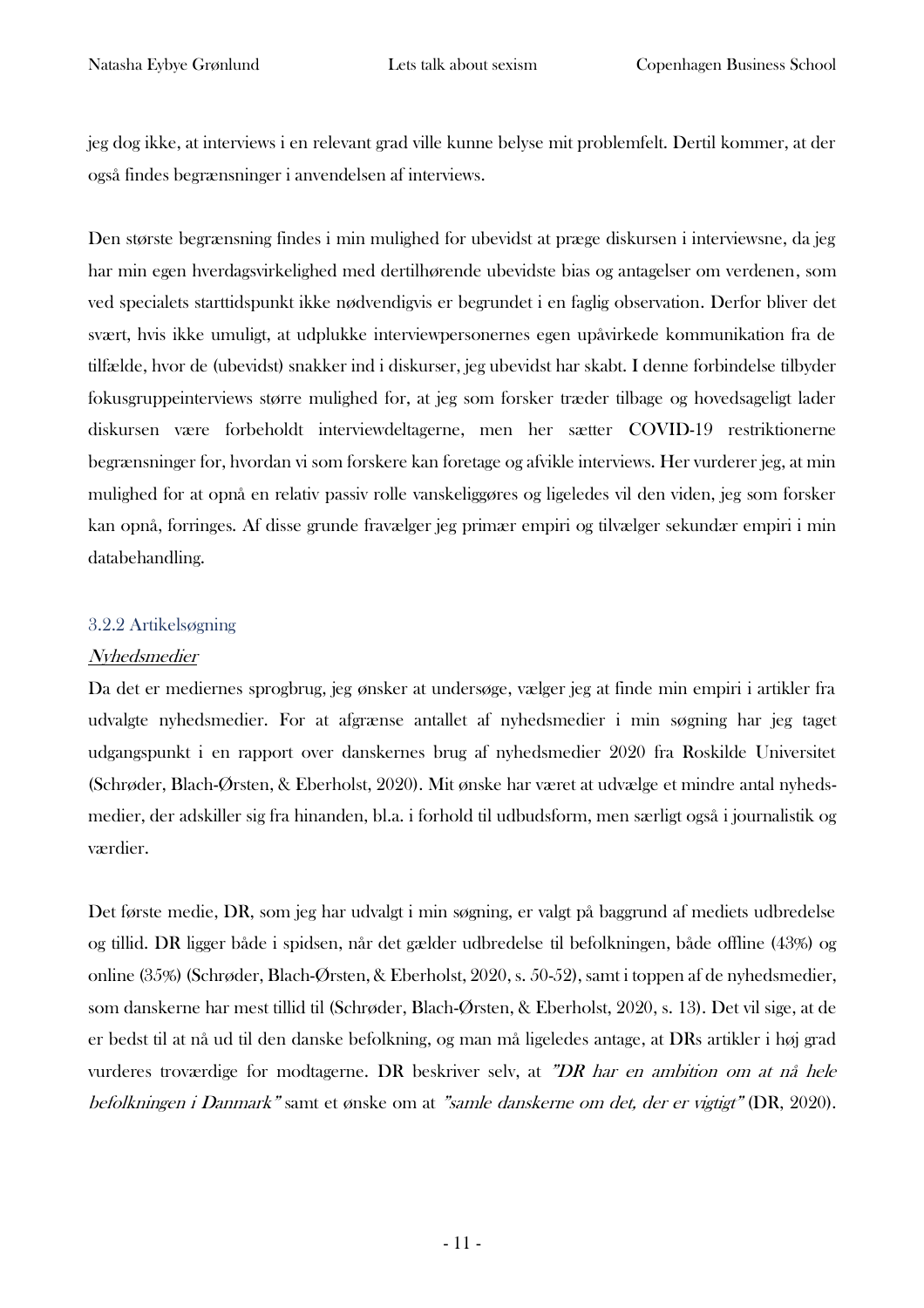Ønsket om at samle danskerne er interessant set i lyset af sexismedebatten, hvorfor det bl.a. også er spændende at se, om diskursen i DR's artikler afspejler dette ønske.

Det to andre medier, jeg har udvalgt, er valgt på baggrund af mediernes udvalg i forbindelse med medieform; podcast. Podcast er en medieform, som har vundet stor udbredelse i de senere år, hvilket bl.a. Politiken og Zetland tilbyder (Schrøder, Blach-Ørsten, & Eberholst, 2020, s. 57). Det er dog vigtigt at pointere, at det ikke er podcastformen, der undersøges i nærværende speciale, men ikke desto mindre afspejler Politikens og Zetlands valg om at tilbyde podcasts en anderledes måde at tilbyde nyheder på, hvilket sandsynligvis tiltrækker andre målgrupper. Til trods for at begge medier tilbyder podcasts som medieform, adskiller de sig fra hinanden på flere punkter, hvorfor jeg finder det interessant at udvælge begge medier.

Politiken har eksisteret siden 1884 og er i dag et brugerbetalt medie, hvilket tydeliggøres næsten med det samme, man besøger mediets hjemmeside. Ønsker man f.eks. at læse om mediets vision eller journalistik og etik, så er artiklerne låst, og man kan derfor kun læse dem ved enten at betale for et abonnement eller i nogle tilfælde give tilladelse til dataindsamling. Politikens journalistik skal, ifølge dem selv, være "kritisk, saglig, korrekt og fair", og journalisten "skal gå åbent og fordomsfrit til opgaven og undgå generaliseringer og stereotype fremstillinger" (Om Politiken, 2015). Det sætter derfor store krav til både journalisternes og artiklernes 'objektivitet'. Politiken stiller desuden også krav til inddragelsen af kilder, og "begge/alle parter i en sag skal så vidt muligt komme til ordre. Den kritiserede parts synspunkter må ikke gemmes til sidst, men skal fremgå fra begyndelsen af artiklen (…)" (Om Politiken, 2015). Med andre ord, vægter Politiken selv en fair fordeling af taletid, så alle sider af en sag – hvis muligt – er retfærdigt repræsenteret i artiklen.

Zetland er et nyt medie, der blev grundlagt i 2015 (Zetland, u.d.). Udover podcasts, tilbyder Zetland desuden, at man kan lytte til deres artikler, som læses op af artiklens forfatter (Zetland, u.d.) På samme vis som Politikken læner mediet sig op ad brugerbetaling, men foretrækker at kalde deres betalende læsere for medlemmer fremfor abonnementer, og samtidigt er medlemskabet ikke et krav for at kunne læse mediets artikler, der på nuværende tidspunkt fortsat er tilgængelige for ikke-betalende besøgende. Zetland har otte principper bag mediets journalistik, hvorfra mediet forsøger at differentiere sig fra andre medier (Zetland, u.d.). Bl.a. ønsker de ikke at bidrage til "tidens informationsoverload", hvorfor der udgives væsentligt færre artikler end mange af deres konkurrenter, og de har fokus på "tidens store historier" fremfor det, som skete for et øjeblik siden (Zetland, u.d., princip 1-2). De ønsker også at være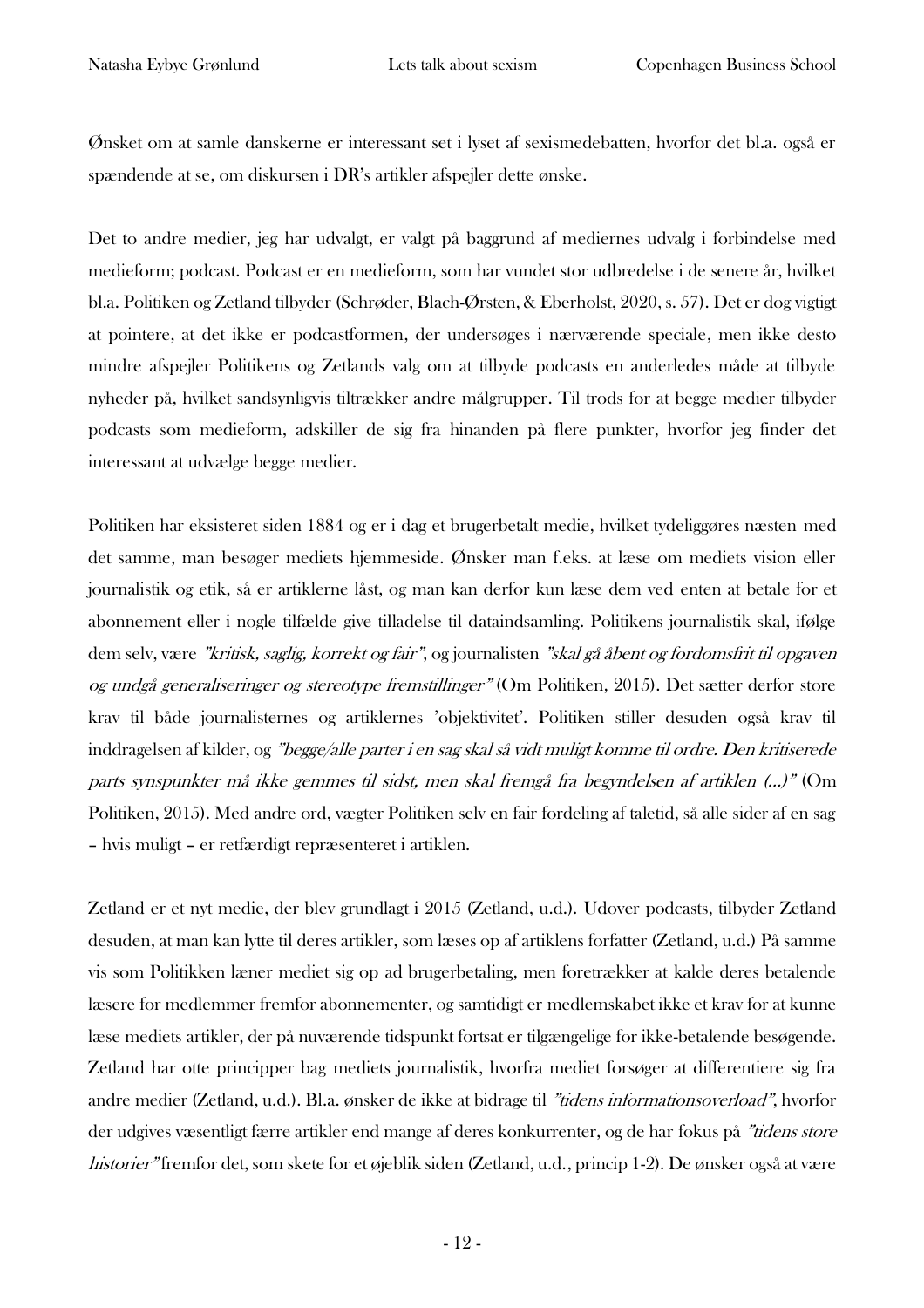et fair, kritisk og selvkritisk medie, men samtidigt erkender de også åbent, at artiklerne skrives af skribenter, hvorfor artiklerne ikke præsenterer et objektivt syn på verdenen (Zetland, u.d., princip 5).

Jeg vælger at begrænse mit udvalg af nyhedsmedier til disse tre, da det giver mig mulighed for at udvælge flere artikler fra hver af de tre nyhedsmedier i min videre databehandling.

# Tidshorisont

Min overordnede problemstilling tager udgangspunkt i den samfundsmæssige diskurs omkring sexisme i kølvandet af Sofie Lindes tale til Zulu Comedy Galla 2020. Derfor finder jeg det relevant at begrænse min søgning til artikler, der er publiceret herefter og senest slut januar 2021, hvor specialet blev påbegyndt. Zulu Comedy Galla blev optaget 26. august 2020, hvor (dele af) Sofie Lindes tale blev offentliggjort umiddelbart efter, selvom programmet som helhed først blev vist 6. september 2020 (Danske Taler, u.d.). Min søgning tæller derfor også artikler, der er udgivet umiddelbart efter offentliggørelsen af talen den 26. august 2020.

# Fremgangsmåde

Jeg benyttede infomedia, som jeg gennem CBS har adgang til, og udvalgte tidshorisonten, de tre mediers hjemmesider og ordet 'sexisme' i min søgning. Det gav et umiddelbart resultat på 697 artikler, hvoraf 196 kom fra DR, 472 fra Politiken og 29 fra Zetland. Jeg valgte derefter at frasortere alle artikler med færre end 700 ord for at indskærpe antallet af artikler, hvilket efterlod 387 artikler (88 fra DR, 283 fra Politiken og 16 fra Zetland). Derefter tilføjede jeg sørgeordet 'MeToo', hvilket gav et resultat på 155 artikler (35 fra DR, 110 fra Politiken og 10 fra Zetland). Enkelte artikler var ikke direkte relevante for søgningen, og disse så jeg derfor bort fra, mens jeg indskærpede mit valg til tre artikler per medie, hvilket gav mig et total af ni artikler til analysen. Et overblik over de udvalgte artikler kan ses i nedenstående tabel. Artiklerne som helhed kan findes i de respektive bilag.

| Artikel og bilag nr.   Medie og udgivelsesdato   Overskrift |  |
|-------------------------------------------------------------|--|
|                                                             |  |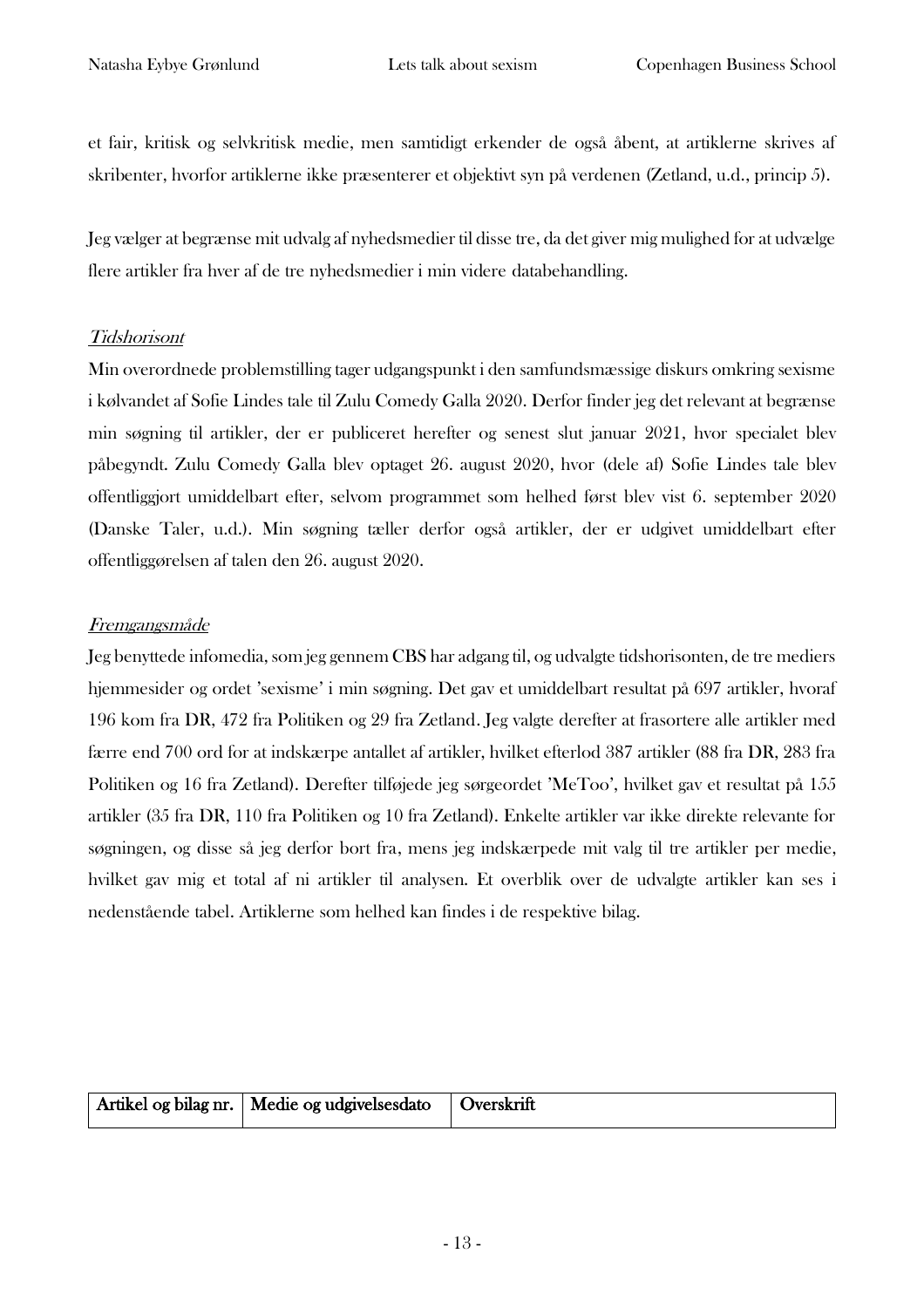| $\mathbf{1}$   | DR, 18. dec. 2020        | Sofie startede sexismens sneskred: "Det kan godt      |
|----------------|--------------------------|-------------------------------------------------------|
|                |                          | betale sig at ødelægge den gode stemning".            |
| $\overline{2}$ | DR, 23. jan. 2021        | Kongernes fald i metoo: Kendissagerne er godt         |
|                |                          | stof men debatten risikerer at køre af sporet         |
| 3              | DR, 9. okt. 2020         | Sexisme florerer på universiteterne: "Du burde stå    |
|                |                          | hjemme i køkkenet i lædertøj og få et par klask i     |
|                |                          | numsen"                                               |
| 4              | Politiken, 12. nov. 2020 | "Der bliver efterladt så meget skam i de              |
|                |                          | mennesker, der bliver krænkede, at de ikke tør        |
|                |                          | bede om hjælp"                                        |
| 5              | Politiken, 15. okt. 2020 | Danske Forlag møder hård kritik: "Man har             |
|                |                          | fuldstændig lukket øjnene. Det er helt uhørt og en    |
|                |                          | skamplet."                                            |
| 6              | Politiken, 11. sep. 2020 | Politiken mener: Vi er alle under anklage - en syg    |
|                |                          | sexismekultur kan kun trives, hvis de mange           |
|                |                          | uskyldige dækker over de få uskyldige                 |
| 7              | Zetland, 16. okt. 2020   | For Sofie og Morten var #MeToo alles sag, indtil      |
|                |                          | han blev krænkeren. Så blev sagen kun hans            |
| 8              | Zetland, 17. nov. 2020   | Nej, den danske befolkning er ikke (entydigt)         |
|                |                          | ombord på MeToo.Heller ikke selv om debatten          |
|                |                          | er ved at ændre vores samfund                         |
| 9              | Zetland, 26. okt. 2020   | "Det er en stor sexisme-buffet, og alle tager for sig |
|                |                          | af retterne." #MeToo er kommet til restaurations-     |
|                |                          | branchen                                              |
|                |                          |                                                       |

# <span id="page-14-0"></span>3.3. Refleksion over metodevalg

Dét at vælge kritisk diskursanalyse som samfundsvidenskabelig metode indebærer nogle begrænsninger og faldgruber, som man som forsker bør tænke over. Først og fremmest består Faircloughs tredimensionelle model som nævnt bl.a. af en tekstnær analyse, hvorfor jeg har måtte begrænse mængden af empiri i det empiriske grundlag for at tillade en dybdegående, grundig analyse. Det betyder i praksis, at de konklusioner, der kan drages på baggrund af analysen, ikke bør betragtes som repræsentative for medieartikler generelt, der har med emnet at gøre – heller ikke for de tre nyhedsmedier. Andre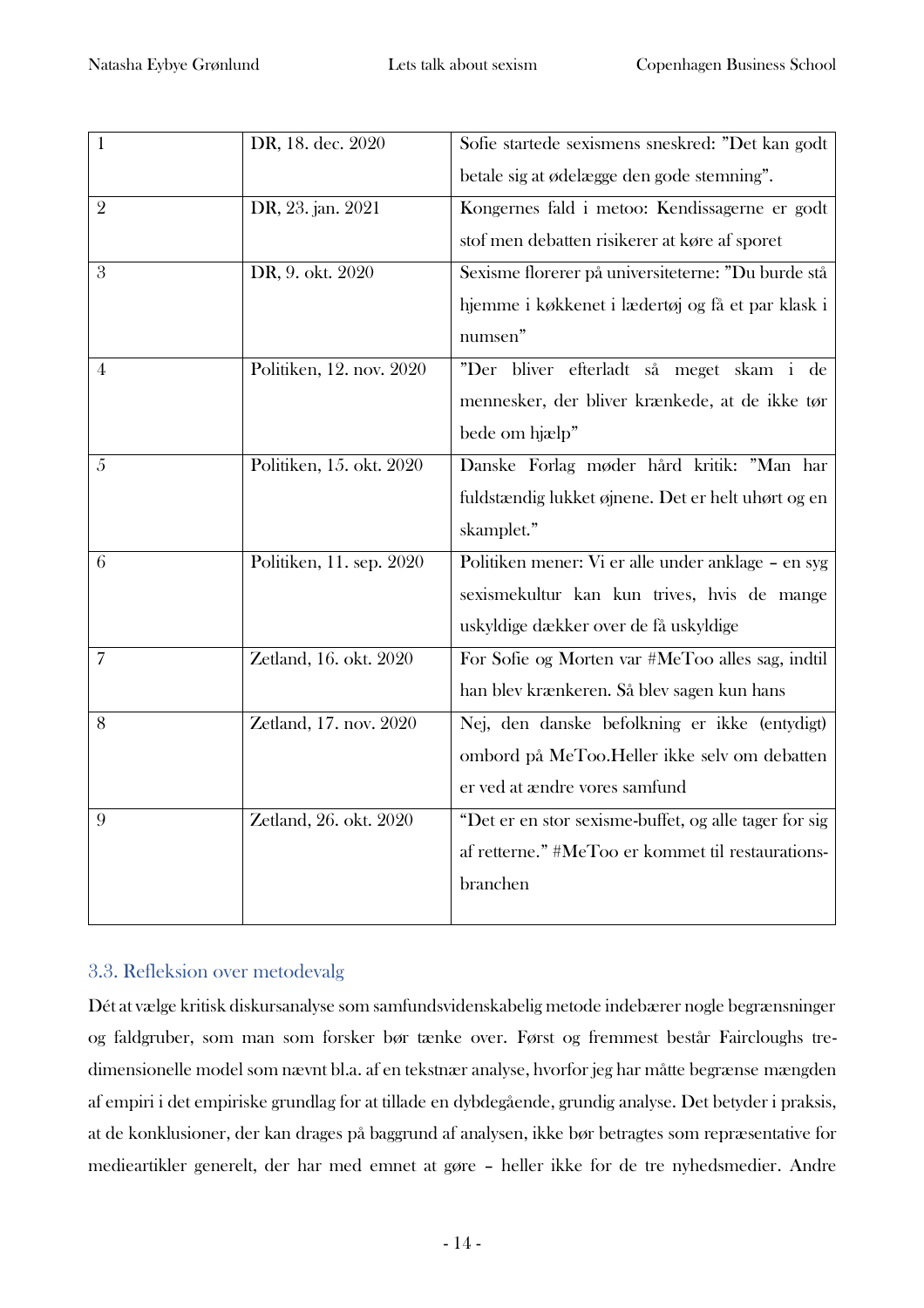metoder såsom f.eks. indholdsanalyse ville derimod have tilladt en større mængde empiri og dermed en mere repræsentativ vidensproduktion, men til gengæld er der større chance for, at små og væsentlige elementer i mediernes sprogbrug ville overses. Da jeg er nysgerrig på at opdage de diskursive tendenser, der finder sted i sprogbruget i medieartiklerne frem for f.eks. at be- eller afkræfte allerede definerede tendenser, finder jeg derfor, at en dybdegående analyse er at foretrække.

Udover at begrænse empirien i mængde, valgte jeg på baggrund af den valgte metode også at begrænse empirien til sekundær empiri fremfor f.eks. primær empiri. Det betyder, at de aspekter, som de supplerende teorier, agenda-setting og framing, er en anelse begrænsede, da jeg ikke undersøger modtagerreception. Havde jeg til gengældt valgt andre metoder såsom f.eks. indholdsanalysen, der pladsmæssigt kunne have fyldt mindre, ville jeg i højere grad have kunnet inddrage primær empiri og undersøgt modtagerreception. Det er dog ikke formålet med nærværende speciale, om end det ville være interessant at undersøge.

En anden væsentlig pointe er, at Fairclough (1992) skelner mellem diskursive og andre sociale praksisser, hvorfor sådan en analyse ikke vil være meningsfuld at benytte til at belyse udelukkende ikkediskursive problemstillinger. I praksis finder jeg dog, at det kan være svært egentlig at skelne mellem disse to, da det selvsagt kræver, at man fuldstændig kan adskille det diskursive fra det ikke-diskursive.

På baggrund af denne skelnen, argumenterer Fairclough desuden for, at man inddrager andre teorier, såsom social- og kulturteori, end diskursanalysen til at afdække aspekter i den tredje dimension af hans analysemodel, den sociale praksis. Hvilke teorier, man kan og bør inddrage, er dog op til forskeren at vælge (Jørgensen og Phillips, 1999). Dette er på én og samme tid en styrke og svaghed ved Faircloughs kritiske diskursanalyse. Som forsker får man en unik mulighed for at vælge mellem et væld af teoretiske elementer og metoder, men samtidigt placeres en stor del af brugbarheden af analysens resultater hos forskeren, da man selv er ansvarlig for at udvælge og anvende relevant og bidragende teori. Det har imidlertid også den konsekvens, at metoden åbner for forskellige videns skabelse som afhænger af, hvordan man som forsker griber analysen an. I tråd med den socialkonstruktivistiske tilgang må den viden og de konklusioner, som nærværende speciale finder, derfor i væsentlig grad ses som et produkt af den kontekst, som de er opstået i.

Udover begrænsninger ved Faircloughs tilgang, er der også en væsentlig begrænsning at finde ved diskursanalysen og kvalitative analyser generelt, som hænger sammen med ovenstående. For på samme måde som, at den viden nærværende speciale producerer, skal forstås kontekstuelt, så har også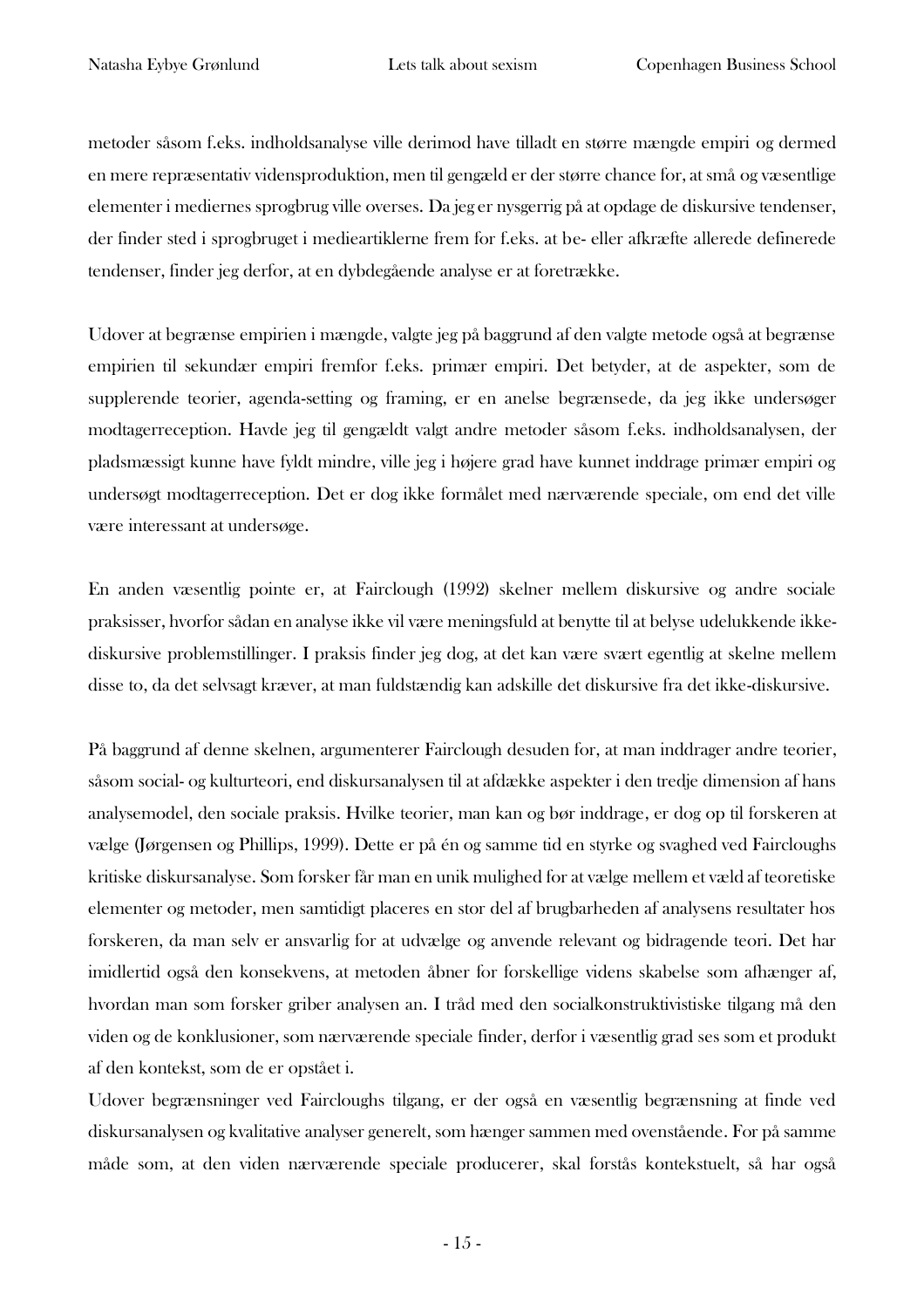"forskerens kontekst betydning for, hvilke typer viden der er mulige" (Engholm, 2014, s. 168). Jørgensen og Phillips (2002) peger i denne forbindelse på, at forskeren bør lade sig fremmedgøre fra materialet, da målet i diskursanalysen er at analysere diskursen, som den er, uden at fortolke på bagvedliggende betydninger eller intentioner (s. 149). Om end jeg tilslutter mig denne rolle, så anerkender jeg samtidigt, at jeg ubevidst er farvet af mit eget verdensbillede, hvorfor jeg unægtelig vil lægge mærke til nogle diskursive elementer, mens andre muligvis overses. Derfor forsøger jeg løbende igennem specialet at give detaljerede beskrivelser mellem de forskellige afsnit og afsnittene i sig selv med det formål at skabe troværdighed og kohærens for analysens konklusion.

# <span id="page-16-0"></span>4.0. Specialets teoretiske ramme

Diskursanalysen er selvsagt det bærende værktøj i analysen, men jeg ønsker samtidigt at inddrage andre teorier og perspektiver til at belyse den sociale praksis. For nærværende speciale inddrager jeg derfor framing og agenda-setting teori samt perspektiver og teori for nyhedsmedier og sexisme i en dansk kontekst. Ifølge Jørgensen og Phillips (1999, s. 12) er inddragelsen af elementer fra andre tilgange end blot diskursanalytiske "ikke bare tilladt, men værdsat", men det er dog vigtigt, at de forskellige tilgange danner en "sammensat og sammenhængende teoretisk ramme, hvori de forskellige perspektiver former og omformer hinanden". For indeværende speciale er formålet med dette afsnit derfor at give læseren en forståelse for de forskellige perspektiver og deres anvendelse for nærværende speciale.

# <span id="page-16-1"></span>4.1. Diskursteori

Diskursteori og -analyse er som sagt et felt, der består af adskillige tilgange, teoretikere og perspektiver. Nogle af disse er relevante af nævne for at forstå feltets anvendelse i nærværende speciale. Lad os derfor kort starte med Foucault, diskursanalysen *grand old man*, før vi bevæger os videre til næste afsnit.

Foucault følger den generelle socialkonstruktionistiske præmis om, at viden ikke blot er en afspejling af virkeligheden: "sandheden er en diskursiv konstruktion, og forskellige vidensregimer udpeger, hvad der gælder for sandt og falsk" (Jørgensen og Phillips, 1999, s. 22). Formålet for Foucault bliver således at afdække strukturen i de forskellige vidensregimer. Sagt med andre ord, interesserede Foucault sig for at afdække, hvorfor nogle udsagn accepteres i én historisk epoke, mens andre ikke gør. Derved bliver diskurs synonymt med viden, da det er igennem diskursen, at vi forholder os til verden og opnår bestemte opfattelser af, hvad der er 'sandt' (Jørgensen, 2006). Det betyder samtidigt, at Foucault ikke ser nytte i et ideologibegreb, da "det aldrig er muligt at nå frem til sandheden, da man aldrig vil kunne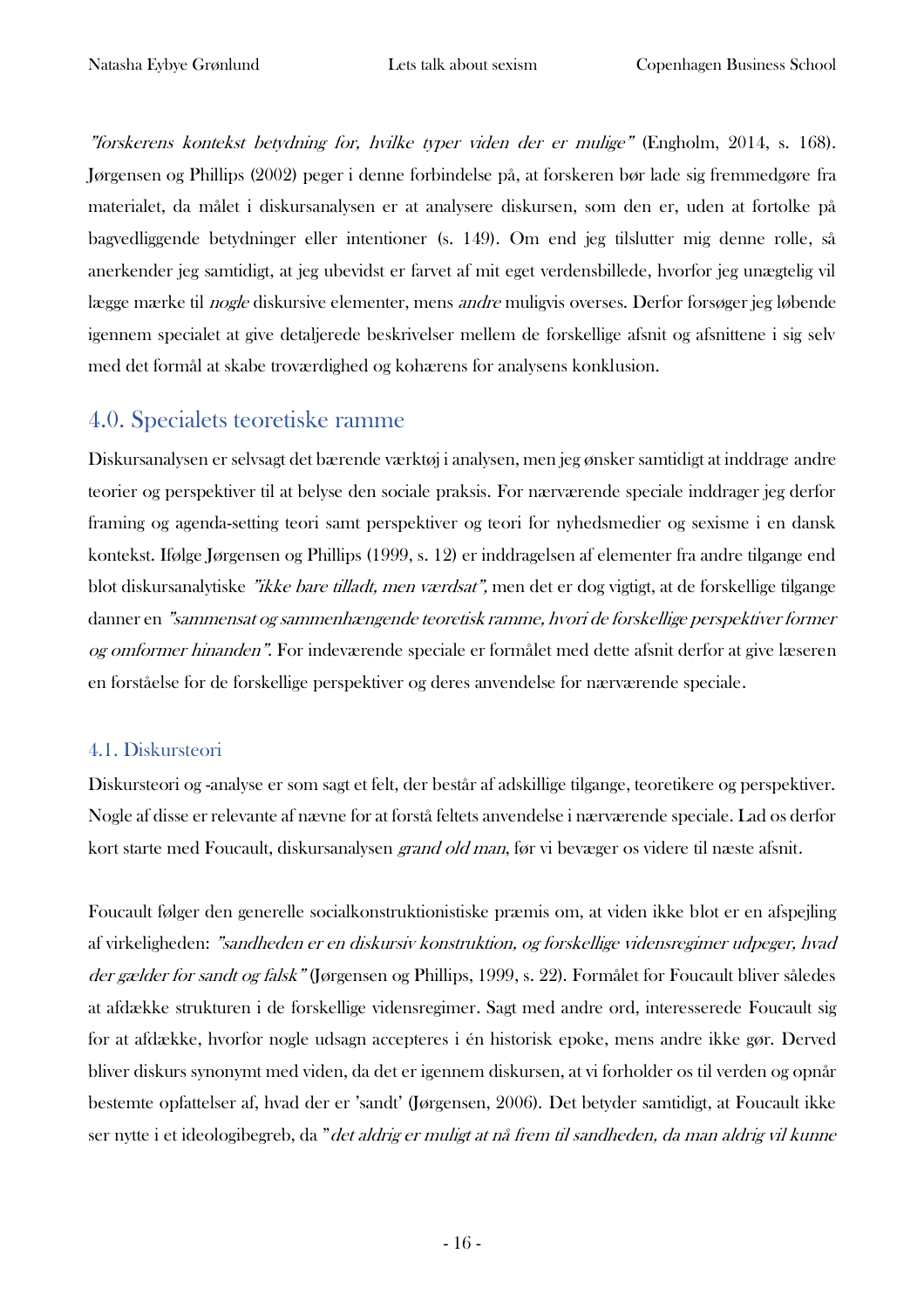tale fra en position uden for diskurserne" (Som præsenteret i Jørgensen og Phillips, 1999, s. 23). Foucault tenderer imod kun at identificere ét vidensregime for hver historisk epoke, mens der i størstedelen af det senere diskursanalytiske felt hersker "et mere konfliktfyldt billede, hvor forskellige diskurser eksisterer sideløbende eller kæmper om retten til at afgøre sandheden" (Jørgensen og Phillips, 1999, s. 22).

Som jeg kort kom ind på i et tidligere afsnit, er Foucault især kendt for sin teori om magt. I det foucaultske perspektiv forstås magt ikke udelukkende som undertrykkende, men også som produktiv idet den betragtes som det, som skaber vores sociale verden (Foucault, 1982). Magt anskues af Foucault således ikke i alle henseender negativt eller som begrænsende, da magten også er det, som giver mulighed for at skabe, forandre og forbedre. En vigtig pointe i denne forbindelse er, at Foucault (1982) mener, at magten ikke eksisterer i sig selv, men kun idet, at den udøves (s. 788), hvorfor den også betragtes relationel, dvs. at den kommer til udtryk i de sociale relationer mellem mennesker.

Ifølge Foucault (1982) er der dog ikke i sig selv magt, der er omdrejningspunktet i hans forskning, det er subjektets position i forhold til magt (s. 778). For magt er ligeledes det, som forvandler individer til subjekter: "[magt] kategoriserer individet, kendetegner ham ved hans egen individualitet, forbinder ham til hans egen identitet, påtvinger ham en sandhed, som han må erkende og som andre må erkende i ham" (Foucault, 1982, s. 781, ovs.). Magten og diskurserne bliver derfor på sin vis konstituerende for individet, hvorfor Foucault ligeledes kritiserer individet for at være 'bedøvet' og indtage en decentreret position (se f.eks. Jørgensen og Phillips, 2002, s. 15/ Richter, 2011, s. 428). Sagt på en anden måde, anskuer Foucault ikke diskurserne som et middel for individet, der kan bruges til at udtrykke sig, men snarere betragtes individet som et middel for diskurserne, hvorfor mennesket underlægges diskurserne.

Nogle af tilgangene indenfor diskursteori og -analyse tilslutter sig i højere grad Foucaults syn på magt, viden og subjekt samtidigt med, at de adopterer hans manglende ideologibegreb, mens andre tilgange har et mere tvetydigt forhold til Foucaults perspektiv(er). Dette beskriver jeg nærmere i de nedenstående afsnit.

#### <span id="page-17-0"></span>4.1.1 Diskursteoretiske tilgange

Jørgensen og Phillips (1999) præsenterer tre tilgange til diskursanalyse, Lauclau og Moffes diskursteori, kritisk diskursanalyse og diskurspsykologi, som alle bygger på en tanke, der ligger sig nært op af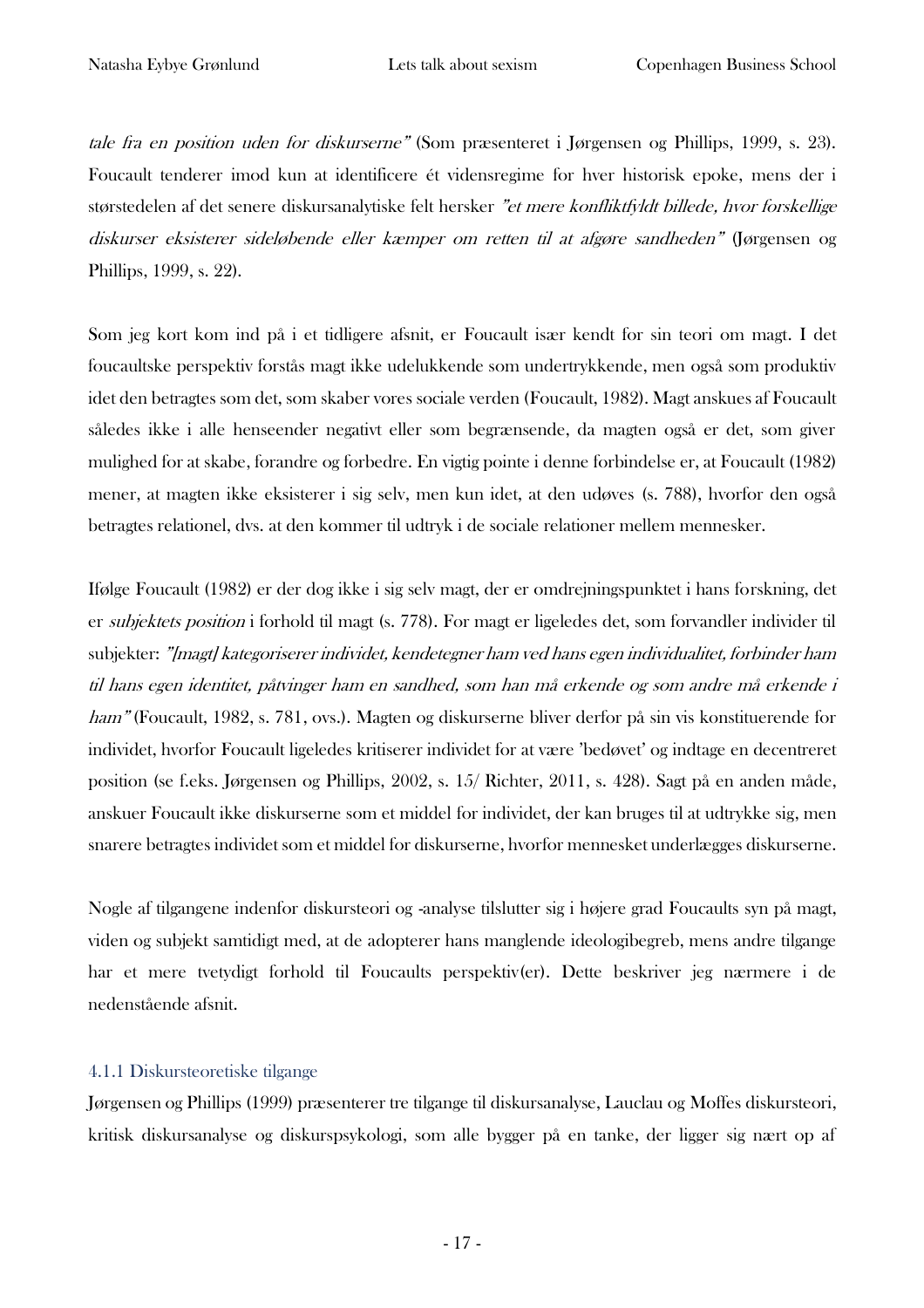specialets videnskabsteoretiske ståsted; at vores måde at tale på ikke er neutrale afspejlinger af vores omverden, identiteter og sociale resultater, men nærmere forstås talen som en aktiv rolle i at skabe og forandrer disse. De ligner hinanden i deres socialkonstruktionistiske udgangspunkt, hvor deres syn på sproget "stammer fra strukturalistisk og poststrukturalistisk sprogteori", mens deres individopfattelse "bygger på en videreudvikling af strukturmarxismen" (Jørgensen og Phillips, 1999, s. 11). Derudover har de tilfælles, at de deler en målsætning om at foretage kritisk forskning, "dvs. om at udforske og kortlægge magtrelationer i samfundet og at formulere normative perspektiver, hvorfra man kan kritisere disse relationer og pege på muligheder for social forandring" (Jørgensen og Phillips, 1999, s. 11). Til gengæld er der flere punkter, hvor de adskiller sig eller er uenige; både i forhold til Foucault, diskursernes rækkevidde, og for deres fokus i konkrette analyser (Jørgensen og Phillips, 1999).

Både Lauclau og Moffes diskursteori og diskurspsykologi tilslutter sig Foucaults syn på magt som værende både produktiv og begrænsende, mens de adskiller sig i deres syn på individet, i deres ideologibegreb og i deres analytiske fokus (Jørgensen og Phillips, 1999). Lauclau og Moffes diskursteori følger Foucault og ser mennesker som determineret af strukturerne, mens de samtidigt har et nærmest tomt ideologibegreb (Jørgensen og Phillips, 2002, s. 17-18). Diskurspsykologi anskuer derimod individer i overensstemmelse med Barthes (1982) slagord om, at folk både er 'sprogets herrer og slaver' og samtidigt er tilgangen interesseret i "diskursive praksissers ideologiske virkninger" (Jørgensen og Phillips, 1999, s. 27). Tilgangen tilslutter sig ikke, at ideologier styrer alt diskurs, og argumenterer for, at diskurser giver individer forskellige muligheder at tale ud fra (Jørgensen og Phillips, 1999, s. 26-27). Diskurspsykologien er således interesseret i at belyse, hvordan mennesker benytter diskursen til at fremstille sig selv og andre på bestemte måder. Derudover placeres det analytiske fokus som oftest på den abstrakte diskurs i diskursteorien, mens diskurspsykologien placerer fokus på hverdagsdiskurs.

Der findes flere tilgange til kritisk diskursanalyse, og jeg forholder mig primært til Faircloughs, da hans tilgang ifølge Jørgensen og Phillips (1999) er en af de mest udviklede teorier og metoder indenfor diskursanalyse (s. 72). Kritisk diskursanalyse deler diskurspsykologiens individopfattelse og til dels også ideologibegreb, men har dog et noget mere tvetydigt forhold til Foucaults magtbegreb. Ligesom Foucault betragtes magt som produktiv fremfor som en tvangskraft, men dominansmønstre tillægges betydning, "hvori én social gruppe underlægges en anden" (Jørgensen og Phillips, 1999, s. 28). Det betyder, at magten anses som positiv, hvis den gavner de svage i samfundet, mens den anses som en form for tvangskraft, når dominansmønstrene ikke gavner de svage. I kritisk diskursanalyse, eller i hvert fald i Faircloughs, er der desuden en idé om, at man kan skelne mellem diskurser, der er eller ikke er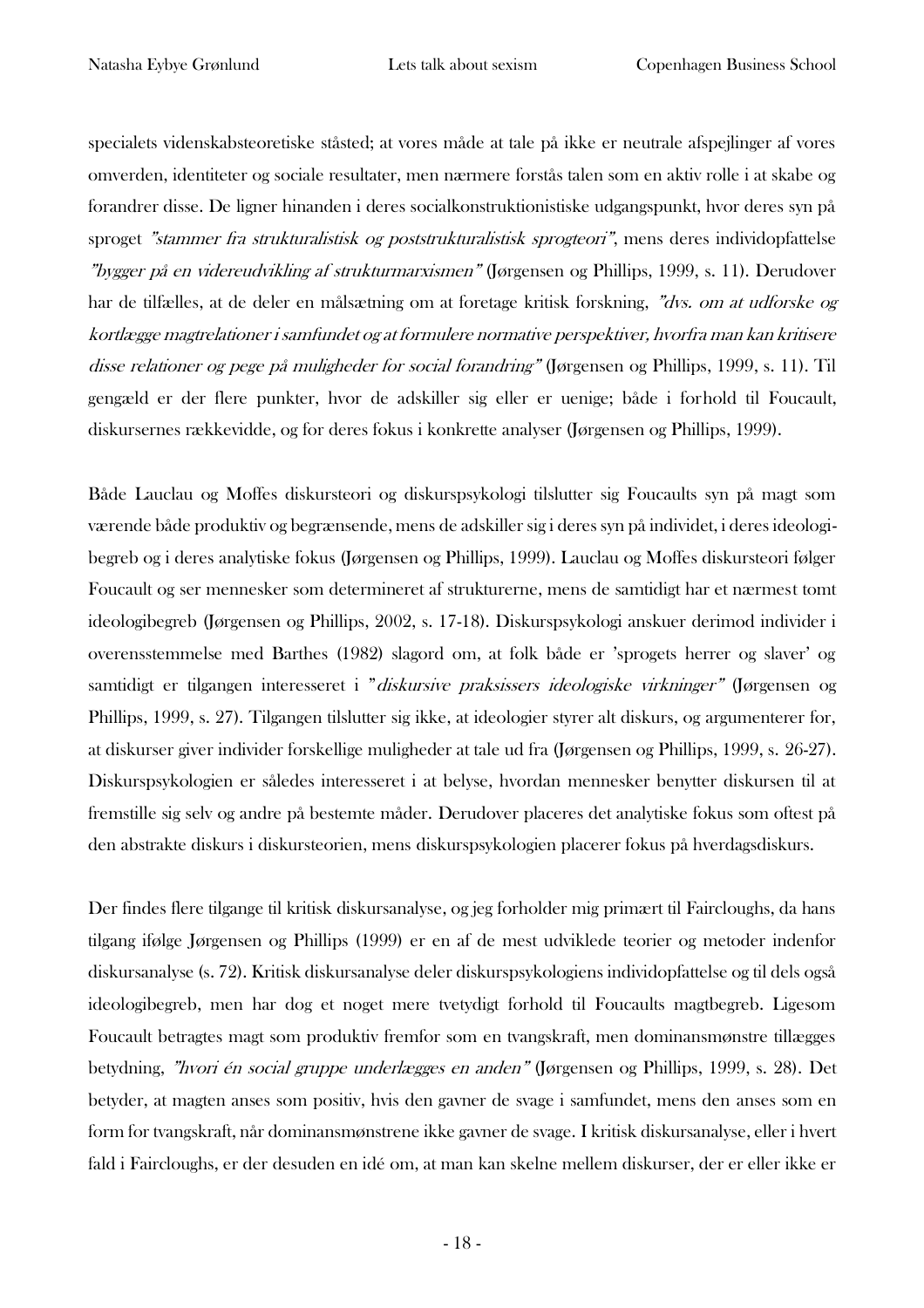ideologiske, hvorfor der er håb om, at der findes en vej ud af ideologien, hvilket diskursteorien ville mene var et naivt håb (Jørgensen og Phillips, 1999). Jeg stiller mig en anelse kritisk over for tesen om, at man – i hvert fald i nogle tilfælde– kan skelne mellem ideologiske og ikke-ideologiske diskurser, netop fordi ideologier ofte eksisterer ganske ubemærket. For at kunne skelne fuldstændigt ville det på sin vis derfor kræve, at man var fuldt ud bevidst om de idelogier, som eksisterer.

Den kritiske diskursanalyse udforsker, ifølge Fairclough (1992), det dialektiske forhold i sproget, hvor sproget på den ene side er socialt formet og på den anden side socialt konstruerende. Derudover adskiller kritisk diskursanalyse sig også fra diskursteori, da der som nævnt i metodeafsnittet skelnes mellem diskursive praksisser og ikke-diskursive praksisser, hvilket Lauclau og Moffes diskursteori ikke gør. Man antager derfor ikke, at alt kan forklares eller analyseres gennem diskurser.

Da jeg ønsker et tekstnært fokus, der belyser mediernes diskurs, finder jeg ikke, at diskursteoriens abstrakte fokus passer til specialets formål. Ligeledes finder jeg ikke, at diskurspsykologien på baggrund af dens optagethed med individets anvendelse af diskurser er relevant for nærværende speciale. Derimod finder jeg, at Faircloughs tekstnære tilgang og hans formål med diskursanalysen om at sætte lys på sociale problemer (2008) passer bedst af de tre præsenterede tilgange til at undersøge specialets problemfelt.

## <span id="page-19-0"></span>4.1.2 Faircloughs syn på diskurs og hans tilgang til kritisk diskursanalyse

Fairclough (2008) anvender primært begrebet diskurs mere snævert til at referere til mundtlig eller skriftlig sprogbrug, end man normalt ser i samfundsvidenskaberne. Når han bruger diskurs, anser han samtidigt sprogbrug som en social praksis fremfor en udelukkende "individuel aktivitet eller en simpel afspejling af situationsbestemte variabler" (s. 17). Dermed tager han afstand fra Sassures position, hvor sprogbruget grundlæggende anskues som en individuel aktivitet (Fairclough, 2008). Fairclough (2008) tillægger samtidigt diskurs tre funktioner: "[det] er en måde at handle på, en form, hvori folk kan agere i forhold til verden og særligt i forhold til hinanden, og en måde at repræsentere verden på" (s. 17). Fairclough hæfter sig dog ved den sidste funktion, at diskurs ikke blot repræsenterer verden, men også er det, der giver verden "betydning, konstituerer og konstruerer den i mening" (s. 18).

Fairclough (2008) skelner mellem den kommunikative begivenhed og diskursorden, når han arbejder med diskurs (s. 123). Den kommunikative begivenhed refererer til et tilfælde af sprogbrug, mens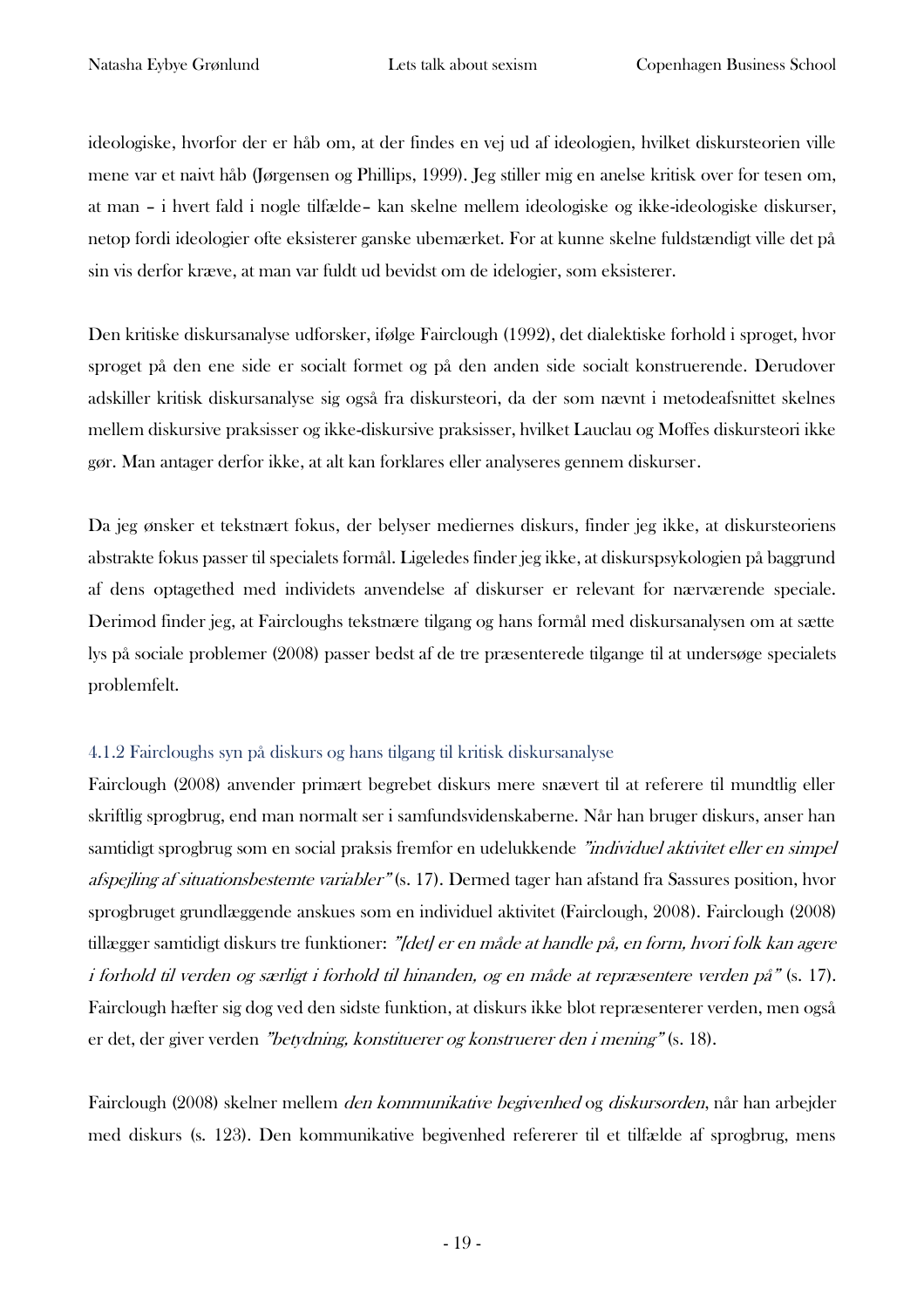diskursordenen defineres som "summen af de diskursive praksisser i en institution og relationerne mellem dem" (Fairclough, 2008, s. 12). Med andre ord favner en diskursorden både de diskurser, genrer og stilarter, der eksisterer i et afgrænset socialt område (Fairclough, 2008, s. 122), og analysen af den kommunikative begivenhed handler derfor i høj grad om at veje den op imod den diskursorden, som den befinder sig inden for. Her det også vigtigt at påpege, at nogle former for menings- og betydningsdannelse er dominerende, mens andre er marginale, alternative, i givne diskursordener (Fairclough, 2008, s. 97). Derfor accepteres nogle nogle påstande ganske simpelt som 'common-sense', mens andre ikke nødvendigvis gør. Der findes både mindre lokale diskursordener, såsom skolens eller hjemmets diskursorden, og større samfundsmæssige diskursordener (Fairclough, 2008. Diskursordenen hænger desuden tæt sammen med hegemoni (Fairclough, 2008, s. 98), som jeg vender tilbage til nedenunder. Fairclough (2008) påpeger, at enhver kommunikativ begivenhed enten reproducerer eller udfordrer den eksisterende diskursorden, hvilket i sidstnævnte tilfælde fører til en diskursiv kamp. For dette speciale udgør de ni artikler, som jeg præsenterede tidligere, hver især en kommunikativ begivenhed, der alle er del af (og enten genopretter eller udfordrer) den danske presses diskursorden. Fairclough præsenterer tre dimensioner i analysen af den kommunikative begivenhed, som sammen konstituerer hans tredimensionelle model, som jeg beskriver i næste afsnit.

#### <span id="page-20-0"></span>4.1.3 Faircloughs tredimensionelle model

Faircloughs (2008) tredimensionelle model er et forsøg på at forene tre analytiske traditioner, som han mener, er nødvendige for at foretage en diskursanalyse:

"lingvistikkens tradition for tæt sprog- og tekstanalyse, den makrosociologiske tradition for at analysere social praksis i sammenhæng med sociale strukturer og den fortolkende eller mikrosociologiske tradition, hvor man ser social praksis som noget, folk aktivt producerer eller tilskriver mening på basis af fælles common sense-procedurer" (s. 28).

Modellen, som er vist nedenunder, består af de tre dimensioner; tekst, diskursiv praksis og social praksis. Den første dimension, tekst, kan forstås som den beskrivende del af den diskursanalytiske procedure, mens de to sidstnævnte kan forstås som de fortolkende dele (Fairclough, 2008). Han hæfter sig dog ved, at man aldrig rigtig kan tale om træk ved en tekst uden at henvise til tekstproduktion og/eller -fortolkning, hvorfor inddelingen af analytiske emner i de to første dimensioner ikke er skarp. Dertil kommer, at alle dimensionerne gensidigt påvirker hinanden.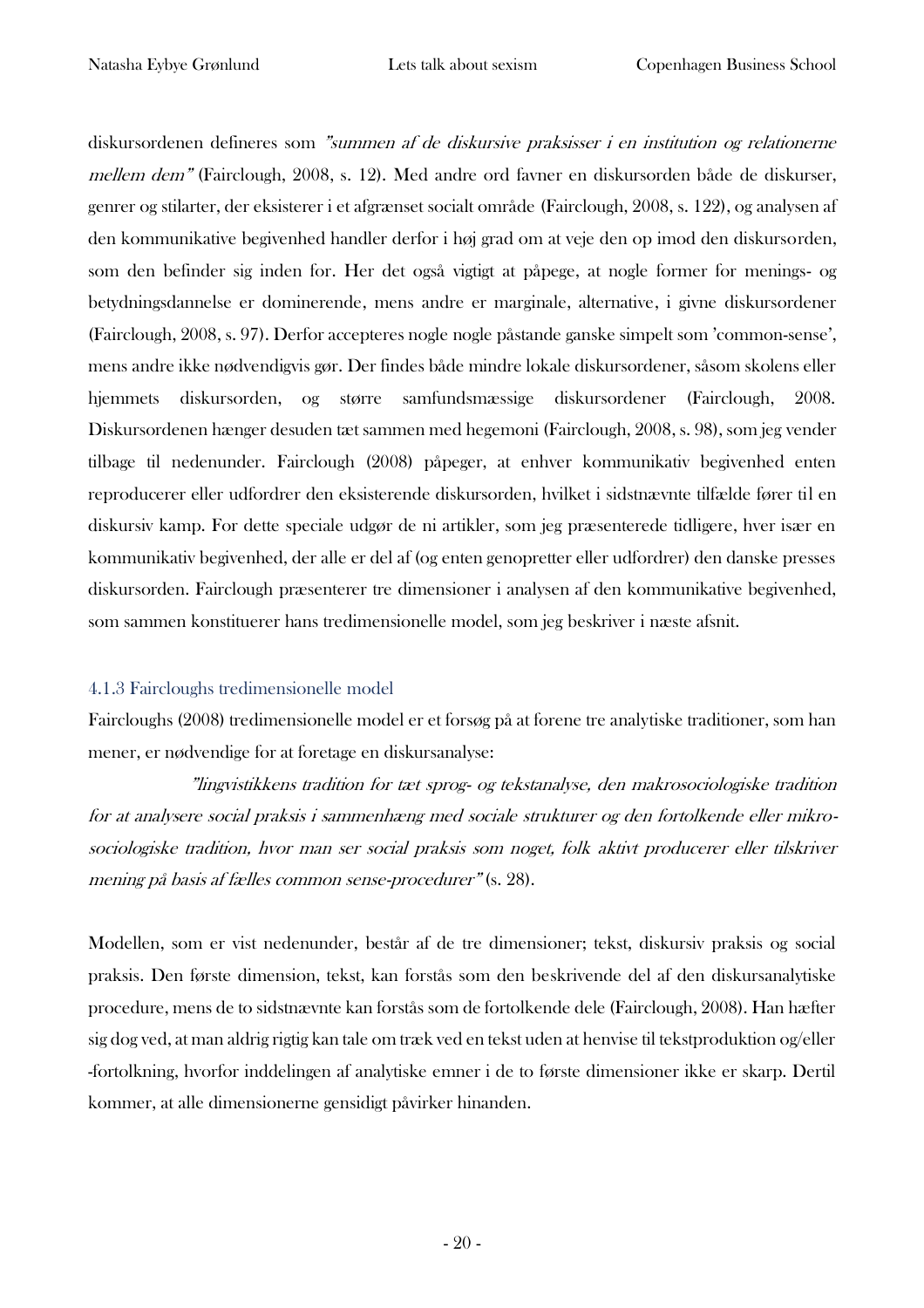

Faircloughs tredimensionelle diskursmodel (Fairclough, 2008, s. 29)

# Tekst

Tekstanalysen inkluderer de traditionelle former for lingvistisk analyse, hvoraf nogle retter sig mod sprogets form, og andre retter sig mod mening (Fairclough, 2008). Fairclough (2008) påpeger dog, at det i praksis er svært at skille disse ad, da "betydninger realiseres i form, og forskelle i betydning afhænger af forskelle i form" (s. 125). På dette niveau går jeg derfor tæt på teksten for at undersøge, hvordan mediernes diskurser foretages lingvistisk. Fairclough (1992) organiserer tekstanalysen under fire overskrifter, der hver især indeholder en lang række af lingvistiske elementer; Vokabular, grammatik, kohæsion og tekststruktur. Det er dog ikke alle lingvistiske elementer, som jeg mener er relevante for specialets formål, ej heller pladsmæssigt berettiget at inkludere. I min analyse vælger jeg derfor at fokusere på følgende elementer i tekstanalysen: Ordvalg, metaforer, transitivitet og modalitet (Fairclough 1992).

De to første aspekter, ordvalg og metaforer, hører under overskriften vokabular (Fairclough, 1992, s. 190-197). For nærværende analyse dækker ordvalg både over ordets betydning og alternative ord, hvorfor jeg er interesseret i at se på de ord, som er (til)valgt og deres betydning, mens jeg reflekterer over alternative ord, der kunne have givet en anden betydning. Mit mål med at inddrage disse aspekter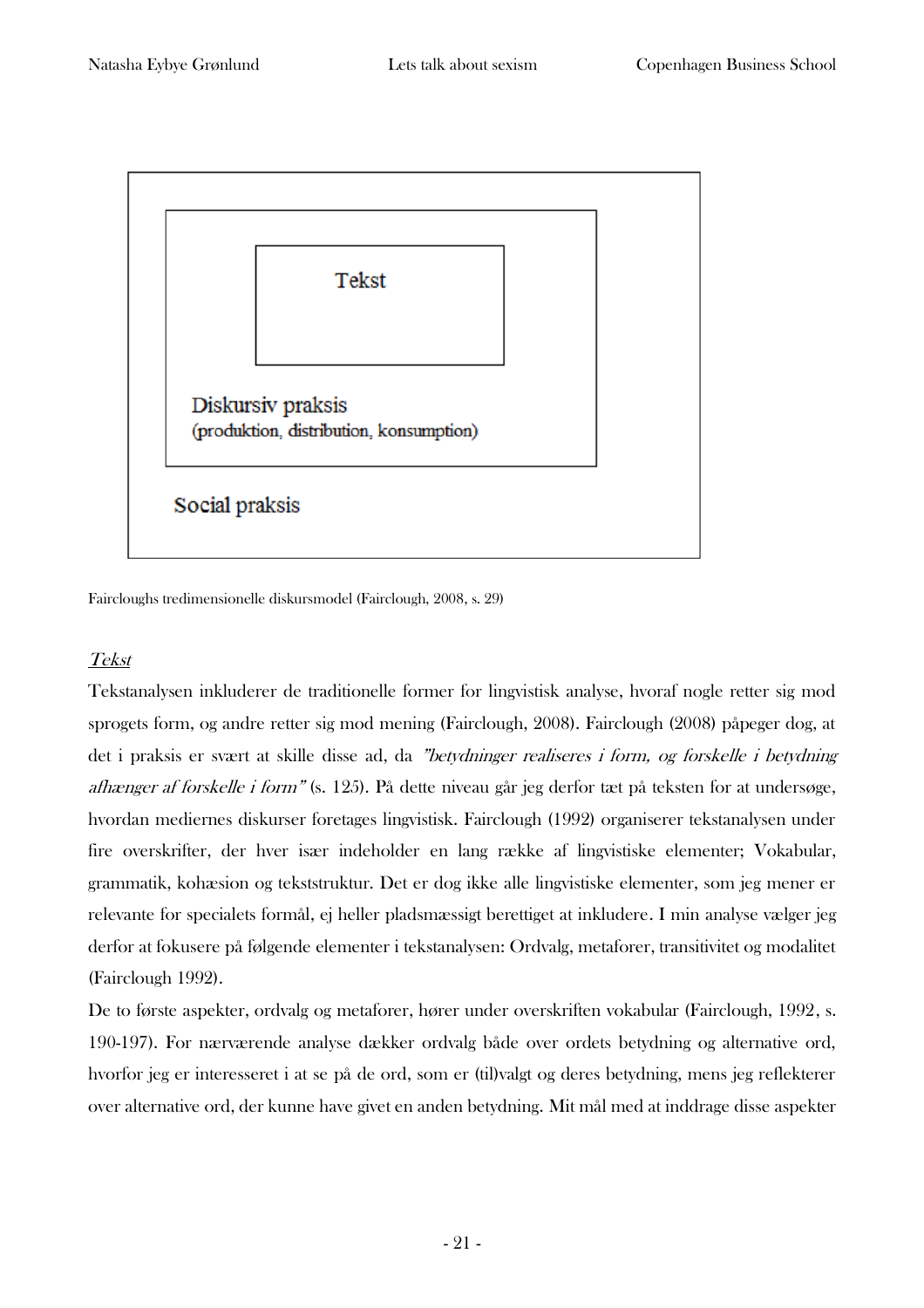er ikke at foretage en udtømmende analyse over alle ord og metaforer, som artiklerne anvender, men at inddrage dem, hvor jeg finder det interessant og relevant.

De to sidste aspekter, transitivitet og modalitet, hører under grammatik (Fairclough, 1992). Transitivitet har at gøre med de typer af processer, som er kodet i sætningsklausuler og de subjekter, som er involveret i dem (Fairclough, 1992). Det betyder, at jeg er nysgerrig på, hvordan begivenheder og processer forbindes eller ikke forbindes med subjekter, og om nogle forhold eller personer fremhæves eller undlades i teksterne. Endnu engang er mit formål dog ikke at foretage en udtømmende analyse af artiklernes anvendelse af transitivitet, men jeg inddrager det, hvor jeg finder det betydningsfyldt.

Modalitet har at gøre med afsenderens grad af tilslutning ('affinitet') til en sætning, hvor en fuldstændig tilslutning kaldes en kategorisk modalitet (Fairclough, 1992, s. 158). Det betyder, at udsagnet udtrykkes som en 'sandhed', f.eks. som sætningen "jorden er rund." Tilslutningen kan bl.a. udtrykkes gennem modalverber (såsom 'skal', 'vil'), tidsbestemmelse, modaladverbier (såsom 'måske', 'bestemt') og hedges (såsom 'på en måde') (Fairclough, 1992, s. 159). Modaliteten kan desuden udtrykkes objektivt, hvor tilslutningen er implicit eller udeladt, hvilket f.eks. er tilfældet i kategorisk modalitet, eller subjektivt, hvor afsenderens egen holdning, tilslutning, er tydeliggjort (Fairclough, 1992, s. 159). Medierne er især kendt for brugen af objektive og kategoriske modaliteter (Jørgensen og Phillips, 1999, s. 96), hvorfor det bl.a. er interessant at se, om der i artiklerne anvendes andre typer af modalitet end disse.

## Den Diskursive Praksis

Den diskursive praksis involverer forskellige aspekter af tekstproduktions- og tekstkonsumptionsprocesserne, hvoraf nogle kan ses som institutionelle processer og andre diskursprocesser (Fairclough, 1992). Qua specialets problemstilling og valg af empiri er jeg interesseret i at se på, hvordan der tales om sexisme i medierne i de konkrete tilfælde af kommunikation, mens jeg ikke er nær så optaget af de direkte processer, som vedrører artiklernes tekstproduktion og -konsumption. Det er ikke ensbetydende med, at teksterne ikke analyseres i forhold til den diskursive praksis, men jeg vælger her at koncentrere mig om to centrale begreber hos Fairclough, navnlig manifest intertekstualitet og interdiskursivitet.

Fairclough (1992) dedikerer et helt kapitel til begrebet intertekstualitet, hvilket markerer begrebets kompleksitet. Kort fortalt, er intertekstualitet "den egenskab ved tekster, at de er fulde af fragmenter af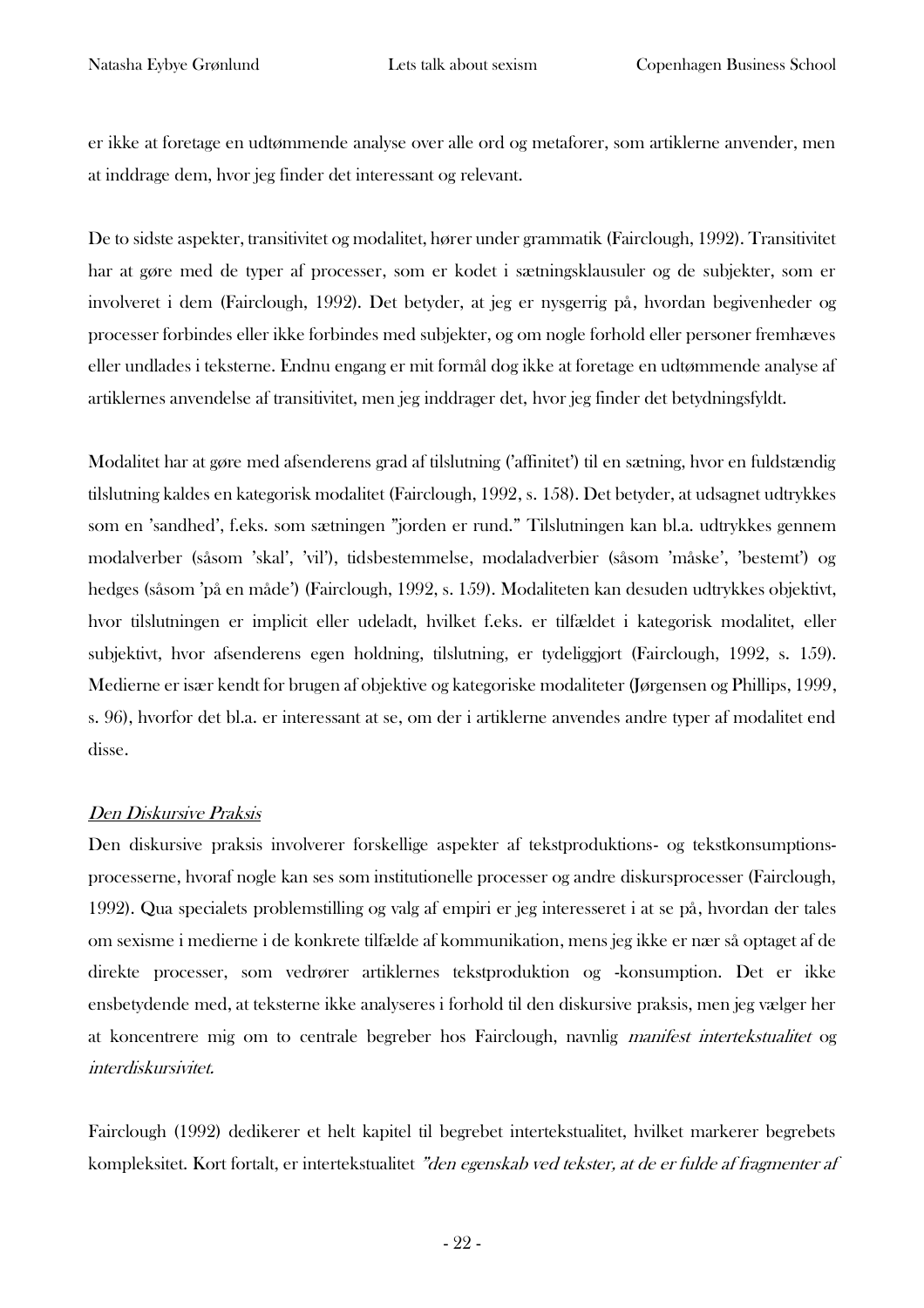andre tekster" (Fairclough, 2008, s. 43). En kommunikativ begivenhed betragtes med andre ord ikke enkeltstående i den forstand, at den fuldstændigt kan adskilles fra andre. Derimod, trækker tekster i høj grad på forhenværende tekster, hvorfor man højst sandsynligt ikke kan lykkedes med at finde en tekst, der ikke i en eller anden grad indeholder dele af andre tekster. I hans arbejde med intertekstualitet, skelner Fairclough (1992) mellem manifest intertekstualitet og interdiskursivitet. Ved manifest intertekstualitet er de andre tekster eksplicit en del af teksten, hvilket bl.a. gør sig gældende for diskursrepræsentationer (Fairclough, 1992, s. 117-119). Diskursrepræsentationer er særligt relevante i forhold til valget af medieartikler, da denne type ifølge Fairclough (1992) "er en stor del af nyhederne" (s. 107, ovs.). Han skelner mellem direkte og indirekte diskursrepræsentationer, hvoraf direkte diskursrepræsentation benytter sig af citationsmarkører, der tydeligt markerer det, som er del af den nuværende tekst, og det, som er del af en anden tekst. Indirekte diskursrepræsentation slører derimod forholdet mellem teksterne, så det er mindre klart for modtageren at aflæse, hvad der hører til hvad.

I min analyse er jeg særligt interesseret i at se nærmere på artiklernes anvendelse af indirekte diskursrepræsentationer, da det i disse tilfælde bliver uklart, hvad der egentlig hører til den oprindelige kildediskurs og det, som er artiklens afsenders tolkning og repræsentation af det oprindelige.

Fairclough (1992) introducerer begrebet interdiskursivitet fremfor constitutive intertekstualitet, som ellers ofte bruges, for at lægge vægt på, at fokus er på diskurskonventioner (s. 124). Han forklarer, at "interdiskursivitet udvider intertekstualitets-begrebet i retning af princippet om, at diskursordenen har forrang" (2008, s. 44). Når man undersøger interdiskursivitet er formålet derfor at undersøge de diskurstyper, herunder genrer, aktivitetstype, stil og diskurser, som der er trukket på i den kommunikative begivenhed (Fairclough, 1992, s. 124). I og med, at jeg har fastsat analysen til at vedrøre nyhedsartikler, finder jeg ikke, at det vil være interessant direkte at undersøge genre, aktivitetstype og til en vis grad stil, hvorfor jeg primært koncentrerer mig om de diskurser, som artiklerne trækker på og taler ind i.

## Den Sociale Praksis

I den sociale praksis udfolder Fairclough (1992) diskurs i relation til to centrale begreber; ideologi og hegemoni (s. 86). Ideologier kan forstås som konstruktioner af virkeligheden, som kan være med til at skabe, fastholde eller ændre såkaldte dominansrelationer, hvorfor en diskurs kan siges at være ideologisk, hvis den opretholder eller udfordrer magt- og dominansrelationer (Fairclough, 1992/2008; Jørgensen & Phillips, 1999). Ideologier er særligt effektive, når de er 'usynlige' i den forstand, at de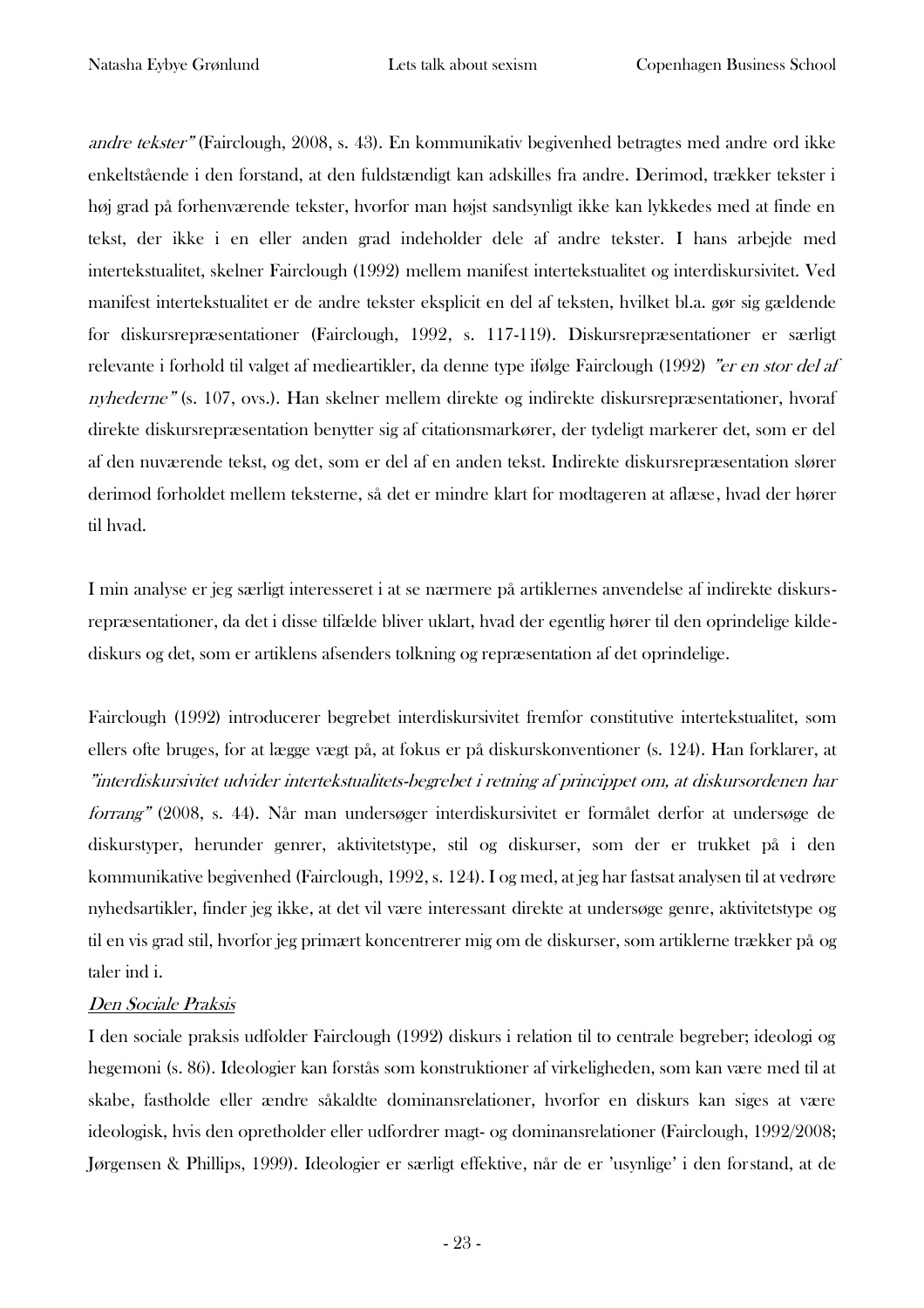bliver 'common-sense', og derfor kan de opretholdes – og udfordres – ubevidst gennem diskurserne og andre ikke-diskursive praksisser (Fairclough, 1992, s. 87-88). Fairclough (1992) påpeger, at det er problematisk at forsøge at undersøge ideologierne gennem tekstanalyse, da modtagere af teksten kan være "forholdsvis immune overfor effekterne af de ideologier, som skulle 'være i' teksten" (s. 89, ovs.). Derfor er det andre steder i diskursanalysen – og bl.a. også ved inddragelsen af andre teorier og perspektiver – at man i højere grad får mulighed for at undersøge ideologierne.

Hegemoni, som jeg nævnte før, kan bruges til at belyse de diskursordener, som tekster befinder sig i (Fairclough, 2008, s. 98). I forbindelse med hegonomi, anskuer Fairclough (1992) ikke blot hegemoni som dominerende i den forstand, at det handler om at undertrykke og kontrollere underklasser (s. 92). Han tillægger også hegemoni et allianceskabende element, hvor man gennem indrømmelser eller ideologiske midler forsøger at vinde andres samtykke (s. 92). I samfundet eksisterer der konstant hegemoniske kampe mellem de forskellige dominerende grupper og klasser (Fairclough, 1992, s. 92), hvorfor hegemoni "aldrig [er] stabilt, men skiftende og ufærdigt (…)" (Jørgensen & Phillips, 1999, s. 88). Netop disse kampe udfordrer de eksisterende diskursordener, som derfor ligeledes ikke bør betragtes som lukkede systemer (Fairclough, 2008, s. 98).

I analysen af diskursen som social praksis skal de to inderste kasser, dvs. tekst og diskursive praksis, placeres i forhold til den sociale praksis, hvilket ifølge Jørgensen og Phillips (1999) indebærer to aspekter. For det første fokuseres der på relationen mellem den diskursive praksis og den diskursorden, som den er del af, hvor man også undersøger, om den diskursive praksis genopretter eller udfordrer diskursordenen (Jørgensen og Phillips, 1999, s. 98). For det andet forsøger man "at kortlægge de delvist ikke-diskursive sociale og kulturelle relationer og strukturer, der skaber rammen for den diskursive praksis" (Jørgensen og Phillips, 1999, s. 98), som bl.a. indebærer ideologier og hegemoni. Derfor argumenterer Fairclough (1992) således for inddragelsen af anden teori end diskursteori. I dette speciale komplementer jeg diskursteori med nedenstående teorier indenfor framing og agenda-setting, og samtidigt inddrager jeg også perspektiver på den kontekst, de kommunikative begivenheder befinder sig i; Nyhedsmedier i Danmark og sexisme, kønsideologier og kønsbias i Danmark.

## <span id="page-24-0"></span>4.2. Agenda-Setting og framing teori

Både framing og agenda-setting er tæt forbundet med diskursanalysen, men modsat diskursanalysen, som har karakter af 'grand theory', kan framing forstås som 'middle-range teori', "som prøver at skabe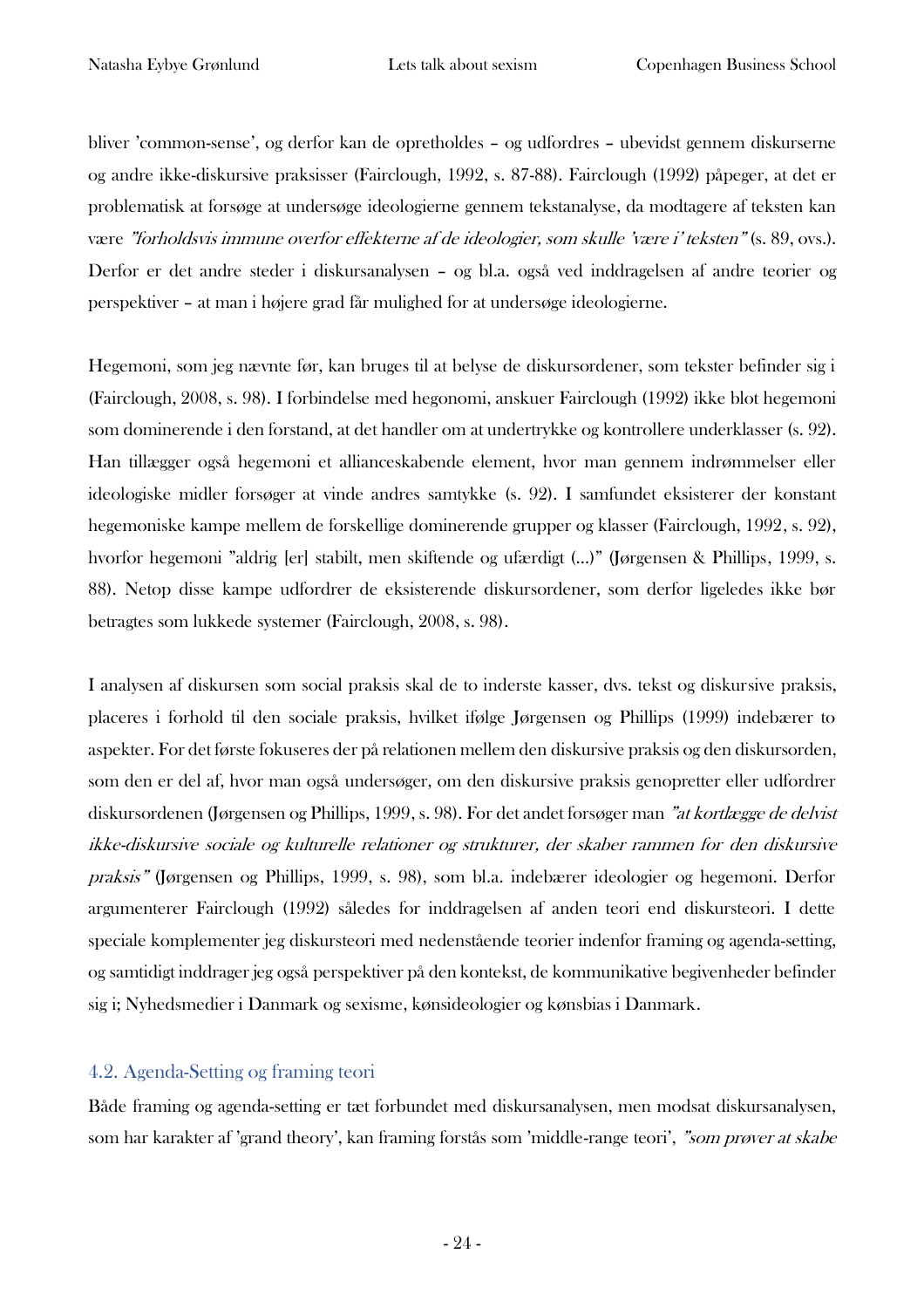begrebsmæssig forståelse på et mellemniveau, dvs. et mere afgrænset og veldefineret felt" (Hjarvard, 2015, s. 111). Det betyder i praksis for nærværende speciale, at den udvalgte framing teori bruges i en mere snæver vending til bl.a. at belyse den sociale praksis, som de kommunikative begivenheder befinder sig i. Ligeledes inddrager jeg agenda-setting teori til at give forståelse for den magt, som jeg tidligere argumenterer for, at medierne har, men også til at give forståelse for, hvordan medierne i praksis udfolder den magt. Også her har jeg til en vis grad udvalgt specifikke elementer, jeg mener, er relevante for nærværende speciale.

#### <span id="page-25-0"></span>4.2.1 McCombs agenda-setting

I hans bog Setting the Agenda, dykker den amerikanske professor Maxwell McCombs (2014) ned i agenda-setting og dets implikationer på samfundet og det såkaldte 'public mind'. Sammen med Donald Shaw introducerede han begrebet agenda-setting i 1968, men han tilskriver dog agenda-setting begrebet til Walter Lippmann og hans værk fra 1922, selvom Lippmann ikke selv brugte dette begreb (McCombs, 2014). Ifølge McCombs (2014) argumenterede Lippmann for et såkaldt pseudoenvironment, et virkelighedsbillede hos individer, som aldrig ville stemme overens med virkeligheden. I skabelsen af dette virkelighedsbillede understreger McCombs (2014) særligt mediernes betydningsfulde rolle: "Medierne konstruerer og præsenterer et pseudo-environment til offentligheden, som væsentligt former hvordan offentligheden ser verdenen" (s. 26, ovs.).

Mediernes opgave, når det gælder agenda-setting, er således på daglig basis at rette vores opmærksomhed på udvalgte emner og dermed påvirke vores opfattelse af, hvad der er væsentligt og værd at nære en mening om (McCombs, 2014). I takt med, at nye mediekanaler, såsom sociale medier og hjemmesider, har vundet indpas i medielandskabet, har der dog hersket diskussion om agendasettings relevans, men dette afviser McCombs (2014) og henviser til en række studier: "Mediernes agenda-setting rolle varer ved" (s. 18, ovs.). Det lader heller ikke til, at der er markant forskel i agendasetting effekter i forhold til mønstre i mediebrug (McCombs, 2014), hvorfor nye mediekanaler og ændringer i mediebrug, såsom f.eks. anvendelsen af podcasts eller oplæsning af artikler, umiddelbart må vurderes lige så relevante at undersøge i forhold til agenda-setting effekter som traditionelle medier og mediebrug. Om end dette speciale ikke har til formål at undersøge agenda-setting effekter – hverken i sig selv eller i forhold til bestemt mediebrug – er det ikke desto mindre relevant at påpege, at viden peger på, at effekterne varer ved. Medierne har, med andre ord, stadig magt.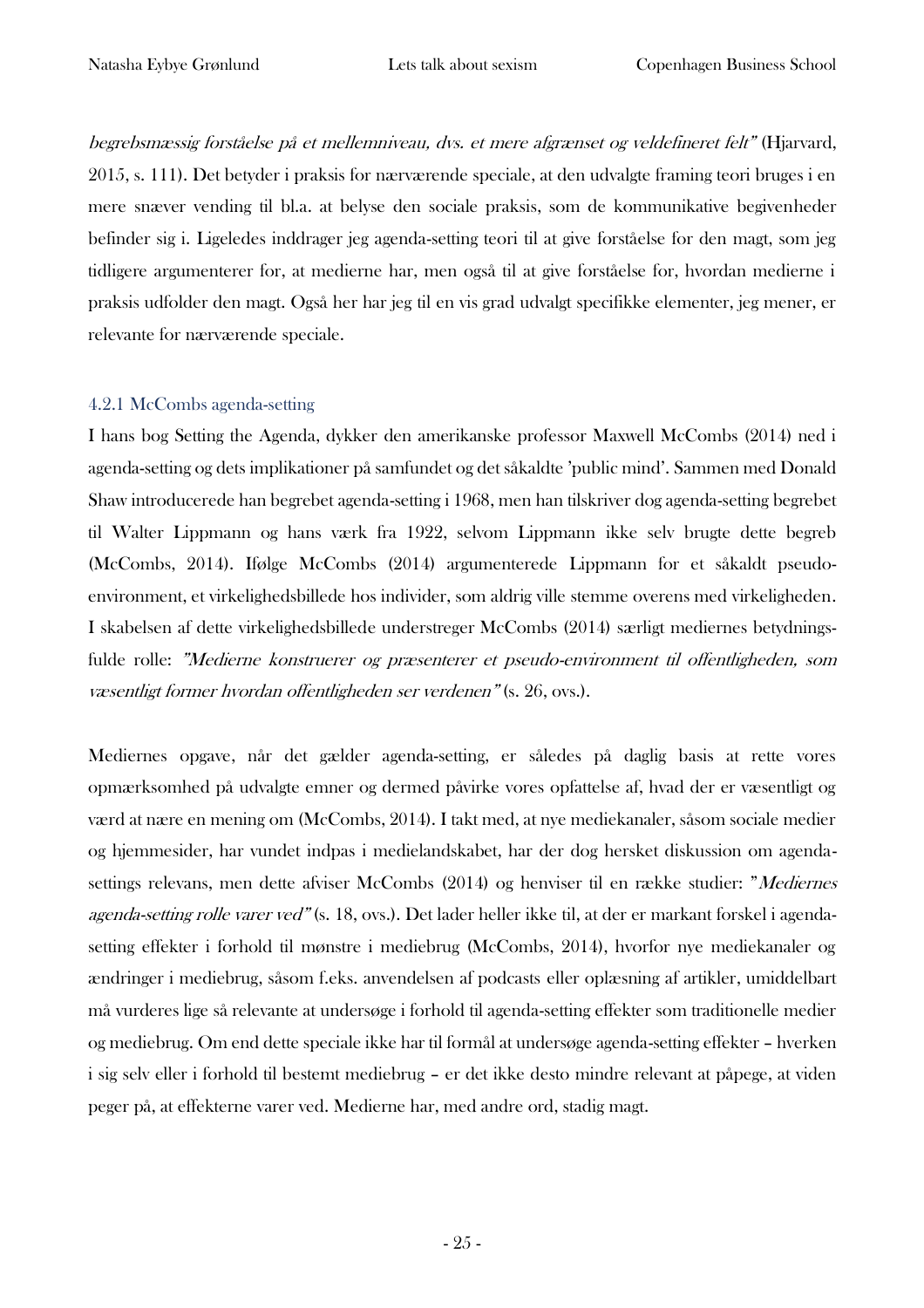I sit arbejde skelner McCombs mellem tre niveauer af agenda-setting; traditionelt agenda-setting, attribute agenda-setting og network agenda-setting (Se bl.a. McCombs, 2014 samt Vu, McCombs, Russell & Pain, 2020). Det første niveau har fokus på de genstande, som på en eller anden vis fremhæves og gøres opmærksom på, mens det andet niveau har fokus på de egenskaber, som genstanden tillægges (McCombs, 2014). Det sidste niveau undersøger effekterne fra et netværksperspektiv (Vu, McCombs, Russell & Pain, 2020, s. 219).

Hvor første niveau af agenda-setting primært har fokus på, hvordan medierne fanger offentlighedens opmærksom og dermed 'dikterer', hvad som offentligheden tænker på, viser studier inden for andet niveau af agenda-setting, at medierne også er i stand til at påvirke, hvordan offentligheden tænker om de emner (Vu, McCombs, Russell & Pain, 2020, s. 222). McCombs (2014) hæfter sig ved, at alle emner og genstande har en række egenskaber, hvoraf medierne ofte kun fremhæver enkelte egenskaber, mens andre ikke nævnes. Han påpeger desuden, at hvilke egenskaber, som fremhæves, som regel skifter over tid, hvorfor det, som fremhæves ved et emne på et tidspunkt, ofte ikke er det samme på et andet. Tager man udgangspunkt i specialets emne, sexismedebatten, er det derfor værd at tænke på, at hvordan offentligheden tænker om emnet ikke er fastlåst, men i stærk modsætning er fuldstændig foranderlig. Ligeledes, er det forventeligt, at det som medierne har fremhævet i tiden kort efter Sofie Lindes tale højst sandsynligt ikke er det samme, som de har fremhævet et halvt år efter.

For nærværende speciale er det særligt det andet niveau af agenda-setting, som jeg finder relevant at inddrage, da jeg er nysgerrig på, hvordan medierne italesætter sexisme, og hvad de fremhæver i forbindelse med sexisme. Det er samtidigt relevant at understrege, at specialet på grund af sit metodiske design udelukkende interesserer sig for de egenskaber, som medieartiklerne fremhæver, og ikke undersøger hvorvidt disse egenskaber succesfuldt forplantes i det 'public mind'.

#### Attribute Agenda-Setting

Forskning indenfor andet niveau af agenda-setting berører to dimensioner indenfor de såkaldte egenskaber: Faktiske (på engelsk 'substantive') og følelsesmæssige (på engelsk 'affective') egenskaber (Vu, McCombs, Russell & Pain, 2020, s. 222). Vu, McCombs, Russel og Pain (2020) forklarer, at faktiske egenskaber omhandler dimensioner af genstande, som beskriver specifikke egenskaber, mens følelsesmæssige egenskaber omhandler der, hvor nyhedsdækning "provokerer følelser" (s. 223, ovs.). Sat i forbindelse med nærværende speciale, kan de faktiske egenskaber bl.a. berøre forekomsten, konsekvenser og løsninger i forhold til sexisme, mens de følelsesmæssige egenskaber f.eks. er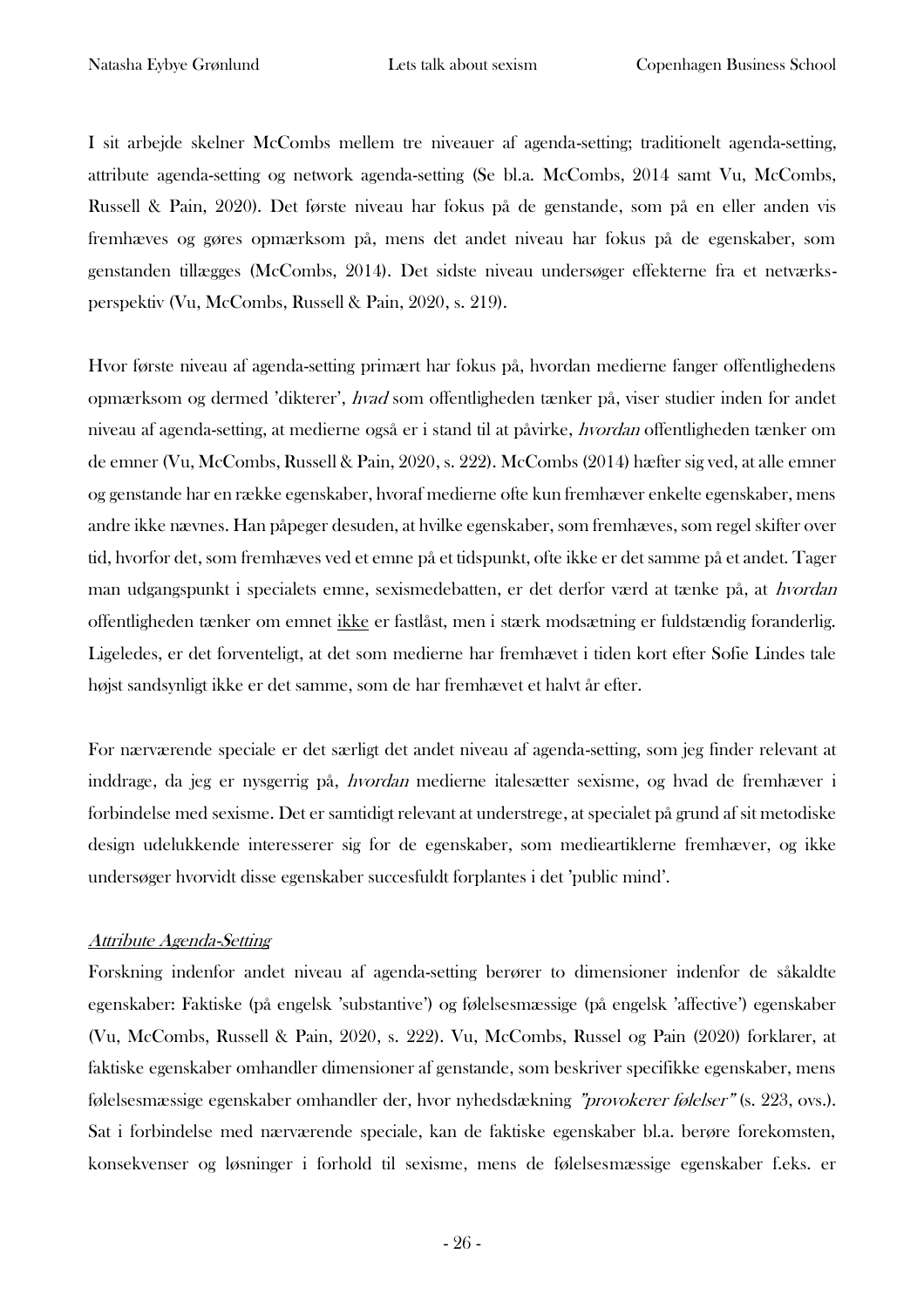egenskaber, der sættes i forbindelse med positive eller negative følelser. I nærværende speciale er det derfor relevant at se, hvilke faktiske egenskaber, der dominerer i de medieartikler som udgør det empiriske grundlag, samt hvordan artiklerne forsøger at vække følelser ved brugen af følelsesmæssige egenskaber.

Der er også et andet koncept, som er værd at nævne: Overbevisende argumenter. Teorien bag overbevisende argumenter peger på, at "specifikke måder at beskrive genstande på muligvis er bedre end andre til at fremhæve genstanden i offentligheden" (McCombs, 2014, s. 52, ovs.), hvorfor overbevisende argumenter kan forstås som bindeledet mellem første og andet niveau af agenda-setting (McCombs, 2014). Ifølge Vu, McCombs, Russell og Pain (2020) fanger konceptet et "psykologisk aspekt af processen, hvori agenda-setting virkninger opstår" (s. 225, ovs.), hvorfor hvilke argumenter, der synes overbevisende, varierer fra person til person. Da dette speciale ikke undersøger modtagerreceptionen, finder jeg ikke, at dette aspekt er direkte relevant at inddrage, men det er dog værd at påtænke, at mediernes italesættelser af sexisme og brug af argumenter ikke nødvendigvis forplantes i alle dele af befolkningen.

Det er bl.a. også på det andet niveau, at stereotypering hører til, samt dette niveau, der forbinder agendasetting til framing: "[både] attribute agenda-setting og framing fokuserer på hvordan genstande af betydning i beskeder (…) er præsenteret" (McCombs, 2014, s. 59, ovs.). Dette leder mig til næste afsnit.

## <span id="page-27-0"></span>4.2.2 Entmans framing-funktioner

Nogle af de første teoretikere, som arbejdede med framing, var antropolog Gregory Bateson og sociolog Erving Goffman (Cornelissen, 2014, s. 121). De argumenterede begge for, at ord og andre ikke-verbale interaktioner er udtryk for større kulturelt funderede frames, "som hjælper individer til at forstå beskeder gennem linsen af eksisterende kulturelle overbevisninger og verdensopfattelser" (Cornelissen, 2014, s. 121, ovs.). Siden er framing blevet et anerkendt felt, der favner et væld af litteratur, men der, hvor jeg finder framing særligt relevant i forhold til nærværende speciale, er gennem den amerikanske professor Robert Entman og hans framing funktioner. Mens jeg med ovennævnte inddragelse af agenda-setting fastslog, at medierne fremhæver forskellige elementer ved forskellige emner, påpeger Entman netop, at fremhævelsen sker i led med forskellige funktioner.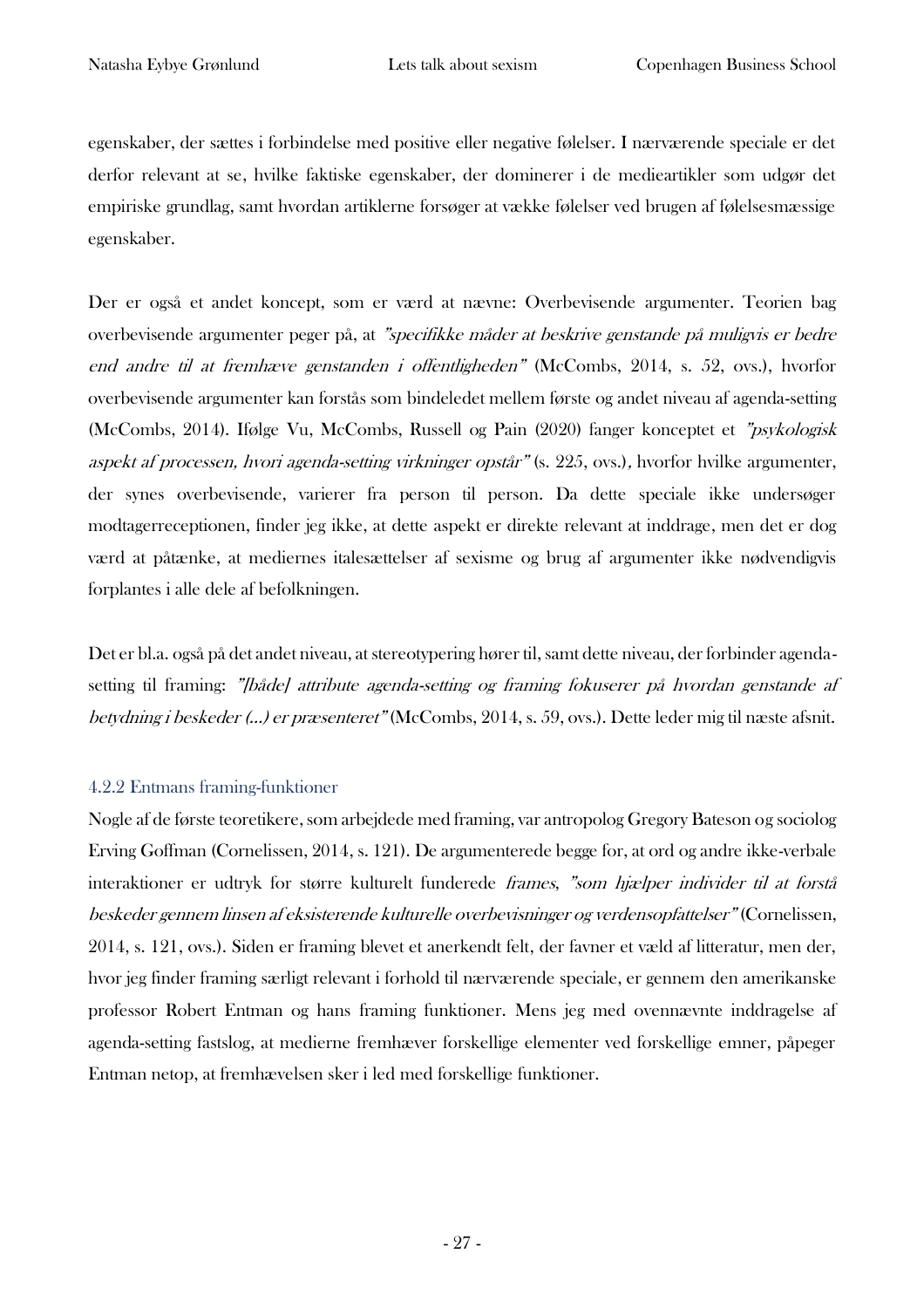I tråd med agenda-setting teori, forklarer Entman (2015), at framing handler om udvælgelse og fremhævning (s. 116). Udvælgelsen består ikke blot i at vælge, hvad der skal fremhæves og gives opmærksomhed, men lige så meget i at vælge, hvad der skal udelades, da dét, som udelades, kan være lige så kritisk for modtagerforståelsen, som dét, der inkluderes (Entman, 2015, s. 118). Fremhævning (på engelsk 'salience') betyder "at gøre en oplysning mere bemærkelsesværdig, meningsfuld og erindringsværdig for modtagerne" (Entman, 2015, s. 117). Fremhævningen er således et produkt af interaktionen mellem tekster og modtagere, hvorfor modtagerens egne skemata – dvs. "kategorier, "scripts" eller stereotyper som de mentalt lagrede mønstre af idéer, som guider individets informationsbehandling" (Entman, 2015, s. 117) – spiller en afgørende rolle i evnen til at bemærke, fortolke eller huske fremhævninger. Derfor argumenterer Entman (2015) også for, at framing indebærer, at en frame har en generel effekt på store dele af det modtagende publikum, men at det ikke er sandsynligt, at der er en universel effekt på alle (s. 118).

Entman (2015) argumenterer for, at der findes fire framing-funktioner: 1) Frames definerer problemer, 2) diagnosticerer årsager, 3) foretager moralske evalueringer og 4) foreslår en (be)handling (s. 117). Han påpeger, at en frame ikke behøver at inkludere alle fire funktioner, men at de alle rummer udvælgelse og fremhævning (Entman, 2015, s. 117). For indeværende speciale er det derfor relevant at påpege, at de framing-funktioner og dertilhørende frames, jeg som forsker måtte identificere i artiklerne, ikke nødvendigvis afspejles blandt alle artiklernes modtagere. Derudover, er jeg samtidigt begrænset af mit eget verdenssyn, hvorfor jeg muligvis også overser frames, som andre bemærker. Inddragelsen af Entmans perspektiv bruges bl.a. til at diskutere, hvordan medierne framer problemer, løsninger, moralske evalueringer og handlinger i forbindelse med sexisme.

## <span id="page-28-0"></span>4.3. Belysning af den sociale praksis i en dansk kontekst: Nyhedsmedier og sexisme

McCombs og Entmans teorier sætter lys på mediernes agenda-setting og framende egenskaber i et større, generelt perspektiv, men da de begge to både kommer fra USA, tager meget af deres forskning udgangspunkt i nyhedsmedierne i den amerikanske kontekst. Det er ikke ensbetydende med, at teorierne så ikke gør sig gældende i en dansk kontekst, men jeg finder det dog relevant at supplere ovenstående afsnit med et lille blik i udviklingen af nyhedsmedierne i Danmark for derved samtidigt at give et dansk perspektiv til den diskursorden og sociale praksis, som de kommunikative begivenheder befinder sig i. Her tager jeg udgangspunkt i dansk forskning og historie, der hovedsageligt stammer fra Gitte Gravengaard bog 'Journalistik i Praksis' og Ida Schultz artikel 'Fra Partipresse over Omnibus-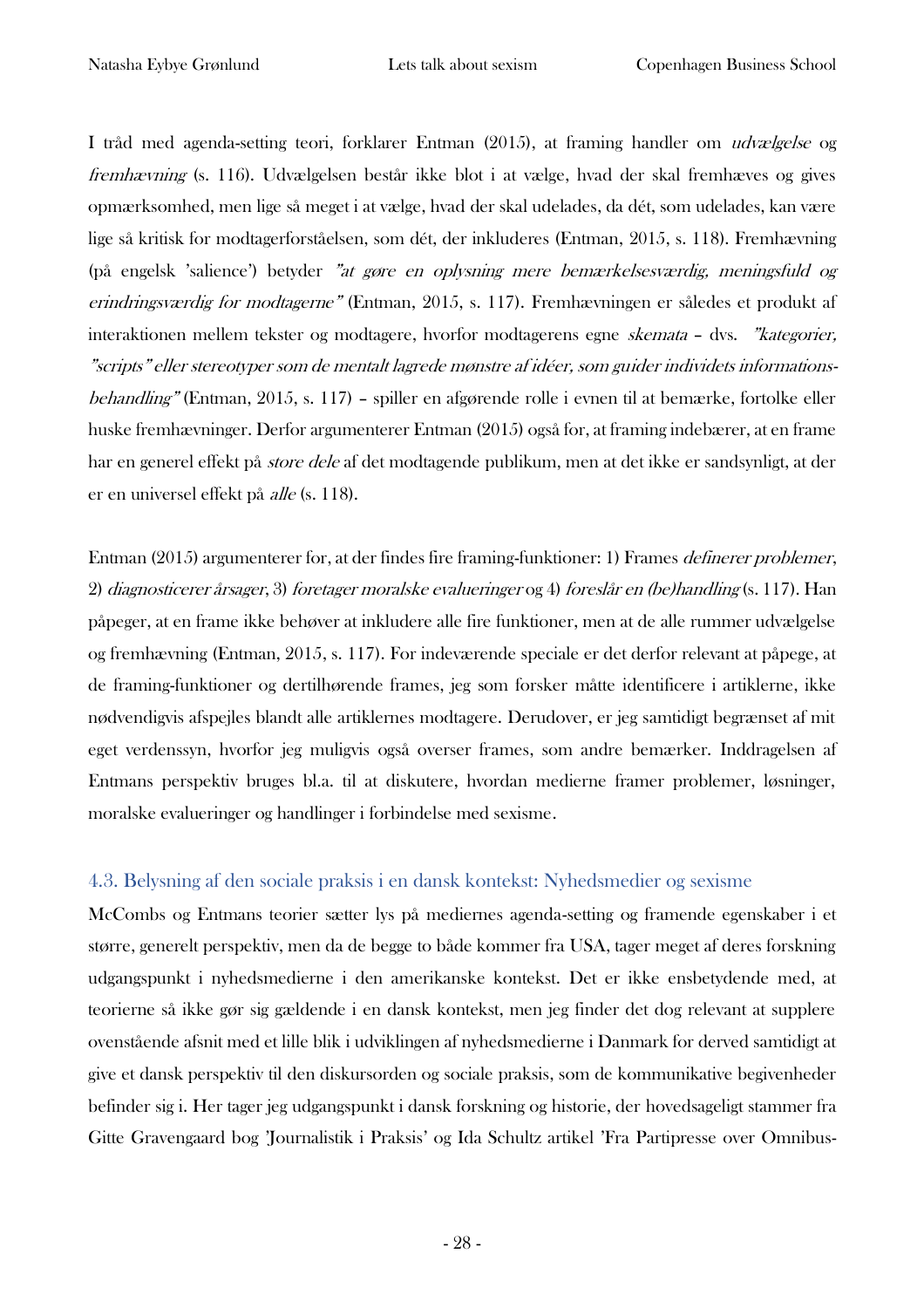presse til Segmentpresse'. Samtidigt ønsker jeg ligeledes at inddrage et afsnit om sexisme og kønsbias – også i en dansk kontekst – for at belyse et andet aspekt af den sociale praksis, der kan have haft betydning for diskursen om sexisme blandt medierne. Her tager jeg udgangspunkt i bogen 'Ledelse af Køn', hvor Sara Louise Muhr (2019) bl.a. dykker ned i sexisme og kønsbias blandt danske virksomheder og personer i virksomhederne.

Som jeg nævnte i teoriafsnittet om den diskursive praksis, så ønsker jeg ikke at analysere de bagvedliggende processer, der har resulteret i medieartiklerne. Derfor anvendes de aspekter, som nedenstående afsnit præsenterer, ikke direkte i specialets analyse, men bruges til at udfolde den sociale praksis i specialets diskussionsafsnit.

#### <span id="page-29-0"></span>4.3.1 Nyhedsmedier i Danmark

I tråd med, at medierne skaber et pseudo-environment, som jeg kom ind på tidligere, påpeger Gravengaard (2010) ligeledes, at nyhedshistorier ikke skriver sig selv. Nyhedsdækningen er, med andre ord, ikke en 1-1 repræsentation af det, som sker ude i verden, hvilket skal forstås på to måder. Først, er det vigtigt at medtænke, at langt fra alle historier overhovedet resulterer i nyhedshistorier (Gravengaard, 2010, s. 11). Der sker både ting ude i verdenen, som medierne end ikke opfatter eller betragter som nyhedshistorier og derfor ikke fortæller om, men også ting, som medierne aktivt fravælger at fortælle om (Gravengaard, 2010, s. 17-18). Dernæst, sætter Gravengaard (2010) som sagt, lys på, at nyhedshistorier ikke opstår af sig selv. På én og samme tid er nyhedshistorier et individuelt og organisatorisk produkt (s. 11), forstået på den måde, at der bag enhver nyhedshistorie gemmer sig ikke blot en direkte afsender (som oftest journalist), men også en redaktion og medieinstitution, der alt sammen befinder sig i et komplekst medielandskab og kulturel kontekst (Gravengaard, 2010). Man kan derfor tale om en redigeret virkelighed, hvor medierne udøver en såkaldt redigerende magt (Lund, 1999, som præsenteret i Gravensted, 2010, s. 13).

Siden aviser for første gang udkom i Danmark, har magten dog ikke altid været forbeholdt medierne selv. Efter Grundlovens indførsel i 1849 kom politik til at spille en større rolle i aviserne, hvorfor man taler om en såkaldt partipresse (Schultz, 2007, s. 7). Systemet blev kaldt firebladssystemet, hvor enhver større provinsby havde fire blade, der hver især var en forlængelse af et af de fire politiske partier (Schultz, 2007, s. 7). Med andre ord, var det således ikke medierne i sig selv, der udvalgte nyheds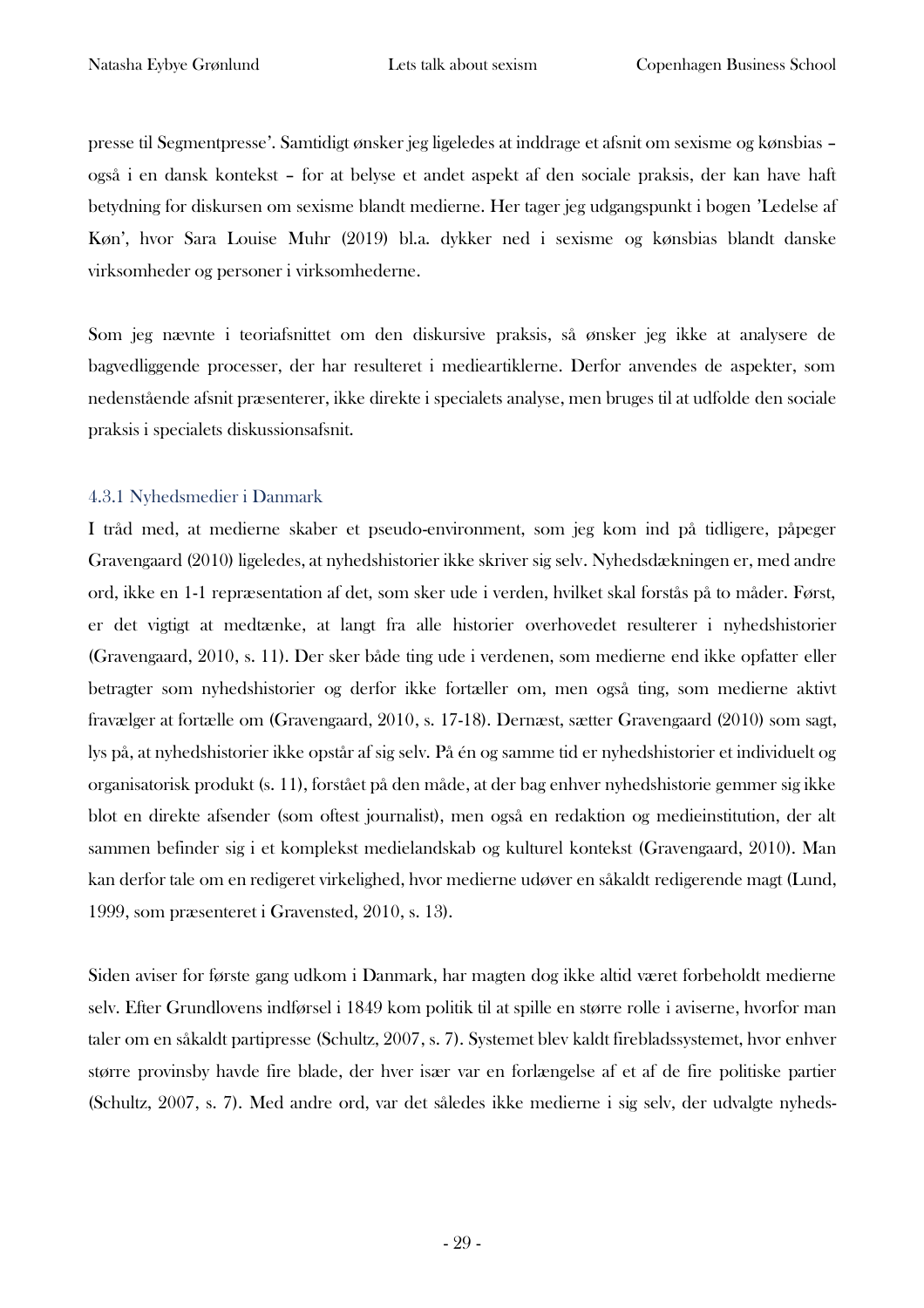historierne eller fortalte dem med deres egne, uafhængige ord, da medierne i høj grad agerede som talerør for de politiske partier. Magten, så at sige, var i høj grad placeret hos de politiske partier.

Men efter at pressen frigjorde sig fra partierne og den efterfølgende udvikling af omnibuspresse, er pressen i højere grad blevet en selvstændig aktør og institution i samfundet (Gravengaard, 2010, s. 10- 11). De har fået magten tilbage. Det er ligeledes her, at man inden for agenda-setting kan tale om, at mediernes agenda-setting funktion opstod. Samtidigt, er det i denne forbindelse, at man kan tale om journalister som gatekeepers, da de i høj grad erhvervede sig magten til at vælge hvilke historier, som skulle blive til nyhedshistorier (Gravengaard, 2010, s. 11-12). Læseridealet bevægede sig desuden væk fra at henvende sig til politiske medlemmer og tilhængere, som var tilfældet med partipressen, mod et langt bredere læserideal (Schultz, 2007, s. 7). Medierne og aviserne blev, med andre ord, for alle. Med omnibuspressen opstod ligeledes idealet om objektivitet (Schultz, 2007, s. 10). Hvor journalistikken under partipressen tydeligt afspejlede politiske holdninger, skulle medierne og især journalisterne i højere grad være neutrale formidlere (Schultz, 2007, s. 10).

I dag argumenter bl.a. Schultz (2007) for at nyhedsmedierne i højere grad har udviklet sig hen imod en segmentpresse, hvor det primære fokus for de respektive medier består i at fange interessen af udvalgte målgrupper og segmenter (s. 17). Men elementer fra partipressen og omnibuspressen findes dog stadig. F.eks. kan man fortsat finde spor af partipolitisk tilslutning hos nogle af de danske nyhedsmedier, om end de ikke selv nødvendigvis anerkender det, ligesom idealet om objektivitet fortsat lever i bedste velgående i flere af de danske medier, se f.eks. afsnittet om Politiken i metodeafsnittet. Sidstnævnte, har dog ikke vundet indpas hos en af de relativt nye medieaktører, Zetland, som jeg nævnte tidligere, der fra start har rykket sig væk fra idealet med en erkendelse af, at "verden ikke kan beskrives med matematisk objektivitet" (Zetland, u.d., princip 5)

#### <span id="page-30-0"></span>4.3.2 Sexisme i Danmark

Muhr argumenterede allerede i 2019 – altså før sexismedebatten for alvor buldrede i Danmark – at vi som samfund var "nødt til at forstå – og ikke mindst acceptere -, at sexisme er indlejret i vores kultur" (s. 89). Sexisme, som Muhr (2019) forklarer, omhandler en ideologisk opfattelse, hvor visse værdier anses som 'naturlige' for kvinder, mens andre anses for 'naturlige' for mænd (s. 89). Når Muhr (2019) beskriver det som en ideologisk opfattelse menes der, at vi ikke kommer til verden med denne opfattelse, men at den derimod gennem vores opdragelse og socialisering med omverden (ofte ganske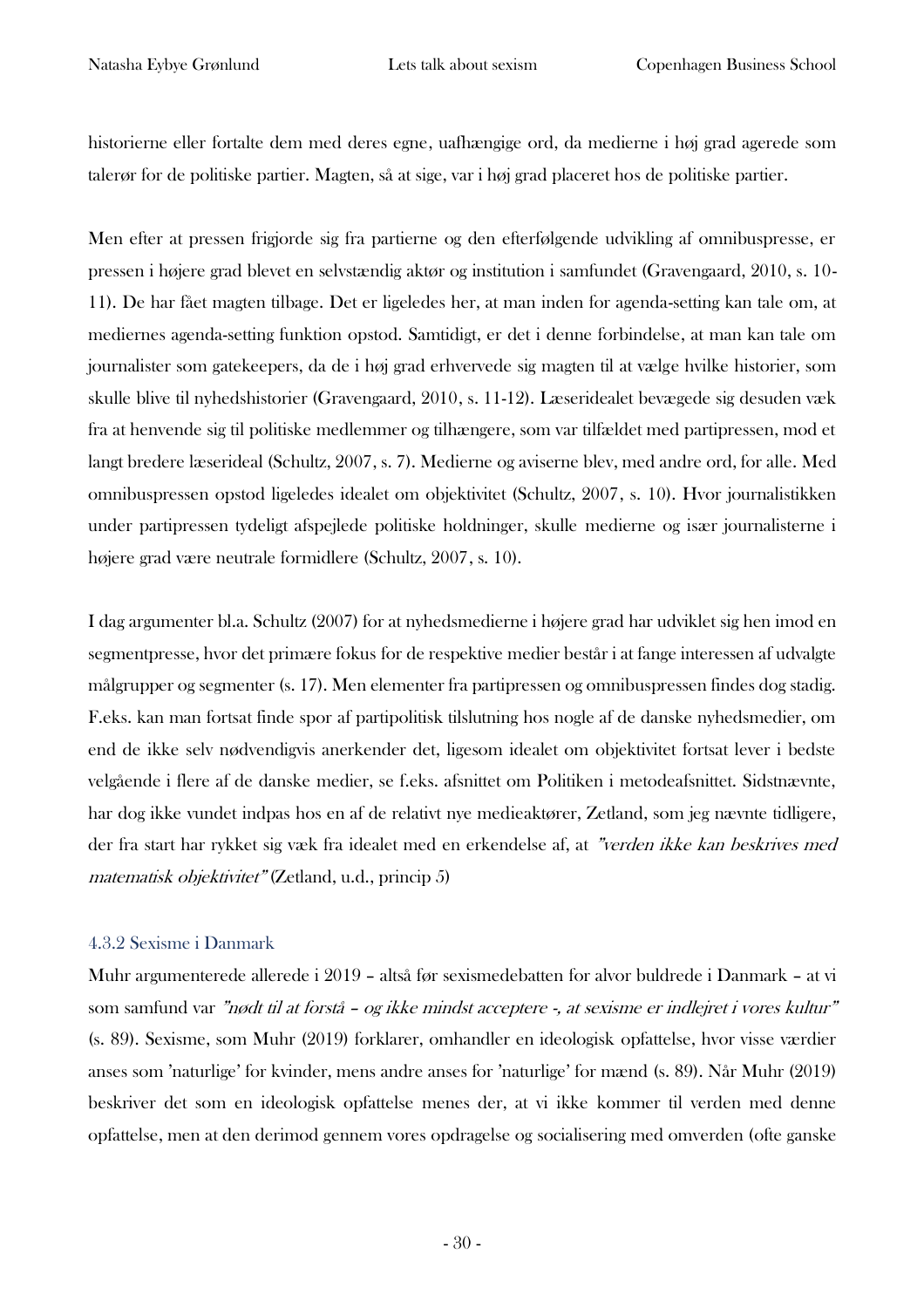ubevidst) lagrer sig i os (s. 89). Muhr (2019) betragter derfor sexisme "som den kulturskabte kønsideologi, der sætter rammer for de opfattelser og fordomme, vi har om køn" (s. 89). Med andre ord, bliver sexisme på sin vis også et mere abstrakt, kulturelt fænomen, en kønsideologi, vi alle har tillært os. Det betyder samtidigt også, at sexisme som sådan ikke let forstås eller accepteres som et samfundsproblem, der er behov for, at vi løser – i hvert fald ikke på det tidspunkt, at Muhr skrev sin bog i perioden 2018-2019.

Muhr (2019) forklarer, at der gennem tiden har eksisteret forskellige kønsideologier og kønsrollemønstre i Danmark, som både har udviklet sig lidt ad gangen - "og ikke altid fremad", som Muhr pointerer (s. 90) – og revolutionært, f.eks. ved kvinders ret til stemmeret og rødstrømpebevægelsen. For kønsideologier – og ideologier generelt – er det værd at pointere, at de dominerer indtil, at de møder tilpas nok modstand (Muhr, 2019, s. 90). Men modstand kræver selvsagt, at man i første omgang er bevidst om ideologiens eksistens, og som Fairclough (1992) bl.a. også pointerer, er (særligt de effektive) ideologier ofte ganske ubevidste og usynlige. Netop disse pointer er værd at huske, for dét, at medierne italesætter sexisme, kan ligeledes være med til at belyse og afdække ideologien, så vi kan erkende dens eksistens – og først der, kan vi gøre modstand.

Muhrs fokus ligger på den såkaldte hverdagssexisme – og hverdagsdiskrimination, da hun argumenterer for, at det er disse, der bunder i de stereotype opfattelser af både mænd og kvinder (s. 96), men hendes observationer kan givet vis også henføres til sexisme generelt. Hverdagssexismen, som hun beskriver, "kommer til udtryk i de små, ofte ubevidste, kønnede hentydninger, der rettes imod kvinder – og mænd - *i hverdagen*" (s. 96-97). Derfor kan de i sig selv opleves og opfattes som ganske ubetydelige, men sammen er de med til at konstruere de normer, både kvinder og mænd er underlagt (Muhr, 2019, s. 97). Dét, at de i høj grad isoleret set opleves ubetydelige, betyder også, at det kan være svært for individer at sige fra. I denne forbindelse inddrager Muhr (2019) et udtryk, hun låner fra kulturteoretiker og professor Sara Ahmed, killjoy:

"En killjoy gør op med forestillingen om hverdagssexismens uskyldigheder for i stedet at påpege indgroede uligheder eller sexistiske strukturere, men bliver derfor beskyldt for at ødelægge den gode stemning" (s 101). Hvis vi tøver med at sige fra og lader hverdagssexismen 'i fred', betyder det samtidigt, at sexismen normaliseres. Her spiller også hverdagsdiskriminationen en rolle:

"i takt med, at diskrimination er blevet ulovligt, har vi også set en stigende normalisering af hverdagsdiskriminationen (…). Resultatet er, at sexisme bliver både normaliseret og usynlig" (Muhr, 2019, s. 103).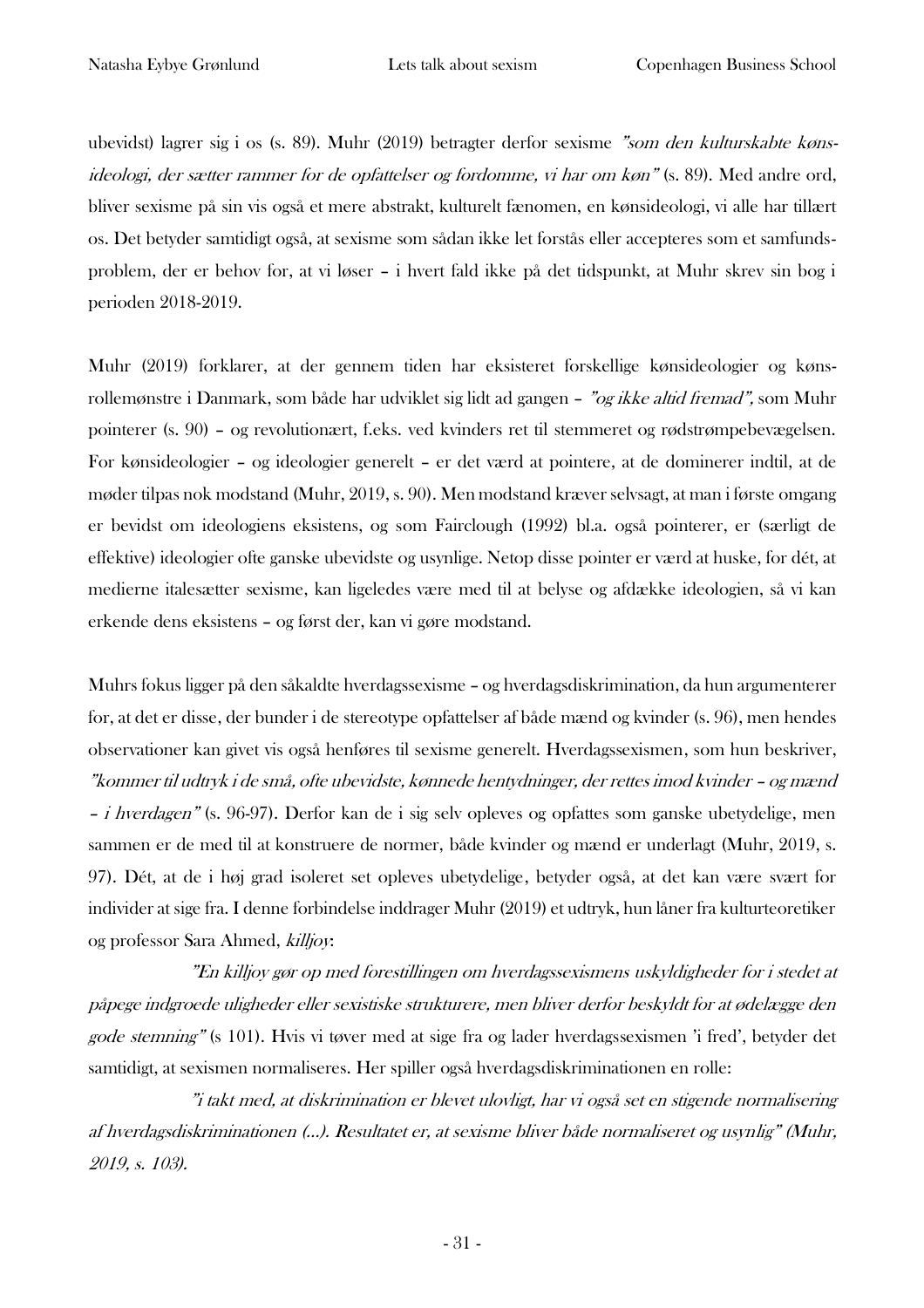Med andre ord, befinder vi os i en pudsig situation, hvor vi på den ene side har erkendt, at vi skal sige fra over for og slå ned på (alvorlig) diskrimination, men samtidigt har en opfattelse af, at sexisme (i en vis grad) er normalt og del af kulturen, og derfor ikke er noget, vi kan – eller bør – ændre på.

I forbindelse med ovenstående inddrager Muhr (2019) kønsbias, som i høj grad opstår som konsekvens af de stereotype opfattelser, vi har, om mænd og kvinder. Muhr (2019) skelner mellem eksplicit bias, dvs. de holdninger om andre, som vi er klar over, at vi har, og implicit bias, dvs. en kognitiv mekanisme, der "kommer til udtryk i de synspunkter og holdninger, vi ikke er opmærksomme på, at vi har" (s. 122). Derfor kan man f.eks. godt eksplicit have en holdning om, at begge køn er lige, men stadig have implicit bias, der agerer uden for vores bevidsthed, og som ubevidst påvirker vores vurdering af kønnene, så vi ikke vurderer kønnene lige. Mens Muhr (2019) forholder sig til kønsbias i forhold til ledelse af køn, har både eksplicitte og implicitte kønsbias samtidigt en relevans, når det gælder sexisme, da mange af de bevidste og ubevidste opfattelser, vi har om kønnene, uden tvivl påvirker vores vurdering af dem i alle henseender – ikke blot i forhold til ledelse. På baggrund af hendes forskning, fremhæver Muhr (2019) fremhæver tre forskellige kategorier af eksplicitte bias, vi har i forhold til kønnene, og her finder jeg særligt, at denne er relevant i nærværende speciale: Kvinder, er pæne, empatiske piger, og mænd er grove og sjofle (s. 117). Denne sætter skarpt på de forestillinger, vi har, om de to køns personligheder, og er desuden implicit i de to andre bias og kategorier, som Muhr berører; 1) Kvinder og børn, hvor kvinders ultimative opgave er at få børn og 2) Mænd forsørger, kvinder yder omsorg (2019, s. 109-117). Mere interessant er det, at denne bias – modsat de to andre som Muhr præsenterer, der primært italesættes af mænd – er lige så ofte til stede hos kvinder, som den er hos mænd.

Muhrs (2019) pointer er relevante at inddrage i udfoldelsen af den sociale praksis, som specialet undersøger – netop fordi vores forståelse og erkendelse af sexisme, kønsideologier og -bias har betydning for diskursen omkring sexisme. Derudover, er de relevante at medtænke i forhold til medierne, da de – som nævnt – besidder en utvivlsom magt til at påvirke befolkningens opfattelse, og derved har deres konstruering af sexisme og køn stor betydning for individers konstruering af selvsamme emner.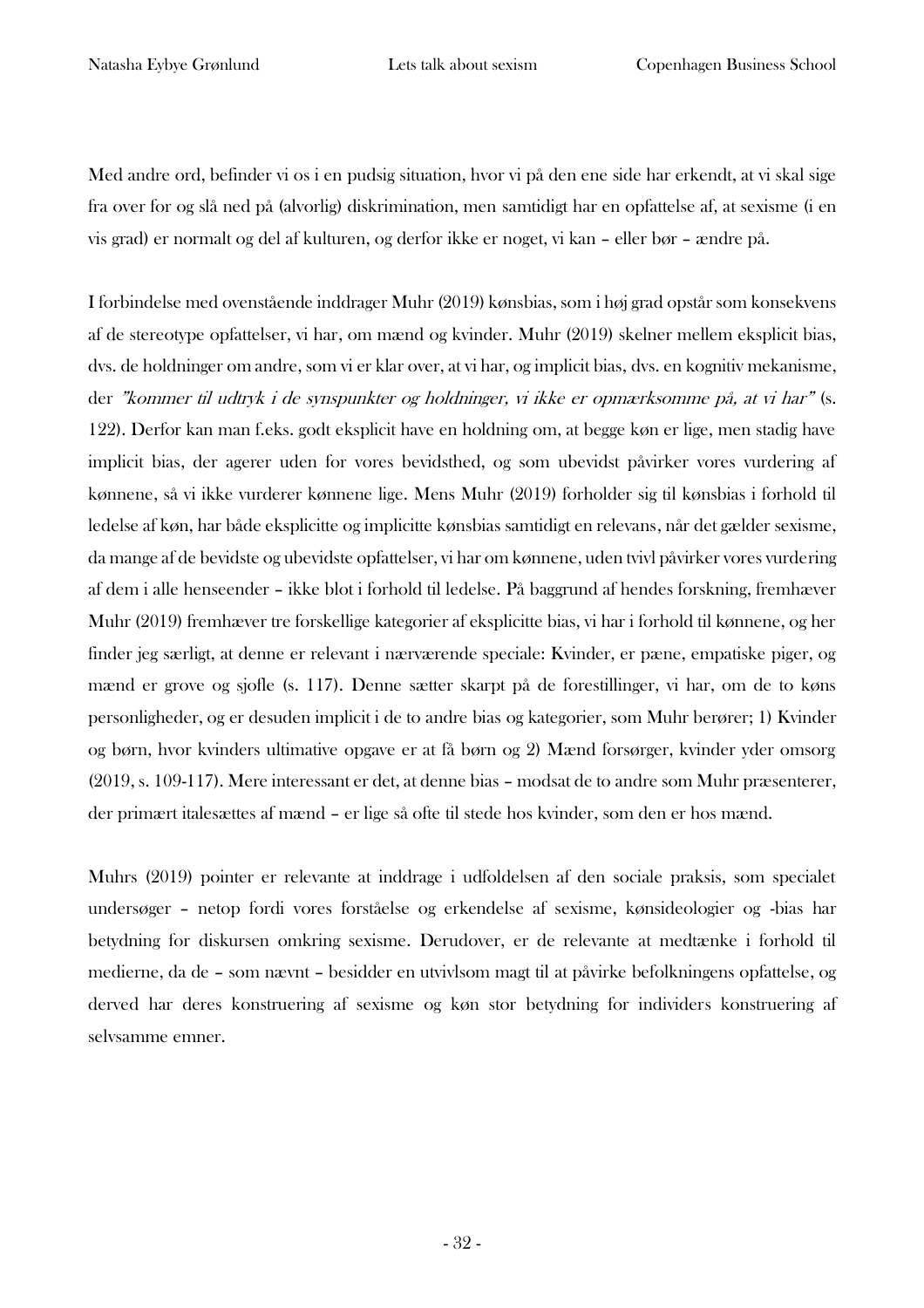# Kapitel 2

# <span id="page-33-0"></span>5.0. Analyse

I specialets analyse undersøges de udvalgte kommunikative begivenheder hver især, som de ni artikler udgør, i forhold til de udvalgte elementer af to øverste dimensioner af Faircloughs tredimensionelle model for kritisk diskursanalyse; tekst og diskursive praksis. Det er i denne forbindelse vigtigt at pointere, at min interesse er begrænset til mediernes – og derved afsenderne af artiklernes – sprogbrug. Det er derfor mediernes ord, italesættelser og diskurser, der er fokus for analysen, hvorfor de mange direkte diskursrepræsentationer i form af citater, som artiklerne inddrager, ikke er direkte genstand for analyse.

# <span id="page-33-1"></span>5.1. Analyse af artikel 1

Artikel 1 "Sofie startede sexismens sneskred: 'Det kan godt betale sig at ødelægge den gode stemning" fra DR er skrevet af Kevin Ahrens. Artiklen er udgivet 18. december 2020 og handler om, hvordan sexismedebatten har udviklet sig siden Sofie Lindes tale ved Zulu Comedy Galla, hovedsageligt set fra Sofie Lindes syn.

## Tekstanalyse

Artiklen anvender en del ord og metaforer, som omhandler debatten og dens udvikling. Allerede i artiklens overskrift benyttes metaforen "sneskred" i forbindelse med sexismedebatten, og senere refereres der til samme metafor i denne sætning: "Ifølge Sofie Linde skete der for alvor et skred (…)". Der er ligeledes flere tilfælde, der taler ind i debattens udfoldelse, f.eks. sætningen: "Herefter får Me-Too-bølgen for alvor fart på". Ordene 'sneskred' og 'fart' fremhæver, at debatten har udfoldet sig i en væsentlig grad, men ordene 'for alvor' udtrykker samtidigt, at debatten – på et uspecificeret tidspunkt – ikke udviklede sig i lige så høj grad. Jeg lægger også mærke til, at debatten italesættes som et fænomen, der aktivt udvikler sig, når der anvendes ord som "breder sig" og "rammer Christiansborg". Alt dette er med til at fremhæve og italesætte debattens betydning, der samtidigt udtrykker, at debatten 'for alvor' har fundet vej til (de forskellige dele af) Danmark. Samtidigt tilkendegiver artiklen tydeligt, at det er Sofie Linde, der er årsagen debattens tilblivelse og udvikling, ved at sætte hende i forbindelse med begivenheden i artiklens overskrift: "Sofie startede sexismens sneskred"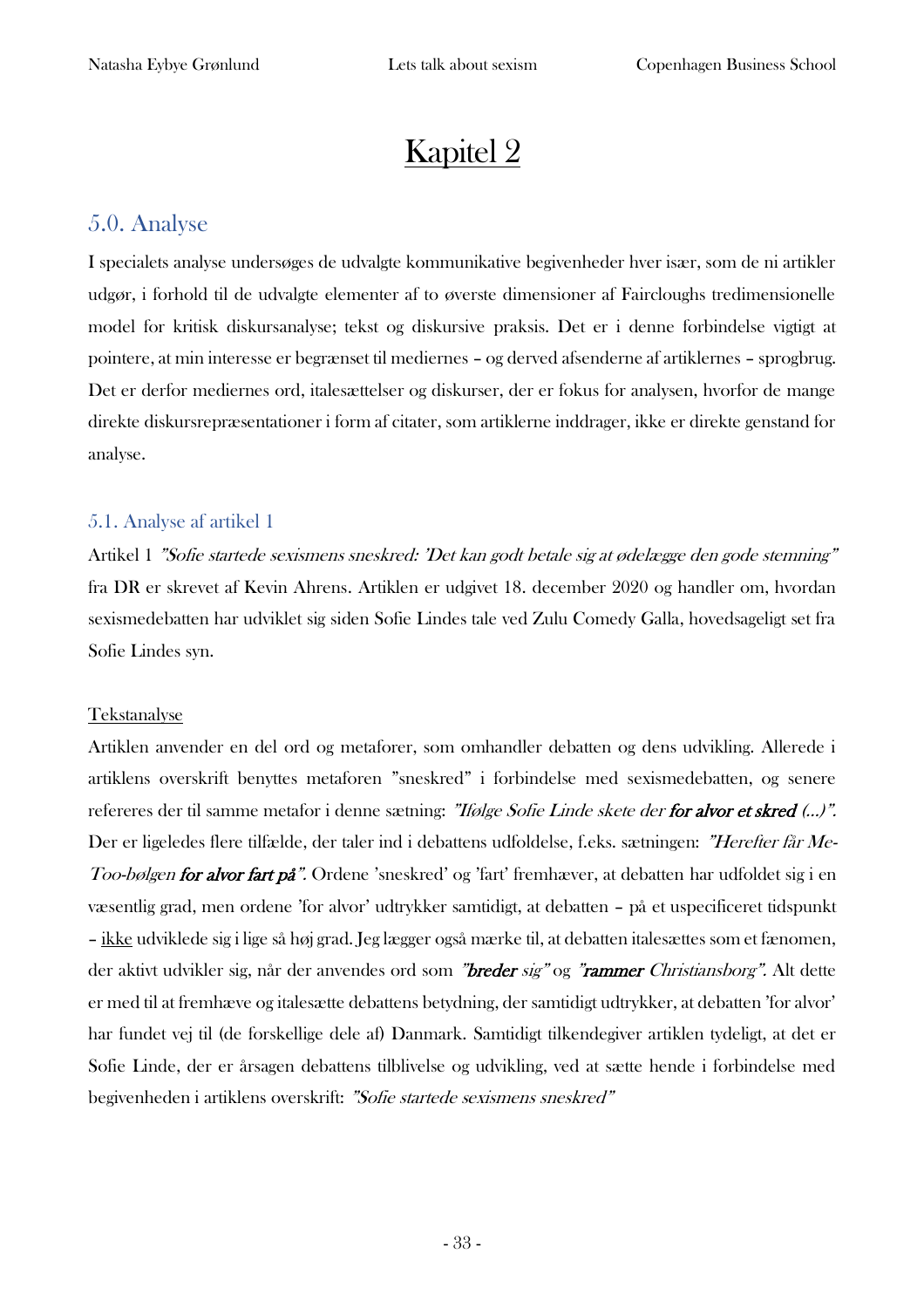Der gives også udtryk for de konsekvenser, som debatten har haft, bl.a. ved underoverskriften "Hovederne ruller", som refererer til de fyringer, der er kommet i forbindelse med sexisme sager. Ordet 'hovederne' udtrykker et fokus på de konkrette personer, som blev fyret eller gik af, men det er dog uklart i underoverskriften, hvilke 'hoveder', der ruller. Det tydeliggøres til gengæld i de efterfølgende afsnit. Her fremhæves hhv. forhenværende politisk leder for Radikale Venstre Morten Østergaard og tidligere overborgmester i København Frank Jensen:

"Det første hoved, der ruller er Morten Østergaards. Han træder af som politiske lede<sup>r</sup> for Radikale Venstre, efter et mildest talt dramatisk forløb."

"(…) Frank Jensen, der stoppede som overborgmester i København og næstformand i Socialdemokratiet, efter at hans partikollega Maria Gudme stod frem og fortalte, at han havde krænket hende tilbage i 2012.".

Jeg bider mærke i en væsentlig forskel af skildringen af de to personer. I tilfældet med Østergaard nævnes blot "et mildest talt dramatisk forløb", hvorfor det er op til læseren at forstå eller tolke på, hvad det indebærer. Lige modsat er det med Frank Jensen, hvis aftrædelse netop sættes i forbindelse med én meget konkret sag. Det bliver derved tydeligt, at Østergaards tilfælde ikke konkretiseres, og i det hele taget bliver det op til læseren at tolke på, om hans aftrædelse overhovedet skyldes sexisme (eller krænkelser). Det gælder dog ikke for Frank Jensen, som sættes i direkte forbindelse med 'at krænke', og derfor i højere grad 'dømmes' i artiklen og placeres i et bestemt lys.

Jeg ser, at artiklen ofte specificerer køn vha. ordene mænd og kvinder fremfor at undlade kønnet eller benytte alternative ord, der ikke tydeliggør kønnet. Det ses bl.a. her:

"MeToo-debatten har dog også ført til en debat om retssikkerhed for mænd i sådanne sager. For hvad hvis kvinderne lyver?".

Ovenstående er et interessant eksempel, hvor transitivitet også spiller en rolle, da mænd forbindes med sådanne sager og kvinder sættes i forbindelse med at lyve. Her er det implicit, hvad sådanne sager er, men afsenderen tydeliggør, hvilket køn, der – ifølge ham – skal sættes i relation til dem. På sin vis placeres kønnene derfor i nogle roller, som artiklens afsender har tildelt dem, og samtidigt er specificeringen af køn med til at sætte fokus på netop mænd og kvinders positioneringer.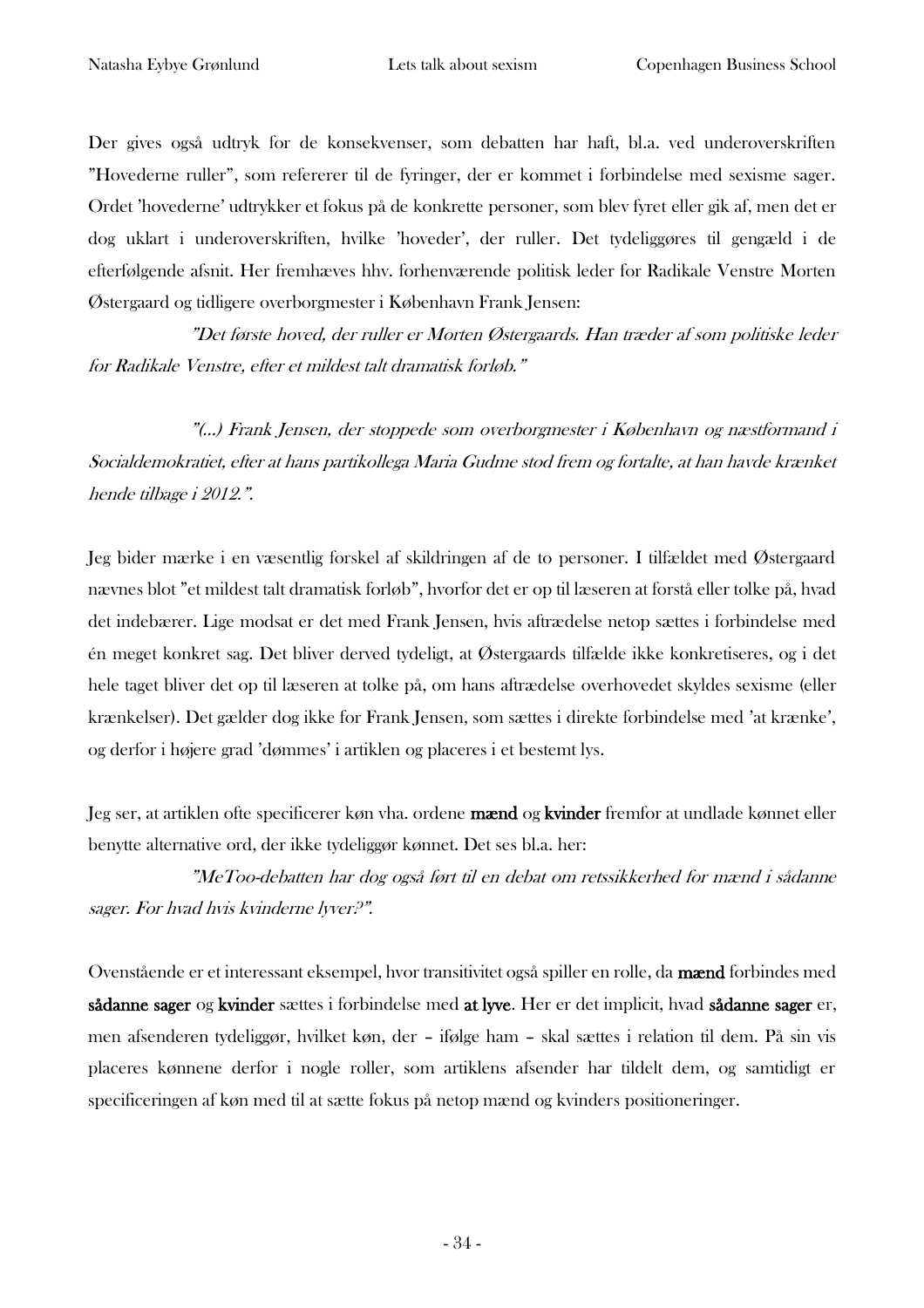I min gennemgang af artiklen lægger jeg også mærke til, at artiklens afsender ét sted skelner mellem medierne vha. ordet 'nogle': "nogle medier forsøger alligevel at finde frem til ham" og andre steder refererer til medierne som samlet gruppe, f.eks. vha. ordet "pressen": "Pressen vil først og fremmest vide, hvem den store tv-kanon er". Jeg finder det interessant, at der tales forskelligt om medierne, da begge tilfælde refererer til sagen om 'den store tv-kanon'. Der udtrykkes nemlig, at (alle) medier gerne vil vide, hvem det er, men at ikke alle forsøger at finde frem til ham. Måske for at udtrykke, at Sofie Lindes ønske om ikke at fortælle, hvem det er – hvilket også nævnes i artiklen – respekteres af nogle medier.

I forhold til modalitet ser jeg generelt, at der benyttes objektiv og kategorisk modalitet, hvilket bl.a. realiseres gennem nutid og modalverberne 'skal' og 'vil' samt undladelse af subjekt, som i dette eksempel:

"Det gør hun blandt andet ved at fortælle om en episode for 12 år siden, der skulle vise sig at ændre danskernes billede af hende for altid".

Ordet 'skulle' er desuden en fremtidsmarkør, der i dette tilfælde udtrykker en slags forudsigelse om den daværende handlings betydning. Eksemplet hænger desuden sammen med en sætning længere oppe, hvor afsenderen vha. datid udtrykker, at udsagnet ikke (nødvendigvis) gør sig gældende længere:

"Sofie Linde, der ellers var mest kendt som vært på X Factor og andre underholdningsprogrammer (…)"

## Diskursive praksis:

Artiklen er lavet på baggrund af særligt én tidligere kommunikativ begivenhed, et afsnit af DR's podcast Genstart, hvor Sofie Linde optræder. Derfor er der både mange direkte og indirekte diskursrepræsentationer til selvsamme begivenhed. Generelt følges de indirekte diskursrepræsentationer op med en direkte diskursrepræsentation i form af et citat, der 'bekræfter' den indirekte diskursrepræsentation, men der er dog enkelte steder, hvor dette ikke er gældende. Jeg finder generelt ikke, at brugen af de indirekte diskursrepræsentationer slører forholdet mellem de originale tekster og artiklen i en væsentlig grad.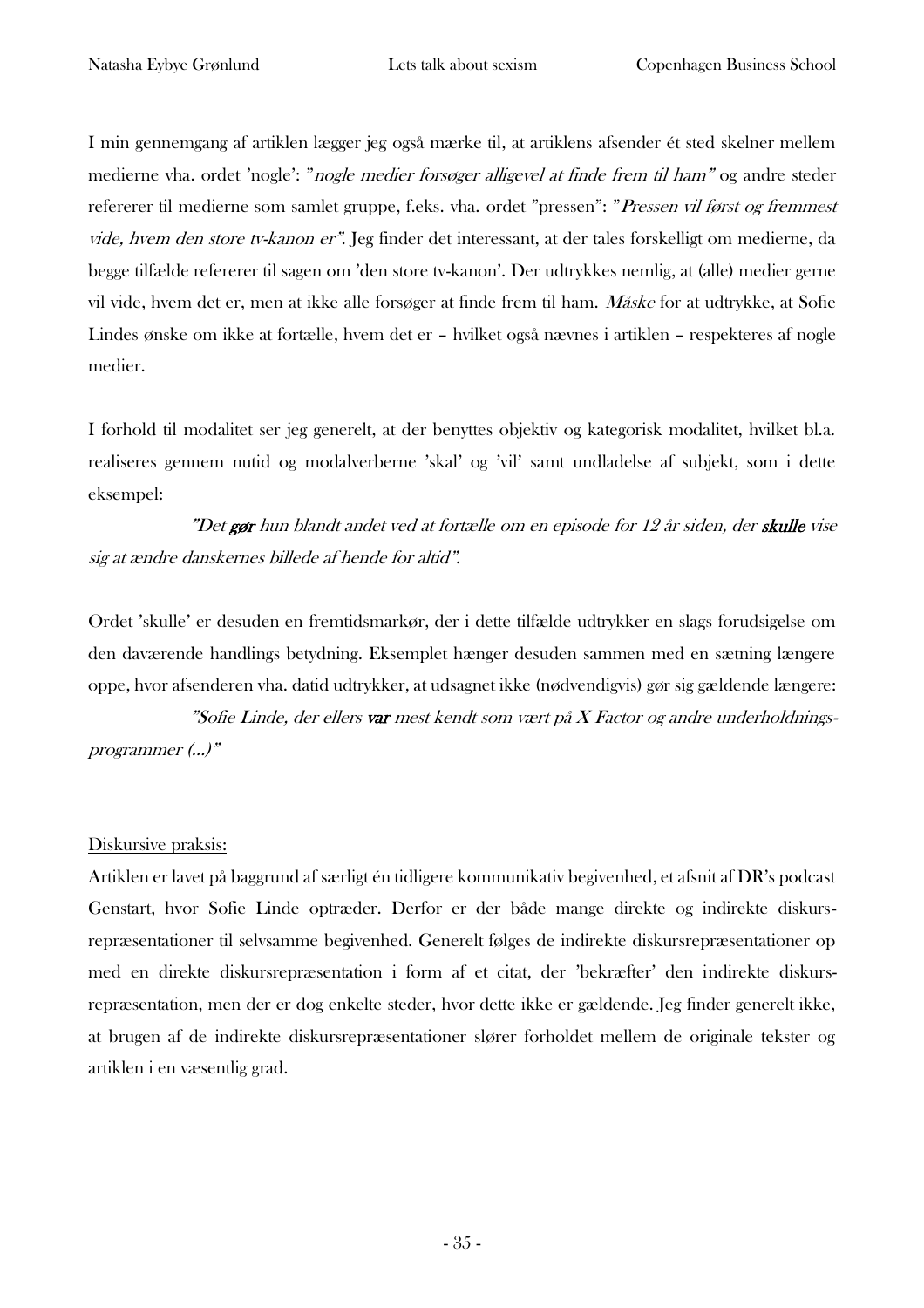Udover at trække på afsnittet fra podcasten, er der også referencer til andre begivenheder og historier, mens der løbende i artiklen også linkes til andre artikler. Bl.a. refereres der til Zulu Comedy Galla, de politiske sager med Morten Østergaard og Frank Jensen, samt et afsnit af Debatten på DR2.

Jeg finder ikke mange tilfælde, hvor artiklen trækker direkte på andre diskurser. Men jeg bider dog mærke i tilfælde, hvor afsenderen taler ind i en bestemt diskurs om sexisme:

"Hun taler om ulige løn mellem kønnene, inden hun slutter af med at tale om sexisme".

Dernæst fortæller afsenderen om den episode, som Sofie Linde oplevede for 12 år siden, hvor en 'tvkanon' sagde, at han ville ødelægge hendes karriere, hvis ikke hun gav ham oralsex. Derved taler afsenderen ind i en diskurs om sexisme, hvor sexisme sættes i direkte forbindelse med sådan en episode, men ikke har med løn at gøre. Derudover finder jeg, at specificeringen af køn ligeledes taler ind i en bestemt diskurs om køn, bl.a. gennem specificeringen af køn, og det, at mænd og kvinder sættes i forbindelse med bestemte forhold, og som til dels sættes i relation til retssikkerhed. Mænd placeres i rollen som dem, der anklages (og derved implicit også dem, som kan krænke), mens kvinder placeres i rollen som dem, der kan lyve (og derved implicit også dem, som kan være ofre for krænkelserne).

#### 5.2. Analyse af artikel 2

Artikel 2 "Kongernes fald i MeToo: 'Kendissagerne er godt stof, men debatten risikerer at køre af sporet'" er fra DR og skrevet af Isabelle Tvede. Artiklen er udgivet 23. januar 2021 og handler om nogle af de fyringer og aftrædelser af højtstående politikere, tv-værter og andre kendte personer, som anden bølge af MeToo har resulteret i.

#### Tekstanalyse:

Artiklen omhandler ikke i lige så høj grad sexismedebatten og dens udvikling, som jeg så i forrige artikel, men der er dog to sætninger, jeg lægger mærke til. Den første benytter ordene 'nogle' og 'mange' til at fremhæve, at artiklen blot bringer et vist antal ud af de mange, som der har fyldt i den offentlige debat, og derfor understreger ordvalget, at der eksisterer flere ting:

"Det er nogle af de mange ting, der er blevet diskuteret ivrigt i den offentlige debat (…)".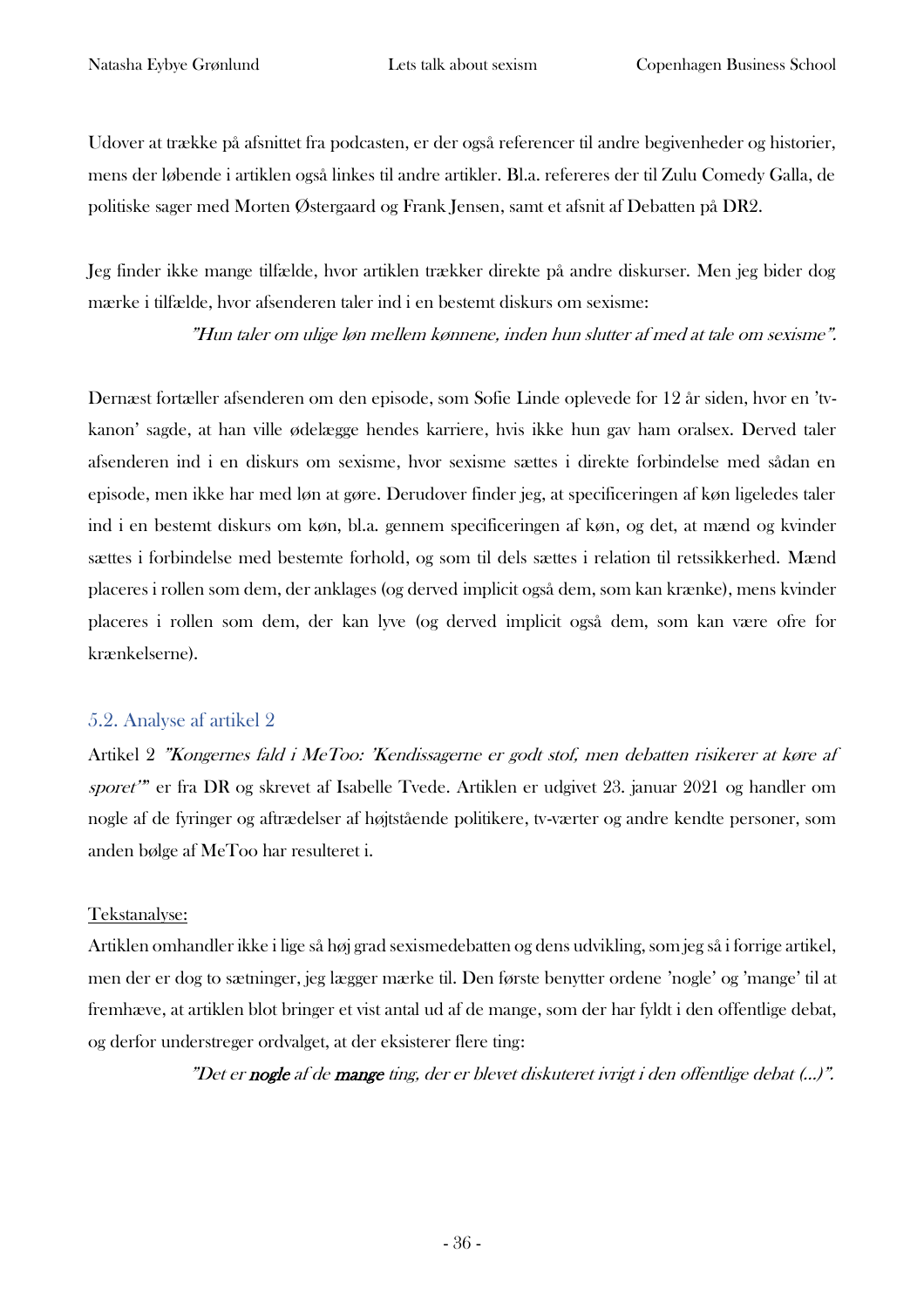I den anden sætning ser jeg, at debatten italesættes som et slags naturfænomen, som minder om forrige artikel:

"Et opgør med sexisme var på menuen, da anden bølge af MeToo ramte Danmark i efteråret".

I ovenstående sætning bider jeg også mærke til ordet 'opgør', som udtrykker en konfrontation. Dette kæder jeg sammen med ordvalget i denne sætning:

"(…) hvis MeToo-bevægelsen ikke skal ende med at være en fløjkrig med de kendte i

#### front".

Både 'opgør', 'fløjkrig' og 'front' er alle ord, der udtrykker en slags konflikt eller krig, som de kendte – eller kongerne, som de refereres til i artiklens overskrift – sættes i direkte relation til. Med andre ord, er det særligt de kendte, som sættes i relation til debattens vanskelighed. Mens jeg nævnte, at der ikke er nær så mange ord, der udtrykker sexisme(debattens) omfang, så udtrykker brugen af disse ord på samme vis sexismedebattens betydning som forrige artikel, om end i en mere konfliktsøgende grad.

Som forrige artikel finder jeg flere tilfælde, hvor kønnet specificeres vha. ordene mænd og kvinder, men der er enkelte steder, hvor kønnet undlades vha. ordet person. I den første sætning nedenunder specificeres kønnet, mens det undlades i den anden sætning:

"Fælles for de mænd er, at de har mødt alvorlige konsekvenser efter anklager om seksuel chikane i kølvandet på MeToo"

"det seneste eksempel på en **person**, der er faldet som følge af MeToo, er den tidligere tv-vært på TV 2 Jes Dorph-Petersen (…)".

Dét, at afsenderen veksler mellem at specificere og benytte 'neutrale' ord, udtrykker en konflikt om, hvorvidt kønnet er vigtigt eller ej at nævne i artiklen. Denne vekslen har samtidigt den konsekvens, at der ligges mærke til, når køn netop nævnes. Bl.a. bider jeg også mærke i denne sætning, hvor transitivitet spiller en rolle, som minder om den, jeg også fandt i artikel 1: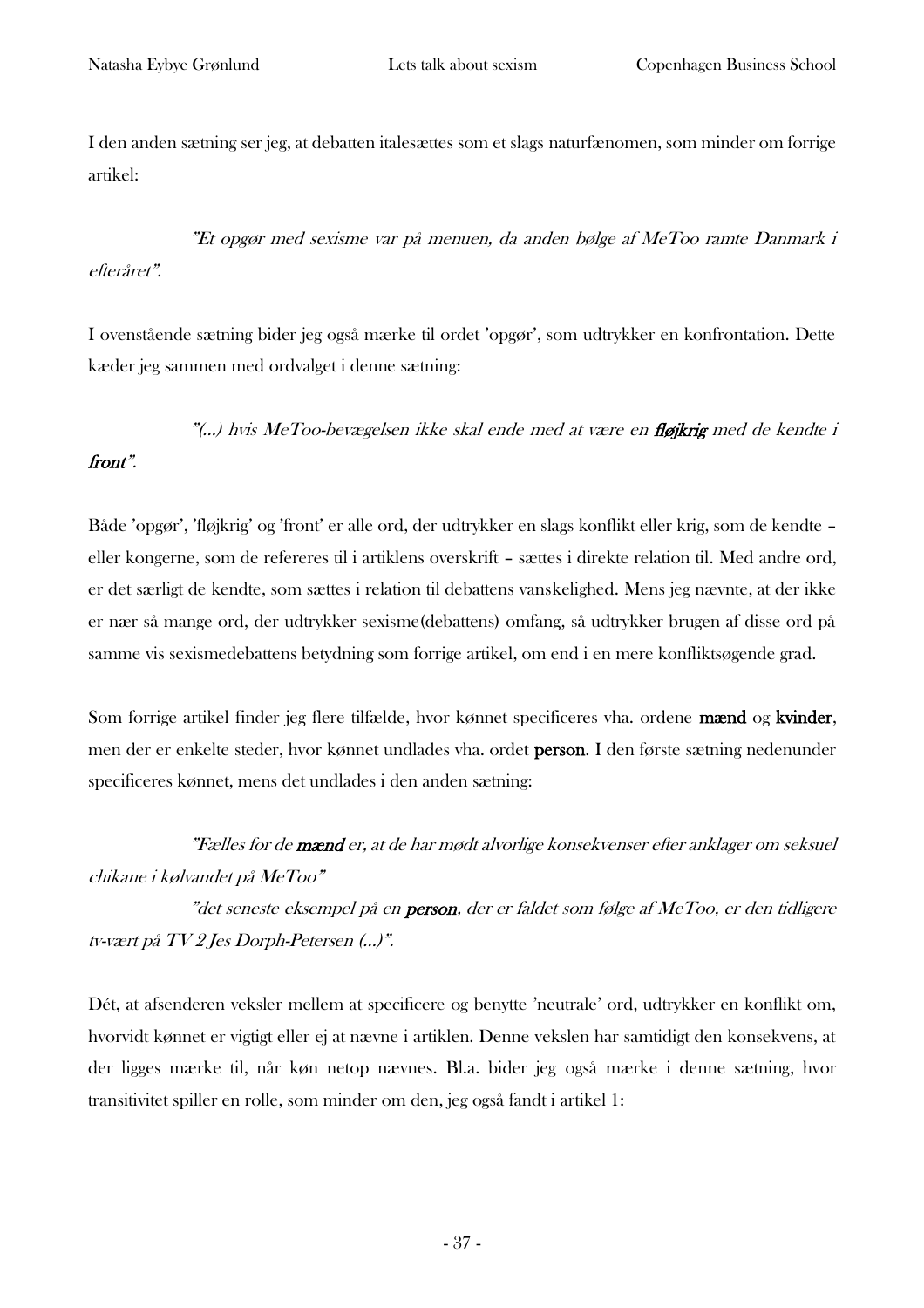"Den store test for MeToo-bevægelsen berører imidlertid ikke kun de mænd, der anklages for sexchikane, men også de kvinder, der stiller sig frem".

Her er det altså endnu engang mænd, der anklages, mens kvinder stiller sig frem, og artiklens afsender placerer derved mænd og kvinder i bestemte roller i forhold til sexisme.

I forhold til transitivitet bider jeg desuden mærke i, som forrige artikel, at nogle forhold ikke eksplicit nævnes, men er op til læseren at tolke på. Det gælder f.eks. her:

"[Jes Dorph-Petersen] blev fyret efter en intern undersøgelse af sexisme på tv-stationen [TV2]. I kølvandet på sin fyring har han offentligt taget bladet fra munden og stået frem i flere medier med sit syn på sagen, mens kvinderne i sagen er anonyme".

Afsenderen undlader at specificere, hvad Dorph-Petersens syn er, eller hvad den interne undersøgelse viste, men får alligevel nævnt, at der er tale om flere kvinder, da de refereres til i flertal. Derfor bliver 'sagen' uklar i artiklen, og det bliver op til læserens tolkning og forhåndsviden. Jeg ligger i samme sætning mærke til, at der skelnes mellem medierne vha. ordet flere, hvorfor de ikke refereres som samlet gruppe.

I forhold til modalitet ser jeg flere steder, at der benyttes objektiv og kategorisk modalitet, oftest realiseret vha. nutid, som i disse eksempler:

"Fælles for de mænd er, at de har mødt alvorlige konsekvenser efter anklager om seksuel chikane i kølvandet på MeToo".

"MeToo er derfor en offentlig i stedet for juridisk debat, og resultatet er, at vi alle sammen bliver dommere".

Men der er også tilfælde, hvor der udtrykkes en svagere tilslutning, f.eks. i disse eksempler: "Det betyder, at du sikkert har en holdning til dem".

> "Omdrejningspunktet for debatten har efterfølgende ofte været kendte personer". "I sager om skyld og uskyld er det normalt retssystemet, vi vender blikket imod"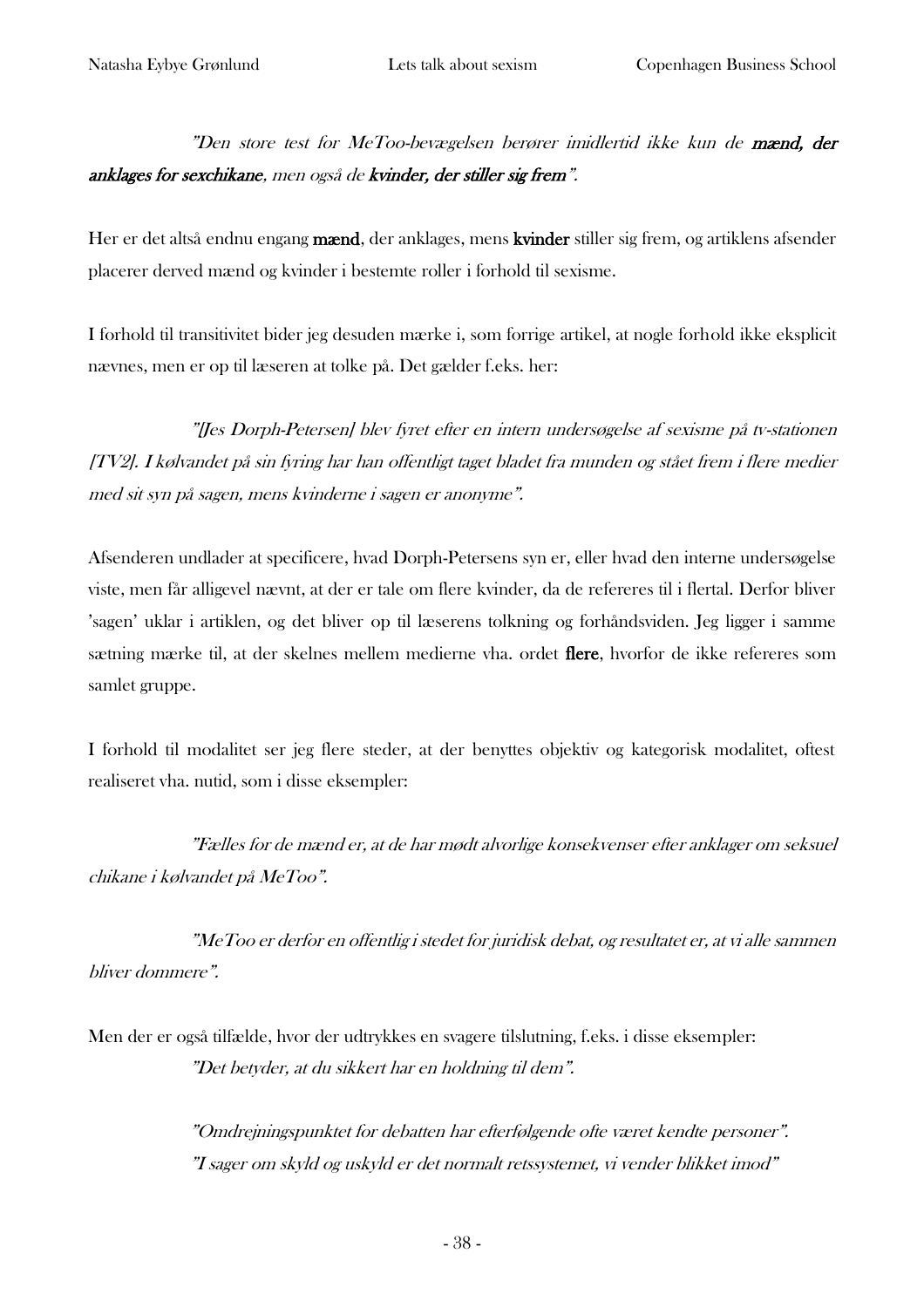Her udtrykker 'sikkert' en usikkerhed i forhold til hele udsagnet, som skal forstås på den måde, at afsenderen vedkender, at det er muligt, at udsagnet ikke gør sig gældende, mens 'ofte' og 'normalt' udtrykker, at udsagnet kun til en vis grad gælder. Afsenderen tager derfor afstand til udsagnene.

#### Diskursive praksis:

Artiklen benytter sig en del af indirekte- samt direkte diskursrepræsentationer, da der inddrages citater fra forskellige forskere. Tendensen med, at de indirekte diskursrepræsentationer følges op med direkte diskursrepræsentationer, ses også her, men dog er det undladt enkelte steder. Det gælder f.eks. her:

"Vi skal lytte og anerkende hinanden. Det kan lyde som et mantra fra en parterapeut, men det er ikke desto mindre vigtigt, hvis MeToo-bevægelsen ikke skal ende med at være en fløjkrig med de kendte i front. Det mener hvert fald Kenneth Reinicke (…)".

Her er det uklart hvilke formuleringer, som hører til den originale tekst, dvs. Kenneth Reinicke, og hvilke, som artiklens afsender har tilføjet. Det er med andre ord op til læseren at vurdere hvad, der hører til hvad.

Udover at trække på forskere, er der også referencer til andre begivenheder og historier, mens der løbende i artiklen også linkes til andre artikler. Bl.a. refereres der til Sofie Lindes fortælling til Zulu Comedy Galla og de forskellige sager med de implicerede 'kendis' personer, der nævnes.

Jeg finder, at artiklen bl.a. trækker på en juridisk diskurs, da der anvendes ord som "dommere", "anklager". Ligeledes trækkes der på en politisk diskurs, når der f.eks. bruges metaforen 'Kongernes fald', som kan bruges i forbindelse med afsættelser af ledere i politiske partier (i følge ordnet.dk), samt i sætningen: "Fløjkrig med de kendte i front", som også har spor af en militærdiskurs. Derudover finder jeg endnu engang, at specificeringen af køn taler ind i en lignende diskurs om køn, som jeg nævnte ved forrige artikel; at mænd anklages for sexchikane, mens kvinder stiller sig frem. Elementet om retssikkerhed inddrages ligeledes, men her sættes det i forbindelse med, at det er befolkningen, der er dommere, og retssikkerhed bliver på sin vis et spørgsmål om popularitet:

"Spørgsmålet er, om man kan slippe fra en straf, hvis man er populær nok i offentligheden. Og omvendt, hvis man er rigtig upopulær, skal der så ikke mere end et rygte til" (Christian Groes, som præsenteret i artiklen).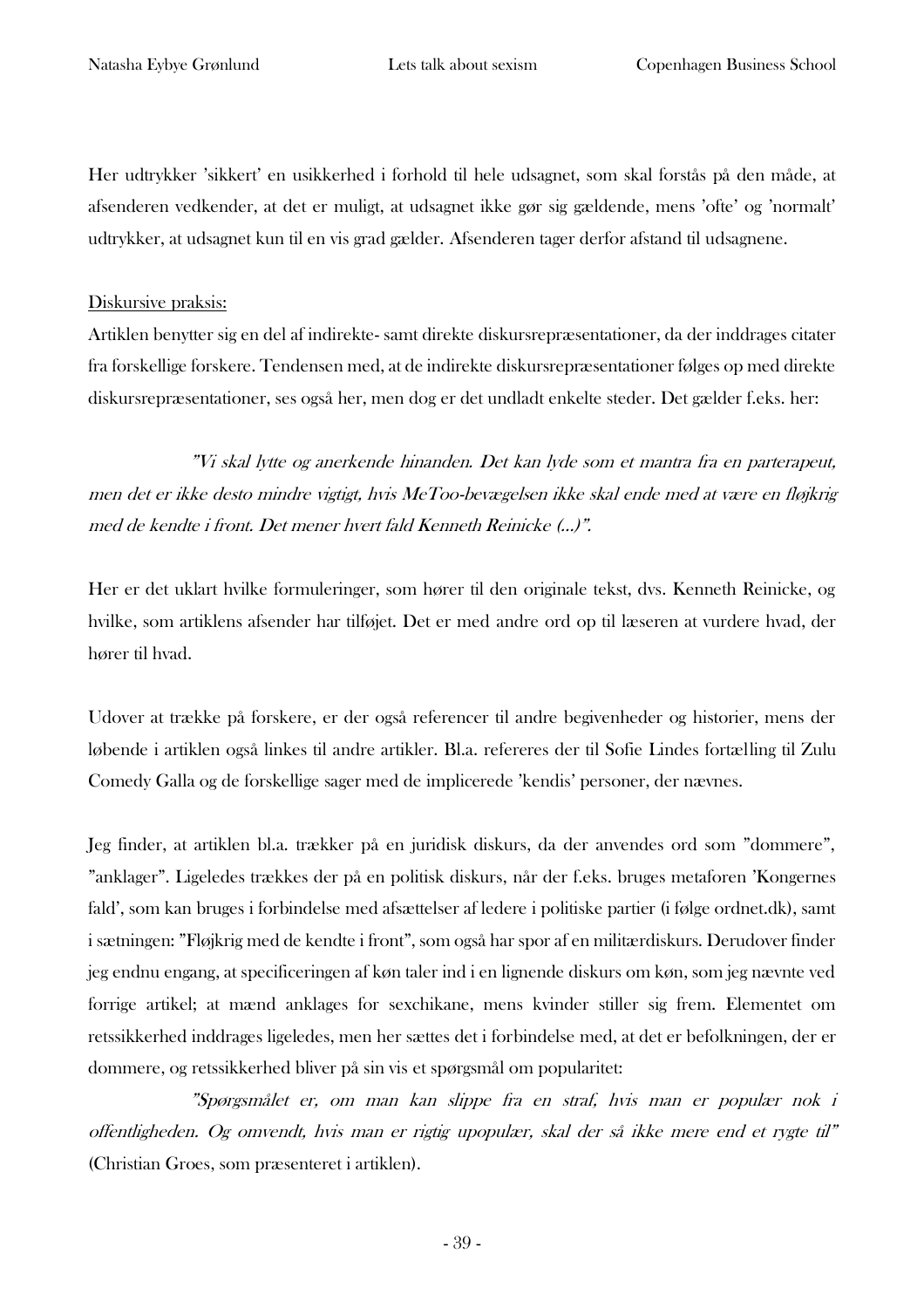#### 5.3. Analyse af artikel 3

Artikel 3 "Sexisme florerer på universiteterne: 'Du burde stå hjemme i kønnet i lædertøj og få et par klask i numsen'" er fra DR og skrevet af Charlotte Flyvbjerg, Tore Bønke Jeppesen og Sine Skott. Artiklen er udgivet 9. oktober 2020 og omhandler sexisme på danske universiteter.

#### Tekstanalyse:

Som artikel 1 er omfanget af sexisme markeret i teksten gennem ord og metaforer, men her er det hovedsageligt sexisme i sig selv og ikke sexismedebatten, som sættes i fokus:

"Det er endnu en branche, som melder sig i koret af sexisme eksempler".

Ordene 'endnu en' og metaforen 'melder sig i koret' fortæller, at der allerede er (flere) brancher, som er involveret i sexismesager. Omfanget af sexisme på universiteterne udtrykkes ligeledes i disse sætninger vha. ordet mange og hundrede:

> "(...) sådan lyder en af **mange** episoder" "(...) når de har kategoriseret de mange hundrede eksempler".

I artiklen italesættes sexisme ligeledes som et fænomen, en slags levende organisme, som ligner den i artikel 1, som udtrykkes i artiklens overskrift og undertitel:

> "Sexismen florerer på universiteterne" "(...) sexismen lever på landets universiteter".

Gennem disse ordvalg udtrykker og understreger afsenderen altså eksistensen og betydningen af sexisme.

Jeg bider endnu engang mærke i, at køn ofte specificeres, og at specifikke køn sættes i forbindelse med specifikke handlinger. Ét sted i artiklen nævnes det f.eks., at det er 'kvinder' som oplever sexisme, mens både mænd og kvinder nævnes i den anden sætning:

"Sådan lyder en af mange episoder fra kvindelige ansatte og ph.d.-studerende på universiteterne fra hele landet"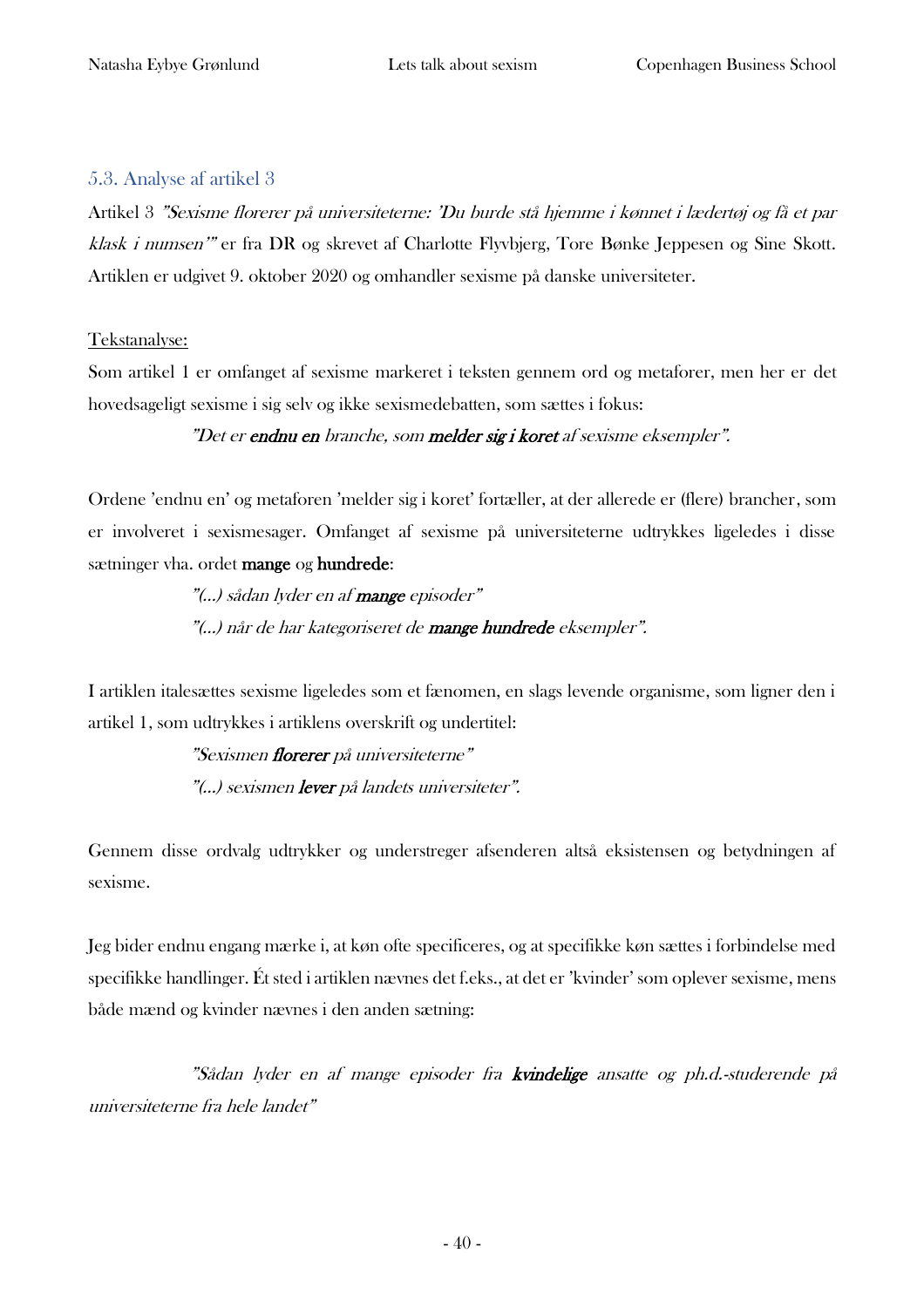"689 kvinder og mænd fra hele landet har skrevet under og delt grænseoverskridende oplevelser".

Der nævnes ligeledes flere steder, at det er 'kvinder', som er bag mailen, der opfordrer til delingen og tilkendegivelsen af sexisme, mens de andre steder refereres til som 'initiativtagerne' og 'initiativgruppen'. Jeg ser også en forskel i nævnelsen af køn, hvor det kvindelige køn nævnes et sted, mens det mandlige køn undlades. Ved at nævne kønnet, fremhæver afsenderen i denne forbindelse, at selv kvinder kan være uenige i, hvorvidt sexisme findes:

"kvindelig professor skriver ikke under".

Derimod nævner afsenderen ikke kønnet i to tilfælde, hvor personen er en mand; det drejer sig om rektor for Danmarks Tekniske Universitet og formand for Danske Universiteter Anders Bjarklev, og formanden for Ligestillingsudvalget på Syddansk Universitet Ole Skøtt. Endnu engang veksler afsenderne således mellem skiftevis at specificere og undlade kønnet, hvilket afspejler en slags konflikt i ordvalget.

I forhold til modalitet ser jeg generelt, at der anvendes objektiv og kategorisk modalitet, som oftest realiseres gennem nutid, hvilket bl.a. gør sig gældende i artiklens overskrift: "Sexisme florerer på universiteterne". Jeg finder generelt, at artiklens afsender læner sig op ad diskursrepræsentationer og dermed udtrykkes modaliteten gennem andres holdninger, hvorfor hverken kategorisk modalitet eller afsenderens egen grad af tilslutning i særlig høj grad vises eksplicit i artiklen.

#### Diskursive praksis:

Der er flere tilfælde af manifest intertekstualitet både i form af direkte og indirekte diskursrepræsentationer, hvor førstnævnte bl.a. ses i et citat i artiklens overskrift. De direkte diskursrepræsentationer består af fortællinger fra personer, der deler oplevelser med sexisme, samt citater fra bl.a. professorer og rektorer ved universiteterne. Jeg erfarer som i artikel 2, at de indirekte diskursrepræsentationer ikke altid er klare for læseren i den forstand, at det enkelte steder er op til læseren at tolke på, hvad der hører til den oprindelige tekst, og hvad der er skribenternes egne ord. Det hænger på sin vis sammen med modaliteten, som jeg berørte i tekstanalysen. Det ses f.eks. i denne sætning:

"De fleste episoder opstår, hvor magtforholdet er skævt – og her skal man være varsom som leder, lyder det fra formand Ole Skøtt"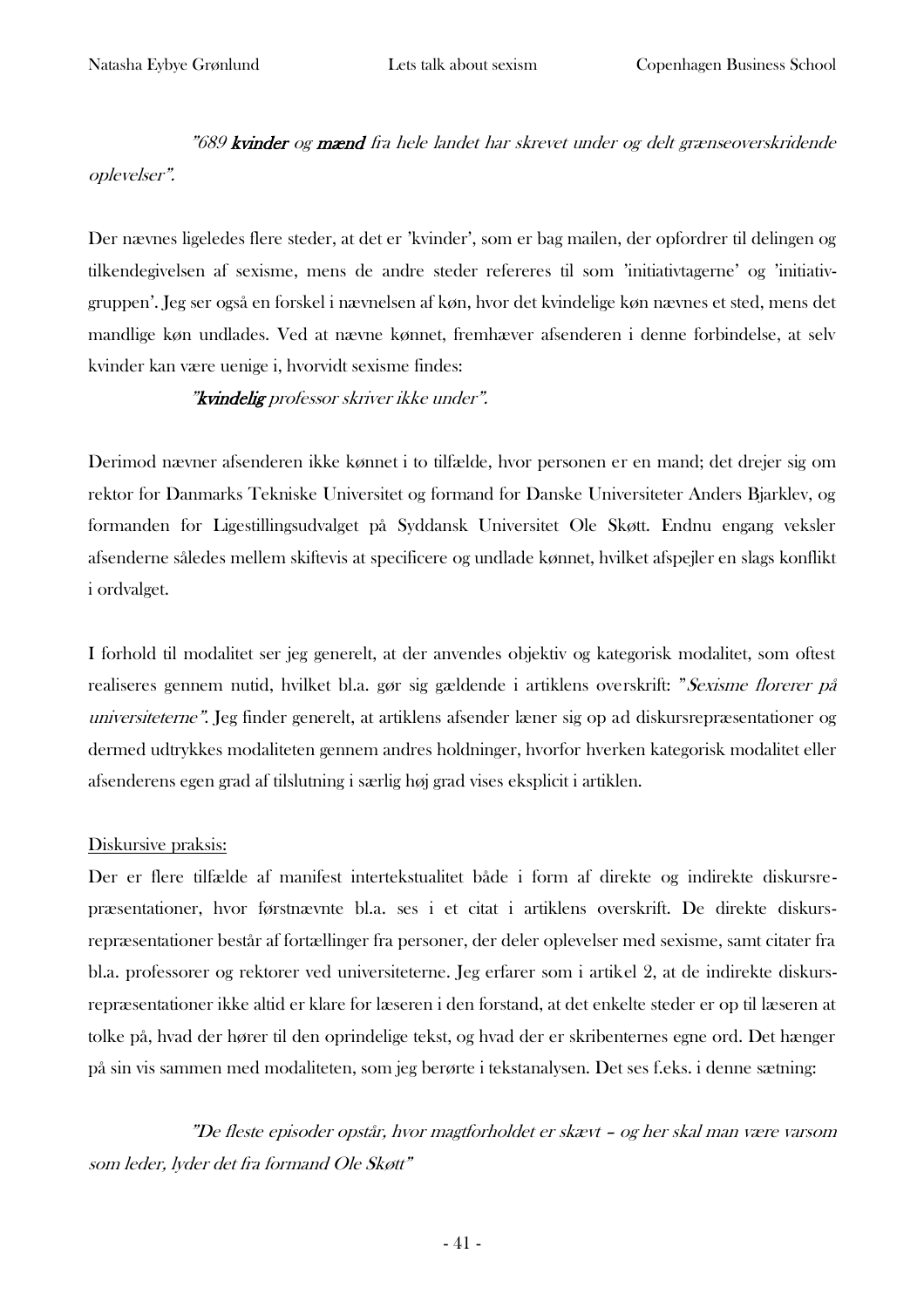Mens det er nogenlunde tydeligt, at sidste del af sætningen hører til Ole Skøtt, er det ikke klart, om første del også gør. Det bliver derfor utydeligt, om påstanden 'de fleste episoder opstår, hvor magtforholdet er skævt' hører til Ole Skøtt, eller om artiklens afsendere selv har tilføjet påstanden.

Udover brugen af indirekte og direkte diskursrepræsentationer, henviser og linker artiklen til historier om andre brancher, der har oplevet sexisme. Selvom, at artiklen som de forrige artikler specificerer køn, finder jeg ikke, at der tales ind i en bestemt diskurs om køn, hvor mænd og kvinder tildeles bestemte roller. Til gengæld finder jeg, at artiklen kortvarigt taler ind i en diskurs om sexisme og magt, hvor magt spiller en afgørende rolle, som jeg nævnte i sætningen ovenfor.

#### 5.4. Analyse af artikel 4

Artikel 4 "Der bliver efterladt så meget skam i de mennesker, der bliver krænkede, at de ikke tør bede om hjælp" er fra Politiken og skrevet af journalisterne Michael Olsen og Michael Thykier. Artiklen er udgivet 12. november 2020 og belyser, hvordan lavtlønnede oplever seksuel chikane og samtidigt sjældent står frem, da hjælpen ikke er tilstrækkelig.

#### Tekstanalyse:

Som det første i artiklen hæfter jeg mig fast til denne sætning:

"Det sker næsten dagligt, at modige kvinder og mænd står frem i offentligheden med nye beretninger om sexisme og seksuelle krænkelser på deres arbejdspladser".

Her bider jeg mærke i en række ting. Første del af sætningen 'det sker næsten dagligt' fortæller noget om omfanget af sexisme og seksuelle krænkelser, og journalisterne udtrykker derfor, at sexisme eksisterer. Samtidigt skelnes der mellem sexisme og seksuelle krænkelser, hvorved afsenderen udtrykker, at de to ikke er én og samme ting – det vender jeg lige tilbage til senere. Dernæst lægger jeg mærke til ordet 'modige', som fortæller mig, at artiklens afsendere ser positivt på dem, som står frem. Slutteligt ser jeg, at kønnene 'kvinder' og 'mænd' nævnes og sættes i forbindelse med sexisme, hvilket fortæller mig, at begge køn udsættes for sexisme, hvorved artiklens afsender implicit fortæller, at det altså ikke udelukkende sker for kvinder. Senere i artiklen ser jeg endnu et sted, hvor begge køn nævnes, selvom der kunne have været anvendt et alternativt, kønsneutralt ord som f.eks. tillidsrepræsentanter: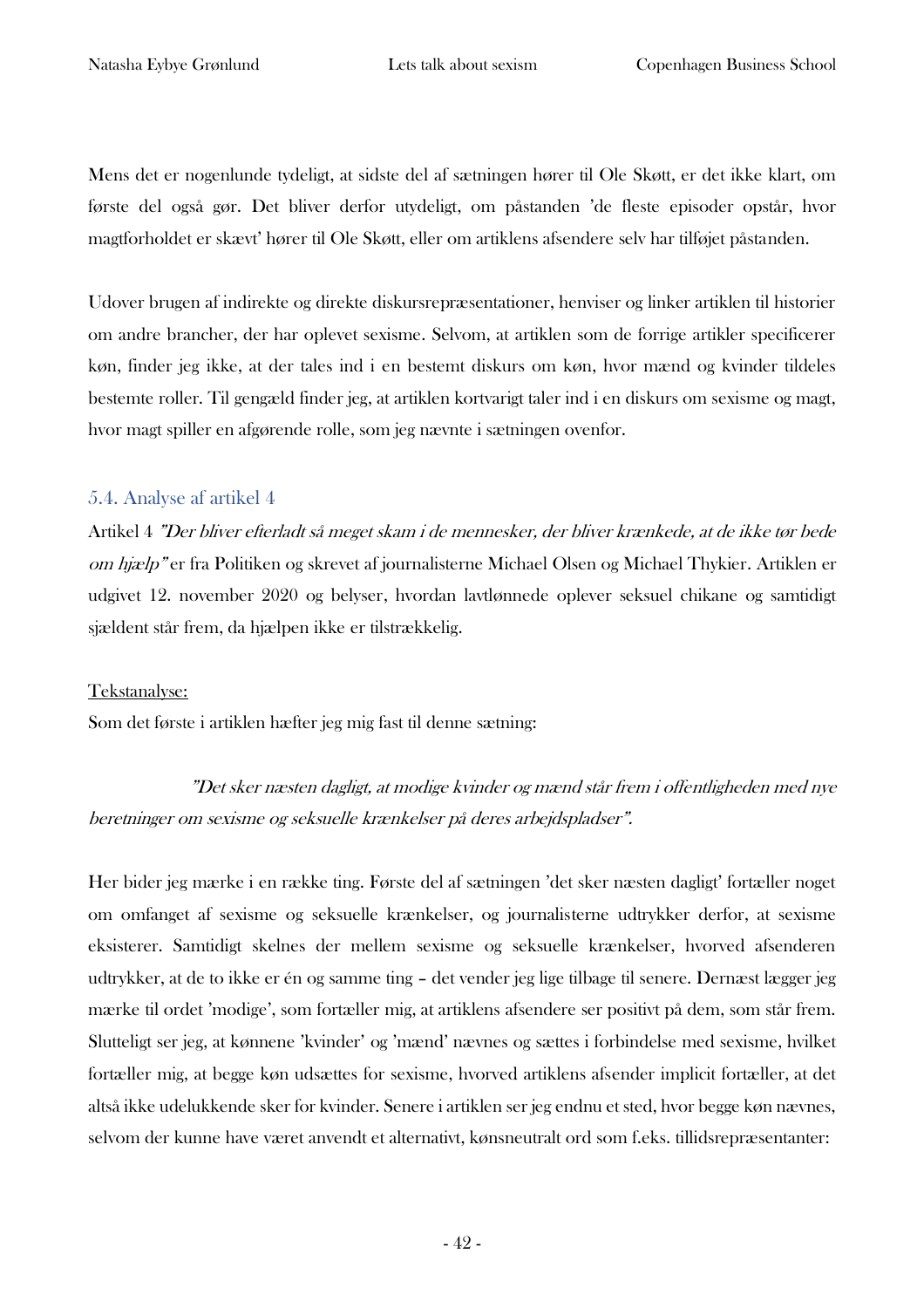"Selv om fagbevægelsen og den landsdækkede hær af tillidsmænd og -kvinder nu opruster kampen mod sexisme og seksuelle krænkelser (…)".

I sætningen bider jeg desuden mærke i brugen af det, jeg kalder krigstermer, som 'hær' og 'kampen', hvilket går igen i denne sætning, og alt sammen er med til at udtrykke, hvordan journalisterne på sin vis betragter sexisme som noget, der skal bekæmpes:

#### "For selvom den gerne vil gå forrest i kampen mod sexisme (...)".

Som jeg nævnte tidligere, så sætter afsenderen af artiklen ikke blot sexisme i forbindelse med et køn, men i forbindelse med begge køn. Til gengæld sættes oplevelser med sexisme i højere grad i forbindelse en bestemt befolkningsgruppe, nemlig "de lønmodtagere, der står længst væk fra mikrofonerne, dem med de laveste indkomster og korteste uddannelser".

Artiklens afsender benytter sig primært af objektiv og kategorisk modalitet, hvilket bl.a. udtrykkes vha. nutid i disse sætninger:

"fokus er først og fremmest rettet mod kendte og medievante personer (…)"

"Alligevel er det et fåtal af sager, der når domstolene".

"Men fagbevægelsen er ikke selv nogen undtagelse. For selvom den gerne vil gå forrest i kampen mod sexisme, chikane og krænkelser på de danske arbejdspladser, er den selv samme kultur at finde i stort set alle forbundshuse og faglige organisationer"

I sidste eksempel benyttes kategorisk modalitet af første del af sætningen, mens ordene 'stort set' markerer en svagere tilslutning til påstanden i sidste del af sætningen. Jeg finder dog, som forrige artikel, at mange af udsagnene tilknyttes diskursrepræsentationer, hvorfor afsenderens egen grad af tilslutning på sin vis skjules i brugen af indirekte diskursrepræsentationer.

#### Diskursive praksis: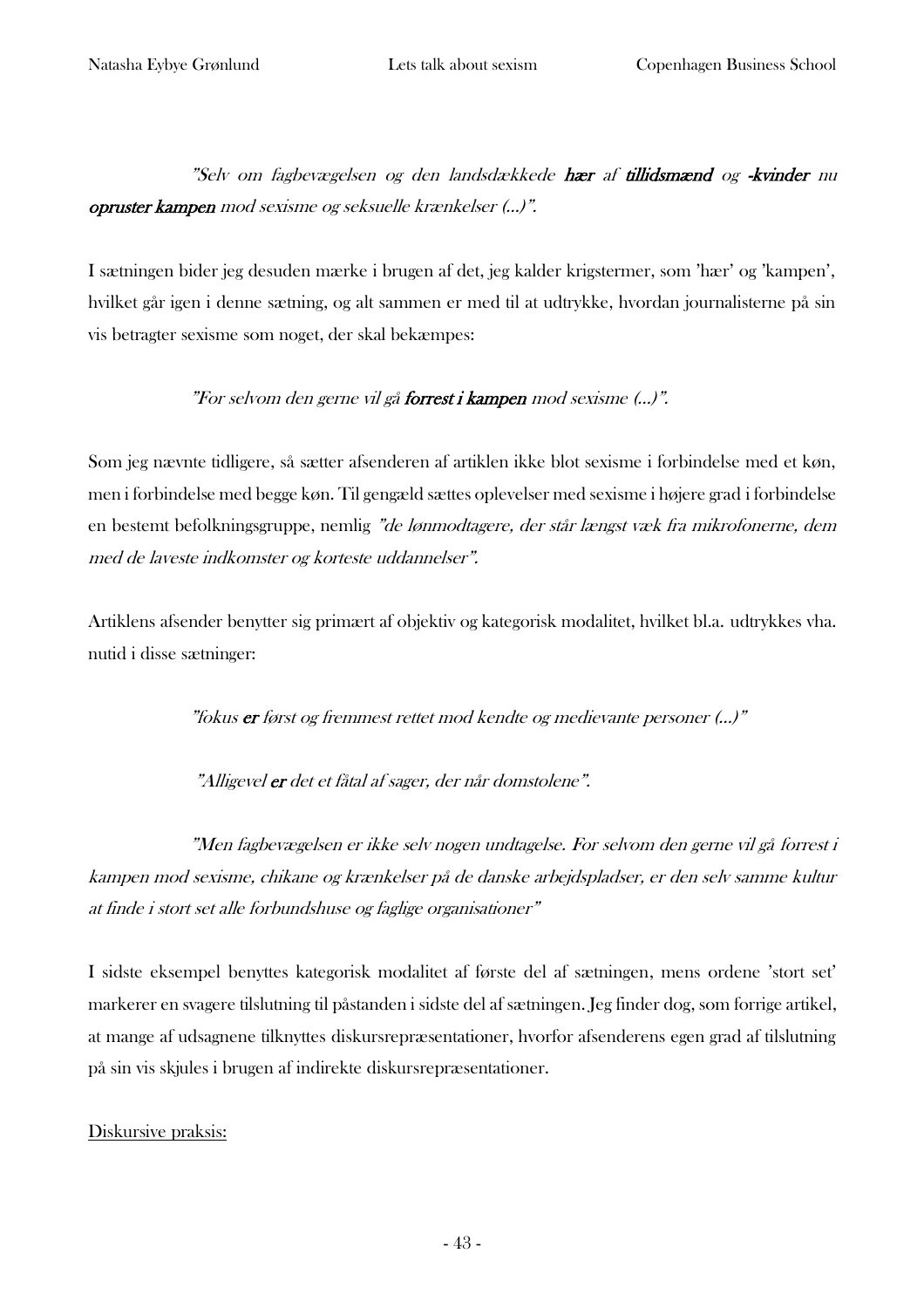Artiklen benytter sig en del af både direkte og indirekte diskursrepræsentationer, hvilket allerede anvendes i artiklens overskrift og undertitel. Som regel følges de indirekte diskursrepræsentationer op med direkte, hvorfor det i en højere grad er mere åbenlyst for læseren, hvad der tilhører hvem. Til gengæld skildres sagen primært fra den samme vinkel; nemlig den fra Fagbevægelsens Hovedkontor om, at der er brug for yderligere tiltag fra regeringen, såsom højere godtgørelser og forbedring af Arbejdstilsynet. Andre, som muligvis har andre synspunkter til sagen, inddrages ikke.

Udover ovenstående refereres der også til forskellige undersøgelser, hvoraf nogle af undersøgelsens resultater også inddrages direkte i artiklen. Der henvises også til historier om sexisme i andre brancher.

Jeg finder, at artiklen trækker på det, jeg vælger at kalde militærdiskurs, når der anvendes ord som 'kampen', 'hær' og 'opruster'. To steder ser jeg også, at afsenderen taler ind i en bestemt diskurs om sexisme, som jeg berørte tidligere, hvor der et sted skelnes mellem sexisme og seksuelle krænkelser, og et andet skelnes mellem sexisme, chikane og krænkelser. Dermed udtrykker journalisterne en diskurs, hvor seksuelle krænkelser, chikane og krænkelser ikke er identiske med sexisme, men det forbliver til sin vis uklart, hvad sexisme så egentlig er. Derudover finder jeg, at artiklen taler sig ind i en anden slags diskurs om køn, hvor både mænd og kvinder sættes i forbindelse med at opleve og berette om sexisme, hvilket på sin vis derfor står i modsætningen til den måde, som artikel 1 og 2 talte sig ind i diskursen om køn. Derved tildeles hverken mænd eller kvinder specifikke roller, men samtidigt specificeres kønnene fortsat, hvorfor der ikke er tale om en fuldstændig neutral diskurs.

#### 5.5. Analyse af artikel 5

Artikel 5 "Danske forlag møder hård kritik: 'Man har fuldstændig lukket øjnene. Det er helt uhørt og en skamplet'" er fra Politiken og skrevet af journalist Ida Herskind. Artiklen er udgivet 15. oktober 2020 og handler om Danske Forlags håndtering af sexisme.

#### Tekstanalyse:

Også i denne artikel ser jeg, at kønnet nogle steder specificeres, mens det undlades andre steder. Det ses f.eks. i denne paragraf:

"Og nu fortæller flere **kvinder** fra den danske forlagsbranche i Politiken om oplevelser med sexisme og seksuelle krænkelser. Den ene kvindelige redaktør har oplevet, at en overordnet stak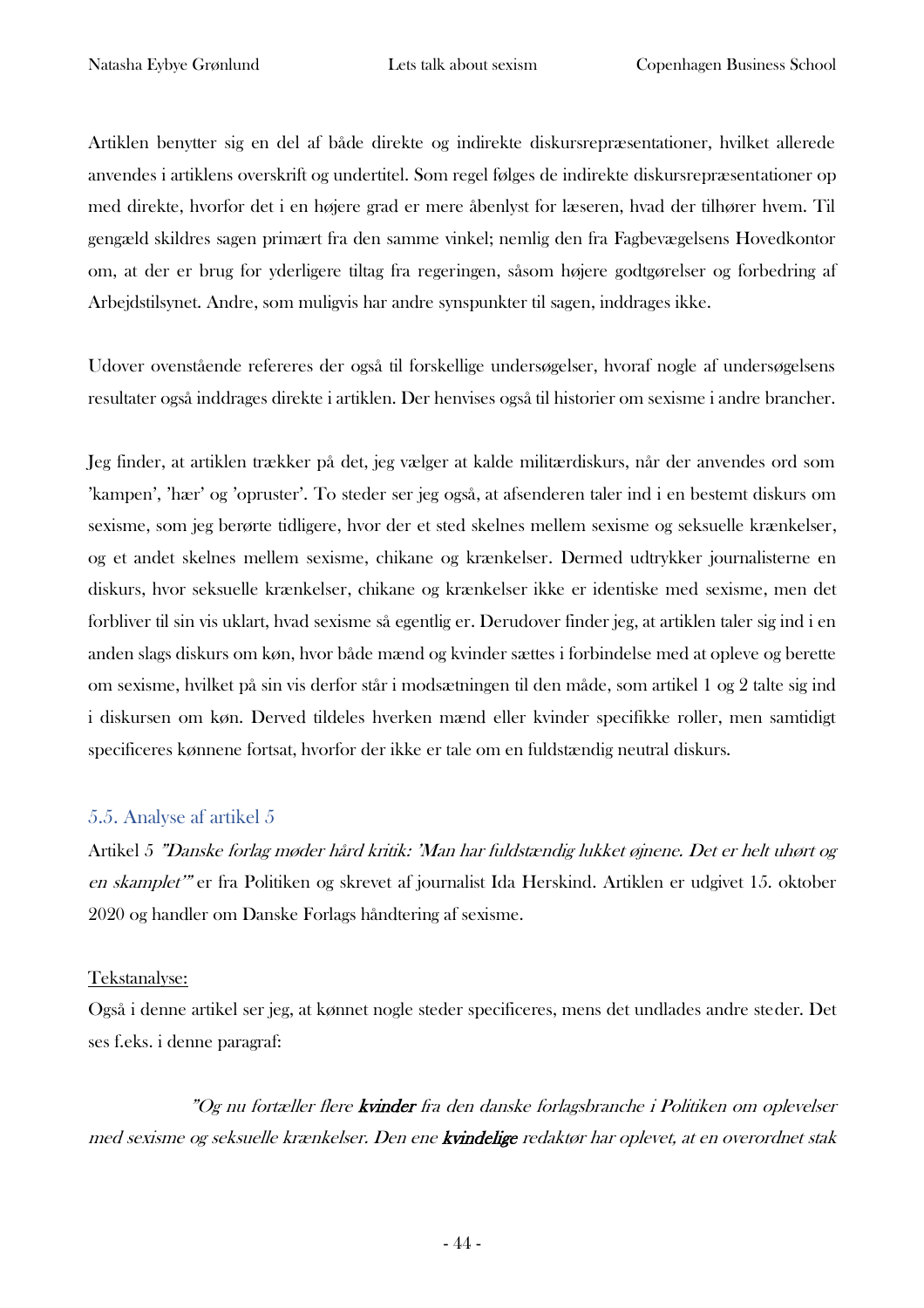en hånd op i skridtet på hende, at en chef masserede hende og at en mandelig kollega trak hende ned på skødet".

Tre steder nævnes kønnet, mens det undlades to steder; ved ordet 'overordnet' og 'chef', og i begge af de to tilfælde sættes de i forbindelse med en sexistisk handling. Om årsagen til, at kønnet undlades i de to tilfælde, skyldes, at fortællingerne fra kvinderne ikke specificerer køn, vides ikke, men ikke desto mindre skiller journalistens konfliktende brug mellem skiftevis at specificere og undlade kønnet sig ud. Derudover tydeliggøres det, at det er kvinder som fortæller om og oplever sexisme, hvorfor journalisten i en større grad placerer kvinder i en bestemt rolle som 'ofre' af sexisme end mænd.

I forhold til modalitet finder jeg, at objektiv og kategorisk modalitet oftest bruges, hvilket f.eks. realiseres i overskriften vha. nutid:

#### "Danske Forlag møder hård kritik".

Jeg ser dog igen, at artiklens afsender læner sig op ad diskursrepræsentationer, hvorfor afsenderens egen grad af tilslutning ikke i høj grad vises eksplicit i artiklen.

#### Diskursive praksis:

Også denne artikel anvender en del direkte og indirekte diskursrepræsentationer, særligt fra formand for Danske Forlags bestyrelse, Lars Boesgaard, formand i Dansk Magisterforening Camilla Gregersen, kulturkommentator Niels Frid-Nielsen og bogforlægger Per Kofod. Nogle steder følges de indirekte diskursrepræsentationer op med direkte diskursrepræsentationer, mens det andre steder er undladt.

Jeg bider mærke i det, jeg vil kalde en lidt skæv fordeling af kildeinddragelse. Lars Boesgaard præsenteres som den eneste, der afviser kritikken, og artiklen benytter sig af en håndfuld diskursrepræsentationer herfra. Derudover nævnes det blot i starten af artiklen, at han afviser kritikken, mens hans synspunkt først rigtig præsenteres en del længere ned i artiklen. Camilla Gregersen, Niels Frid-Nielsen og Per Kofod præsenteres derimod alle som kritikere, og diskursrepræsentationer herfra inddrages i en væsentlige højere grad. Derfor belyses artiklens emne primært fra samme vinkel, fremfor at præsentere de to sider ligeligt, og det fremstår også som om, at artiklens afsender i højere grad er enig i kritikken.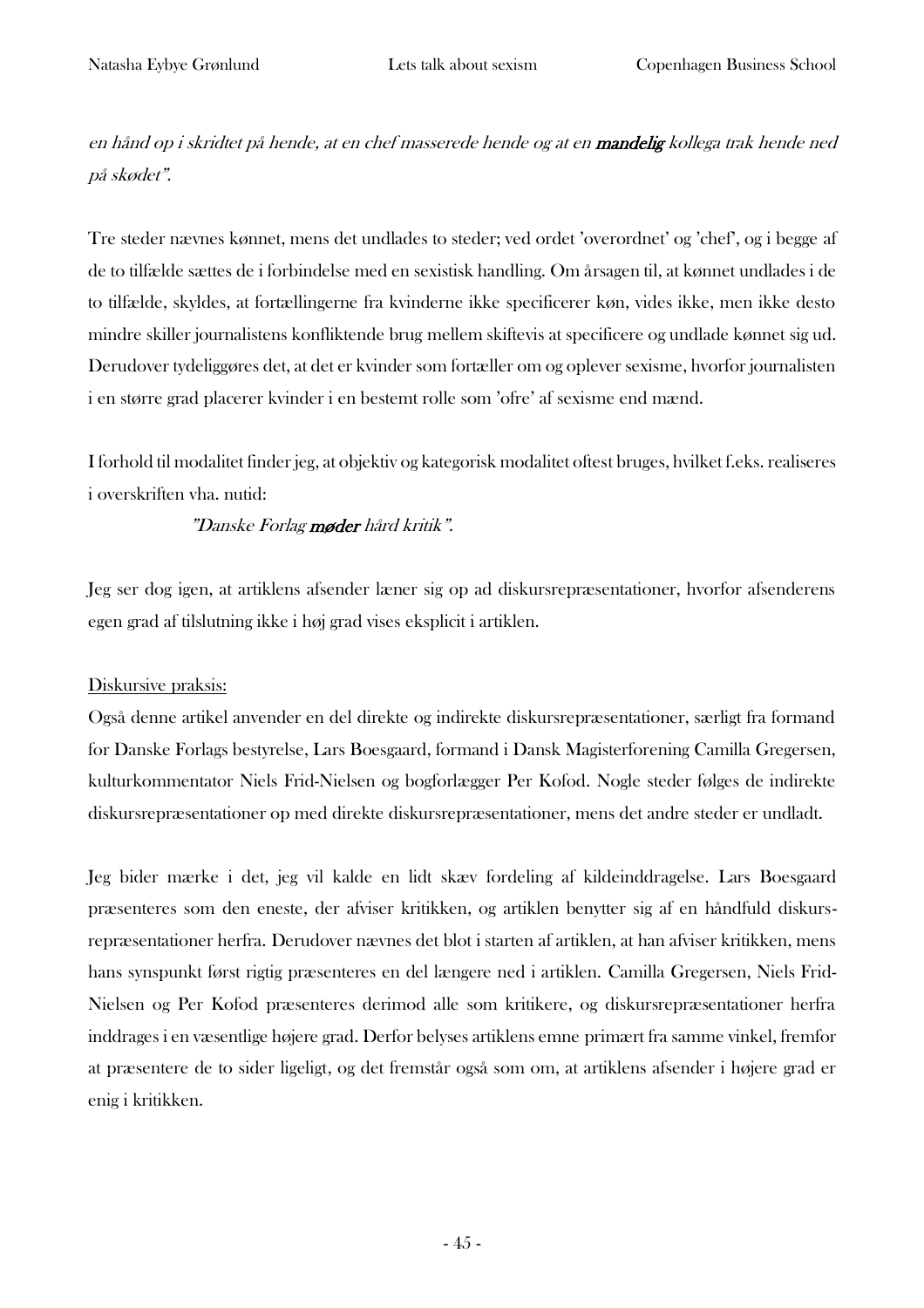Udover direkte og indirekte diskursrepræsentationer, refererer artiklen bl.a. også til Sofie Lindes udtalelser til Zulu Comedy Galla, et afsnit af Kulturen på P1 og et Instagram post af forfatter Leonora Christina Skov, mens der samtidigt også linkes til andre nyhedshistorier.

Jeg finder, at afsenderen også her taler ind i en bestemt diskurs om sexisme, der er magen til den i forrige artikel, hvor der skelnes mellem sexisme og seksuelle krænkelser: "Og nu fortæller flere kvinder (…) om oplevelser med sexisme og seksuelle krænkelser". Ligeledes er der i artiklen også spor af en bestemt diskurs om det kvindelige køn, som ligner den i artikel 1 og 2, hvor kvinden i højere grad end manden (som ikke nævnes) placeres i rollen som den, der oplever sexisme og seksuelle krænkelser.

#### 5.6. Analyse af artikel 6

Artikel 6 "Politiken mener: Vi er alle under anklage – en syg sexismekultur kan kun trives, hvis de mange uskyldige dækker over de få skyldige" er fra Politiken og adskiller sig fra de andre artikler, da der her er tale om en leder, som er udtryk for Politikens holdning. Artiklen er udgivet 11. september 2020 og omhandler primært sexisme i mediebranchen.

#### Tekstanalyse:

Jeg ser endnu en gang, at køn specificeres og sættes i forbindelse med specifikke begivenheder. Det er bl.a. tilfældet i denne sætning:

#### "Kvinderne bevæger sig ud af anonymitetens mørke, fordi de har fået nok".

Sætningen udtrykker, at det er 'kvinder', som står frem, mens mænd ikke nævnes. Men ligesom en del af de andre artikler er afsenderen ikke fuldstændig konsekvent i forhold til, om køn specificeres eller undlades. F.eks. benyttes 'kvinder' i nedenstående sætning, mens selvsamme gruppe andre steder i artiklen refereres til med kønsneutrale ord som "underskrivere", "kolleger" og "personer":

#### "Navnene på 701 kvinder løber over denne forside"

Artiklen er dog konsekvent med at sætte kvinder, ikke mænd, i forbindelse med oplevelser af sexisme. Det vender jeg tilbage til senere.

Til gengæld finder jeg, at ikke kun køn er i fokus i denne artikel, men at der også er et generationsfokus. Det ses bl.a. i denne paragraf: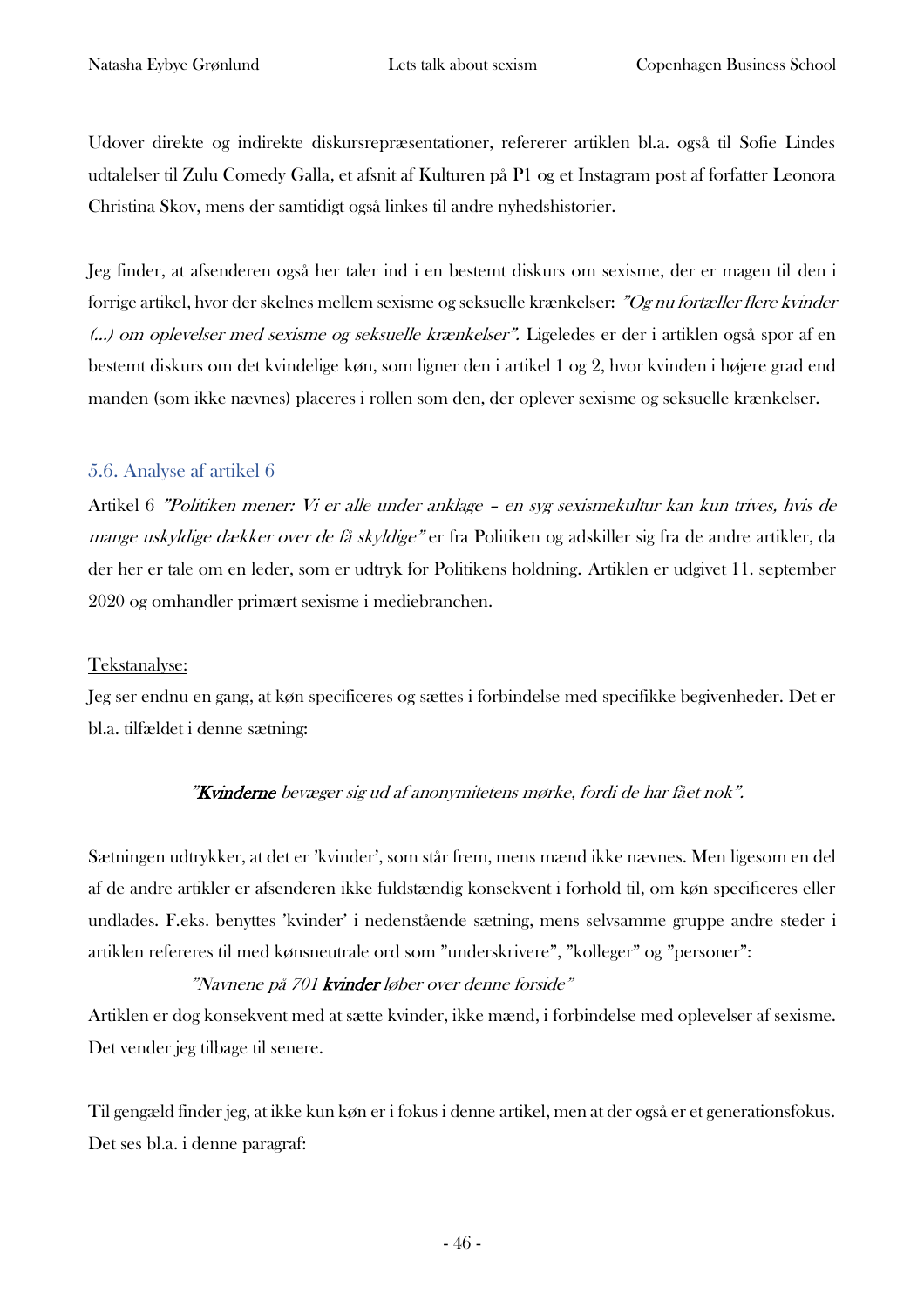"Ligesom med klimakampen er det tilsyneladende de unge, der er de voksne. Det er den unge generation, der har fået nok, rejser sig og siger fra. Det er dem, der har modet og styrken til at vende deres skyld og skam til vrede og oprør mod dem, der bør føle skylden og skammen".

Herved sættes den unge generation i forbindelse med at sige fra, og jeg bider også mærke i, at artiklens afsender anvender de positive ord 'modet' og 'styrken' til at beskrive handlingen. Dette vender jeg også tilbage til senere.

Jeg lægger også mærke til, at en af Politikens grundlæggere Viggo Hørup nævnes og sættes positivt i relation til kvindekampen, hvor han kæmpede "for kvinders ret til ligestilling på arbejdsmarkedet". Sætningen sætter dermed Politiken selv og Viggo Hørup i et positivt lys. Politiken sættes også i et positivt lys i denne sætning: "Politiken har tidligere afdækket en syg krænkelseskultur i andre dele af kulturlivet (…)". I samme forbindelse med ovenstående ligger jeg mærke til, at afsenderen af artiklen gennem ordet 'kuldegysende' udtrykker en vis afstandstagen til sexisme i følgende sætning:

"Navnene på 701 kvinder løber over denne forside som en uafviselig, blinkende advarselstavle om en kuldegysende virkelighed, ingen længere kan lukke øjnene for. Hverdagssexisme, lumre beskeder og seksuelle krænkelser findes, og det findes i den branche, denne avis er en del af: mediebranchen."

Alle tre tilfælde viser, at Politiken tilslutter sig kampen mod sexisme, men for ligestilling for mænd og kvinder, hvorfor Politiken placeres i et positivt lys.

I forhold til modalitet adskiller denne artikel sig fra de tidligere artikler, da der flere steder bruges subjektiv modalitet samt modaladverbier, som markerer en svagere tilslutning til udsagn. Det ses f.eks. ved brugen af ordet 'tilsyneladende' i sætningen, jeg nævnte ovenfor, og det kommer også til udtryk i denne sætning:

"Vi lyver for os selv, hvis vi siger at problemer hører fortiden til. Det er muligt, at sexisme og krænkelser var mere udbredt i gamle dage, men det gør ikke nutidens problemer mindre alarmerende".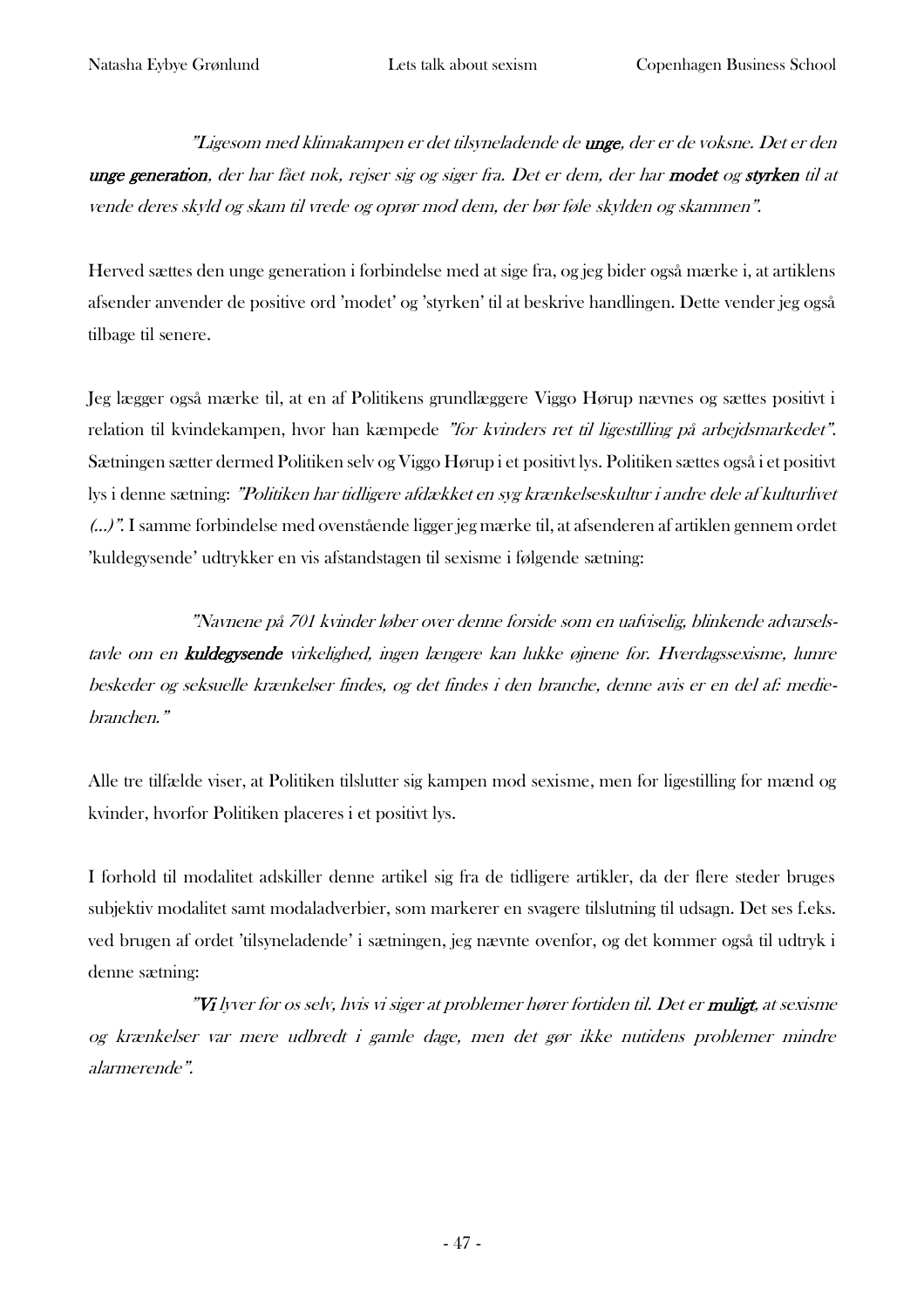Det passer dog til, at artiklen modsat de tidligere artikler er en leder, der ifølge Politiken selv er "udtryk for Politikens holdning". Der er dog også steder, hvor nutid bruges til at realisere kategorisk modalitet, bl.a. i dette eksempel:

"Hverdagssexisme, lumre beskeder og seksuelle krænkelser findes".

Samtidigt anvendes modalverber såsom 'må' i forbindelse med 'ikke' og 'skal' også til at markere en stærk tilslutning i f.eks. dette stykke:

"Det **må ikke** længere alene handle om den enkeltes ret til at sige fra. Det **skal** handle om vores alles mod til at fortælle videre, hvad vi ser".

#### Diskursive praksis:

Modsat de forrige artikler anvendes der stort set ikke nogen direkte eller indirekte diskursrepræsentationer, men sidstnævnte bruges dog i én enkelt forbindelse med Sofie Linde og hendes fortælling til Zulu Comedy Galla. Det passer dog godt til denne genre af medieartikler, dvs. en leder, der er udtryk for avisens egen holdning. Der henvises til andre nyhedshistorier, (historiske) begivenheder og undersøgelser undervejs i artiklen, herunder bl.a. til klimakampen og kvindekampen under artiklens grundlæggelse, hvor Viggo Hørup, som jeg nævnte før, kæmpede "for kvinders ret til ligestilling på arbejdsmarkedet".

Jeg finder, at artiklen bl.a. trækker på det, jeg kalder en militærdiskurs, når der anvendes metaforer og ord som 'skulder mod skulder' og 'kamp', samt en juridisk diskurs, når der anvendes ord som 'skyldige', 'uskyldige', 'anklage' og 'ret'. Jeg bider desuden mærke i, at artiklen taler ind i en diskurs om sexisme, der minder om de forrige artikler. Der skelnes f.eks. mellem sexisme og krænkende adfærd samt mellem 'hverdagssexisme' og seksuelle krænkelser. På sin vis er diskursen også her en anelse uklar forstået på den måde, at det ikke udtrykkes tydeligt hvad, der hører til hvad, og hvad forskellen er mellem f.eks. sexisme og hverdagssexisme. Det er i høj grad op til læserens tolkning. Ligeledes taler artiklen til en vis grad ind i en diskurs om køn, nærmere kvinder, hvor kvinden placeres i en bestemt rolle som den, der nu siger fra, og derved den, som har oplevet sexisme. Artiklen adskiller sig dog fra de andre artikler, da den også taler ind i en diskurs om særligt den unge generation, hvor de unge placeres i en rolle, der beskrives som modig, stærk og voksen, og samtidigt udtrykkes det implicit, at andre generationer bærer skylden for sexisme: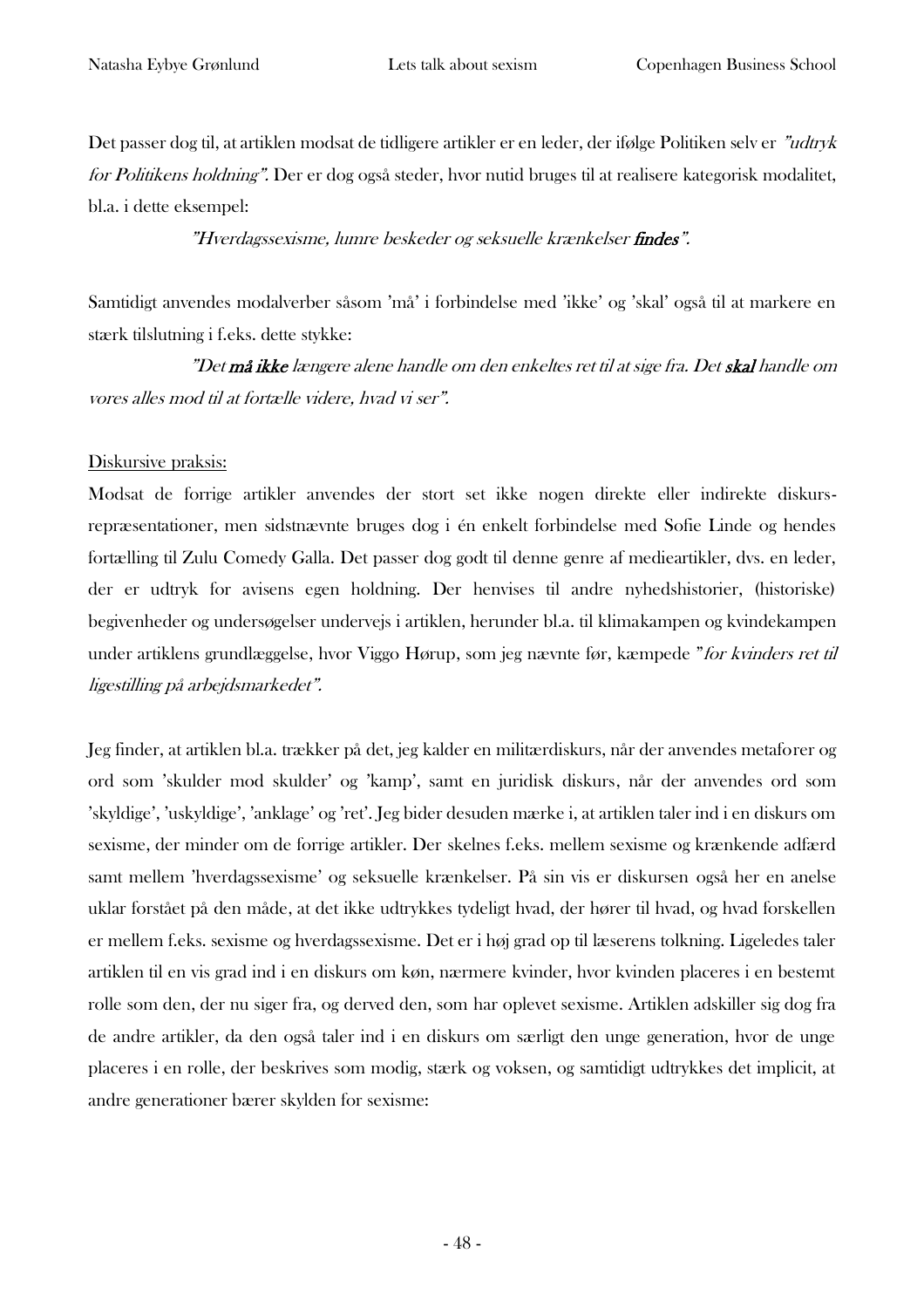"[Det er tilsyneladende de] unge, der er de voksne. Det er den unge generation, der har fået nok, rejser sig og siger fra. Det er dem, der har modet og styrken til at vende deres skyld og skam til vrede og oprør mod dem, der bør føle skylden og skammen: Alle dem, der har krænket, og alle dem, der tavse har kigget på uden at gribe ind for dermed at lade sexismens tråde væve sig ind som usynlige strukturer og mønstre i en skændig arbejdskultur".

#### 5.7. Analyse af artikel 7

Artikel 7 "For Sofie og Morten var #MeToo alles sag, indtil han blev krænkeren. Så blev sagen kun hans" er fra Zetland og skrevet af chefredaktør Lea Korsgaard og journalist Andrea Dragsdahl. Artiklen er udgivet 16. oktober 2020 og omhandler primært de sexismesager, som involverede Morten Østergaard, og de konsekvenser, som sagen og dens håndtering havde på Radikale Venstre samt Sofie Carsten Nielsens troværdighed.

#### Tekstanalyse:

Jeg bider først og fremmest mærke i et par ord, der skiller sig ud. Bl.a. bruges ordet 'pikante' i forbindelse med en historie fra 1887 om den daværende kulturminister, som "offentligt hyldede dyden og det pæne, kristne liv, mens han privat frekventerede hovedstadens prostituerede", mens ordet 'tåkrummende' sættes i forbindelse med udfoldelserne hos De Radikale Venstre. Ordene 'pikante' og 'tåkrummende' fortæller, at artiklens afsendere sætter historierne i forbindelse med noget særpræget, og 'tåkrummende' afspejler desuden en slags ubekvemhed.

Artiklen anvender en række krigstermer i form af ord og metaforer, herunder "håndgranat", "krig", "eksplosive stof", "antændte", "til undsætning", "kernetropper", samt ord, jeg forbinder med kongemord "hans fald" og "detroniserede". Anvendelsen af krigstermerne viser, at afsenderne ser 'voldsomt' på det forløb, der er sket hos Radikale Venstre, og hvor flere enkeltstående handlinger tillægges stor betydning. Det vender jeg tilbage til.

Som det også var tilfældet i artiklerne fra DR og Politiken specificeres kønnet flere steder:

"Mellem overordnede mænd og underordnede kvinder"

"At tage på **damer** er én ting. Men at tage på **damer**, som er under én i hierarkiet, er noget andet"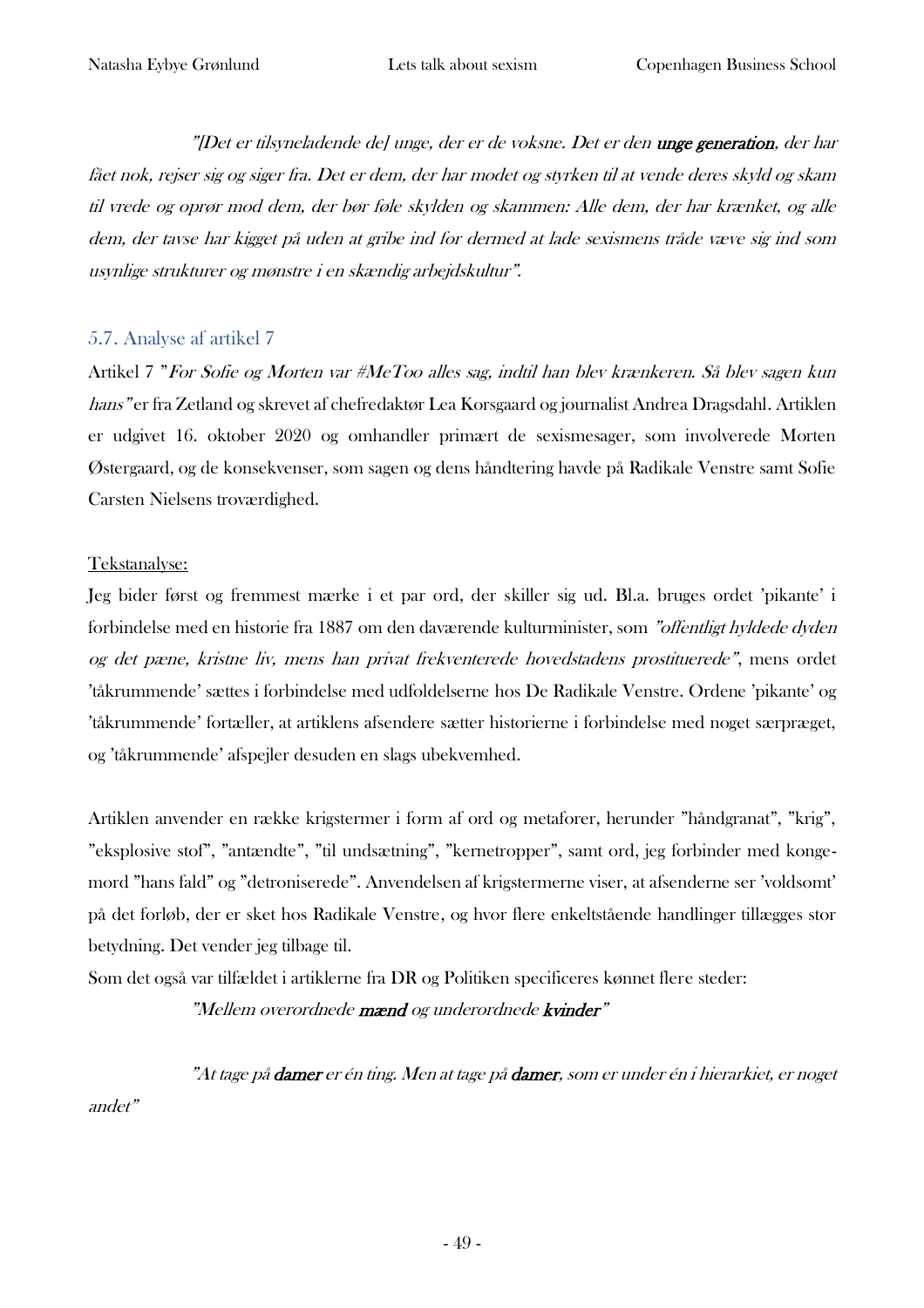#### "Af samme grund kan man også finde unge kvinder fra partiet (...)"

Artiklens afsender benytter sig også af kønsbetonede ord som beskrivende elementer fremfor neutrale ord, f.eks. nævnes "macho-true" og "dameglade dansestil". Artiklen forholder sig dog primært til den gældende historie i Radikale Venstre, hvorfor jeg ikke på samme vis finder, at kønnene placeres i bestemte roller. Dog sætter den første sætning ovenfor mænd i en rolle som overordnede, mens kvinder placeres i en rolle som underordnede.

Der er flere tilfælde af transitivitet, hvor personer bliver sat direkte i forbindelse med handlinger og begivenheder. Det ses især med Morten Østergaard, som jeg kommer tilbage til senere, og i denne sætning:

#### "Onsdag i denne uge smed den radikale stjerneprofil Ida Auken en håndgranat".

Metaforen 'at smide en håndgranat' er stærk og udtrykker en form for 'ødelæggelse' som Aukens udmeldelse medførte. Det ses også i nedenstående afsnit, hvor Viggo Hørup nævnes, men i et knapt så positivt lys som det, jeg fandt tilfældet i forrige artikel (6) fra Politiken:

"Politiken bragte en leder, formentlig skrevet af Hørup, der mere end antydede, at afsløringerne [af den konservative kulturministers dametilbøjeligheder] ikke kunne komme bag på nogen på det københavnske parnas: "For folk, der har to gode øjne at se med, er der ikke passeret det mindste, som de ikke på forhånd var klar over".".

Det er værd at nævne, at modaladverbiet 'formentlig' i sætningen foroven udtrykker en usikkerhed til udsagnet. Generelt finder jeg, at afsenderen i højere grad udtrykker en svagere tilslutning end tilfældet i størstedelen af de forrige artikler:

"Men måske (…) handler den egentlige sag først og fremmest om noget helt andet end de faktuelle forhold".

"Af samme grund kan man også finde unge kvinder fra partiet, der i dag ser Ida Aukens opslag som en frihedsrøst".

"Martin Lidegaards Facebook-opfordring (…) høster heller ikke umiddelbart bred anerkendelse (…).".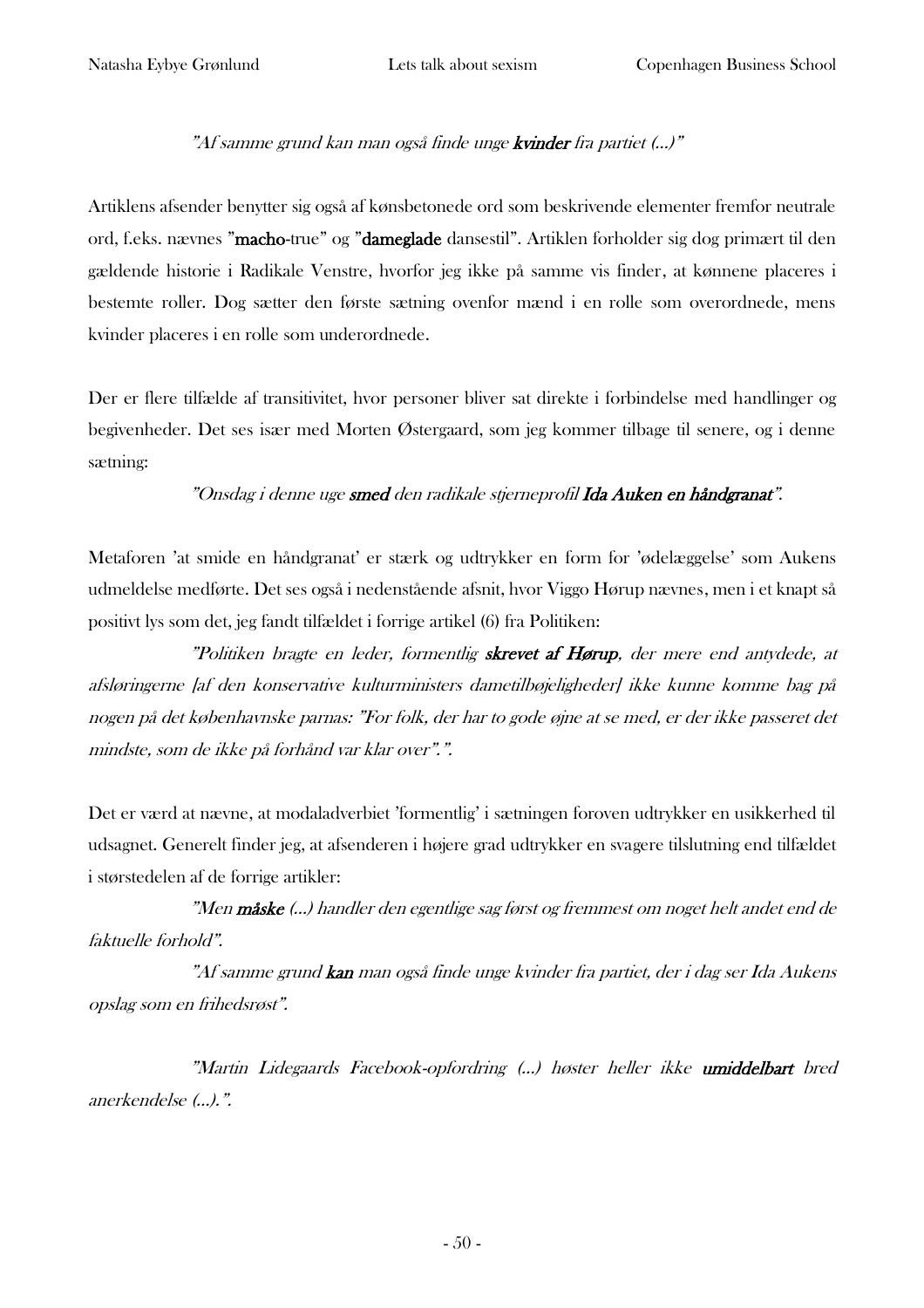"(...) ligesom hun tilsyneladende også skelner mellem krænkende adfærd og en klam hånd på numsen".

"Ligesom det af mange sikkert vil blive betragtet, som naturligt, at ingen andre end du selv har ansvaret for de pinligheder, du begår til firmafesten".

I den sidste sætning bider jeg også mærke til, at afsenderen benytter ordet pinligheder, hvilket flere gange sættes i relation til den slags opførsel, som Morten Østergaards udviste, som de nedenstående sætninger viser, og som jeg vender tilbage til længere fremme i analysen.

"Men han har været nærgående, sommetider pinligt nærgående, når han får for meget indenbords (…)".

"Skal man, lyder spørgsmålet nu, blande sig i andres åbenlyse og pinlige affærer? Bør man?

"Og ja, Sofie Carsten Nielsen kendte til Morten Østergaards pinlige branderter og dameglade dansestil (…)".

Jeg finder dog også tilfælde, hvor afsenderne tilslutter sig udsagnet fuldstændigt og vha. nutid realiserer kategorisk modalitet:

"I dag, mere end 130 år siden, bliver der igen skrevet både væsentlig og tåkrummende mentalitetshistorie i Danmark".

"(...) kaosset i partiet **har** alligevel rod i partiets nedarvede sjæl".

#### Diskursive praksis:

Artiklen trækker i højere grad på indirekte diskursrepræsentationer end direkte, men der er enkelte gange, hvor direkte diskursrepræsentationer i form af citater anvendes. Det drejer sig f.eks. om inddragelsen af citater fra folketingsmedlemmers facebooksider. Brugen af indirekte diskursrepræsentationer ses bl.a. i starten af artiklen, hvor der refereres til Sædelighedsfejden, men hvor enkelte ord er i citationstegn: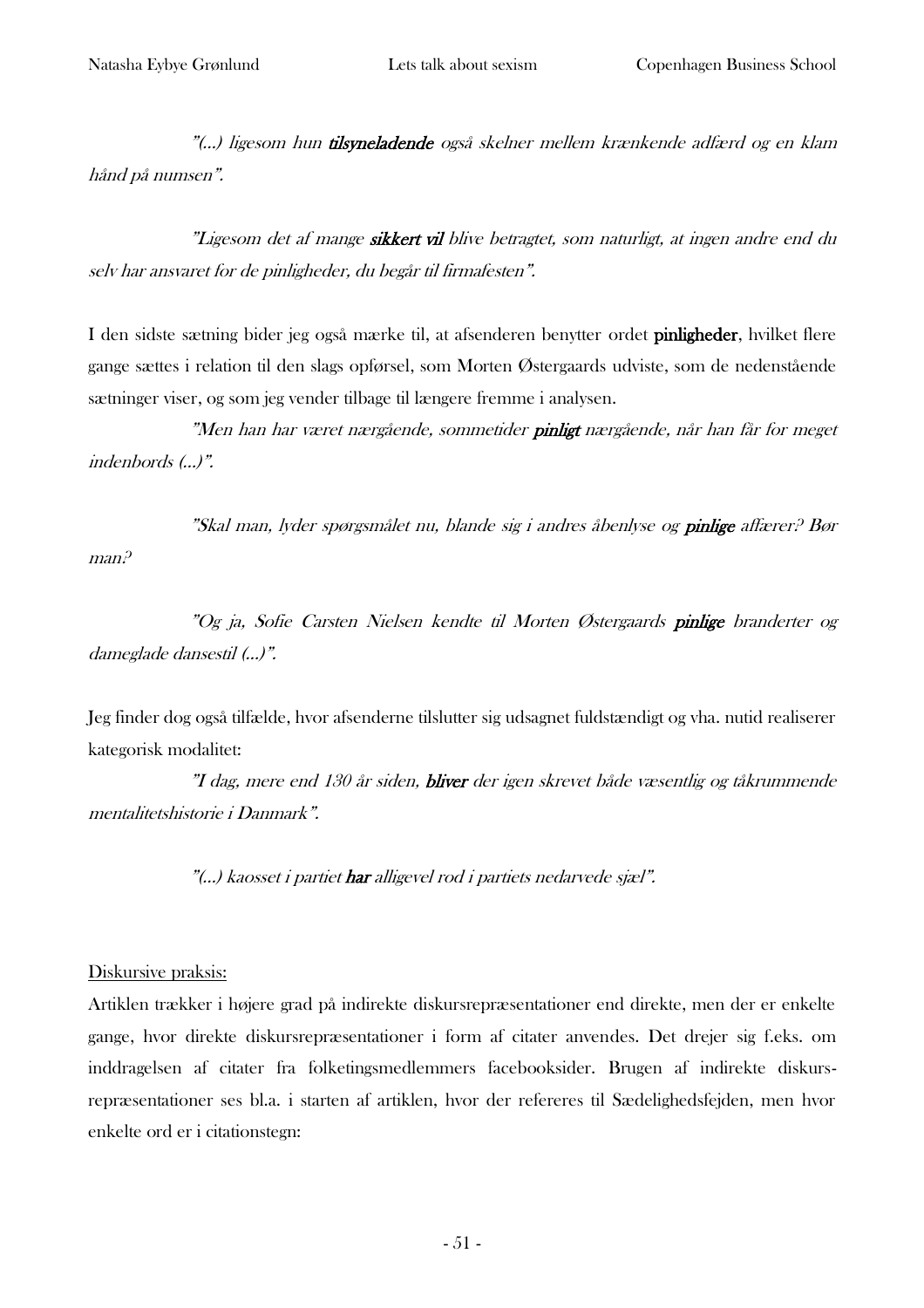"Carl Conrad Frederik Ingeman-Petersen hed smørgrossisten, og han ville vide, om det ikke var at "gøre nar af ægteskabet" og "sparke moral og religion over ende", når ministeren nu selv gik på "horehus".

Indirekte diskursrepræsentationer benyttes ligeledes senere, hvor Georg Brandes bl.a. nævnes:

"Du skal sgu ikke, buldrede Brandes, prædike én seksualmoral offentligt, mens du selv lever efter en helt anden. Hykleriet er den værste forbrydelse".

I begge tilfælde er det uklart for modtageren, hvilke dele af sætningerne – udover det, der er markeret med citationstegn – og dermed også meningskonstrueringen, som tilhører ophavsmanden og det, som artiklens afsendere har tilføjet. Det slørede forhold, som brugen af indirekte diskursrepræsentation skaber, er gennemgående i artiklen og finder sted flere gange. Det betyder, at meget af forståelsen og tolkningen af diskursrepræsentationerne er efterladt til modtageren af artiklen. Udover ovenstående, henvises artiklen også til andre nyhedshistorier, bl.a. fra BT, Facebook opslag mm.

Jeg finder, at artiklen trækker på en militærdiskurs ved, at der bl.a. anvendes krigstermer som nævnt i tekstanalysen. Som jeg også nævnte i tekstanalysen, benytter afsenderen sig desuden en del af ordet 'pinlig', som sættes i forbindelse med den adfærd, som Østergaard udviste. Det er værd at bemærke, at citater fra Sofie Carsten Nielsen, der også inddrages i artiklen, også italesætter opførslen som 'pinlig', hvorfor det er muligt, at artiklens afsendere 'blot' har adopteret hendes formuleringer. Ikke desto mindre mener jeg, at det implicit taler ind i en bestemt diskurs om, hvad sexisme ikke er og hvad, der ikke bør betragtes som (alvorlige) krænkelser;

"Han [Østergaard] er ikke som den tv-kanon, der angiveligt forsøgte at macho-true Sofie Linde til et blowjob, siger de. Men han har været nærgående, sommetider pinligt nærgående, når han får for meget indenbords, og opført sig som en "drengerøv", som en formulerer det".

Om end adfærden i sig selv derfor ikke af artiklens afsendere betegnes direkte problematisk, udtrykkes magt i stedet som det egentlige problem:

"Det er imidlertid først nu, at det bliver tydeligt, at man ikke kan fjerne "magtforholdet" fra ligningen. (…). Det faldt ingen ind at sige: "Du må ikke, alene af den grund, at du har magt".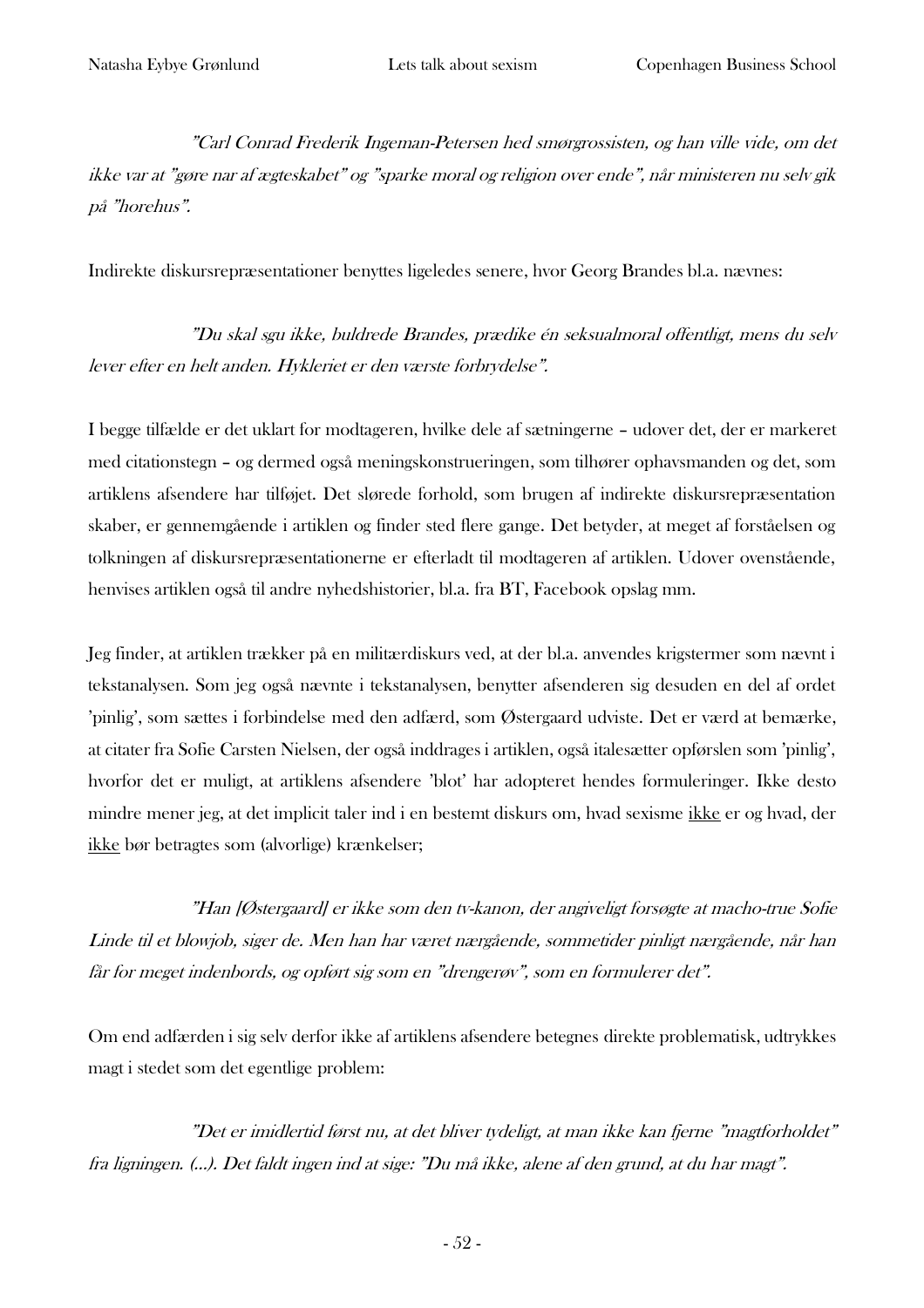Her italesættes magten som et begrænsende element, men jeg finder også steder, hvor afsenderen taler ind i en diskurs om magt som noget, man kan besidde og opnå:

"Om hvordan vi skal forstå magt for eksempel. Mellem overordnede mænd og underordnede kvinder. Og mellem partifæller, der kæmper om retten til at sidde på den. Og om magten til at definere sandheden".

"Tværtimod betragter de den [sexisme-sagen] blot som en opportun lejlighed for Lidegaard til at destabilisere magten for selv at kunne komme tættere på den".

#### 5.8. Analyse af artikel 8

Artikel 8 "Den danske befolkning er ikke (entydigt) ombord på MeToo. Heller ikke selv om debatten er ved at ændre vores samfund" er fra Zetland og skrevet af journalist Andrea Dragsdahl. Artiklen er udgivet 17. november 2020 og omhandler, hvordan den danske befolkning forholder sig til sexismedebatten.

#### Tekstanalyse:

Noget af det første, jeg bider mærke i, er, at der skelnes mellem generationer og alder, hvorfor generationerne sættes i fokus og tildeles en betydning i debatten:

"Jesper Brock Frost føler sig som 31-årig fanget mellem to generationer. Han hører ikke til de helt unge, der har kastet begreber som kønsidentitet og seksualitet op i luften. Samtidigt kan han tage sig selv i at himle med øjnene over de **ældre mænd**, der har mødt den buldrende sexismedebat med rullende øjne og korslagte arme".

"For tidligere generationer var målet at få adgang til samme magt, som mændene havde".

"Lige dér er Karen Sjørup enig med dele af den nye generation af feminister og frontkvinder i sexismedebatten (…)".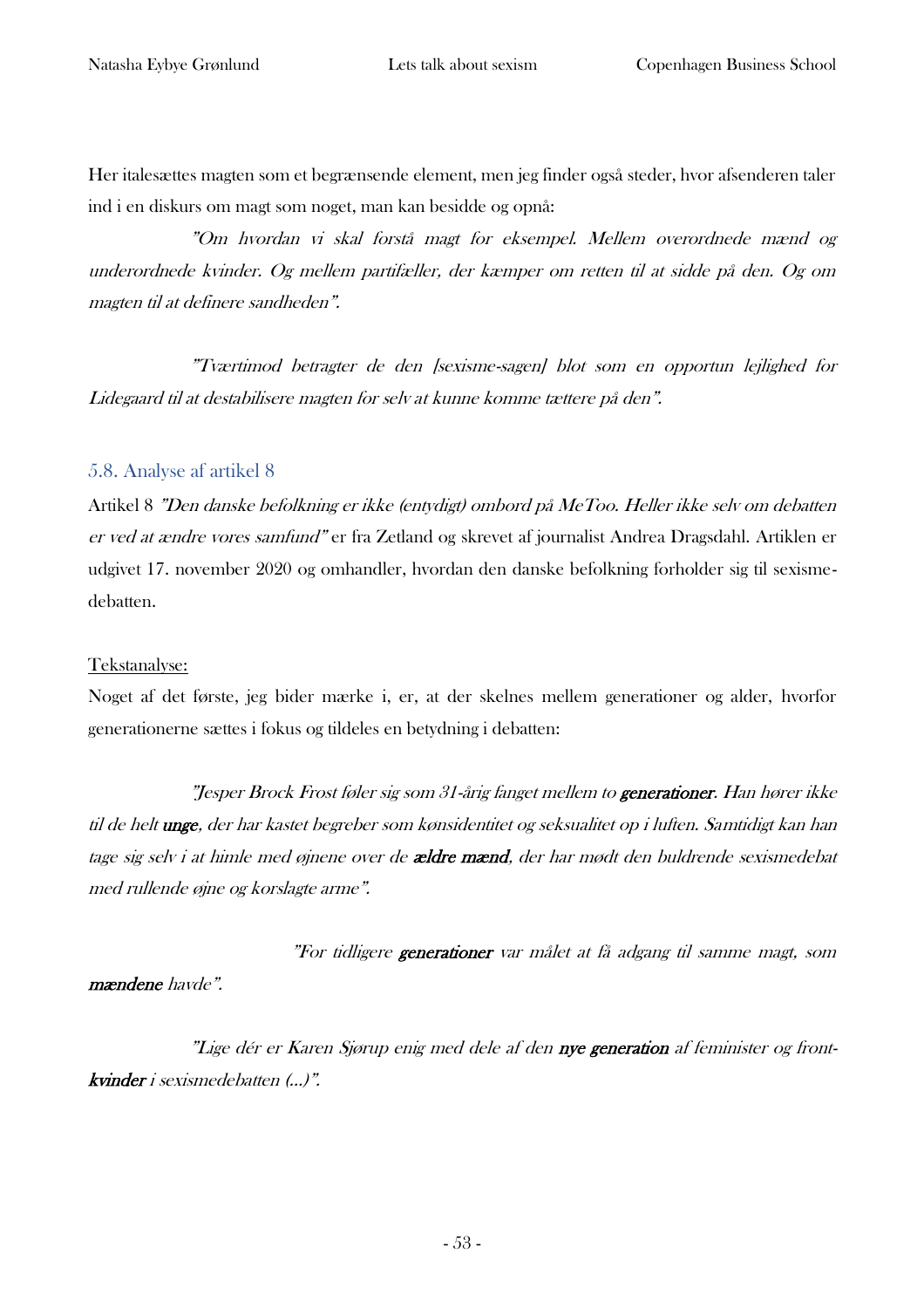"Karen Sjørup taler som del af en generation af feminister, der flere gange i debatten har set ud til at have et andet syn på den enkelte krænkelse end de unge feminister"

De forskellige generationer opstilles på sin vis som modsætninger, der står overfor hinanden og mener noget forskelligt, hvor de unge (og især de unge kvinder) i højere grad placeres som nogle, der bifalder sexismedebatten, og de ældre til en vis grad tager afstand fra den.

Tre af stederne ovenover specificeres kønnet ligeledes – en tendens som også gør sig gældende i andre afsnit – og hvor enten det mandlige eller kvindelige køn sættes i forbindelse med særlige begivenheder. Ved at nævne kønnet sætter artiklens afsendere fokus på, at det er ét bestemt køn, som skal sættes i relation til de nævnte begivenheder. Det ses bl.a. i disse sætninger:

"To mandlige toppolitikere har mistet deres poster (…)".

"Helt centralt har stået spørgsmålet om, hvorvidt mænd er blevet udskammet og trukket ned af fortidens handlinger uden en rimelig mulighed for at forsvare sig".

"En af landets mest markante **kvindelige** kønsforskere kastede sig ind i debatten – og hun gjorde det på Frank Jensens side"

De første to eksempler peger endnu en gang på, at det er mænd, som anklages for sexisme, mens sidste sætning skal ses i forbindelse med Frank Jensens aftrædelse. Dét, at det understreges, at en kvinde tager Frank Jensens side, afspejler desuden også, at selv kvinder kan holde med de anklagede mænd. Jeg studser desuden også over inddragelsen af Frank Jensens aftrædelse, og de forhold, som artiklen nævner:

## "Det gjorde han, fordi flere kvinder havde anklaget ham for at **slikke dem i øret** og på anden vis være grænseoverskridende".

Her bider jeg mærke i, at sætningen på den ene side meget tydeligt udtrykker en konkret handling, 'slikke dem i øret', der har resulteret i hans aftrædelse, men på den anden side er vag og upræcis, 'anden vis være grænseoverskridende'. Sidste del af sætningen er derfor i høj grad efterladt til læseren at tolke og forstå.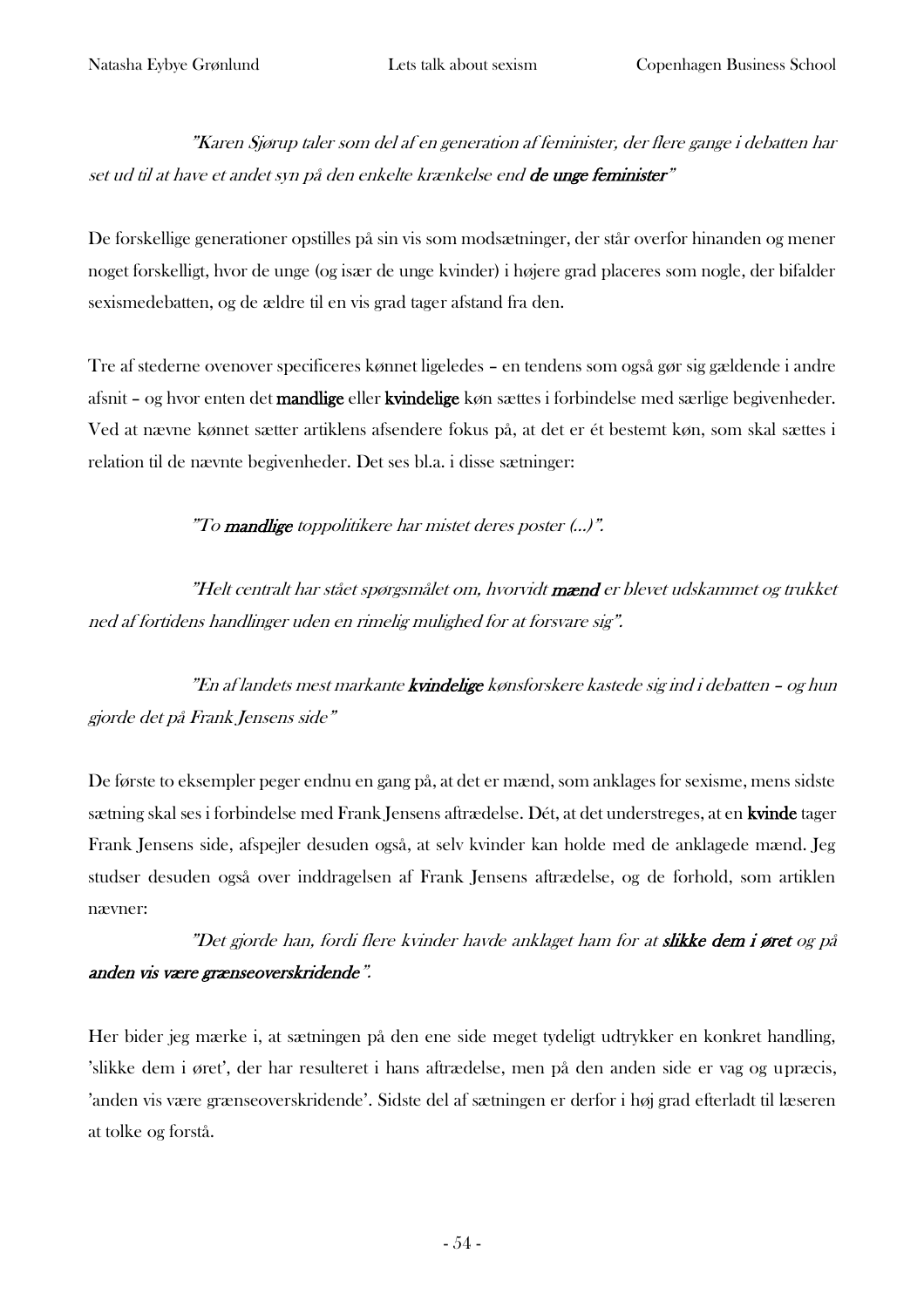I forhold til modalitet ligner artiklen den forrige artikel fra Zetland. Artiklen anvender nemlig i høj grad en vis subjektiv modalitet, vha. af ord som 'os', 'mig' og 'vi', og samtidigt anvendes modalverber og modaladverbier til at markere en svagere tilslutning:

"Tallene viser os, at der findes flere nuancer i den offentlige debat, end man **måske** skulle tro, når man lytter til dem, der råber højest".

"Den måske (…) vigtigste konklusion, vi kan drage af undersøgelsen, er, at vi står i lidt af et vadested".

"Vi har som samfund og som medborgere lært noget nyt, men måske ved vi ikke endnu, hvad vi skal stille op med den viden".

"Diskussionen har **ofte** været stærkt polariseret".

"Om man er religiøs eller ej, kan man forstå danskernes tilgang – og splittelse – i sexismedebatten ud fra den protestantiske kulturarv".

Der er dog stadig steder, hvor kategorisk modalitet anvendes, bl.a. allerede i artiklens overskrift: "Nej, den danske befolkning er ikke (entydigt) ombord på MeToo".

#### Diskursive praksis:

Også denne artikel inddrager i større grad indirekte diskursrepræsentationer, men dog ikke i så høj grad som tilfældet med forrige artikel. Derudover følges en del af de indirekte diskursrepræsentationer op med direkte diskursrepræsentationer, bl.a. med citater fra Antropolog Bjarke Oxlund, kønsforsker Karen Sjørup, højskolelærer og teolog Christian Hjortkjær og familiefar Jesper Brock Frost. Men der er dog også få tilfælde, hvor brugen af indirekte diskursrepræsentationer slører forholdet mellem det, der tilhører ophavsmanden og det, som artiklens afsender tilføjer. Det er særligt markant i dette tekststykke:

"Det er særligt den offentlige navngivning af mænd, der falder hende for brystet. Det bliver en offentlig udskamning og "lynchning" siger hun"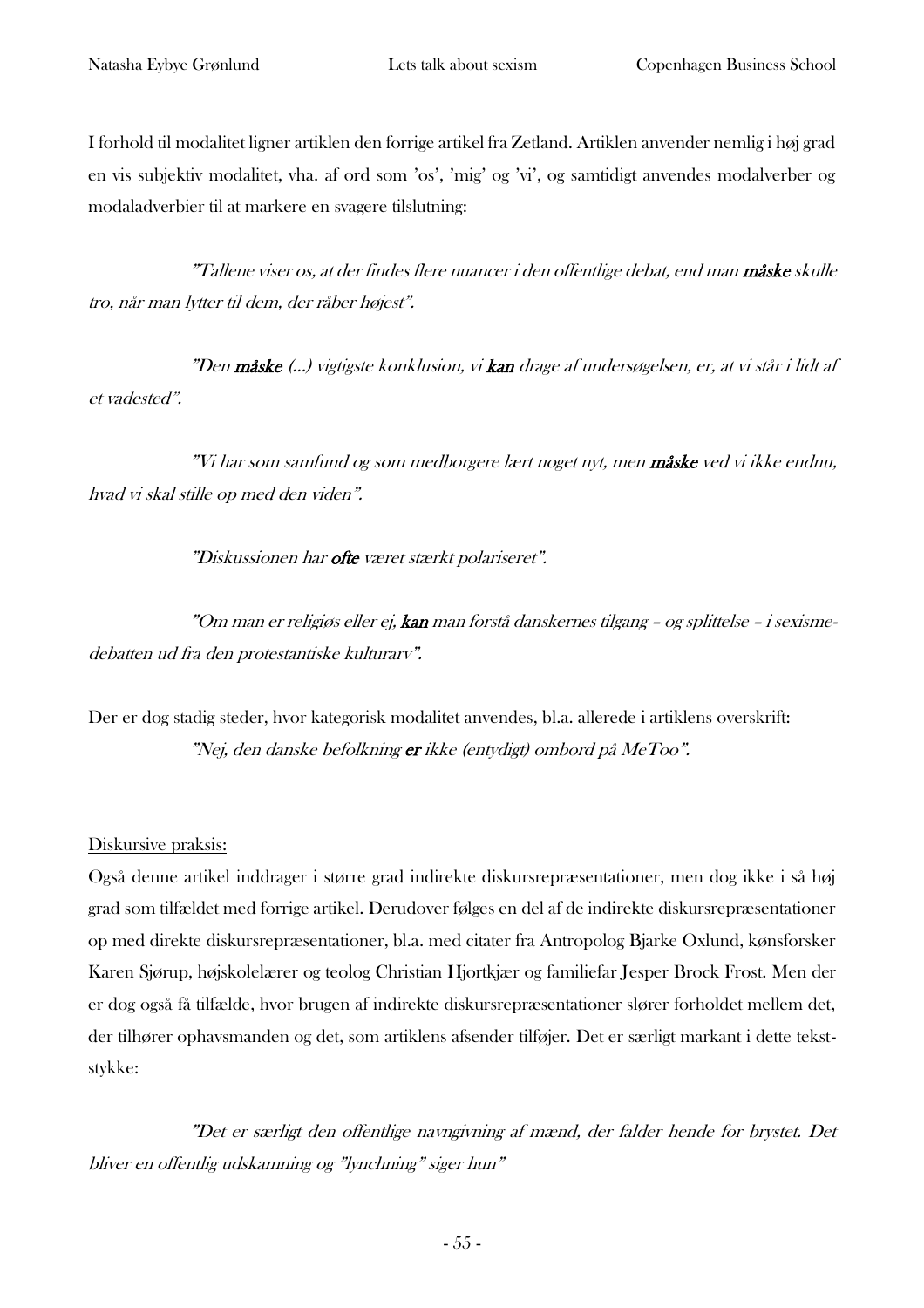I sætningen ovenfor er et enkelt ord i citationstegn, hvorfor man derved ville tillægge netop det ord til den oprindelige tekst, mens resten af sætningen er uklar på den måde, at det er op til læseren at skelne mellem det, som hører til den oprindelige tekst, og det som afsenderen har tillagt af ord og dermed betydning.

Artiklen baserer sig på en undersøgelse om danskernes syn på MeToo, som analysefirmaet DMA Research står bag, hvorfor der er flere henvisninger til denne. Artiklen henviser også til Sofie Lindes tale, til sagerne om Frank Jensen og Morten Østergaard, til et interview i Zetland med Suzanna Brøgger og via de ovenstående personer inddrages kvindekamp i 1950'erne, og især religion og morale fylder også i artiklen.

Jeg finder, at denne artikel i en lille grad trækker på en militærdiskurs ved brugen af termer som 'buldrende', 'eksplosion' og 'opbakning fra uventet kant'. Derudover finder jeg en juridiskdiskurs og en diskurs om retssikkerhed, når der anvendes ord som 'folkedomstol', 'retfærdighed', 'anklager'. Endnu engang finder jeg, at specificeringen af køn ligeledes taler ind i samme diskurs om køn, som jeg nævnte ved f.eks. artikel 1 og 2; at mænd anklages, mens kvinder er "i front" i debatten. Som artikel 6 taler også denne artikel ind i en vis diskurs om generationer og alder, der nogle gange også sættes i forbindelse med køn. F.eks. placeres 'ældre mænd' i rollen som dem, der ruller med øjnene af sexismedebatten, som jeg nævnte i tekstanalysen. Slutteligt taler denne artikel også til kortvarigt ind i en lignende diskurs om magt, som jeg fandt i artikel 7, hvor magt italesættes som noget man kan få adgang til.

#### 5.9. Analyse af artikel 9

Artikel 9 "'Det er en stor sexisme-buffet, og alle tager for sig af retterne.' #MeToo er kommet til restaurationsbranchen" er fra Zetland og skrevet af kulturformidler Marie Carsten Pedersen. Artiklen er udgivet 26. oktober 2020 og handler om sexisme i restaurationsbranchen.

#### Tekstanalyse:

I artiklen ser jeg, at der også her er fokus på omfanget af sexisme, og der anvendes forskellige ord til at udtrykke omfanget, der ligner den, jeg også fandt i artikel 1:

"Det er ikke restaurationsbranchen ofre o<sup>g</sup> krænkere, der har fyldt avisforsiderne, siden #MeToo og opgøret med sexisme på danske arbejdspladser for alvor tog fart (…)".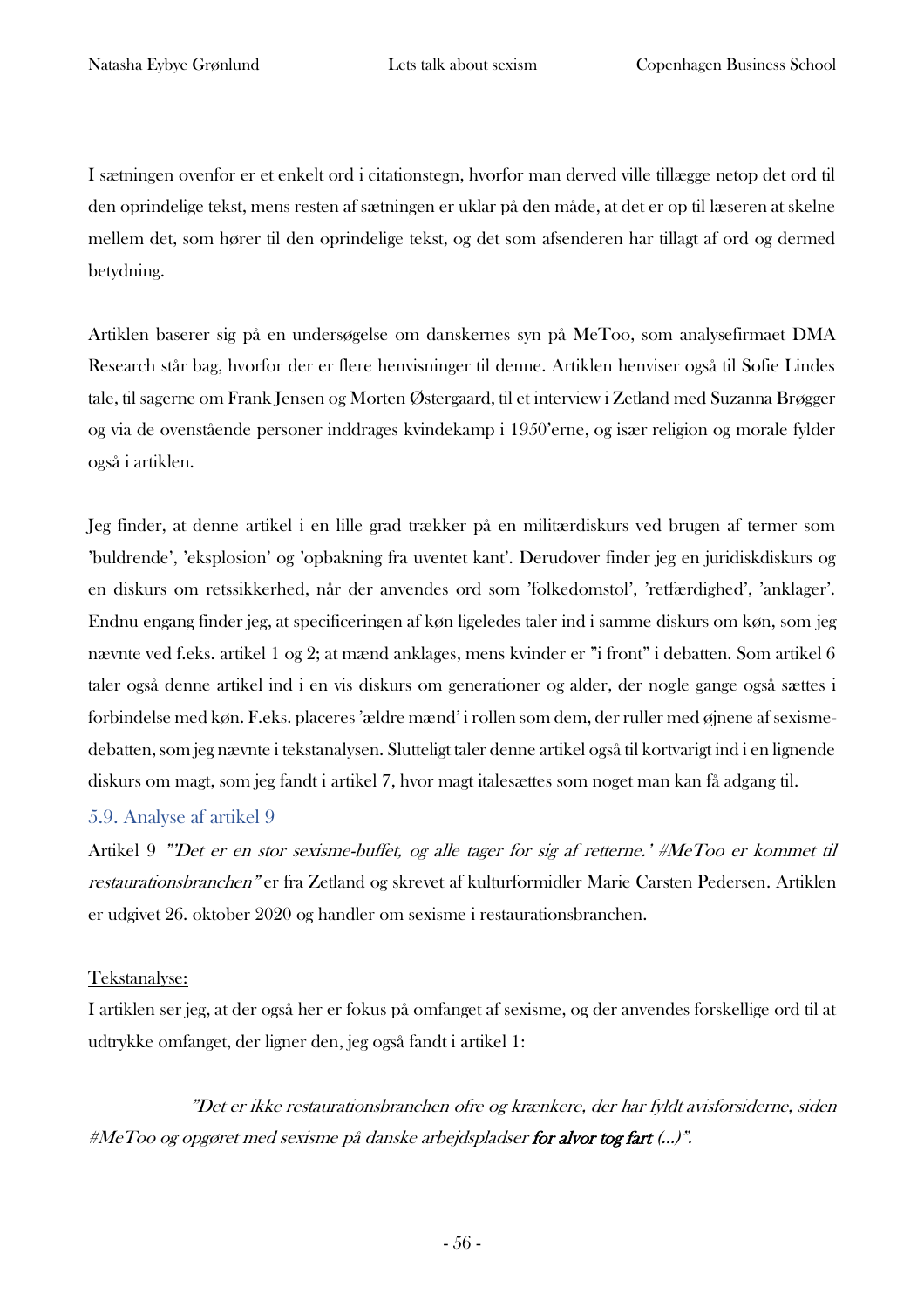#### "Det her er Kristina Andersens historie. Men det er også **virkelig mange** andre **kvinders**".

Som i artikel 1 udtrykker ordene 'for alvor', at debatten ikke hele tiden har udviklet sig i lige så høj fart, mens ordene 'virkelig mange' udtrykker, at antallet af personer, som oplever det, er højt. Derudover, specificeres køn også i sidste sætning, hvor kvinder i dette tilfælde sættes særligt i forbindelse med krænkelseshistorier. Senere i artiklen henviser afsenderen dog til en rapport og fortæller, at sexisme ikke blot sker for kvinder, hvorfor rollen som den, der udsættes for krænkelser, ikke udelukkende tildeles kvinden, mens mænd i højere grad tildeles rollen som 'krænker':

### "Oftest er det kvindelige elever, der oplever chikane, men de mandlige går heller ikke fri".

"Og otte ud af ti gange er krænkeren en mand, hvilket betyder, at begge køn primært chikaneres af mænd"

I forlængelse af, at køn ofte specificeres, anvendes der også kønsbetonede ord, hvilket bl.a. ses i denne sætning:

"Det er en særlig **macho**kultur, som kan findes på restauranter over hele verden, og som bæres af en dybt rodfæstet fortælling om branchens natur."

Dette eksempel samt det sidste eksempel ovenfor peger på, at 'skylden' for sexisme og krænkelser i højere grad placeres hos manden og de mandlige værdier. Dette vender jeg tilbage til.

Jeg lægger også mærke til denne sætning, hvor afsenderen af artiklen sætter "alle" danske medier, og dermed også Zetland selv, i forbindelse med mediedækning af Christiansborg og Morten Østergaard:

"I den uge, hvor alle danske medier havde deres #MeToo-radar rettet mod Christiansborg og Morten Østergaards exit (…)".

Brugen af ordet 'alle' fortæller mig desuden, at afsenderen differentierer mellem medierne fremfor at referere til medierne som en fælles gruppe ved f.eks. blot at undlade 'alle'.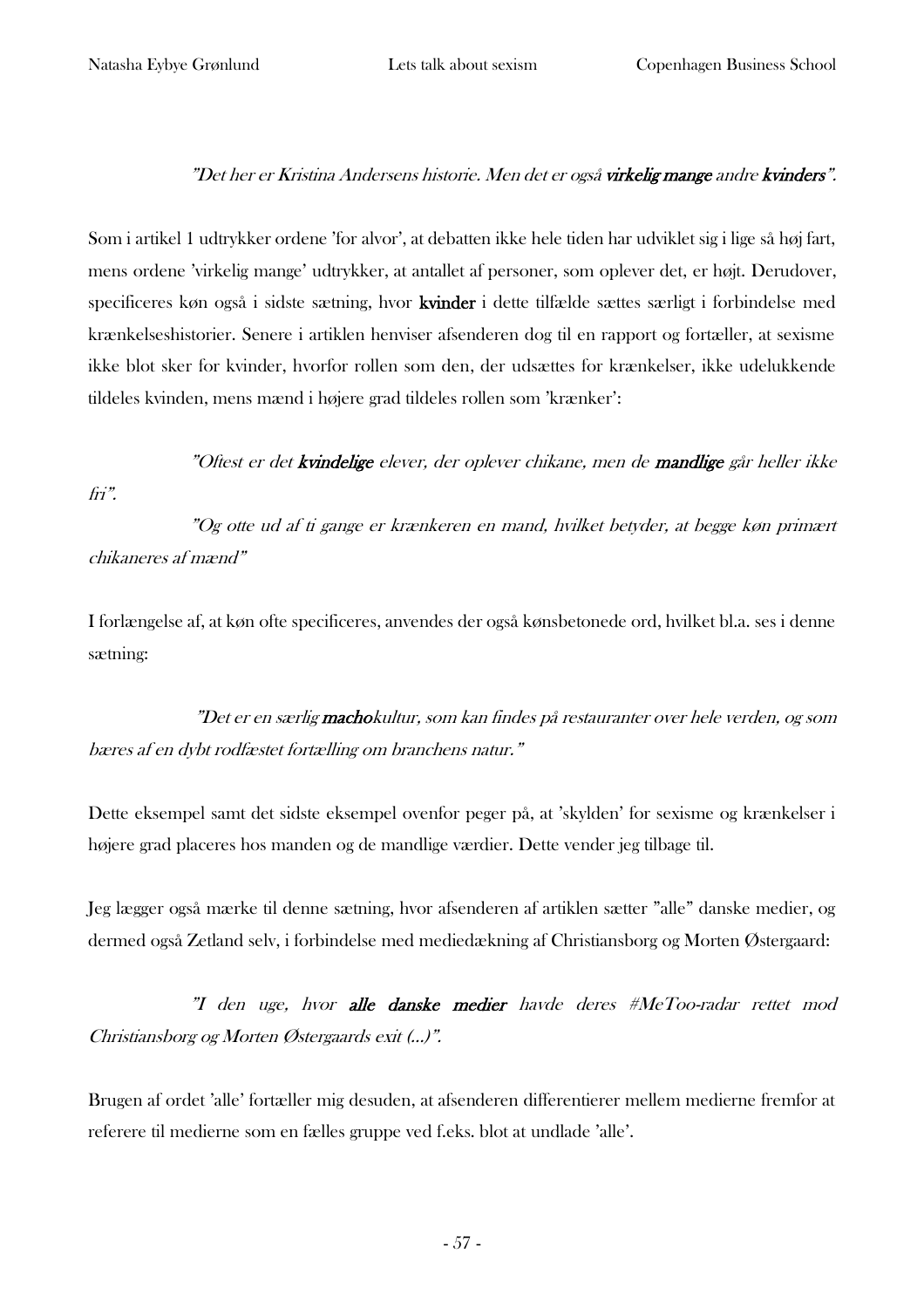Jeg finder, at artiklens afsender til tider læner sig op ad diskursrepræsentationer, hvor modaliteten på sin vis skjules. Det gælder f.eks. i denne sætning:

"Alligevel er restaurationsbranchen og servicefag i det hele taget gået mere eller mindre under radaren i *[opgøret med sexisme] (...). Men det er på høje tid, at det sker. Det mener de stemmer,* der tager ordet i denne artikel, herunder både nuværende og tidligere ansatte i restaurationsbranchen"

Det bliver derfor uklart, om sætningen også er udtryk for artiklens afsenders holdning og mening. Jeg finder dog også tilfælde af kategorisk modalitet, bl.a. realiseret af nutid, men også tilfælde af svagere tilslutning vha. modalverber og hedging, som ovenstående eksempel også viser:

#### "#MeToo er kommet til restaurationsbranchen".

"Tilsammen udgør disse meget konkrette elementer restaurationsbranchen til det, man kunne kalde en højrisikozone for seksuel chikane".

#### Diskursive praksis:

Artiklens afsender skifter mellem at benytte indirekte og direkte diskursrepræsentationer. Det gælder især i starten af artiklen, hvor en kokkeelev fortæller om sin episode med sexisme, men også bigennemartiklen, når afsenderen inddrager viden og citater fra interviews, der er foretaget i forbindelse med artiklen. Til tider slører brugen af de indirekte diskursrepræsentationer i artiklen forholdet mellem det, som tilhører den oprindelige tekst, og det, som afsenderen har tillagt, som jeg også kom ind på tidligere. Det gør sig også gældende i denne sætning, hvor det er uklart, om ordet 'machokultur' kommer fra de adskillige kilder, eller om det er en betegnelse, artiklens afsender har tilføjet:

"#MeToo har åbnet en dør for et opgør med den rå machokultur, som adskillige kilder siger er alment accepteret i branchen, og som i årevis har gennemsyret dens system"

I den første del af artiklen inddrages desuden primært historier og undersøgelser, der fortæller om, hvor galt det står til med sexisme i branchen, og som dermed også fortæller, at indsatsen fra f.eks. fagforeninger ikke har været tilstrækkelig. Senere inddrages diskursrepræsentationer dog fra selvsamme fagforeninger, hvorfor sagen på sin vis belyses fra begge synspunkter. Artiklen henviser til diverse rapporter og undersøgelser, herunder en undersøgelse fra Det Nationale Center for Arbejdsmiljø, en rapport fra 2015 udarbejdet af Analyse Danmark for fagforbundet 3F og en undersøgelse som institut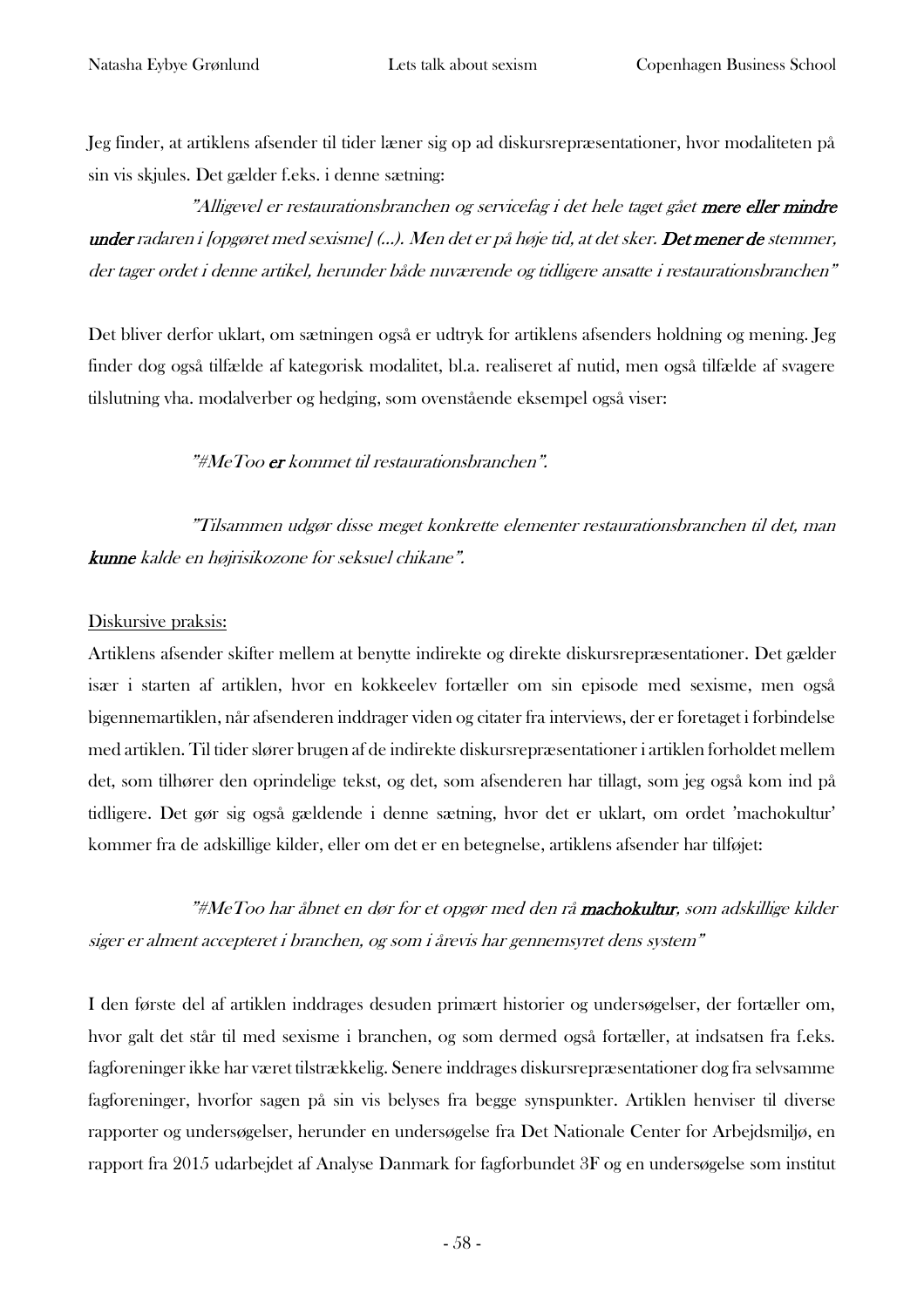for menneskerettigheder lavede i 2019. Derudover refereres der til Sofie Lindes tale og Mortens Østergaards 'exit'.

Jeg finder ikke, at artiklen trækker særligt på andre diskurser, men jeg ser f.eks. enkelte spor af en militærdiskurs og juridisk diskurs, når der f.eks. anvendes ord som 'højrisikozone', 'radaren', 'anklage', 'sagsforløb'. Jeg finder også her, at artiklens afsender taler ind i en diskurs om sexisme, hvor der skelnes mellem "sexchikane, sexisme og grænseoverskridende opførsel". Ikke alle begreberne defineres klart eller anvendes konsekvent, men f.eks. sexchikane sættes i forbindelse med en fortælling, der inddrages i artiklen, af Kristina Andersen, og dermed fortæller afsenderen, hvad hun betegner som sexchikane. Senere sættes sexisme i forbindelse med følgende:

"Her oplevede hun adskillige eksempler på sexisme. Fra at blive presset af sin chef til at give kvindelige kolleger gratis mad og drikke med hilsen fra chefen og besked om, at han gerne ville mødes med dem, når han havde fri, og til at blive bedt om at tage strammere tøj på af sin leder (…)"

Derudover, som jeg nævnte i tekstanalysen, er der en vis konflikt i forhold til specificeringen af køn i artiklen. Et sted fremhæves det, at kvinder fortæller om sexisme, mens der et andet fortælles, at det også sker for mænd, hvorfor diskursen om køn ikke er lige så tydelig som i en del af de andre artikler. Der er dog stadig en snert af, at kvinder forbindes med de krænkede, og mænd forbindes med krænkere, mens særligt 'machokulturen' placeres i forbindelse med sexismekulturens eksistens. I en mindre grad tales der også en i diskurs som magt, hvor magtforhold og –hierarkier eksisterer, og magt kan misbruges:

"De fortæller om sexisme, ulighed og magtmisbrug, ikke mindst over for løstansatte og elever – med andre ord nogle af de svagest stillede på det danske arbejdsmarked."

"Kristina Andersens historie sætter ord på flere sider af problemet. Dels fortæller den om det samspil af magthierarkier og kønsulighed, som skaber grobund for sexisme i restaurantionsbranchen. Og dels peger den på, at systemet omkring de ansatte – restauranternes ledelseslag og de faglige organisationer – ikke opleves som et sted, hvor der er hjælp at hente" (Artikel 9)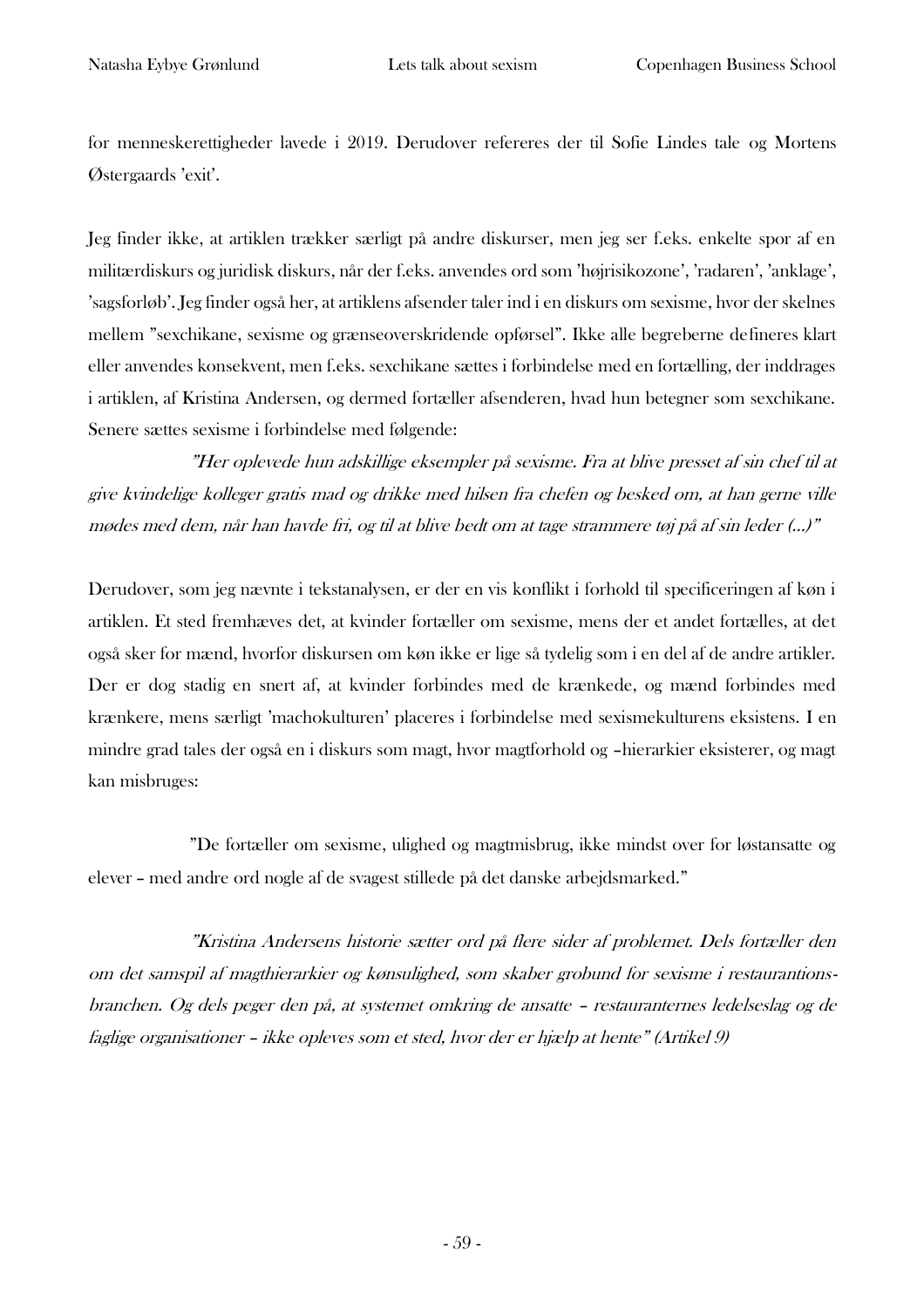#### 5.10. Delkonklusion

Analysen havde til formål at undersøge specialets empiriske grundlag, som bestod af ni nyhedsartikler, i forhold til de udvalgte elementer i de to øverste dimensioner af Faircloughs model for kritisk diskursanalyse, som blev præsenteret i specialets teoretiske afsnit. Analysen viste både en række ligheder i diskursive tendenser, men også nogle betydningsfulde forskelle – både mellem de forskellige artikler og medier, men også i de enkelte artikler. Samtidigt tydeliggjorde analysen, at de to dimensioner i høj grad var tæt forbundet, forstået på den måde, at mange af mine fund på tekstniveau havde betydning for mine fund i analysen af den diskursive praksis. Nedenunder genfortæller jeg i store træk de fund, jeg fandt i analysen, mens jeg går yderligere i dybden med flere af dem i diskussionen, hvor jeg ligeledes udfolder den sociale praksis.

I analysen blev det tydeligt, hvordan forskellige ordvalg, metaforer og brug af transitivitet hang tæt sammen med forskellige diskurser. Jeg fandt bl.a., at flere af artiklerne benyttede sig af ord og metaforer, som jeg kategoriserede som krigstermer, juridisk og politisk sprogbrug, hvorfor de ligeledes trak på en militær/krigsdiskurs, samt en juridisk- og politisk diskurs.

Udover, at artiklerne trak på andre diskurser, fandt jeg samtidigt, at de gennem bestemte ordvalg og brug af transitivet talte ind i forskellige diskurser særligt om sexisme og køn, men også i en mindre grad om magt og generationerne. F.eks. viste analysen, at artiklerne i høj grad satte fokus på køn ved bl.a. at specificere kønnene (mand og kvinde), hvor det kunne have været undladt, men også ved at sætte de to køn i særlige forbindelser med forskellige handlinger. På den måde talte nogle af artiklerne derfor ind i forskellige diskurser om de to køn.

Mens nogle af artiklerne talte ind i diskurser, der i høj grad lignede hinanden, var der også artikler, der talte ind i modstridende diskurser. Det gjaldt f.eks. artikel 7, der modsat mange af de andre artikler, som anså sexisme som problematisk, talte ind i en diskurs om sexisme, hvor Morten Østergaards opførsel og episoder med nærgående adfærd af flere omgange blev italesat som "pinlig", og derved ikke blev kategoriseret direkte som problematisk. Ligeledes var der også modstridende ordvalg og forskellig anvendelse af transitivitet blandt de enkelte artikler, hvor elementer skiftevis blev specificeret og undladt, hvilket medførte mere komplekse og uklare diskurser. Det betød samtidigt, at tolkningen og forståelsen i flere tilfælde var placeret hos modtageren. Det gjaldt f.eks. i artikel 1, som klart udtrykte årsagen bag Frank Jensens aftrædelse, som blev sat i forbindelse med sexisme, mens årsagen bag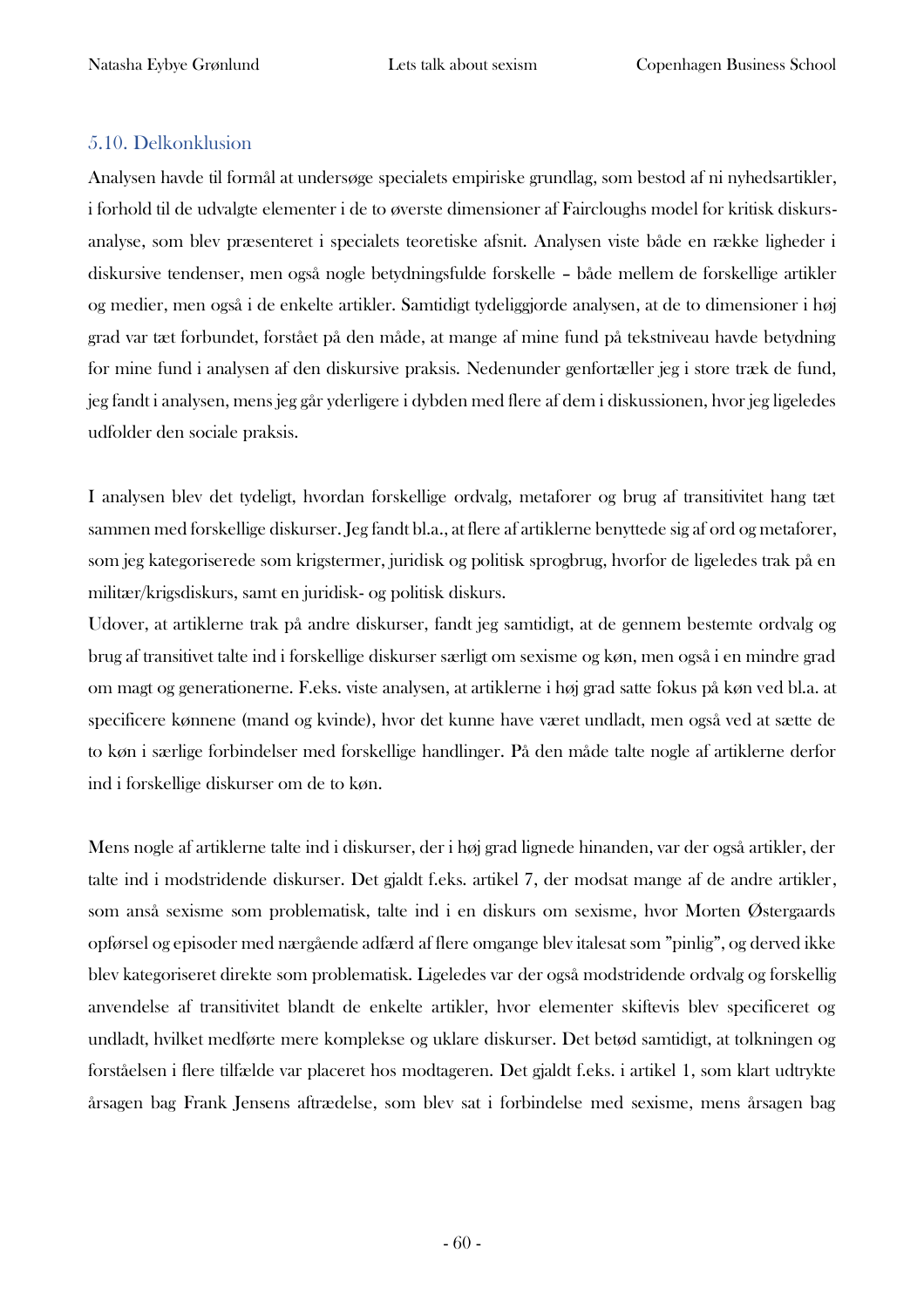Morten Østergaards aftrædelse stort set var undladt, hvorfor det var uklart, om årsagerne her – fra artiklens afsenders øjne – blev forbundet med sexisme.

Tolkning og forståelse spillede samtidigt også en rolle i forhold til artiklernes anvendelse af modalitet og diskursrepræsentationer. I de tilfælde, hvor artiklerne anvendte direkte diskursrepræsentationer, blev det klart at skelne mellem det, som tilhørte de oprindelige tekster, og det som tilhørte artiklen. Det modsatte gjorde sig til gengæld gældende i flere tilfælde, hvor artiklerne anvendte indirekte diskursrepræsentationer. Det havde derfor den konsekvens, at det overblev ladt til modtageren at skelne mellem de oprindelige tekster og artiklerne, og samtidigt betød det, at modaliteten og graden af tilslutning på sin vis blev skjult bag diskursrepræsentationerne. Det var f.eks. tilfældet i artikel 7, som benyttede sig af Brande til at udtrykke problemet med Radikale Venstre og dobbeltmorale: "Du skal sgu ikke, buldrede Brande, prædike én seksualmorale offentligt, mens du selv lever efter en helt anden. Hykleriet er den værste forbrydelse".

Som forventet fandt jeg, at artiklerne i høj grad anvendte objektiv og kategorisk modalitet, men jeg fandt dog også en bemærkelsesværdig andel af subjektiv modalitet og anvendelse af modalverber, modaladverbier og hedges til at udtrykke svagere tilslutninger til udsagn, særligt i Zetlands artikler. Det er en interessant observation, som jeg også vender tilbage til i specialets diskussion.

Analysen har derfor belyst artiklerne i henhold til de to øverste dimensioner af Faircloughs model, som derved danner den delvise ramme i afdækningen af den sociale praksis, de kommunikative begivenheder befinder sig i. Den sociale praksis ønsker jeg at udfolde i specialets diskussion, hvor jeg ligeledes inddrager de resterende elementer præsenteret i specialets teoretiske afsnit.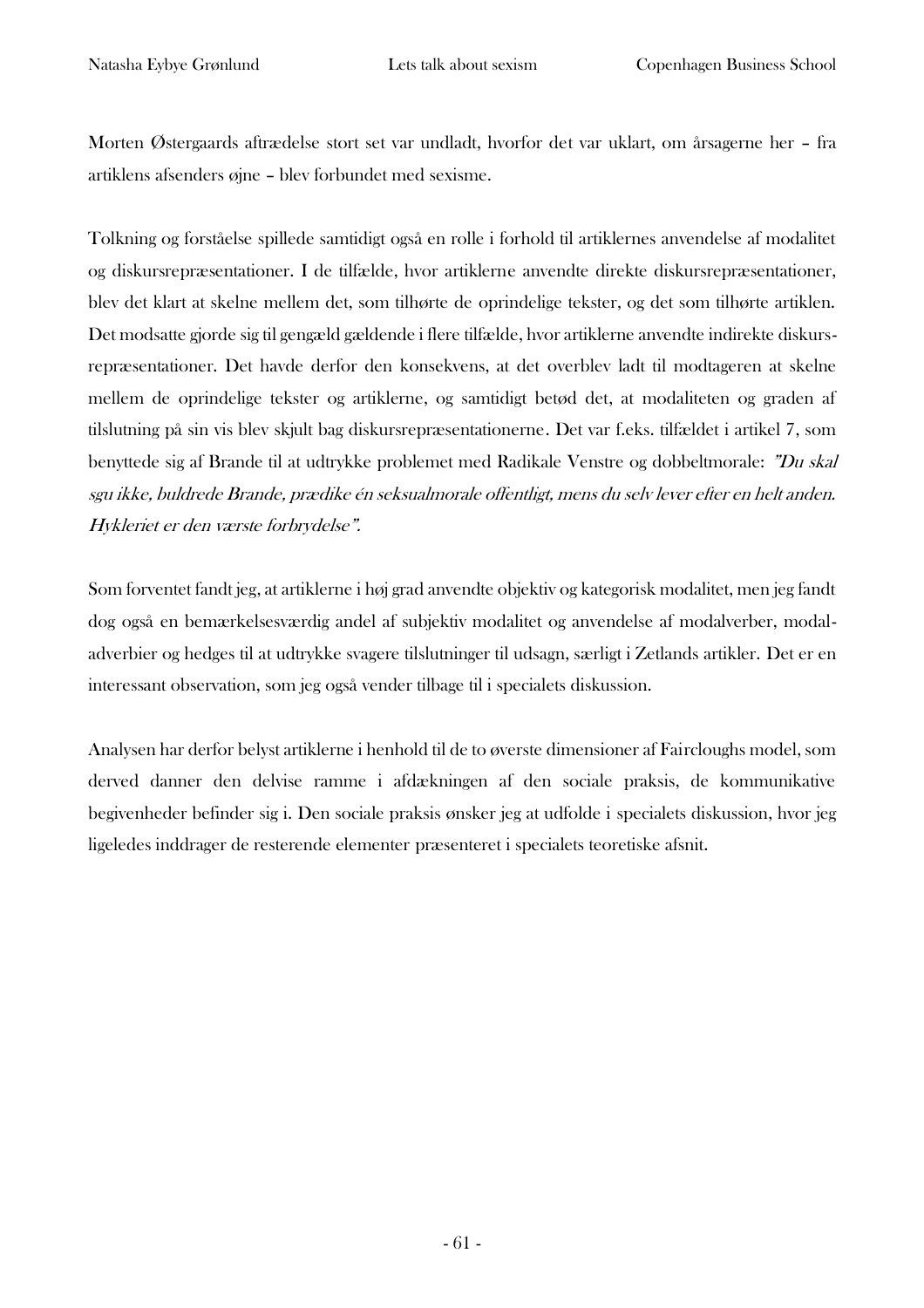# Kapitel 3

## 6.0. Diskussion

I det følgende afsnit diskuterer jeg de væsentlige pointer, som jeg fandt i specialets analyse, mens jeg samtidigt inddrager de resterende elementer fra teoriafsnittet; framing, agenda-setting, nyhedsmedier og sexisme i Danmark. Alt sammen skal bidrage til at belyse den sociale praksis, de kommunikative begivenheder befinder sig i. Samtidigt har diskussionen til formål at kortlægge, hvordan de diskursive tendenser, der er til stede i mediebilledet, er med til at fastholde eller forandre. Ligeledes diskuterer jeg andre perspektiver, der kan bidrage til at belyse mediernes rolle og forstå, hvorfor diskursen er, som den er. På baggrund af diskursive forskelle, afslutter jeg diskussionen med en håbefuld note om fremtidig nyhedsformidling, der samtidigt stiller spørgsmålstegn til mediernes redigerende magt og agenda-setting rolle.

#### 6.1. Så hvad er sexisme – og hvad er det, vi skal løse?

I analysen af de ni artikler blev det tydeligt, at sexisme i langt størstedelen af artiklen blev framet som et problem, vi skulle løse. Med andre ord, blev eksistensen og forekomsten af sexisme italesat og fremhævet af medierne, som en faktisk egenskab ved sexisme, der i høj grad dominerer det udvalgte mediebillede. Både artikel 3, 5, 6 og 9 fokuserede stort set udelukkende på sexisme, problemet, i specifikke brancher, herunder universitetsverdenen samt bog-, medie- og restaurationsbranchen, hvorved sexisme på sin vis blev sat særligt i forbindelse med de udvalgte brancher, mens f.eks. artikel 4 fokuserede på en bredere befolkningsgruppe.

Alt sammen er dog med til at belyse, at sexisme ikke blot findes ét sted eller rammer et fåtal, men i stedet bør betragtes som et samfundsproblem. Blandt artiklerne fandt jeg ligeledes tilfælde, hvor artiklernes afsendere forsøgte at appellere til negative, ubekvemme følelser hos modtagen, hvorfor de med andre ord tillagde problemet følelsesmæssige egenskaber. Dét, at medierne inddrager følelsesmæssige egenskaber medvirker, at der vækkes følelser hos modtageren, hvorfor historierne muligvis lagres bedre hos modtageren:

"Navnene på 701 kvinder løber over denne forside som en uafviselig, blinkende advarselstavle om en kuldegysende virkelighed, ingen længere kan lukke øjnene for. Hverdagssexisme, lumre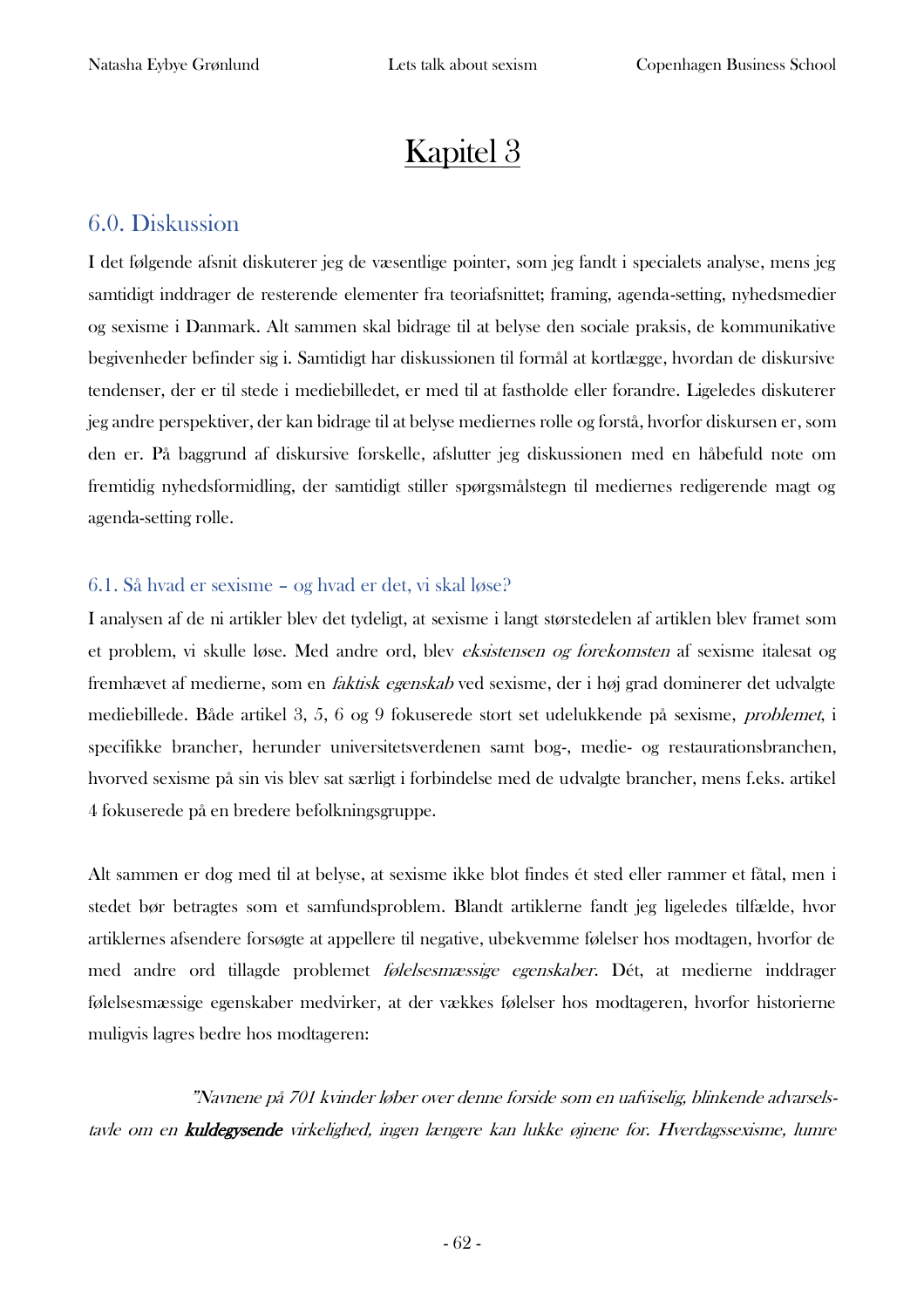beskeder og seksuelle krænkelser findes, og det findes i den branche, denne avis er en del af: mediebranchen." (artikel 6)

"At læse dem [historier om oplevelser med sexisme] igennem er en kvalmende oplevelse" (artikel 9)

Men det var imidlertid – til en vis grad – uklart, hvad problemet helt nøjagtigt var, da der herskede en vis uenighed og uklarhed blandt de ni artikler imellem over sexisme. Diskursen omkring sexisme, blev med andre ord, italesat på forskelligvis – ofte også ganske abstrakt. Den uklarhed, som eksisterer omkring forståelsen af sexisme, kan ses i forbindelse til flere ting. Som Muhr (2019) bl.a. argumenterer, er sexisme en del af vores kultur, hvorfor det kan være svært sort på hvidt at beskrive det. Og tager man f.eks. definitionen af sexisme, som den er beskrevet i Den Danske Ordbog, i betragtning, har sexisme også to betydninger, hvorfor uenigheden om begrebet i sig selv ikke er helt unaturlig: 1) "den anskuelse at et bestemt køn, især mænd, er bedre end et andet, med diskrimination og manglende ligestilling til følge" og 2) nedvurderende og respektløs opførsel over for personer af et bestemt køn, fx i form af upassende og stereotype bemærkninger, befamling eller opfordring til sex" (ordnet, u.d.). Det er med andre ord ganske uklart, hvad der netop kan kategoriseres som sexisme, og hvad der ikke kan.

Artikel 1 tilslutter sig ét sted særligt den sidste betydning, mens der på sin vis tages afstand fra den første betydning: "Hun taler om ulige løn mellem kønnene, inden hun slutter af med at tale om sexisme". Herefter kobles sexisme på den episode, som Sofie Linde var udsat for 12 år tilbage, da en 'tv-kanon' på ganske upassende vis forsøgte at true hende til oralsex. Men det er dog langt fra alle artikler, der ligesom artikel 1, tilslutter sig den sidste betydning – i hvert fald ikke tydeligt. Og det er heller ikke sådan, at artiklen fuldstændig stiller skarpt på, hvad sexisme er. Som jeg kom ind på flere steder undervejs i analysen, fandt jeg særligt blandt Politikens artikler flere tilfælde, hvor der blev skelnet mellem hhv. sexisme og seksuelle krænkelser, mens det dog i en vis grad er op til læseren at tolke på hvad, der hører til hvad. Men i artiklerne skildredes både sexisme og seksuelle krænkelser som problematiske. Til gengæld finder jeg, at vægten hovedsageligt placeres på de konkrette handlinger, krænkelser, som problematiske, hvorfor der i mindre grad sættes lys på sexismen som del af vores kultur.

Skildringen om sexisme som problematisk gjaldt på sin vis ikke i artikel 7, der hverken tilsluttede sig den første eller anden betydning. I artiklen blev Morten Østergaards opførsel italesat som "nærgående"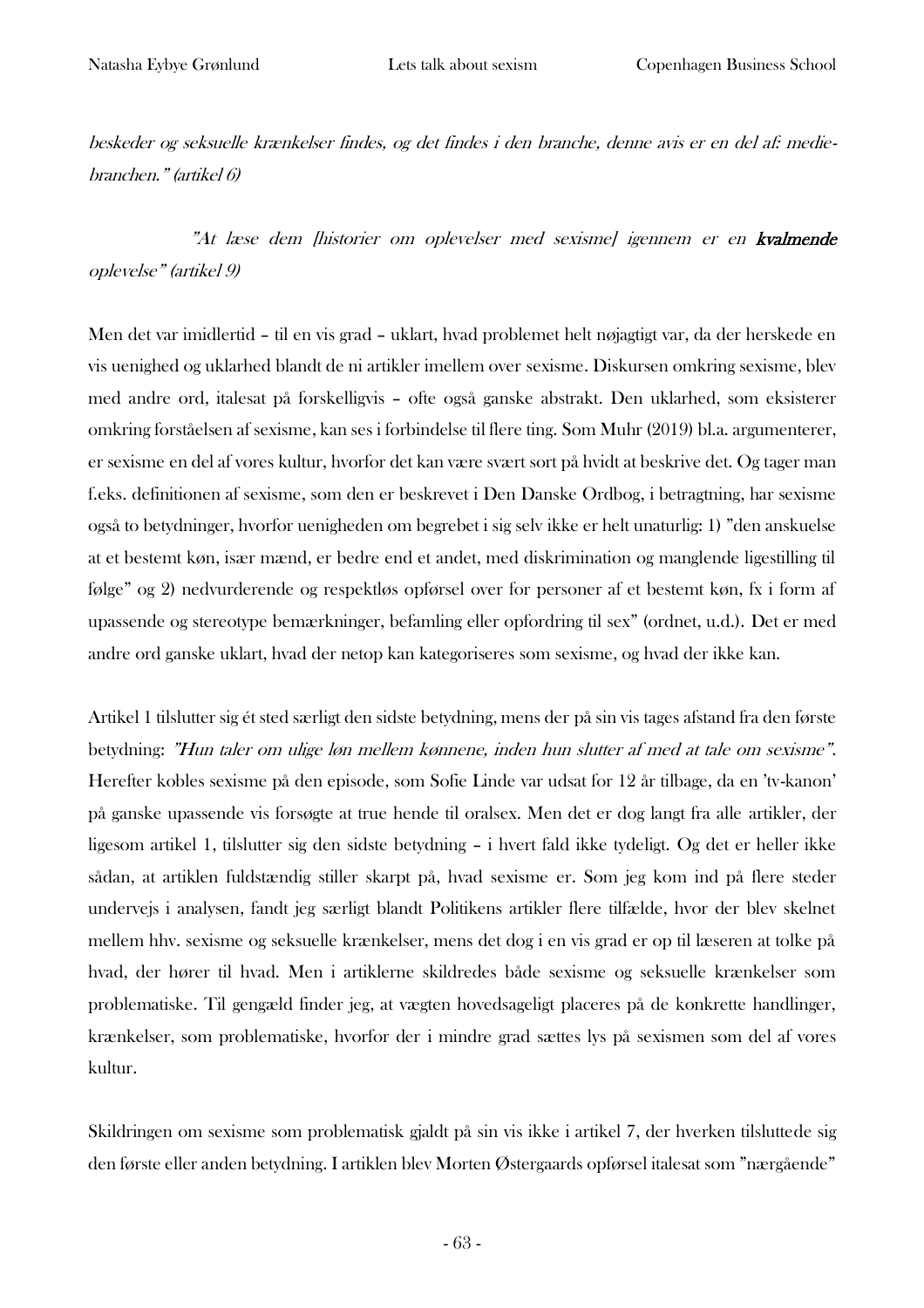og "pinlig". Han har opført sig som en "drengerøv, som en formulerer det" med sin "dameglade dansestil". Dette kan tolkes som et udtryk om en særlig forventning til det mandlige køn, hvor sådan en opførsel på sin vis italesættes som mere naturlig og derfor ikke nødvendigvis problematisk. Med andre ord, udtrykker afsenderen en form for eksplicit bias, der bl.a. hænger sammen med et af de bias, som Muhr (2019) fremhæver, om mænd som 'sjofle og grove', hvor sådan en opførsel måske i høj grad er ganske normaliseret og derfor også forventelig. Særligt ordet "pinlig" gentages flere steder undervejs i artiklen, og alt sammen er med til at nedvurdere og underspille opførslen. Med andre ord betyder det, at der implicit bliver sat en ramme for, hvad sexisme og 'problematisk' opførsel er. Vel at mærke en ramme, hvor Morten Østergaards "pinlige" opførsel ikke helt hører til. Man må dog spørge sig selv, om det ikke er problematisk at italesætte en opførsel som pinlig, når man trods alt ikke selv har været vidne til opførslen, for ikke at tale om været den person, som opførslen har udspillet sig for?

Jeg finder det i samme forbindelse værd at inddrage artikel 1, der åbenlyst tilkendegav Frank Jensens opførsel som krænkende, mens Morten Østergaard 'blot' gik af "efter et mildest talt dramatisk forløb". Artiklen tilkendegiver ikke, hvorvidt Østergaards opførsel er årsag til aftrædelsen og beskriver den heller ikke som problematisk. Det bliver i stedet italesat som 'et dramatisk forløb', og her kan jeg ikke lade være med at undre mig over, om det også hænger sammen med, at der bliver set mildere på Østergaards opførsel.

Jeg fandt også andre eksempler blandt artiklerne, hvor diskursen om sexisme var uklar. F.eks. skelnede lederen fra Politiken mellem "hverdagssexisme, lumre beskeder og seksuelle krænkelser" ét sted og "sexisme og krænkelser" ét andet. Det samme gjaldt i artikel 9 fra Zetland, hvor der blev skelnet mellem "sexchikane, sexisme og grænseoverskridende opførsel", men hvor de tre begreber ikke altid blev anvendt konsekvent i artiklen. Endnu engang bliver det overladt til modtageren at aflæse, hvad der ligger af betydning bag de forskellige ord.

Denne uklarhed og forskel i, hvordan sexisme bliver italesat, skal måske mest af alt ses som et resultat af det, som artikel 6 også kommer ind på og som Muhr (2019) nøjagtigt beskriver: "At sexisme er indlejret i vores kultur". Sexisme er med andre ord blevet en del af hverdagen, at det er blevet helt naturligt og derfor også usynligt for os at sætte nøjagtige ord på. Det, medierne primært sætter lys på, er derfor i højere grad handlingerne, krænkelserne, fremfor det strukturelle problem omkring sexisme – der ikke kun har med krænkende adfærd at gøre. Derfor kan man argumentere for, at diskursen om sexisme i høj grad stadig er farvet af vores (manglende) bevidsthed og forståelse af fænomenet, hvilket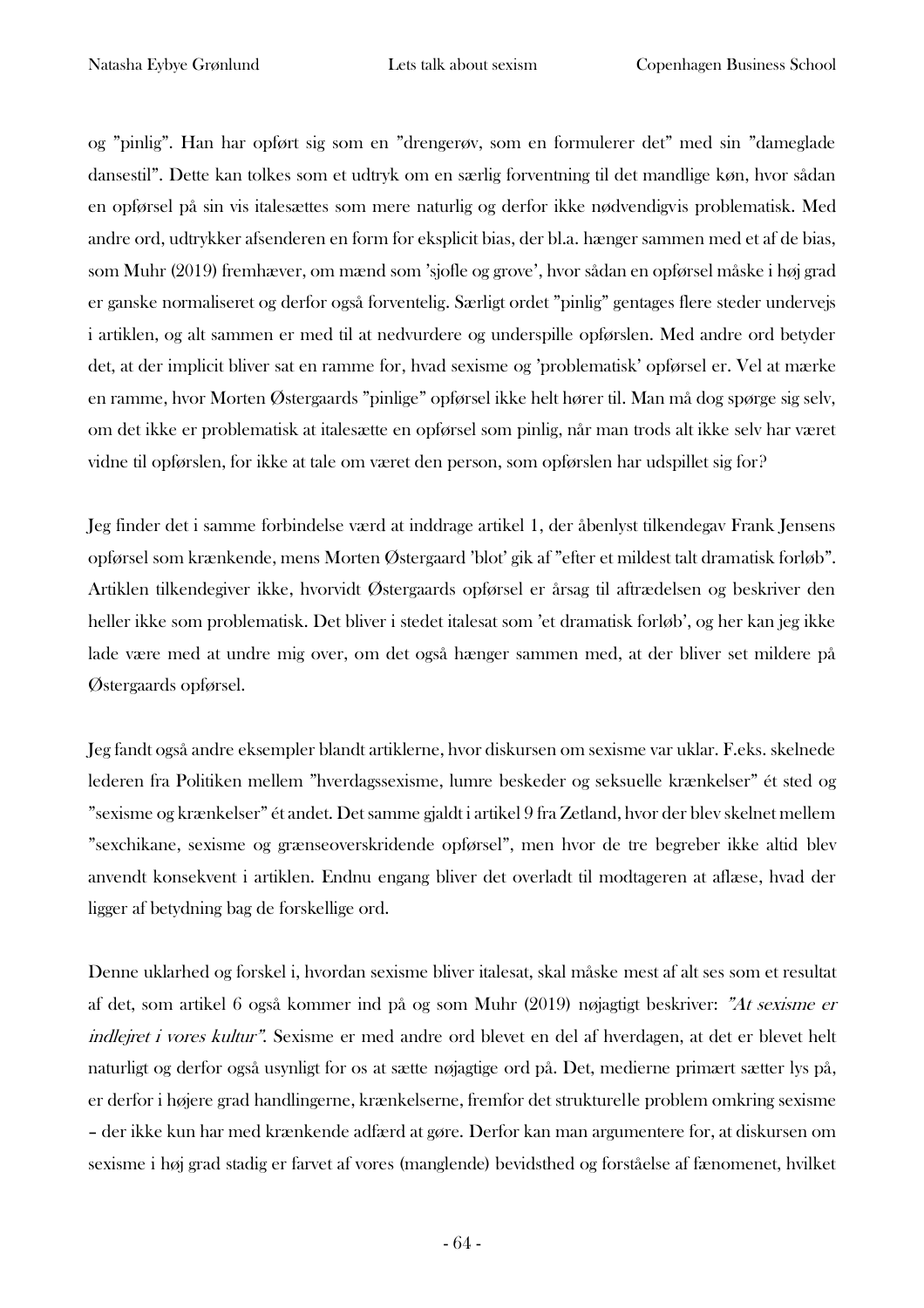blot gør samtalen om det sværere. Det er samtidigt en væsentlig pointe i debatten om sexisme, som to af artiklerne også kom ind på – for netop det, at sexisme på én og samme tid er uklart og naturligt for os betyder, at det bliver sværere at snakke om.

Ovenstående viser samtidigt ganske fint, hvordan egenskaberne over tid forandres. For mens størstedelen af artiklerne fremhævede sexisme som et problem, fremhævede artikel 2 og 8, som var to af de tre senest publicerede artikler, at debatten var på vej i en problematisk retning. Debatten om sexisme blev derfor ikke udelukkende fortalt som nødvendig, men også som problematisk. Mens artikel 2 i høj grad fremhæver 'kendissagerne' som årsag til en svær debat, fremhæver artikel 8 en række årsager, der på sin vis hænger godt sammen med Muhrs (2019) perspektiv. Netop det, at sexismen er blevet en normal del af kulturen gør, at det er svært at sætte ord på sexisme, hvorfor det særligt bliver svært for nogle at forstå og anerkende, at der overhovedet er et problem. På sin vis må vi åbne diskurserne op igen og sætte mere lys på de abstrakte dele, og samtidigt åbne øjnene for alt det, som hænger sammen med sexisme. De ni artikler formår nemlig ikke fyldestgørende at konstruere et samlet billede af, hvad sexisme er – og det er måske både godt og skidt. Men det betyder også, at det fortsat på mange måder bliver svært at forstå, hvad det egentlig er, som vi skal løse.

#### 6.2. Kvinder, der lyver og mænd, der krænker

Blandt medieartiklerne fandt jeg på sin vis, at det var uklart, hvordan sexisme skulle forstås. Til gengæld fandt jeg, at medierne i en væsentlig grad talte ind i en betydningsfuld diskurs om mænd og kvinder. Det var med andre ord ikke blot sexisme, som medierne tillagde og fremhævede forskellige egenskaber ved, de fremhævede – måske ganske ubevidst – også forskellige egenskaber ved kønnene.

Lige præcis kønsroller og kønsbias spiller samtidigt en rolle for, hvordan vi kan forstå og tale om sexisme, som Muhr (2019) bl.a. også argumenterer for. Foruden specificeringen af køn, som var tilfældet i flere artikler, talte artiklerne sig ligeledes ind i bestemte kønsroller og gav derfor udtryk for kønsbias, muligvis bevidst, men sandsynligvis også ganske ubevidst.

En af de mest væsentlige diskurser set i lyset af sexismedebatten, jeg fandt blandt artiklerne, omhandlede, at mænd fik tildelt en (mulig) krænker rolle, mens kvinderne fik tildelt en (mulig) offer rolle. Diskursen udfolder sig på forskellig vis, og blandt artiklerne imellem er der også flere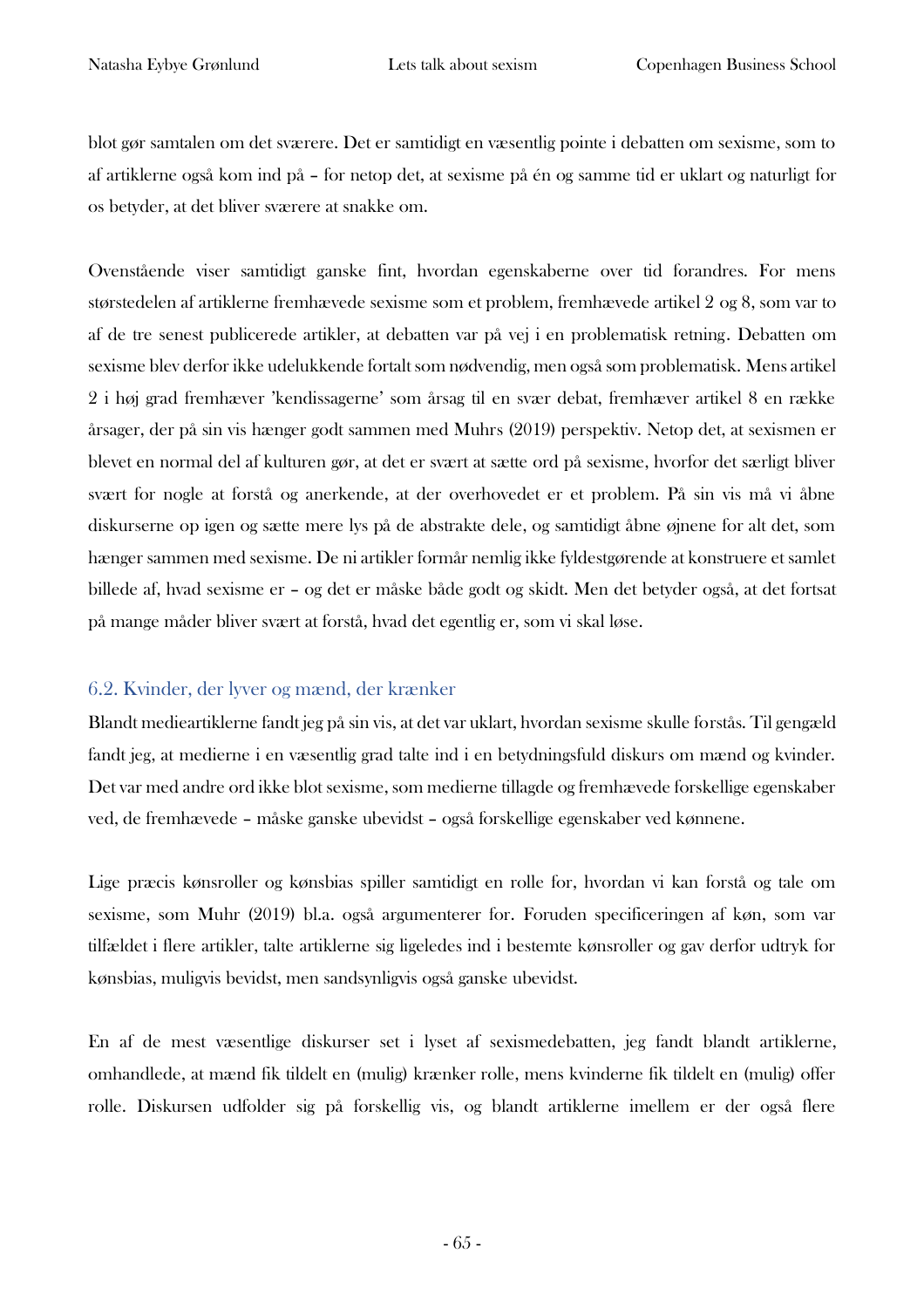modstridende formuleringer. Ikke desto mindre, bliver de to køn flere steder italesat som to modsatsrettede poler, der altså står i modsætningen til hinanden. Det ses f.eks. klart i disse sætninger:

"MeToo-debatten har dog også ført til en debat om retssikkerhed for mænd i sådanne sager. For hvad hvis kvinderne lyver" (artikel 1)

"Den store test for MeToo-bevægelsen berører imidlertid ikke kun de mænd, der anklages for sexchikane, men også de kvinder, der stiller sig frem". (artikel 2)

I begge tilfælde fremhæves hhv. mandens og kvindens tildelte roller. På samme tid bliver det tydeligt en opstilling af mænd mod kvinder, og der opstår med andre ord en kamp, hvor mænd placeres på den ene side og kvinder på den anden. Det undladte spørgsmål fremtræder derfor som et spørgsmål, om hvorvidt vi skal holde med mændene, der anklages for at krænke, eller kvinderne, der potentielt lyver? Her finder jeg det også interessant, at de udvalgte tilfælde begge findes i artikler fra DR, som ellers ønsker at 'samle' danskerne om det, der er vigtigt. For er det at samle, når man placerer mænd og kvinder overfor hinanden?

I den kamp mellem mænd og kvinder, som italesættes, er det interessant, hvordan både artikel 3 og 8 i to forskellige tilfælde fremhæver, at der altså findes kvinder, der holder med mændene – eller i hvert fald, kvinder, som ikke holder med kvinderne. Det gør de ganske simpelt ved at specificere kønnet, frem for at undlade det i de følgende sætninger:

"Kvindelig professor skriver ikke under" (artikel 3)

"En af landets mest markante kvindelige kønsforskere kastede sig ind i debatten – og hun gjorde det på Frank Jensens side" (artikel 8)

I begge tilfælde kan jeg ikke undlade at stille mig kritisk for, om kønnet var blevet nævnt – og om eksemplerne overhovedet ville være blevet inddraget på samme vis – hvis der var tale om mænd, og ikke kvinder. For netop det, at eksemplerne inddrages og kønnet nævnes, formoder jeg, må være bygget på en antagelse om, at kvinder ellers normalt ville holde med kvinder, ikke mænd. Så selvom eksemplerne rent faktisk pointerer, at det ikke er tilfældet, at kvinder rent faktisk godt kan holde med mænd, kan jeg ikke undgå at få en implicit forståelse af, at sådan fungerer det 'normalt' ikke.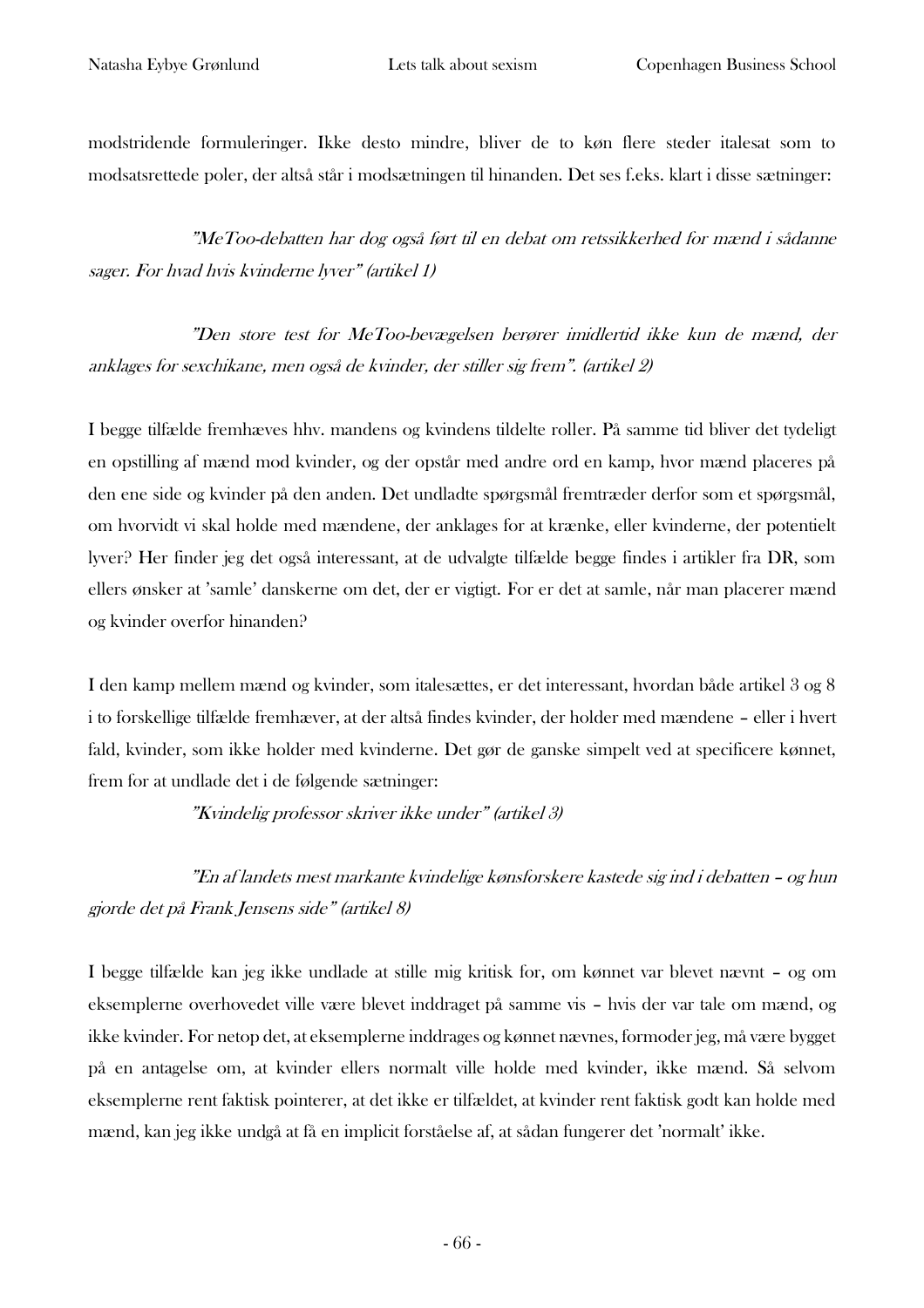Der er også et interessant eksempel i artikel 7, hvor mænd tildeles rollen som de overordnede og kvinder som de underordnede, og magten derved placeres hos mænd, mens kvinder underlægges den:

"Om hvordan vi skal forstå magt for eksempel. Mellem overordnede mænd og underordnede kvinder"

I tilfældet placeres to køn i forhold til hinanden, men deres indbyrdes relation til hinanden fremhæves, og magten bliver på sin vis et middel til at fastholde – det vender jeg tilbage til i næste afsnit. Det interessante her er, at artiklen tilføjer kønnene til sætningen i steder for blot at undlade det, så det blot blev 'mellem overordnede og underordnede'. Ved at placere kønnene i forhold til de to egenskaber, positionerer artiklen derved mænd højere i 'hierarkiet' end kvinder. Til dels skyldes sætningen formentlig det, at artiklen tager sit udgangspunkt i sagen om Morten Østergaard, der jo havde magten og havde en upassende opførsel til underordnede kvinder, men det er imidlertid en sætning, hvor (alle) mænd og kvinder stryges under samme kam, og hvor mænd altså placeres højere i magtrelationen til kvinder.

De ovennævnte perspektiver placerer som sagt de to køn, mand og kvinde, i forhold til hinanden, men hver for sig tillægges de også yderligere egenskaber. Det gælder f.eks. i artikel 7, der på sin vis (implicit) italesatte Morten Østergaards opførsel som en naturlig, om end pinlig, 'drengerøvsopførsel'. Derved placeres sådan en slags opførsel – når man altså ser bort fra magt og magthierarkier – som en naturlig egenskab ved manden:

"At tage på damer er én ting. Men at tage på damer, som er under én i hierarkiet, er noget andet". (artikel 7)

Sætningen hænger sammen med det, jeg kom ind på tidligere: at opførslen ikke i sig selv er problematisk, det er "en ting", men at magten og forskellen i hierarkiet er problematisk, "noget andet". Dét at "tage på damer" bliver derved implicit fortalt som en mere legitim opførsel – i hvert fald, når det gælder mænd. Jeg kan derfor ikke helt undgå at læse det som udtryk for kønsbias – en naturlig antagelse om, at mænd generelt er sjofle og 'dameglade' – og stille mig kritisk for, om sætningen havde været den samme, hvis sagen omhandlede en kvinde, og 'damer' var byttet om med 'mænd'.

Det er dog ikke blot mænd og kvinder, som italesættes som modsatrettede poler. Det gælder også generationerne, og jeg finder flere tilfælde af, at der tales ind i en diskurs, hvor de unge (særligt kvinderne) støtter op om kampen om sexisme, men de ældre tager afstand fra debatten og ikke anskuer,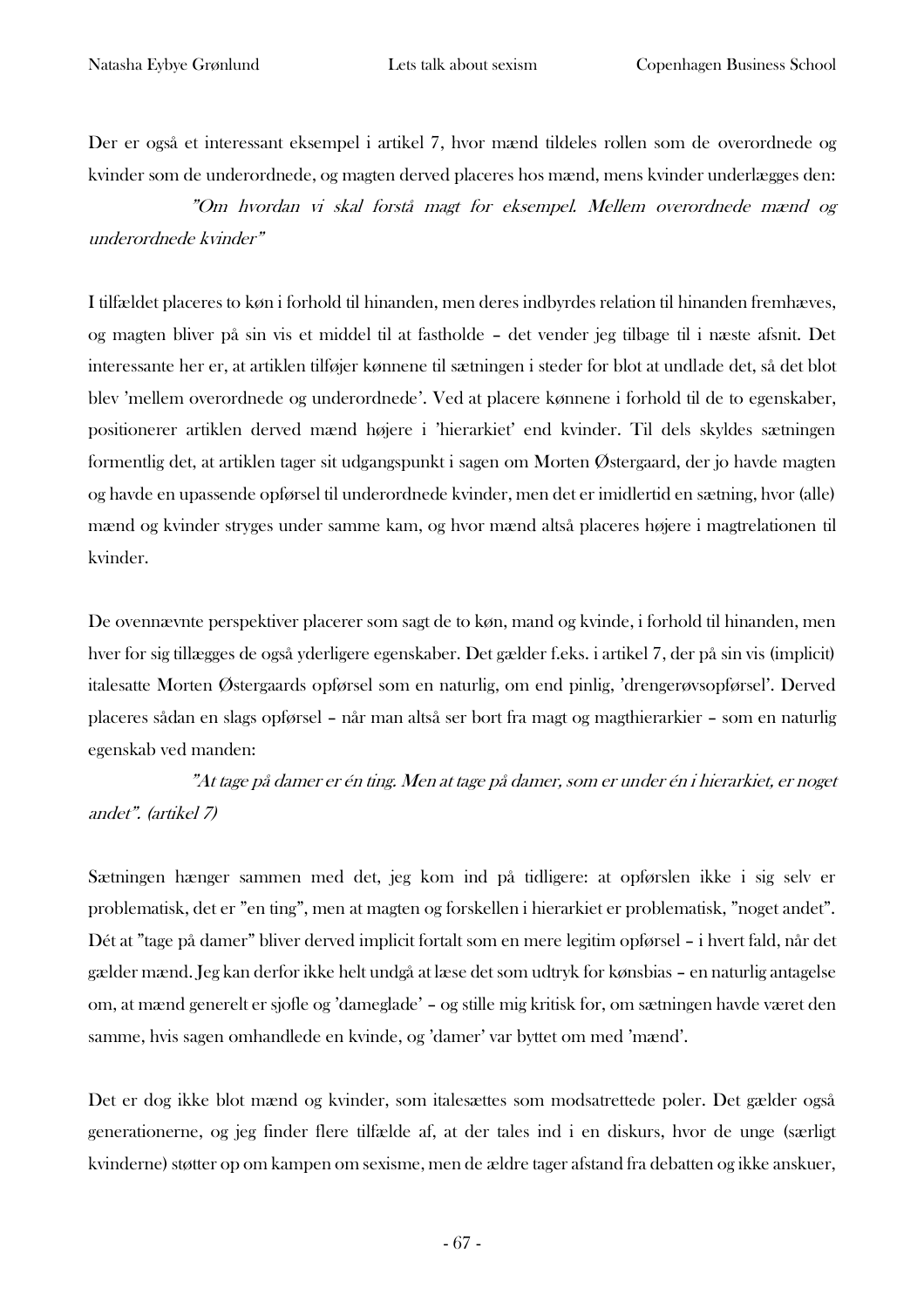det som et problem. Artikel 6 fremhæver endda de unge som de voksne, der er modige og stærke, og derudover tildeler artiklen de unge æren for at have sat gang i sexismedebatten ved at sige fra. Derved tildeles de andre generationer, dem som ikke er de unge, implicit en større rolle som ansvarlige for, at sexismen overhovedet eksisterer. Artikel 8 placerer også de unge i tilsvarende rolle, men henviser dog til "den nye generation af feminister" frem for de unge. Ikke desto mindre placeres den nye generation af feminister overfor en anden generation af feminister, og de italesættes som to forskellige sider, der forholder sig forskelligt til debatten. Her er det dog relevant at medtænke, at sexisme og de eksisterende kønsideologier længe har eksisteret for de ældre generationer, hvorfor de ganske naturligt ikke nødvendigvis anerkendes som problematiske – de er som nævnt indlejret i kulturen. Her bringer artikel 8 en relevant pointe, der også anerkender, at der gennem tid opstår forskellige kampe, der udfordrer de eksisterende praksisser: "For tidligere generationer var målet at få adgang til samme magt, som mændene havde. I dag er målene nogle andre".

Mediernes fokus og fremstilling af køn – og til en vis grad generationer – både bevidst og ubevidst, er uden tvivl med til at skabe nogle kønsideologier, der samtidigt kan gøre det sværere at snakke om ligestilling og sexisme – særligt når mænd placeres på den ene side af kampen og kvinder på den anden. Det kan selvfølgelig være svært at fjerne køn helt fra ligningen, da sexisme netop har med kønsideologier at gøre. Måske er det derfor vigtigt, at vi i samtalen om sexisme, netop belyser de eksisterende kønsforestillinger, både dem, vi er bevidste om og dem, vi ikke helt forstår. Dét kan måske hjælpe til at forstå, hvorfor vi så instinktivt tildeler kønnene bestemte roller og opførsler.

#### 6.3. Magtens rolle

Hvis diskursen og forståelsen af sexisme er uklar, skal vi altså måske først forstå, hvad uklarheden skyldes. Mens ovenstående belyser kønnenes (tildelte) roller i forbindelse med sexisme, er der også et andet væsentligt element: Magt. Artikel 7, som på mange måder ikke nødvendigvis anskuede Morten Østergaards opførsel som problematisk, pegede i stedet på, at det var magten, der var problemet. Det var således magten, der blev framet som et problem:

"Det er imidlertid først nu, at det bliver tydeligt, at man ikke kan fjerne "magtforholdet" fra ligningen. (…). Det faldt ingen ind at sige: "Du må ikke, alene af den grund, at du har magt".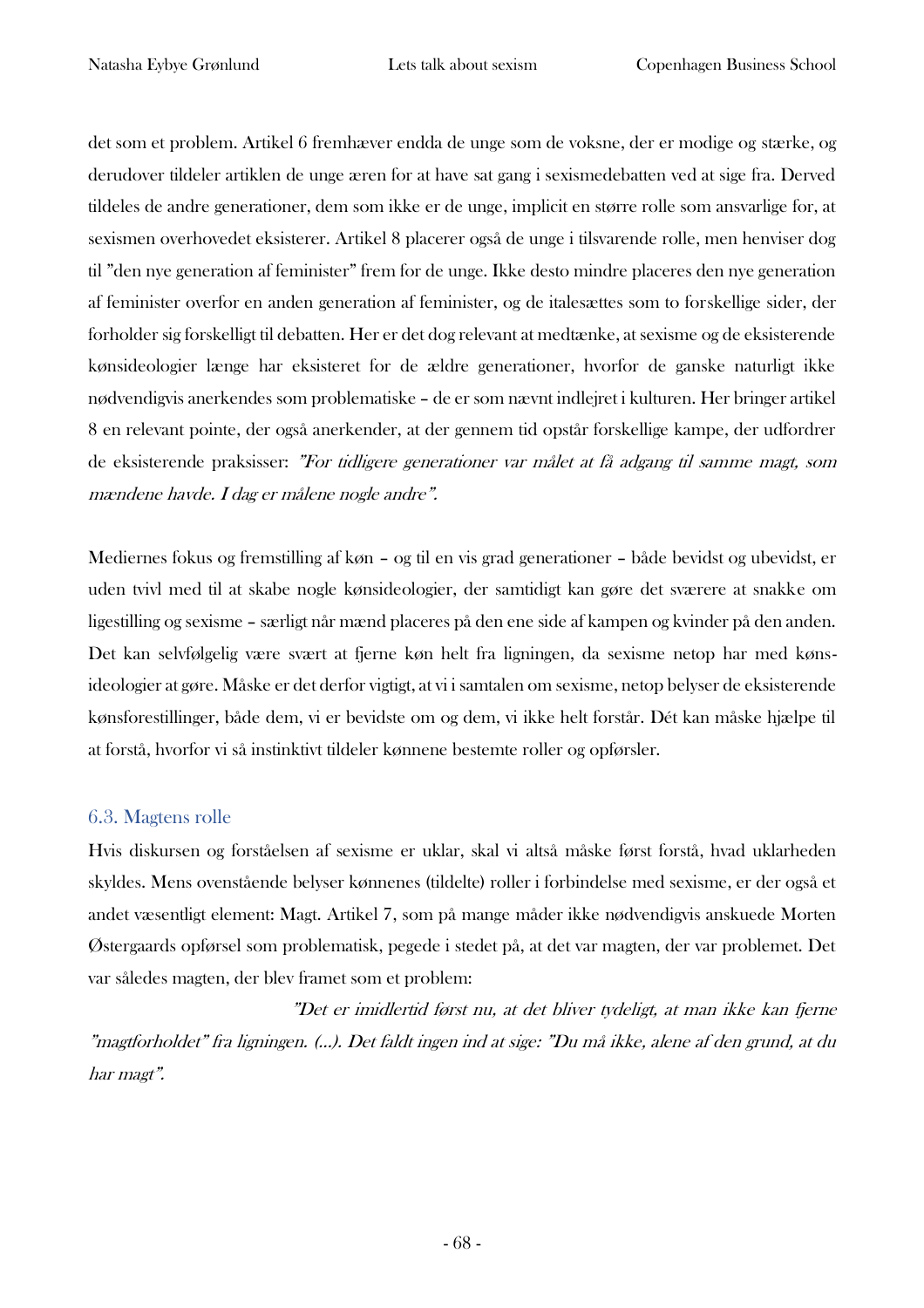Her er det interessant, hvordan magt beskrives som noget, man kan have og besidde, hvilket derfor taler imod Foucaults syn på magt. Artiklen italesætter med andre ord magt, som noget der eksisterer i sig selv, noget som man kan komme til at besidde, men også noget man kan miste.

Artikel 3 og 9 fremhævede bl.a., at magt var (del af) årsagen til problemet:

"De fleste episoder opstår, hvor magtforholdet mellem to personer er skævt" (artikel 3)

"Kristina Andersens historie sætter ord på flere sider af problemet. Dels fortæller den om det samspil af magthierarkier og kønsulighed, som skaber grobund for sexisme i restaurantionsbranchen (…)." (artikel 9)

Begge eksempler peger på sin vis på en forståelse af magt som noget, der eksisterer i relationen til andre, og derved minder det på sin vis om Foucaults og Faircloughs forståelse af magt. Her fremhæves magten i begge tilfælde som noget negativt, hvor dét, at magten tilhører nogle, og ikke andre, betyder, at magten kan udøves på en måde, hvor andre underlægges den. Det var på sin vis også tilfældet i eksemplet i forrige afsnit om magt mellem "overordnede mænd og undeordnede kvinder" (artikel 7). Magten bliver ikke produktiv, men fastholdende og undertrykkende. Samtidigt er begge italesættelser – og de omkringliggende diskurser blandt medieartiklerne – med til at belyse magtrelationerne og afsløre magten, hvilket ligeledes kan være med til at ændre magtforholdet. Med andre ord skabes der mulighed for, at magten både ændrer betydning og samtidigt omfordeles. Derved kan magten netop opnå en produktiv og befriende rolle fremfor at fastholde. Diskurserne her, der belyser magtforholdet og 'uretfærdigheden' kan derfor tolkes som ideologiske i den forstand, at de udfordrer eksisterende dominansmønstre.

Det er dog ikke blot magten, som den er beskrevet i disse artikler, der er spændende. Det er også magten – den redigerende magt – som medierne har, til at fastholde og forandre diskurser. Deres magt, som jeg kom ind på tidligere, består bl.a. i at udvælge historier, men også i at vælge, hvordan disse historier skal formidles. Med andre ord, er det netop deres valg af fokus og fremhævning, der har indflydelse på samfundsdiskursen. Det leder mig til næste afsnit.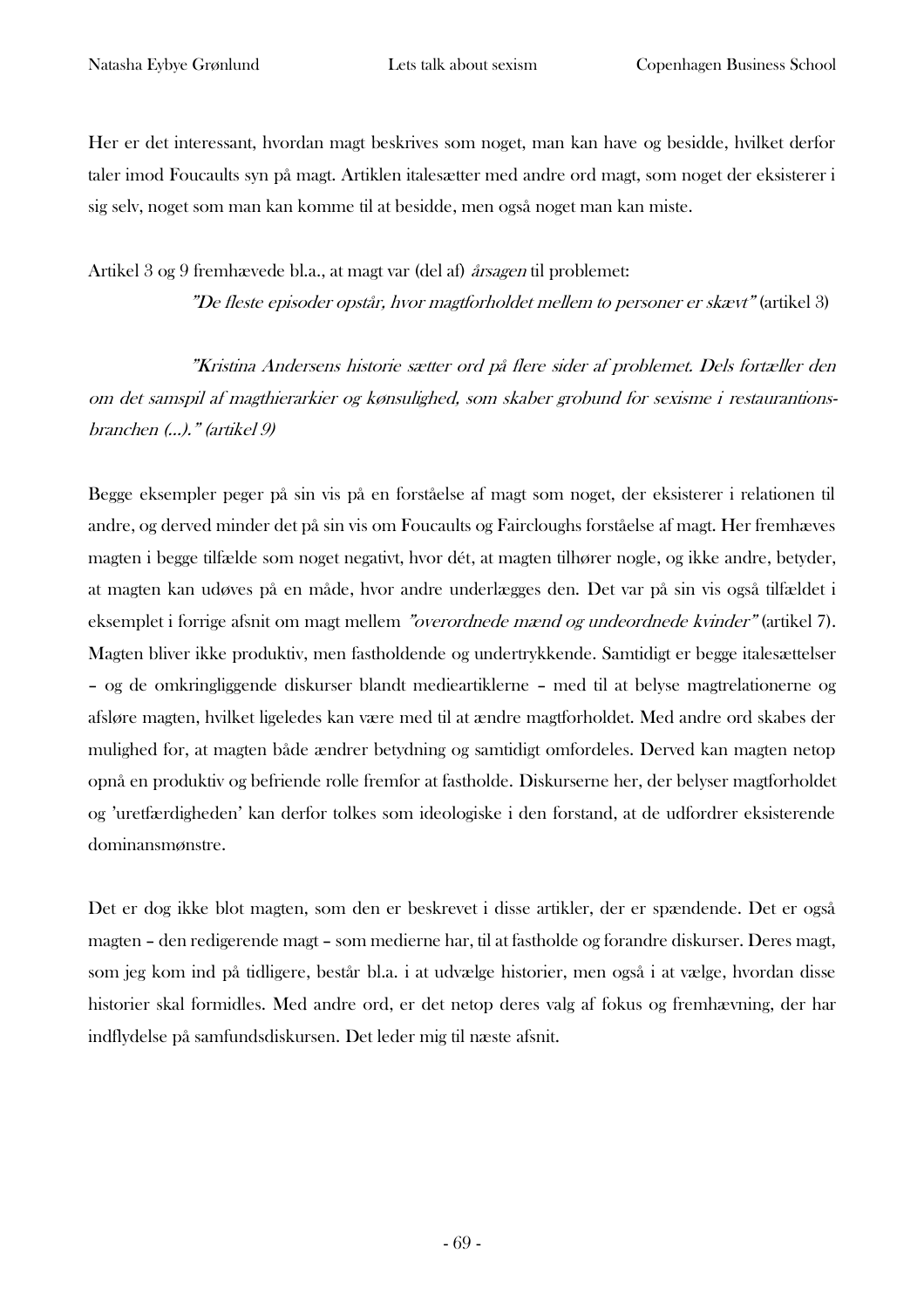#### 6.4. Hvem bærer ansvaret?

Spørger man medierne peger de på en række andre aktører, der både har haft betydning for, at sexisme eksisterer, men som samtidigt også tillægges muligheder for at løse problemet. I det store hele hænger de løsninger, som medierne fremhæver, oftest tæt sammen med de årsager til problemet, som medierne fremhæver.

På den ene side, og i en væsentlig høj grad, fremhæver medierne – enten selv eller gennem diskursrepræsentationer – en række konkrete løsninger, der i en væsentlig grad placeres hos faglige organisationer og regeringen, men også på virksomheds- og individniveau. F.eks. fremhæver artikel 5 en problematisk håndtering fra brancheorganisationen Danske Forlag, og gennem (en skæv fordeling af) diskurspræsentationer peges der på, at de skal ændre tilgang og foretage en gennemgribende undersøgelse. Ligeledes fremhæver artikel 9 også virksomhederne og de faglige organisationer, som væsentlige årsager til problemet:

"Og dels peger den [Kristina Andersens historie om sexisme] på, at systemet omkring de ansatte – restauranternes ledelseslag og de faglige organisationer – ikke opleves som et sted, hvor der er hjælp at hente" (artikel 9)

Artikel 2, 4 og 6 pointerer bl.a. også individets rolle og ansvar i forbindelse med sexisme og debatten, mens artikel 6 særligt placerer årsagen til sexismens eksistens hos individet, hos "alle dem, der har krænket, og alle dem, der tavse har kigget på uden at gribe ind for dermed at lade sexismens tråde væve sig ind som usynlige strukturer og mønstre i en skændig arbejdskultur". Derfor peges der samtidigt på, at det er os alle hver især, der skal bidrage til at løse problemet:

"Det skal handle om vores alles mod til at fortælle videre, hvad vi ser" (artikel 6)

"Vi skal lytte og anerkende hinanden. Det kan lyde som et mantra fra en parterapeut, men det er ikke desto mindre vigtigt, hvis MeToo-bevægelsen ikke skal ende med at være en fløjkrig med de kendte i front." (artikel 2)

Individets rolle kan lyde simple og sætningerne kan opfattes som simple løsninger, men det er imidlertid svært egentlig at implementere, netop fordi der hersker en uenighed omkring sexisme, og fordi vi ikke helt nøjagtig har defineret problemet. I forhold til løsningen, som artikel 6 fremhæver, er det også værd at huske på, at det kan være problematisk at sige fra og fortælle videre, da man risikerer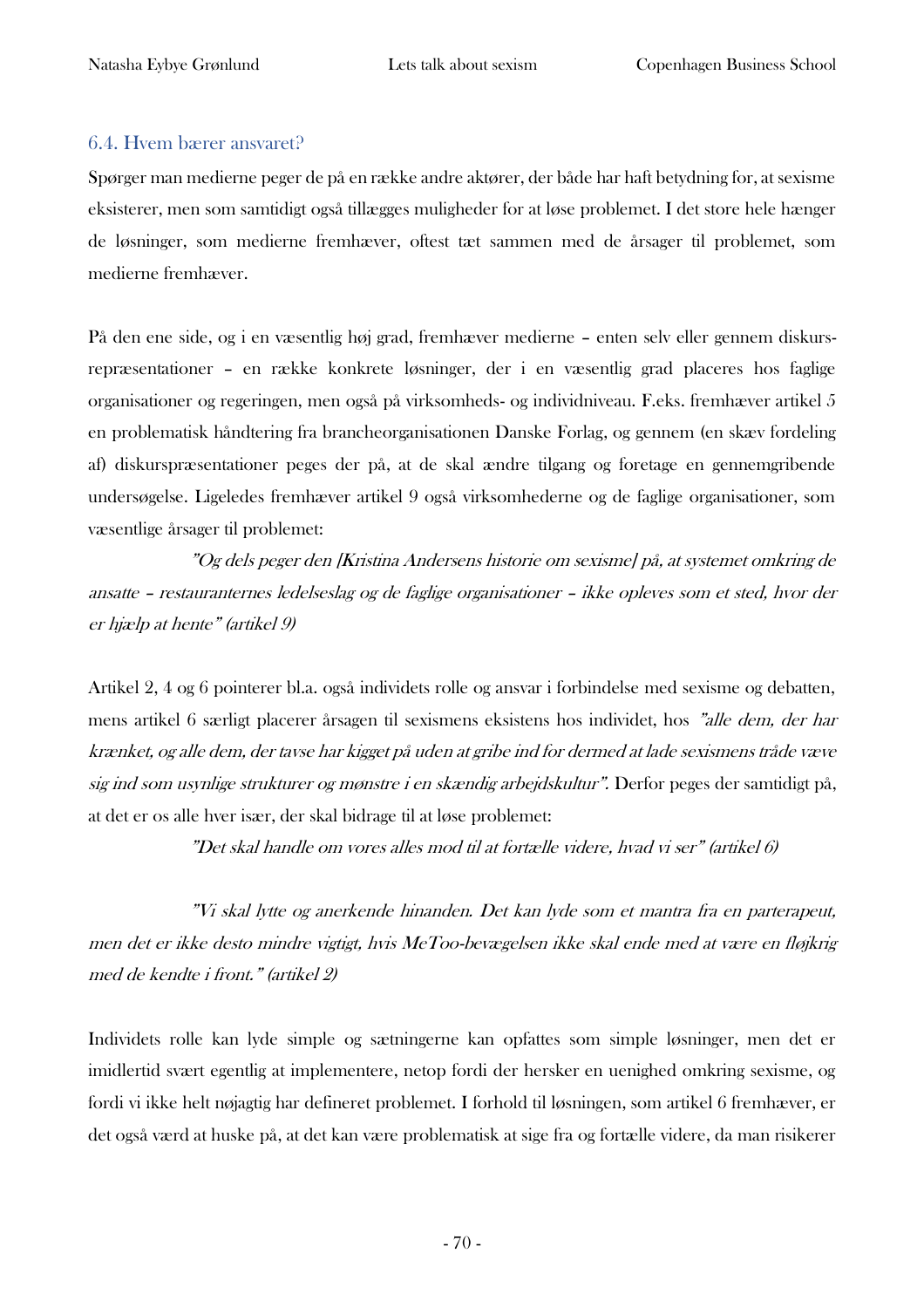at blive set som en "killjoy", der ødelægger den gode stemning. Og netop også derfor, er det vigtigt, at vi belyser andre aspekter af sexisme.

På den anden side, og i langt mindre grad, ofte ganske implicit, peger medierne på mindre håndgribelige årsager, og dertilhørende komplicerede, hvis ikke undladte løsninger, som jeg bl.a. kom ind på i afsnittet om magtens rolle. Som jeg nævnte i forrige artikel, fokuserer medierne i høj grad på kønnene ved at placere dem i bestemte roller, men jeg finder dog ikke mange tilfælde blandt de ni artikler, der peger på, at vi blot skal kigge på kønnenes roller for at forstå sexisme eller placerer ansvaret for sexismens eksistens direkte hos mænd (når det altså nu ofte er dem, der sættes i forbindelse med at krænke). Men artikel 9 fremhæver det dog delvist, når den tildeler kønsulighed og en "machokultur" en væsentlig rolle for problemet med sexisme:

"Men der er også et mere abstrakt aspekt af restaurationsbranchen, som spiller en afgørende rolle for at problemet med sexisme og overgreb er så stort, som det er. Det er en særlig machokultur (…)" (artikel 9)

"Kristina Andersens historie sætter ord på flere sider af problemet. Dels fortæller den om det samspil af magthierarkier og kønsulighed, som skaber grobund for sexisme i restaurationsbranchen." (artikel 9)

Dét, at medierne i langt højere grad præsenterer og fremhæver konkrete tiltag og samtidigt skarpt peger på hvem, frem for hvad, der bærer ansvaret, kan i høj grad være problematisk. Det bliver også mere problematisk, når de mere uhåndgribelige elementer i langt mindre grad belyses, når emnet netop er så komplekst og stadig udefinerbart. Sagt med andre ord, kan man stille spørgsmålstegn til, om det overhovedet giver mening at snakke om gennemgribende undersøgelser, konkrete tiltag og individuelt ansvar, når vi endnu ikke forstår sexisme som en adskilt del fra vores kultur. Og netop derfor er det måske relevant, at vi går tilbage til diskurserne, både i medierne og i samfundet – og afdækker de problematiske, ubevidste elementer, vi ellers finder som naturlige dele af vores kultur. Det kræver, at vi griber det væsentligt anderledes an, og samtidigt også stiller skarpt på mediernes rolle i samfundsdiskursen.

Mange af mediernes løsninger til problemet ignorerer nemlig i høj grad det ansvar, de selv har i konstrueringen af sexisme. Deres sprogbrug og måder at italesætte samfundsproblematikker har – som forskning og teori peger på – stor betydning for samfundsdiskursen, og det er derfor også relevant at se på løsningsforslag, der bl.a. har medierne i fokus. For diskursen om sexisme handler det derfor i høj grad om, at medierne gør sig bevidste om deres italesættelser af kønnene og anerkender eksistensen af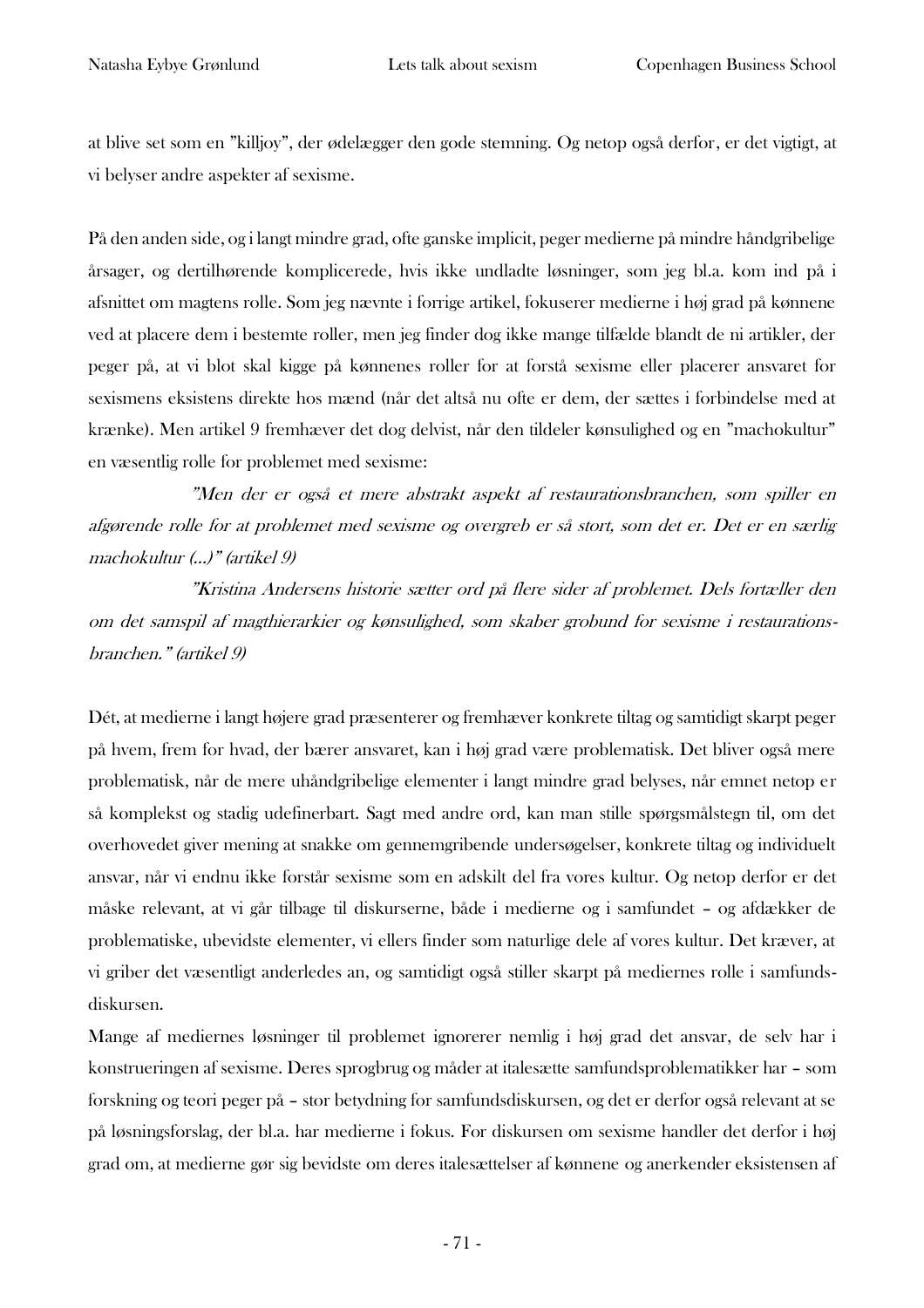kønsbias. Men løsninger for medierne behøver ikke blot at gøre sig gældende i forhold til sexisme eller ligestilling, men på et overordnet plan. Med den note, vil jeg bevæge mig videre til den afsluttende del af diskussionen.

## 6.5. Håb for nyhedsformidling – et brud med objektivitet

Som modtager bør man i højere grad stille sig kritisk overfor tesen om, at nyhedsmedier formidler objektiv journalistik, uanset om de selv formidler udsagn eller læner sig op ad diskursrepræsentationer. F.eks. fandt jeg i artikel 5, at der var en skæv fordeling af kildeinddragelse, hvor kritikere af Danske Forlag blev inddraget i langt højere grad end afvisere af kritikken. Selv i artiklens overskift henviser artiklen indirekte til den side af de to perspektiver, som artiklen har taget 'parti' med, og tonen i overskriften kan også siges at vække stærke følelser hos modtageren:

"Danske Forlag møder hård kritik. »Man har fuldstændig lukket øjnene. Det er helt uhørt og en skamplet«"

Sagen i artiklen bliver derved ikke skildret ligeligt mellem de to sider, og det bliver tydeligt, at artiklen mener, at kritikken er berettiget. Så selvom, at artiklen ikke nødvendigvis selv udtrykker en holdning gennem f.eks. modalitet, så betyder den skæve fordeling, at modtageren efterlades med en indtryk af, at Danske Forlag fortjener kritikken. Dertil kommer, at den kritiserede parts synspunkt, Danske Forlag, først præsenteres et godt stykke nede i artiklen. Observationen modsiger dermed også i en vis grad Politikens eget mål om at lade alle parter i en sag komme til ordre, og særligt om at lade den kritiserede parts synspunkter fremgå i begyndelsen.

I specialets analyse fandt jeg da også som forventet, at objektiv og kategorisk modalitet i høj grad fandt sted i artiklerne, hvorfor udsagn i medierne generelt fortsat udtrykkes som uomstridelige, objektive sandheder. Det hænger på mange måder sammen med mediernes agenda-setting rolle og afspejler samtidigt deres redigerende magt. Her opnår medierne samtidigt en vis autoritet i forhold til modtageren, hvorved forholdet mellem modtageren og mediet ikke bliver lige. Det betyder samtidigt, at modtageren – i det omfang, at modtageren har troværdighed til mediet – indlejrer udsagnene som sandheder fremfor at forstå dem som redigerede versioner af virkeligheden. Det kan være problematisk, især når vi har at gøre med et emne som sexisme, der i høj grad er udefineret og uhåndgribeligt, da det netop har betydning for, hvordan vi forstår sexisme, og hvordan vi ønsker at gribe det an.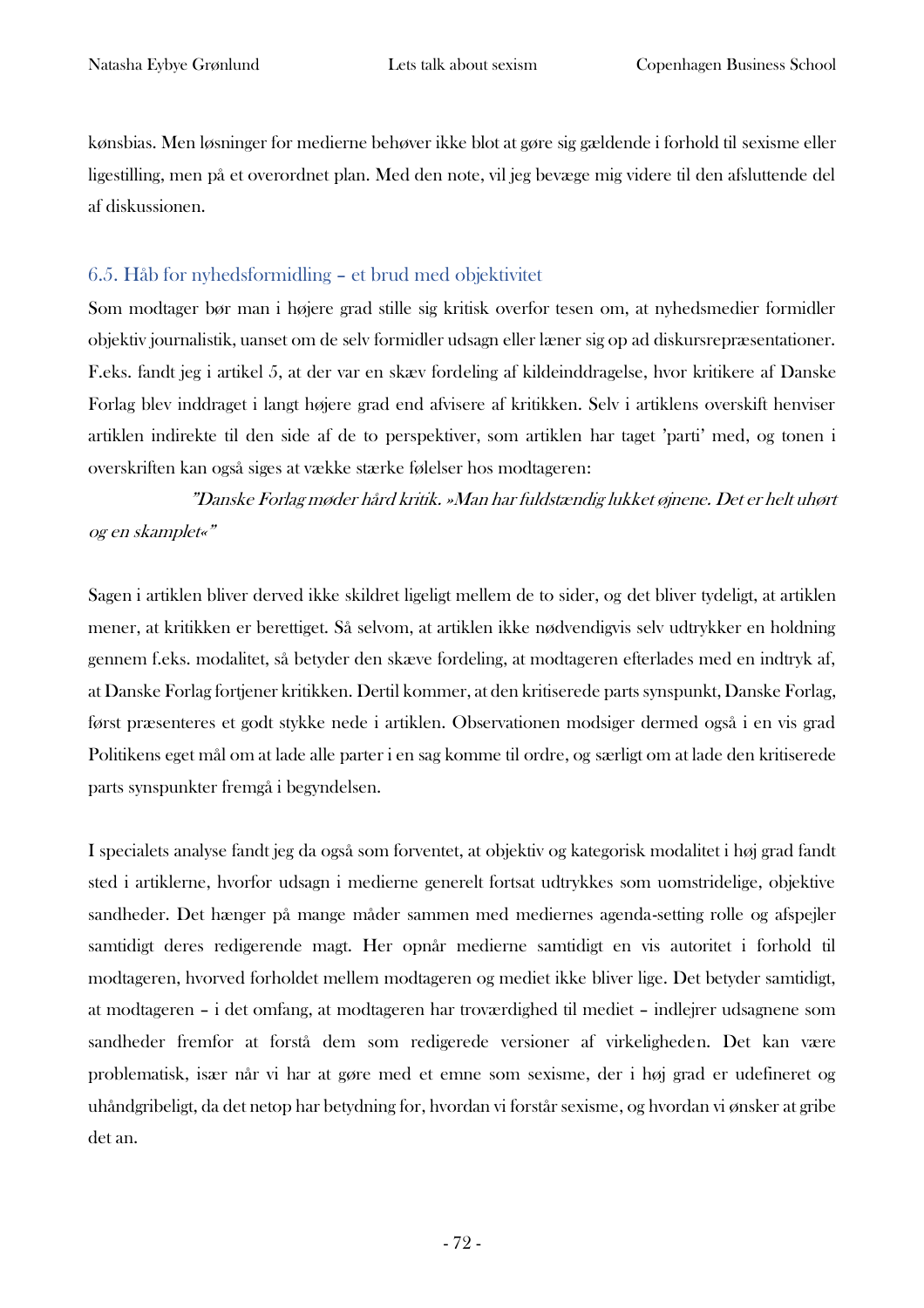Men jeg fandt også en anden tendens. Særligt hos Zetland, der er det nyeste nyhedsmedie blandt de tre og samtidigt adskiller sig i sine journalistiske principper, fandt jeg flere tilfælde af både subjektiv modalitet og mindre grad af tilslutning til udsagnene. Det er en tendens, jeg synes er værd at bide mærke i, da tendensen adskiller sig fra, hvordan medierne historisk har skildret nyheder. Man kan altså derfor sige, at de på sin vis bryder med diskursordenen og derved er med til at udfordre mediediskursen. Det placerer samtidigt mediet i en anden position i forhold til modtageren, da der både anerkendes, at artiklerne ikke skriver sig selv, og samtidigt anerkendes, at de påstande, som artiklen præsenterer, ikke er fuldstændig sikre. Med andre ord, opstår der et mere ligeværdigt forhold mellem artiklens modtager og afsender, som også muliggør et anderledes syn på mediets magtposition og agenda-setting rolle. Jeg vil ikke gå så vidt at påstå, at mediets rolle er fuldstændig anderledes, men jeg argumenterer dog for, at trinnet væk fra benyttelsen af objektiv, kategorisk modalitet, er et skridt i en retning mod en anderledes, håbefuld nyhedsformidling.

## 7.0. Konklusion

Motivationen bag specialet kommer sig af en konstatering om, at vi i Danmark fortsat ikke har ligestilling af de to køn, og at vi desværre ikke ser ud til at udvikle os (hurtigt nok) i retning af det. Derfor er debatten om sexisme af væsentlig betydning, da den muliggør en belysning af problemet, som længe ikke har været anerkendt af den brede befolkning som et samfundsproblem. Baseret på en antagelse om, at medierne spiller en væsentlig rolle i konstrueringen af samfundsproblematikker, var det netop medierne, som jeg i dette speciale stillede skarpt på. Formålet for specialet var således at undersøge, hvordan diskursen omkring sexisme er konstrueret i udvalgte medieartikler, og samtidigt belyse, hvordan diskursive tendenser kan have betydning for den samfundsmæssige diskurs og forståelse af emnet.

Da jeg ønskede at sætte skarpt på diskurserne, var det først og fremmest diskursteori og -analyse, som fyldte mest både som metode og teori for specialet. I forlængelse heraf ønskede jeg et dybdegående indblik i diskursen, hvorfor jeg bl.a. så fordel i at benytte Faircloughs kritiske diskursanalyse. Fairclough tillod et tekstnært fokus, som ligeledes havde den konsekvens, at jeg begrænsede mængden af empiri i form af nyhedsartikler i analysen. Jeg udvalgte tre forskellige medier, DR, Politiken og Zetland, som på forskellige parametre differentierede sig fra hinanden, og udvalgte samtidigt tre artikler fra hver af de tre medier, der var udgivet i perioden efter Sofie Lindes tale 26. august 2020 til slut januar 2021.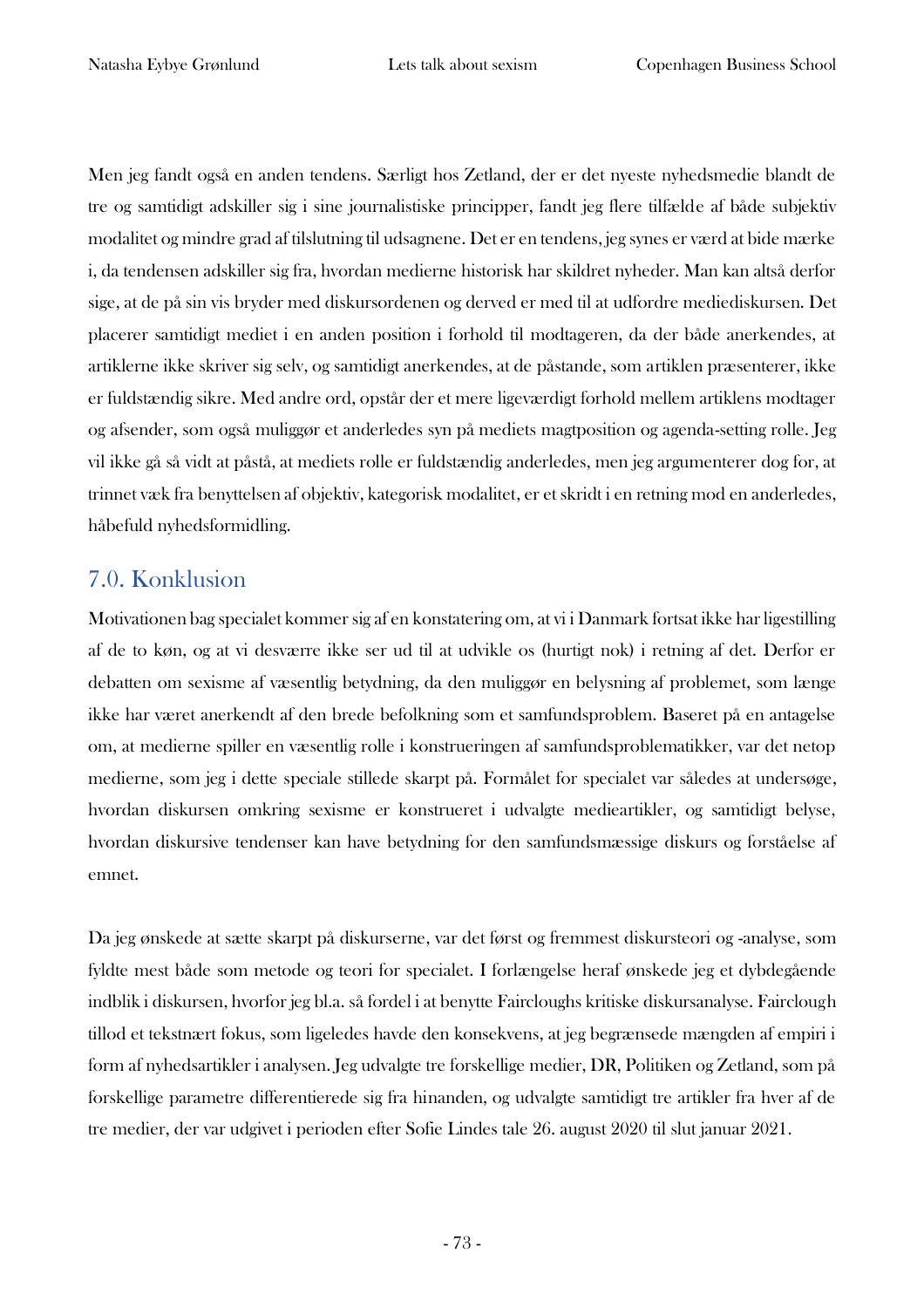Specialets analyse tog udgangspunkt i udvalgte elementer af de to øverste dimensioner af Faircloughs model, hvorfor jeg stillede skarpt på de ni artikler hver især i forhold til ordvalg og metaforer, transitivitet, modalitet, manifest intertekstualitet og interdiskursivitet, sidstnævnte med fokus på diskurser. Analysen belyste både ligheder og forskelle i de diskursive tendenser, både blandt medierne, artiklerne og i de enkelte artikler. Analysen tydeliggjorde også, hvordan de to dimensioner i høj grad var tæt forbundet. De væsentlige fund fra analysen biddrog i samme omgang til specialets diskussion, hvor jeg inddrog specialets resterende teori, agenda-setting og framing, samt viden og perspektiver i en dansk kontekst om nyhedsmedier og sexisme i Danmark. Dette skulle samtidigt belyse den sidste dimension af Faircloughs model.

Analysen viste bl.a., at langt de fleste artikler benyttede ord som italesatte sexisme som et problem og samtidigt talte flere af artiklerne ind i diskurser om, hvad sexisme er (og ikke er). Det blev imidlertid klart, at medierne ikke fuldstændig formår at konstruere sexisme som et veldefineret samfundsproblem. Fokus var i høj grad placeret på konkrete handlinger frem for sexisme som et strukturelt problem. Diskursen blev, med andre ord, uklar. Det hænger formentlig i høj grad sammen med Muhrs (2019) påstand om, "at sexisme er indlejret i vores kultur". Vi bliver derfor nødt til at se på andre aspekter, før vi helt kan forstå sexismens rolle i kulturen og derved adskille sexisme fra kulturen – for sexisme handler ikke kun om handlinger, der er sexistiske.

Mens diskursen om sexisme var uklar, fandt jeg i analysen, at flere af artiklerne (måske ofte ganske ubevidst) satte fokus på køn og talte ind i lignende diskurser om de to køn, mand og kvinde, og deres respektive roller. I en høj grad placerede medierne de to køn på hver sin side af problematikken, ofte mændene som de anklagede, mulige krænkere, og kvinderne som anklagerne, dem, der krænkes, og dem, der kan lyve om det. Kønnene blev betragtet som to modsatrettede polar, og kampen mod sexisme blev (implicit) italesat som en kamp mellem mænd og kvinder. Samtidigt fyldte kønsideologier og -bias ikke som sådan i artiklerne, hvilket dog har relevans når snakken falder på sexisme.

Enkelte artikler satte lys på magtens rolle og belyste til en vis grad de eksisterende magtforhold, som kan være med til at undertrykke. Lige nøjagtig belysningen af (ulige) magtforhold kan dog være med til at omfordele magten, så den opnår en produktiv, skabende rolle. Det var dog ikke i så høj grad magtforhold, som blev belyst, som det var andre aktørers og deres rolle i forbindelse med sexisme. Flere af artiklerne pegede nemlig på konkrete aktører og konkrete tiltag, når vi skal forsøge at løse problemet med sexisme. Her stiller jeg mig kritisk, fordi det syner modstridende at snakke om konkrete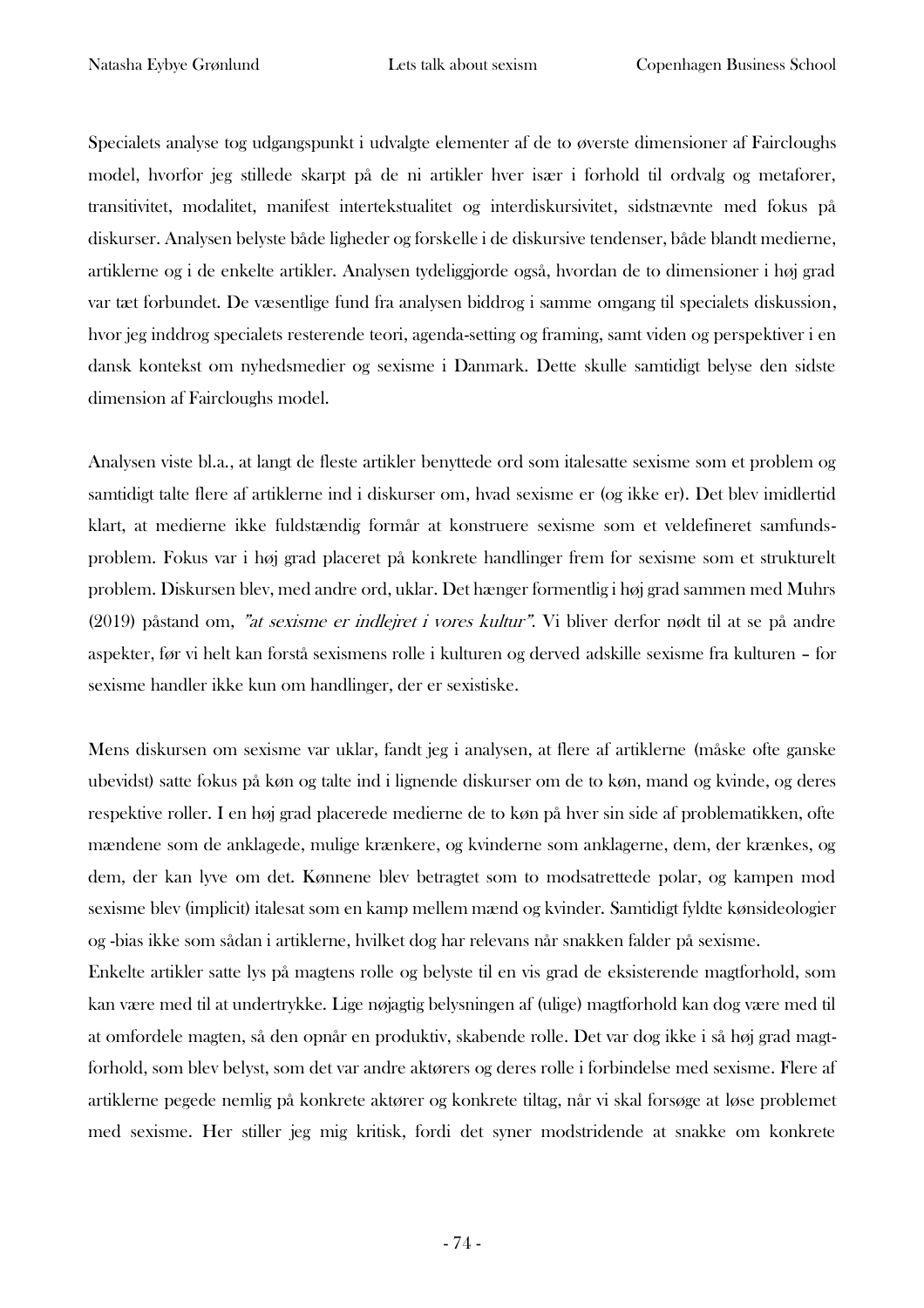elementer, når sexisme endnu er så uhåndgribeligt. Dertil kommer, at særligt medierne også spiller en betydningsfuld rolle, som de ikke helt vil kende sig vil.

Mediernes egen rolle fyldte netop ikke meget, men ikke desto mindre har de, qua deres redigerende magt og agenda-setting rolle, betydning for konstrueringen af samfundsemner, ikke blot i forhold til sexisme, men generelt. Selv hersker idealet om objektivitet fortsat, og jeg ser også flere tilfælde af kategorisk, objektiv modalitet i artiklerne, men man må dog fortsat stille sig kritisk over for deres objektivitet – uanset om det er medierne selv, der fortæller, eller om de inddrager skæve kildeinddragelser til belysninger af emner. Men jeg bemærker også Zetland, der som ny aktør tager afstand fra idealet, og som i en højere grad også tydeliggør afsenderen bag artiklen og markerer usikkerhed ved flere påstande. Det kalder jeg en håbefuld tendens, fordi det på sin vis placerer mediet og modtageren i et mere ligeværdigt forhold, hvor autoriteten og den umiddelbare tilslutning til mediet og dets påstande ligeledes udfordres.

Som afsluttende bemærkning på specialet finder jeg altså, at medierne i høj grad fremhæver sexisme som et samfundsproblem og derved også (implicit) udfordrer antagelsen om ligestilling. Samtidigt er diskursen dog vag, og der hersker også væsentlige barrierer i vores forståelse af sexisme. Jeg argumenterer i den forbindelse for, at vi (og særligt medierne) stiller skarpt på kønsbias og de eksisterende kønsideologier, erkender deres eksistens og betydning, ikke blot i snakken om sexisme, men i snakken om ligestilling. Først der, mener jeg, kan vi for alvor snakke om sexisme.

## 8.0. Perspektivering

Jeg finder et væld af perspektiver, som ville være relevante at undersøge på baggrund af – og i forlængelse af – nærværende speciale. F.eks. ville det være interessant at udfolde emnet i et større perspektiv, og se om de diskursive tendenser fundet i nærværende speciale også gør sig gældende i det brede medielandskab i Danmark, hvilket en indholdsanalyse bl.a. kunne bidrage til. Det ville også være interessant at undersøge i hvilket omfang mediernes italesættelser om sexisme reflekteres i modtagerreceptionen for netop at belyse mediernes agenda-setting funktion, hvilket 1-1 interviews og fokusgruppe interviews bl.a. ville kunne bidrage til. I forbindelse med modtagerreceptionen, men ikke begrænset til specialets emne, ville det også være interessant at undersøge om nye nyhedsformer såsom podcast og artikeloplæsning ændrer nyhedsformidlingen, modtagerreceptionen og mediernes agendasetting rolle.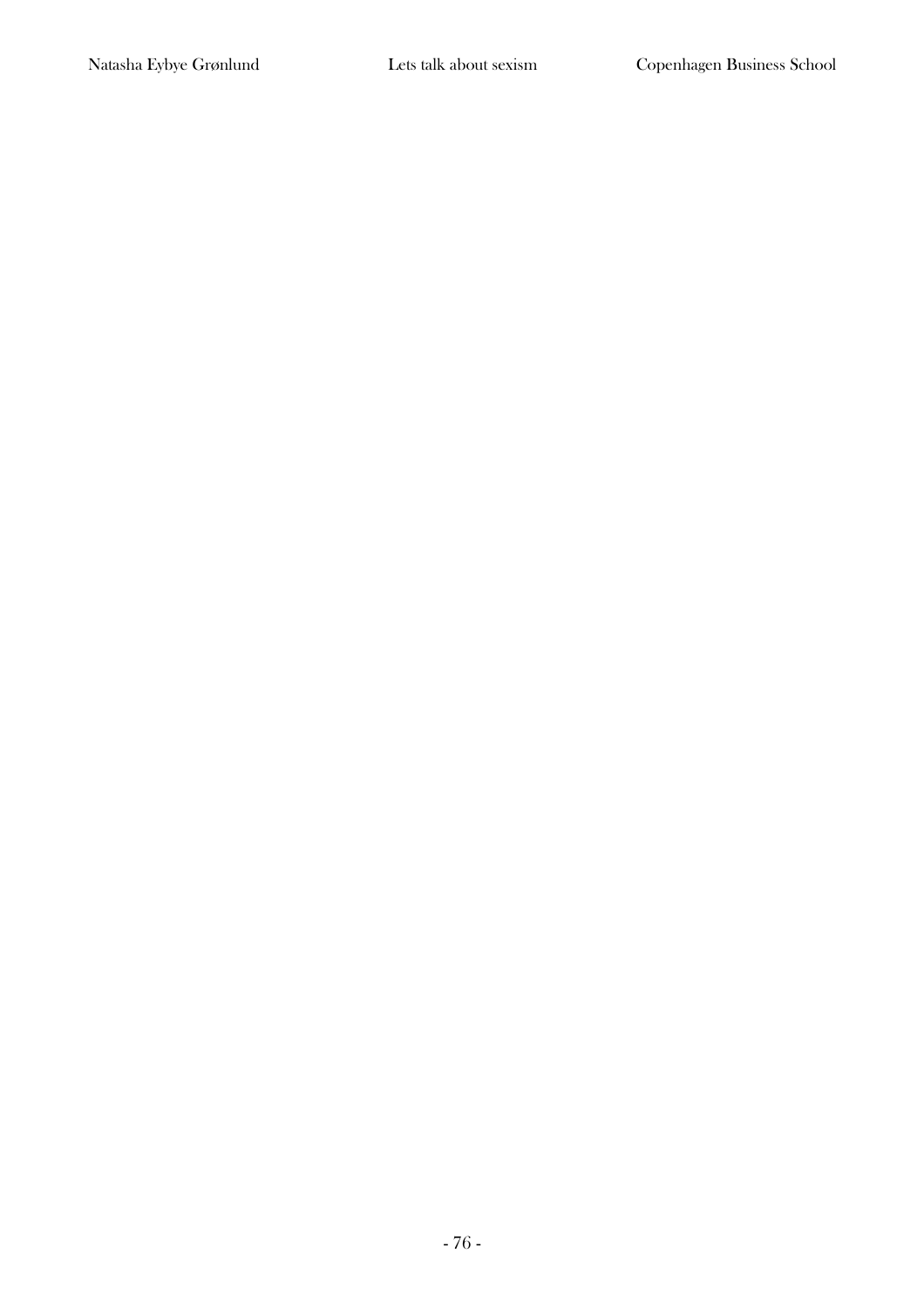## 9.0. Litteraturliste

Cornelissen, J. (2014). Corporate Communication – A Guide to Theory and Practice. (4. Udg.). Sage Publications.

Danske Taler. (u.d.). Hentet fra [https://dansketaler.dk/tale/sofie-lindes-tale-ved-zulu-comedygalla-](https://dansketaler.dk/tale/sofie-lindes-tale-ved-zulu-comedygalla-2020/)[2020/](https://dansketaler.dk/tale/sofie-lindes-tale-ved-zulu-comedygalla-2020/)

Ordnet. (u.d.). Den Danske Ordbog – sexisme. Hentet fra https://ordnet.dk/ddo/ordbog?query=sexisme

DR. (14. Januar 2020). DR – Kort fortalt. Hentet fra https://www.dr.dk/om-dr/organisationen/dr-kortfortalt

Engholm, L. (2014). Videnskabsteori – Perspektiver på organisationer og samfund (1. udg.). Hans Reitzels Forlag.

Entman, R. (2015). Framing: Til afklaring af et spredt paradigme. Mediekultur: Journal of Media and Communication Research, 31(58), 115-123. (S. Hjarvard, ovs.)

Fairclough, N. (1992). Discourse and Social Change. Cambridge, Polity Press.

Fairclough, N. (2008). Kritisk Diskursanalyse. Hans Reitzels Forlag. (Jensen, E. H., ovs.)

Foucault, M. (1982). The Subject and Power. Critical Inquiry, 8(4), 777-795. Hentet fra: http://www2.kobe-

u.ac.jp/~alexroni/IPD2018%20readings/IPD1%202018%20No.8/Foucault%20Subject%20and%20Po wer.pdf

Gravengaard, G. (2010). Journalistik i praksis – valg og fravalg af nyhedsideer (1 udg.). Samfundslitteratur.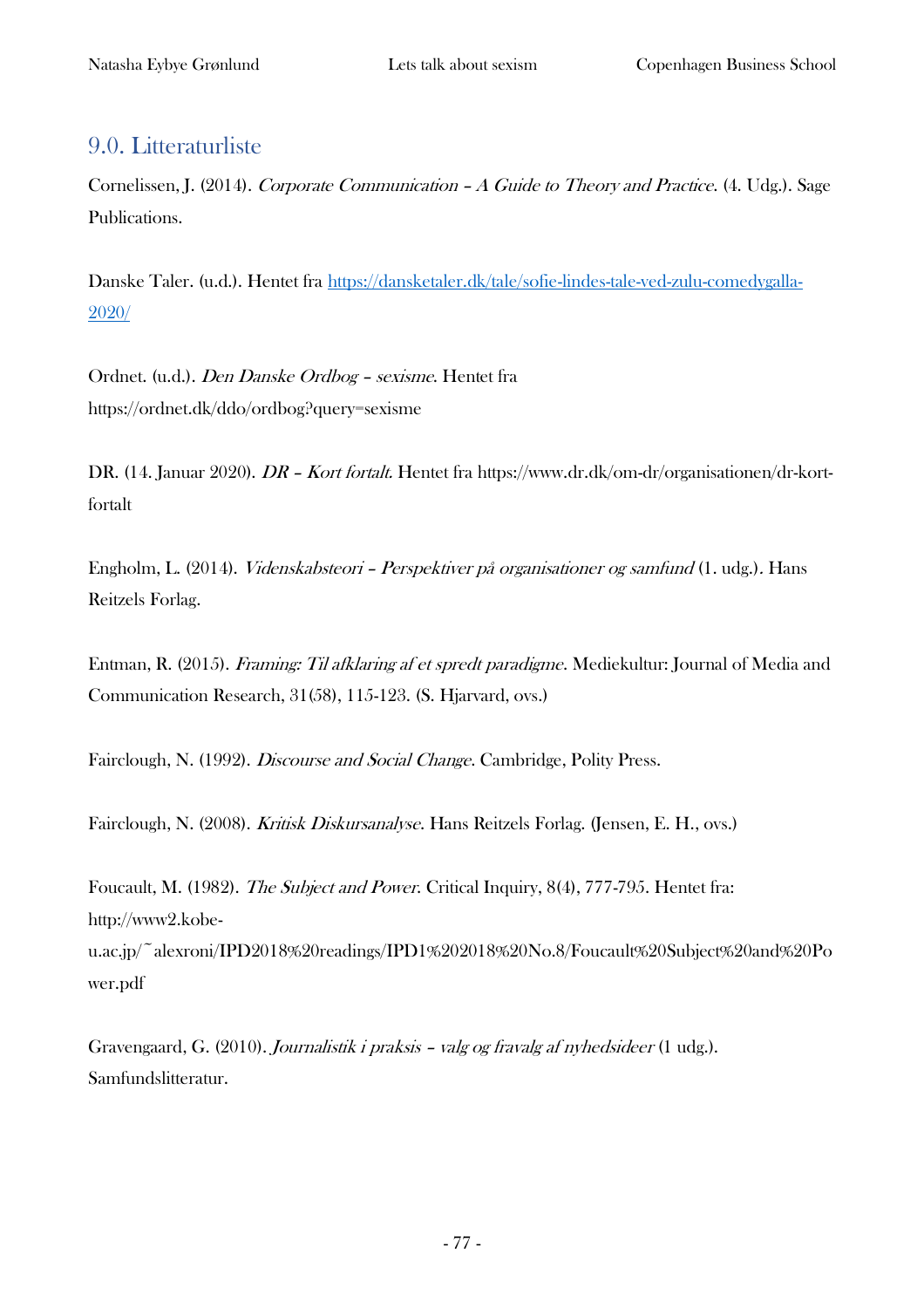Hansen, L. B. (17. Marts 2020). Hvorfor blev #MeToo ikke stort i Danmark. Hentet fra: http://www5.kb.dk/da/dia/kalender/ord/forfatterscene/kronik\_metoo.html

Hjarvard, S. (2015). Framing: Introduktion til et begreb og en klassisk tekst. Mediekultur: Journal of Media and Communication Research 31(58), s. 104-114.

Holck, L. (8. Januar 2021). Debat: Endelig kan vi blive enige om, at vi ikke har ligestilling i Danmark. Hentet fra:<https://menneskeret.dk/nyheder/debat-endelig-kan-enige-ikke-ligestilling-danmark>

Juntermanns, J., Riis, M., & Larsen, T. C. (2019). XX-Klusion (kandidatafhandling). Hentet fra: https://research-api.cbs.dk/ws/portalfiles/portal/59792561/610448\_XX\_klusion.pdf

Jørgensen, K. M. (2006). *Om anvendelsen af Foucaults magtbegreb*. Institut for Uddannelse, Læring og Filosofi, Aalborg Universitet, s. 1-30.

Jørgensen, M. W. & Philips, L. (1999). Diskursanalyse som teori og metode. Roskilde Universitetsforlag.

Jørgensen, M. W. & Philips, L. (2002). *Discourse analysis as theory and method*. Sage Publications.

Larsen, S. H. (2013). Socialkonstruktivismen som forskningsmetode. I C. Nygaard, Samfundsvidenskabelige analysemetoder (2. udg., s. 121-144). Samfundslitteratur.

McCombs, M. (2014). Setting the agenda. (2. udg.). Polity Press.

Muhr, S.L. (2019). Ledelse af køn. (1. udg.). Djøf Forlag.

Om Politiken. (18. Februar 2015). Politikens journalistik og etik. Hentet fra https://politiken.dk/om\_politiken/art5565827/Politikens-journalistik-og-etik

Richter, J. (2011). Magt og afmagt i individets liv. I Psyke & Logos (32), 418-431.